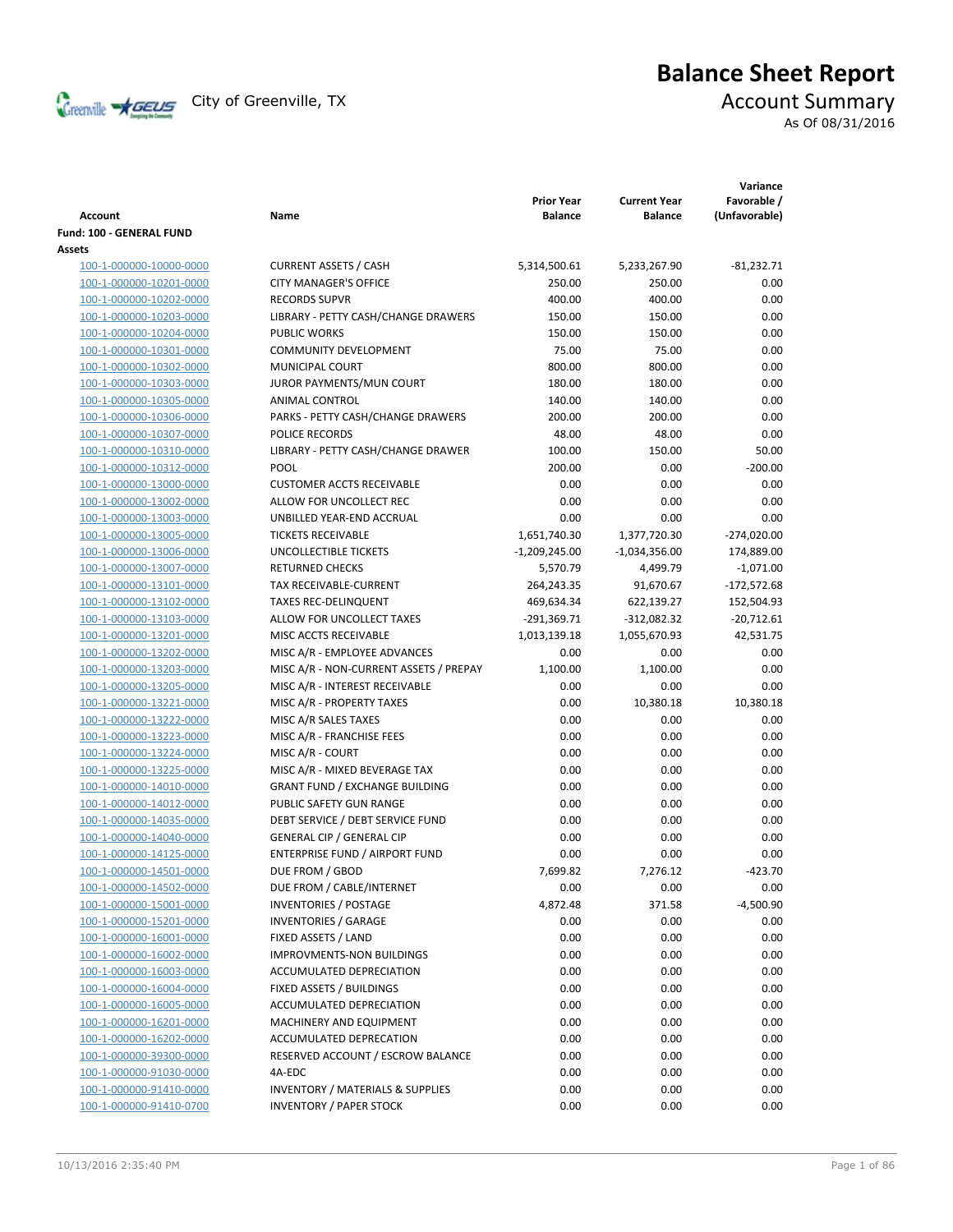| <b>Account</b>                                     | Name                                                                              | <b>Prior Year</b><br><b>Balance</b> | <b>Current Year</b><br><b>Balance</b> | Variance<br>Favorable /<br>(Unfavorable) |
|----------------------------------------------------|-----------------------------------------------------------------------------------|-------------------------------------|---------------------------------------|------------------------------------------|
| 100-1-000000-91430-0000                            | NON-CURRENT ASSETS / PREPAYMENTS                                                  | 0.00                                | 0.00                                  | 0.00                                     |
|                                                    | <b>Total Assets:</b>                                                              | 7,234,579.16                        | 7,060,201.42                          | -174,377.74                              |
| Liability                                          |                                                                                   |                                     |                                       |                                          |
| 100-1-000000-20101-0000                            | <b>ACCOUNTS PAYABLE</b>                                                           | $-7,184.59$                         | $-16,759.00$                          | 9,574.41                                 |
| 100-1-000000-20102-0000                            | <b>CREDIT CARD PAYABLE</b>                                                        | 0.00                                | 0.00                                  | 0.00                                     |
| 100-1-000000-20103-0000                            | ACCRUED ACCOUNTS PAYABLE                                                          | 11,560.60                           | 11,560.60                             | 0.00                                     |
| 100-1-000000-20114-0000                            | <b>INVESTMENT ADVISORY FEES</b>                                                   | 0.00                                | 0.00                                  | 0.00                                     |
| 100-1-000000-20115-0000                            | PD EMP COMMISSION                                                                 | 248.87                              | 789.95                                | $-541.08$                                |
| 100-1-000000-20116-0000                            | POLICE DONATIONS                                                                  | 12,884.29                           | 15,958.92                             | $-3,074.63$                              |
| 100-1-000000-20117-0000                            | <b>FIRE DONATIONS</b>                                                             | 2,391.55                            | 8,697.74                              | $-6,306.19$                              |
| 100-1-000000-20118-0000                            | <b>COMBAT CHALLENGE</b>                                                           | 6,361.27                            | 6,361.27                              | 0.00                                     |
| 100-1-000000-20119-0000                            | <b>CEMETERIES DONATIONS</b>                                                       | 61.79                               | 61.79                                 | 0.00                                     |
| 100-1-000000-20120-0000                            | <b>LIBRARY DONATIONS</b>                                                          | 12,990.00                           | 13,828.47                             | $-838.47$                                |
| 100-1-000000-20121-0000                            | ANIMAL SHELTER DONATIONS                                                          | 584.91                              | 1,095.85                              | $-510.94$                                |
| 100-1-000000-20122-0000                            | <b>PARKS DONATIONS</b>                                                            | 0.00                                | 2,000.00                              | $-2,000.00$                              |
| 100-1-000000-20125-0000                            | SALES TAX PAYABLE / IN THE CITY                                                   | 0.00                                | 14.66                                 | $-14.66$                                 |
| 100-1-000000-20127-0000                            | STATE COURT COST/FEE PAYB                                                         | 21,226.29                           | 36,971.73                             | $-15,745.44$                             |
| 100-1-000000-20128-0000                            | SEATBELT&CHILD RESTRAINT                                                          | 3,795.50                            | 6,192.86                              | $-2,397.36$                              |
| 100-1-000000-20129-0000                            | MUNICIPAL COURT CLEARING<br><b>3RD PARTY FTA FEE PAYABLE</b>                      | 1,150.00                            | 0.00                                  | 1,150.00                                 |
| 100-1-000000-20130-0000                            |                                                                                   | 729.82<br>$-100.00$                 | 405.17<br>$-100.00$                   | 324.65<br>0.00                           |
| 100-1-000000-20131-0000                            | REFUNDS / OVERPAYMENTS<br><b>COURT COLL AGENCY FEES</b>                           | 158.14                              | 599.93                                | $-441.79$                                |
| 100-1-000000-20132-0000<br>100-1-000000-20136-0000 | <b>ATTORNEY COLLECTION FEES</b>                                                   | 0.00                                | 0.00                                  | 0.00                                     |
| 100-1-000000-20137-0000                            | PLAT FILING FEES PAYABLE                                                          | 16,288.89                           | 19,318.74                             | $-3,029.85$                              |
| 100-1-000000-20138-0000                            | COMMUNITY DEV TRUST ACCT                                                          | 1,373.50                            | 1,868.50                              | $-495.00$                                |
| 100-1-000000-20139-0000                            | RETAINAGES PAYABLE                                                                | 0.00                                | 0.00                                  | 0.00                                     |
| 100-1-000000-20141-0000                            | <b>TELEPHONE CLEARING</b>                                                         | 15,506.19                           | $-27,958.95$                          | 43,465.14                                |
| 100-1-000000-20143-0000                            | POLICE PROPERTY ROOM CLEARING                                                     | 10,775.99                           | 10,775.99                             | 0.00                                     |
| 100-1-000000-20146-0000                            | MAIN ST / FARMERS MRKT RESALE                                                     | 100.12                              | 159.12                                | $-59.00$                                 |
| 100-1-000000-20155-0000                            | MAIN ST / FARMERS MARKET DONATIONS                                                | 0.00                                | 2,478.47                              | $-2,478.47$                              |
| 100-1-000000-20160-0000                            | <b>UNAPPLIED CREDIT</b>                                                           | 0.00                                | 0.00                                  | 0.00                                     |
| 100-1-000000-20201-0000                            | <b>DEFERRED REVENUE</b>                                                           | 0.00                                | 0.00                                  | 0.00                                     |
| 100-1-000000-20203-0000                            | DEFERRED TAX REVENUE                                                              | 461,972.70                          | 390,258.42                            | 71,714.28                                |
| 100-1-000000-20204-0000                            | DEFERRED TICKET REVENUE                                                           | 368,746.30                          | 286,137.30                            | 82,609.00                                |
| 100-1-000000-21040-0000                            | DUE TO / GENERAL CIP FUND                                                         | 0.00                                | 0.00                                  | 0.00                                     |
| 100-1-000000-21201-0000                            | DUE TO / CENTRAL SERVICE FUND                                                     | 0.00                                | 0.00                                  | 0.00                                     |
| 100-1-000000-21401-0000                            | DUE TO / ELECTRIC OPERATING FUND                                                  | 0.00                                | 0.00                                  | 0.00                                     |
| 100-1-000000-21506-0000                            | DUE TO / 4A-EDC                                                                   | 2,035.82                            | 2,160.06                              | $-124.24$                                |
| 100-1-000000-21507-0000                            | DUE TO / BOARD OF DEVELOPMENT                                                     | 0.00                                | 0.00                                  | 0.00                                     |
| 100-1-000000-22001-0000                            | SALARIES PAYABLE                                                                  | 386,095.86                          | 532,230.43                            | -146,134.57                              |
| 100-1-000000-23001-0000                            | CAPITAL LEASE PAYABLE                                                             | 0.00                                | 0.00                                  | 0.00                                     |
| 100-1-000000-23101-0000                            | CAPITAL LEASE PAYABLE                                                             | 0.00                                | 0.00                                  | 0.00                                     |
| 100-1-000000-24001-0000                            | O/S CHECKS PAYABLE                                                                | 0.00                                | 0.00                                  | 0.00                                     |
| 100-1-000000-24004-0000                            | INTEREST PAYABLE ON DEP                                                           | 0.00                                | 0.00                                  | 0.00                                     |
| 100-1-000000-24007-0000                            | <b>BILLED DEPOSITS SUSPENSE</b>                                                   | 0.00                                | 0.00                                  | 0.00                                     |
| 100-1-000000-24008-0000                            | <b>CUSTOMER DEPOSITS / ANIMAL SHELTER</b><br><b>LIBRARY MEETING ROOM DEPOSITS</b> | 0.00                                | 0.00                                  | 0.00                                     |
| 100-1-000000-24009-0000<br>100-1-000000-24010-0000 | <b>CIVIC CENTER DEPOSITS</b>                                                      | 501.20<br>0.00                      | 501.20<br>0.00                        | 0.00<br>0.00                             |
| 100-1-000000-24011-0000                            | <b>AUDITORIUM DEPOSITS</b>                                                        | 0.00                                | 0.00                                  | 0.00                                     |
| 100-1-000000-26001-0000                            | COMPENSATED ABSENCES PAY                                                          | 0.00                                | 0.00                                  | 0.00                                     |
| 100-1-000000-29000-0000                            | MISC LIABILITY - GREENVILLE ENERGY LLC                                            | 0.00                                | 0.00                                  | 0.00                                     |
| 100-1-000000-29001-0000                            | RESALE                                                                            | 0.00                                | 0.00                                  | 0.00                                     |
| 100-1-000000-29300-0000                            | <b>ENCUMBRANCE SUMMARY</b>                                                        | 0.00                                | 0.00                                  | 0.00                                     |
| 100-1-000000-29400-0000                            | RESERVED ACCOUNT / ENCUMBRANCES                                                   | 0.00                                | 0.00                                  | 0.00                                     |
| 100-1-000000-29400-0900                            | RESERVED ACCOUNT / ENCUMBRANCES                                                   | 0.00                                | 0.00                                  | 0.00                                     |
| 100-1-000000-92190-1202                            | <b>LABORATORY CLEARING</b>                                                        | 0.00                                | 0.00                                  | 0.00                                     |
| 100-1-000000-92191-0000                            | <b>SPONSORS - PARKS</b>                                                           | 0.00                                | 0.00                                  | 0.00                                     |
| 100-1-000000-92200-0000                            | MISCELLANEOUS LIABILITIES                                                         | 0.00                                | 0.00                                  | 0.00                                     |
|                                                    |                                                                                   |                                     |                                       |                                          |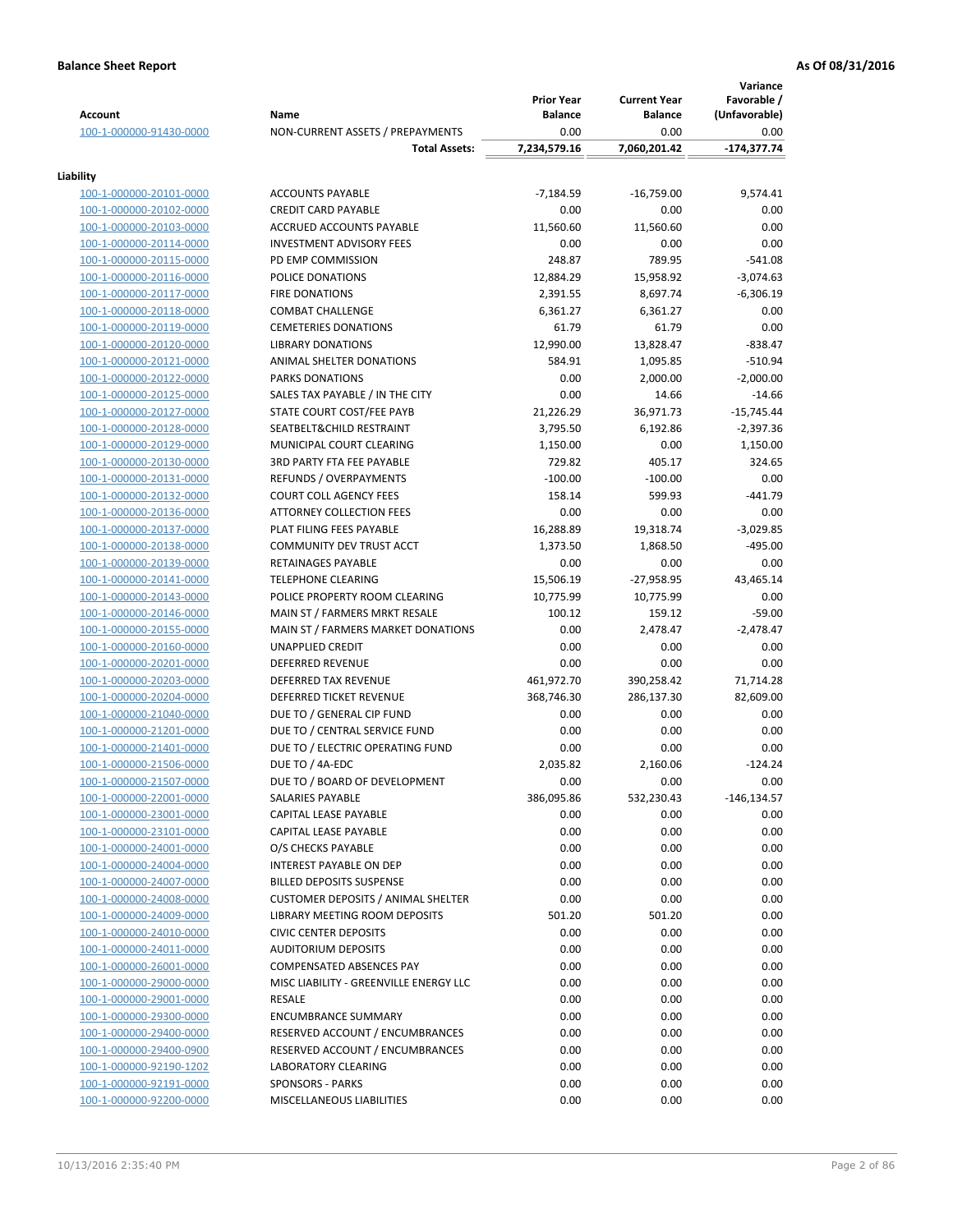| Account                               | Name                                                     | <b>Prior Year</b><br><b>Balance</b> | <b>Current Year</b><br><b>Balance</b> | Variance<br>Favorable /<br>(Unfavorable) |
|---------------------------------------|----------------------------------------------------------|-------------------------------------|---------------------------------------|------------------------------------------|
| 100-1-000000-92270-1600               | <b>CREDIT CARD FEES PAYABLE</b>                          | 0.00                                | 0.00                                  | 0.00                                     |
|                                       | <b>Total Liability:</b>                                  | 1,330,255.01                        | 1,305,609.22                          | 24,645.79                                |
| Equity                                |                                                          |                                     |                                       |                                          |
| 100-1-000000-39000-0000               | UNRESERVED-FUND BALANCE                                  | 4,623,342.64                        | 5,954,215.54                          | 1,330,872.90                             |
|                                       | <b>Total Beginning Equity:</b>                           | 4,623,342.64                        | 5,954,215.54                          | 1,330,872.90                             |
| <b>Total Revenue</b>                  |                                                          | 21,011,060.49                       | 19,955,122.09                         | $-1,055,938.40$                          |
| <b>Total Expense</b>                  |                                                          | 19,730,078.98                       | 20,154,745.38                         | $-424,666.40$                            |
| <b>Revenues Over/(Under) Expenses</b> |                                                          | 1,280,981.51                        | $-199,623.29$                         | $-1,480,604.80$                          |
|                                       | <b>Total Equity and Current Surplus (Deficit):</b>       | 5,904,324.15                        | 5,754,592.25                          | $-149,731.90$                            |
|                                       | Total Liabilities, Equity and Current Surplus (Deficit): | 7,234,579.16                        | 7,060,201.47                          | -174.377.69                              |

**\*\*\*Warning: Account Authorization is turned on. Please run the Unauthorized Account Listing Report to see if you are out of balance due to missing accounts \*\*\***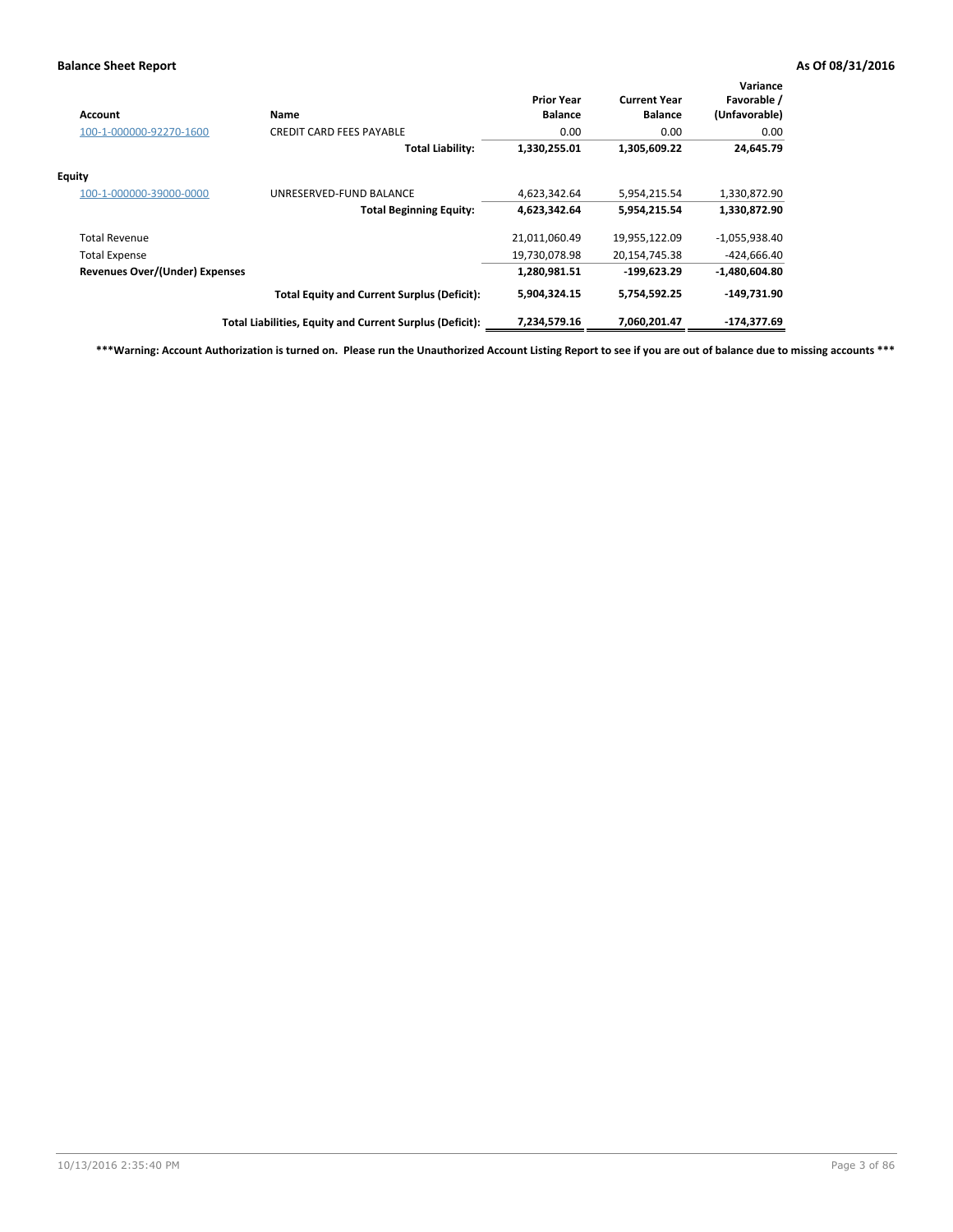| Account                                                   | Name                                                     | <b>Prior Year</b><br><b>Balance</b> | <b>Current Year</b><br><b>Balance</b> | Variance<br>Favorable /<br>(Unfavorable) |
|-----------------------------------------------------------|----------------------------------------------------------|-------------------------------------|---------------------------------------|------------------------------------------|
| <b>Fund: 101 - MUNICIPAL COURT BUILDING SECURITY FEES</b> |                                                          |                                     |                                       |                                          |
| <b>Assets</b>                                             |                                                          |                                     |                                       |                                          |
| 101-1-000000-10000-0000                                   | <b>CURRENT ASSETS / CASH</b>                             | 31,752.92                           | 39,490.80                             | 7,737.88                                 |
| 101-1-000000-13201-0000                                   | MISC ACCTS RECEIVABLE                                    | 0.00                                | 0.00                                  | 0.00                                     |
| 101-1-000000-13203-0000                                   | NON-CURRENT ASSETS / PREPAYMENTS                         | 0.00                                | 0.00                                  | 0.00                                     |
| 101-1-000000-13205-0000                                   | <b>INTEREST RECEIVABLE</b>                               | 0.00                                | 0.00                                  | 0.00                                     |
|                                                           | <b>Total Assets:</b>                                     | 31,752.92                           | 39,490.80                             | 7,737.88                                 |
| Liability                                                 |                                                          |                                     |                                       |                                          |
| 101-1-000000-20101-0000                                   | <b>ACCOUNTS PAYABLE</b>                                  | 0.00                                | 0.00                                  | 0.00                                     |
| 101-1-000000-20102-0000                                   | <b>CREDIT CARD PAYABLE</b>                               | 0.00                                | 0.00                                  | 0.00                                     |
| 101-1-000000-20103-0000                                   | <b>ACCRUED ACCOUNTS PAYABLE</b>                          | 0.00                                | 0.00                                  | 0.00                                     |
| 101-1-000000-29300-0000                                   | <b>ENCUMBRANCE SUMMARY</b>                               | 0.00                                | 0.00                                  | 0.00                                     |
| 101-1-000000-29400-0000                                   | RESERVED ACCOUNT / ENCUMBRANCES                          | 0.00                                | 0.00                                  | 0.00                                     |
|                                                           | <b>Total Liability:</b>                                  | 0.00                                | 0.00                                  | 0.00                                     |
| <b>Equity</b>                                             |                                                          |                                     |                                       |                                          |
| 101-1-000000-39000-0000                                   | UNRESERVED-FUND BALANCE                                  | 26,589.87                           | 32,257.51                             | 5,667.64                                 |
|                                                           | <b>Total Beginning Equity:</b>                           | 26,589.87                           | 32,257.51                             | 5,667.64                                 |
| <b>Total Revenue</b>                                      |                                                          | 5,478.70                            | 7,281.53                              | 1,802.83                                 |
| <b>Total Expense</b>                                      |                                                          | 315.65                              | 48.24                                 | 267.41                                   |
| <b>Revenues Over/(Under) Expenses</b>                     |                                                          | 5,163.05                            | 7,233.29                              | 2,070.24                                 |
|                                                           | <b>Total Equity and Current Surplus (Deficit):</b>       | 31,752.92                           | 39,490.80                             | 7,737.88                                 |
|                                                           | Total Liabilities, Equity and Current Surplus (Deficit): | 31,752.92                           | 39,490.80                             | 7,737.88                                 |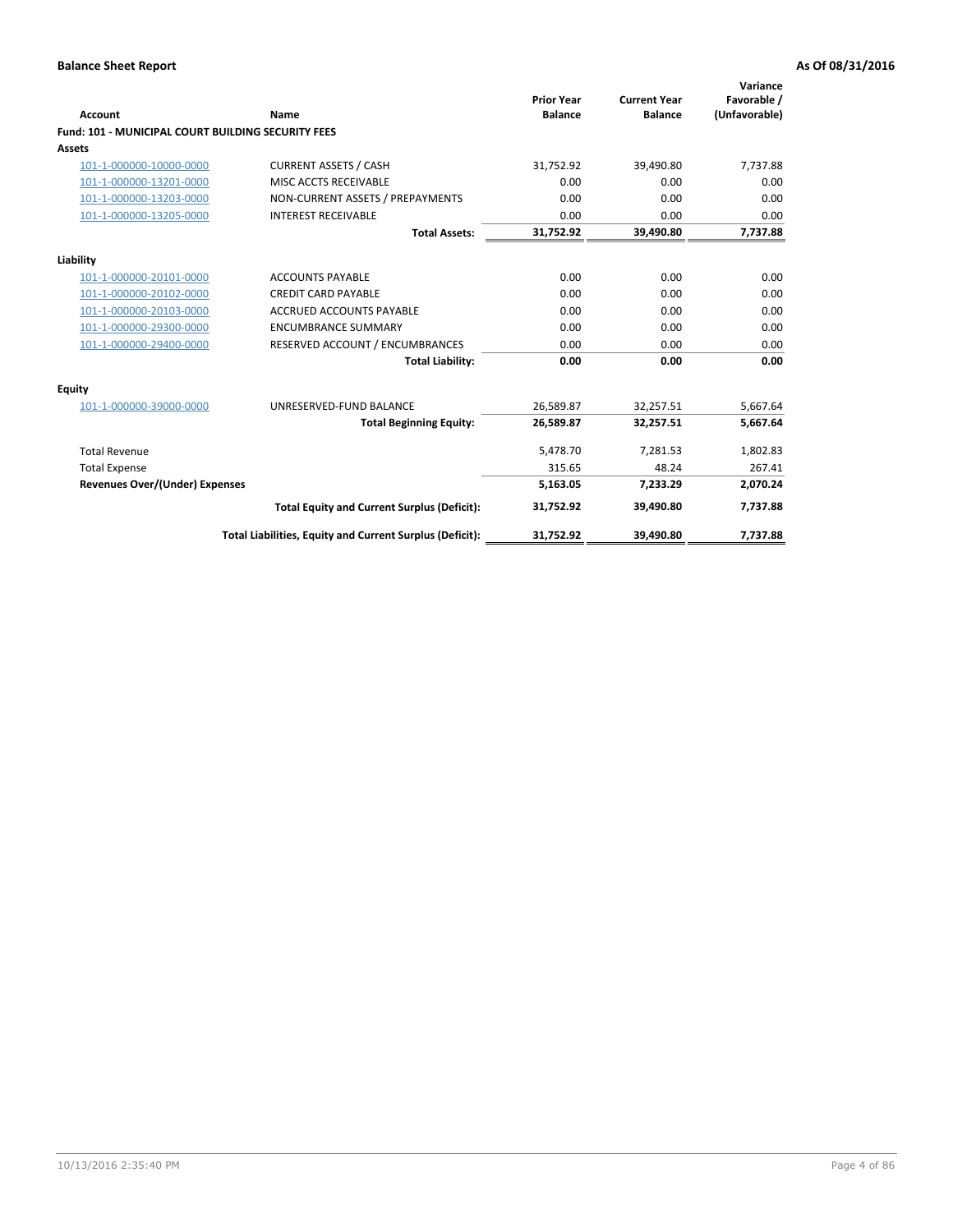| <b>Account</b>                        | Name                                                     | <b>Prior Year</b><br><b>Balance</b> | <b>Current Year</b><br><b>Balance</b> | Variance<br>Favorable /<br>(Unfavorable) |
|---------------------------------------|----------------------------------------------------------|-------------------------------------|---------------------------------------|------------------------------------------|
| Fund: 102 - MUNICIPAL COURT TECH FUND |                                                          |                                     |                                       |                                          |
| <b>Assets</b>                         |                                                          |                                     |                                       |                                          |
| 102-1-000000-10000-0000               | <b>CURRENT ASSETS / CASH</b>                             | 7.442.52                            | 9.695.79                              | 2,253.27                                 |
| 102-1-000000-13201-0000               | MISC ACCTS RECEIVABLE                                    | 0.00                                | 0.00                                  | 0.00                                     |
|                                       | <b>Total Assets:</b>                                     | 7,442.52                            | 9,695.79                              | 2,253.27                                 |
| Liability                             |                                                          |                                     |                                       |                                          |
| 102-1-000000-20101-0000               | <b>ACCOUNTS PAYABLE</b>                                  | 0.00                                | 0.00                                  | 0.00                                     |
| 102-1-000000-20102-0000               | <b>CREDIT CARD PAYABLE</b>                               | 0.00                                | 0.00                                  | 0.00                                     |
| 102-1-000000-20103-0000               | <b>ACCRUED ACCOUNTS PAYABLE</b>                          | 0.00                                | 0.00                                  | 0.00                                     |
| 102-1-000000-23001-0000               | CAPITAL LEASE PAYABLE                                    | 0.00                                | 0.00                                  | 0.00                                     |
| 102-1-000000-23101-0000               | <b>CAPITAL LEASE PAYABLE</b>                             | 0.00                                | 0.00                                  | 0.00                                     |
| 102-1-000000-29300-0000               | <b>ENCUMBRANCE SUMMARY</b>                               | 0.00                                | 0.00                                  | 0.00                                     |
| 102-1-000000-29400-0000               | RESERVED ACCOUNT / ENCUMBRANCES                          | 0.00                                | 0.00                                  | 0.00                                     |
|                                       | <b>Total Liability:</b>                                  | 0.00                                | 0.00                                  | 0.00                                     |
| <b>Equity</b>                         |                                                          |                                     |                                       |                                          |
| 102-1-000000-39000-0000               | UNRESERVED-FUND BALANCE                                  | 16,394.38                           | 6,761.69                              | $-9,632.69$                              |
|                                       | <b>Total Beginning Equity:</b>                           | 16,394.38                           | 6,761.69                              | $-9,632.69$                              |
| <b>Total Revenue</b>                  |                                                          | 7,200.88                            | 9,564.79                              | 2,363.91                                 |
| <b>Total Expense</b>                  |                                                          | 16,152.74                           | 6,630.69                              | 9,522.05                                 |
| <b>Revenues Over/(Under) Expenses</b> |                                                          | $-8,951.86$                         | 2,934.10                              | 11,885.96                                |
|                                       | <b>Total Equity and Current Surplus (Deficit):</b>       | 7,442.52                            | 9,695.79                              | 2,253.27                                 |
|                                       | Total Liabilities, Equity and Current Surplus (Deficit): | 7,442.52                            | 9,695.79                              | 2,253.27                                 |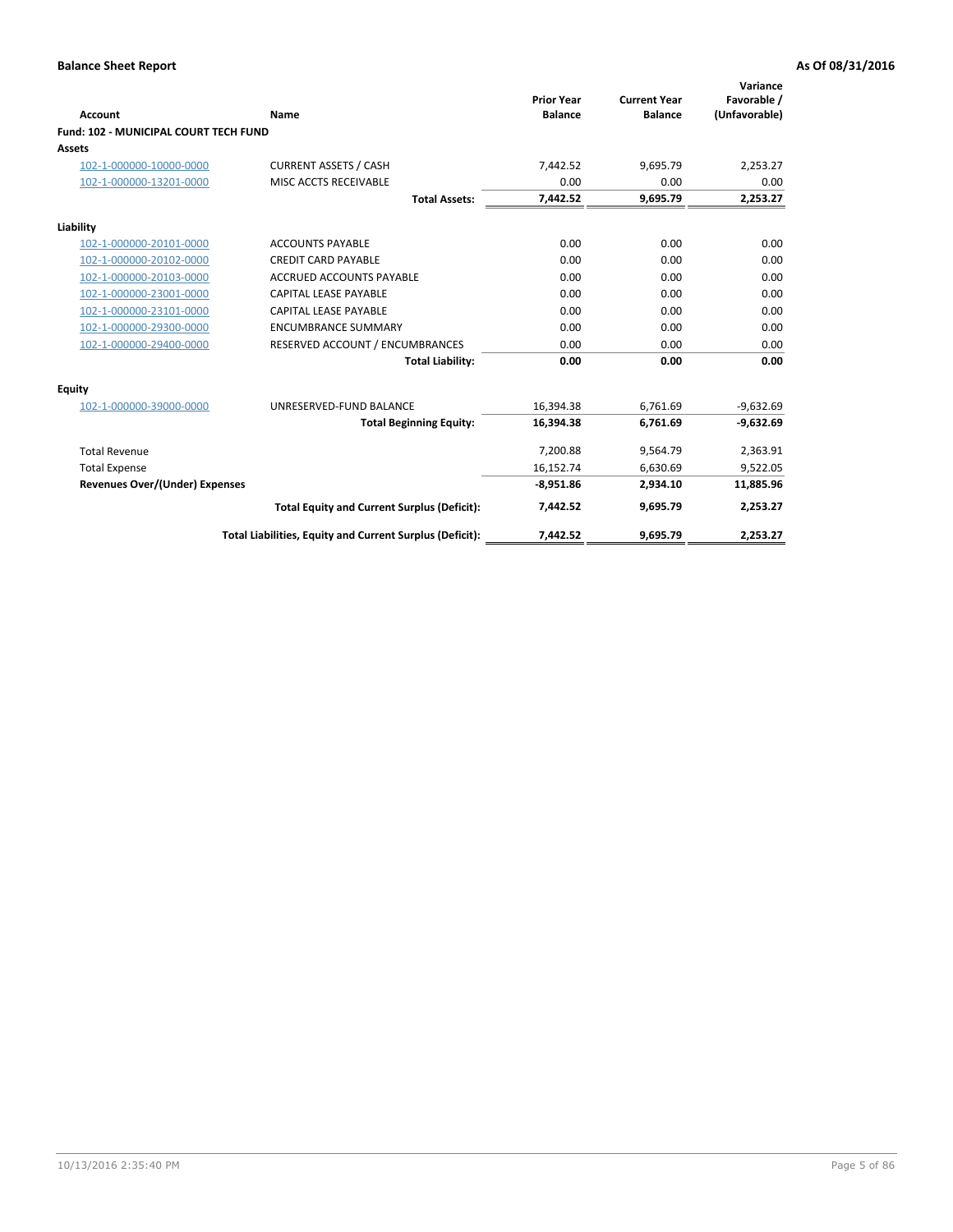| <b>Account</b>                                       | Name                                                     | <b>Prior Year</b><br><b>Balance</b> | <b>Current Year</b><br><b>Balance</b> | Variance<br>Favorable /<br>(Unfavorable) |
|------------------------------------------------------|----------------------------------------------------------|-------------------------------------|---------------------------------------|------------------------------------------|
| <b>Fund: 103 - MUNICIPAL COURT CHILD SAFETY FUND</b> |                                                          |                                     |                                       |                                          |
| <b>Assets</b>                                        |                                                          |                                     |                                       |                                          |
| 103-1-000000-10000-0000                              | <b>CURRENT ASSETS / CASH</b>                             | 13,035.50                           | 9,614.56                              | $-3,420.94$                              |
| 103-1-000000-13201-0000                              | MISC ACCTS RECEIVABLE                                    | 0.00                                | 0.00                                  | 0.00                                     |
| 103-1-000000-13203-0000                              | NON-CURRENT ASSETS / PREPAYMENTS                         | 0.00                                | 0.00                                  | 0.00                                     |
| 103-1-000000-13205-0000                              | <b>INTEREST RECEIVABLE</b>                               | 0.00                                | 0.00                                  | 0.00                                     |
|                                                      | <b>Total Assets:</b>                                     | 13,035.50                           | 9,614.56                              | $-3,420.94$                              |
| Liability                                            |                                                          |                                     |                                       |                                          |
| 103-1-000000-20101-0000                              | <b>ACCOUNTS PAYABLE</b>                                  | 0.00                                | 0.00                                  | 0.00                                     |
| 103-1-000000-20103-0000                              | <b>ACCRUED ACCOUNTS PAYABLE</b>                          | 0.00                                | 0.00                                  | 0.00                                     |
|                                                      | <b>Total Liability:</b>                                  | 0.00                                | 0.00                                  | 0.00                                     |
| Equity                                               |                                                          |                                     |                                       |                                          |
| 103-1-000000-39000-0000                              | UNRESERVED-FUND BALANCE                                  | 12,106.69                           | 6,984.63                              | $-5,122.06$                              |
|                                                      | <b>Total Beginning Equity:</b>                           | 12,106.69                           | 6,984.63                              | $-5,122.06$                              |
| <b>Total Revenue</b>                                 |                                                          | 20,402.04                           | 22,779.80                             | 2,377.76                                 |
| <b>Total Expense</b>                                 |                                                          | 19,473.23                           | 20,149.87                             | $-676.64$                                |
| Revenues Over/(Under) Expenses                       |                                                          | 928.81                              | 2,629.93                              | 1,701.12                                 |
|                                                      | <b>Total Equity and Current Surplus (Deficit):</b>       | 13,035.50                           | 9,614.56                              | $-3,420.94$                              |
|                                                      | Total Liabilities, Equity and Current Surplus (Deficit): | 13,035.50                           | 9,614.56                              | $-3,420.94$                              |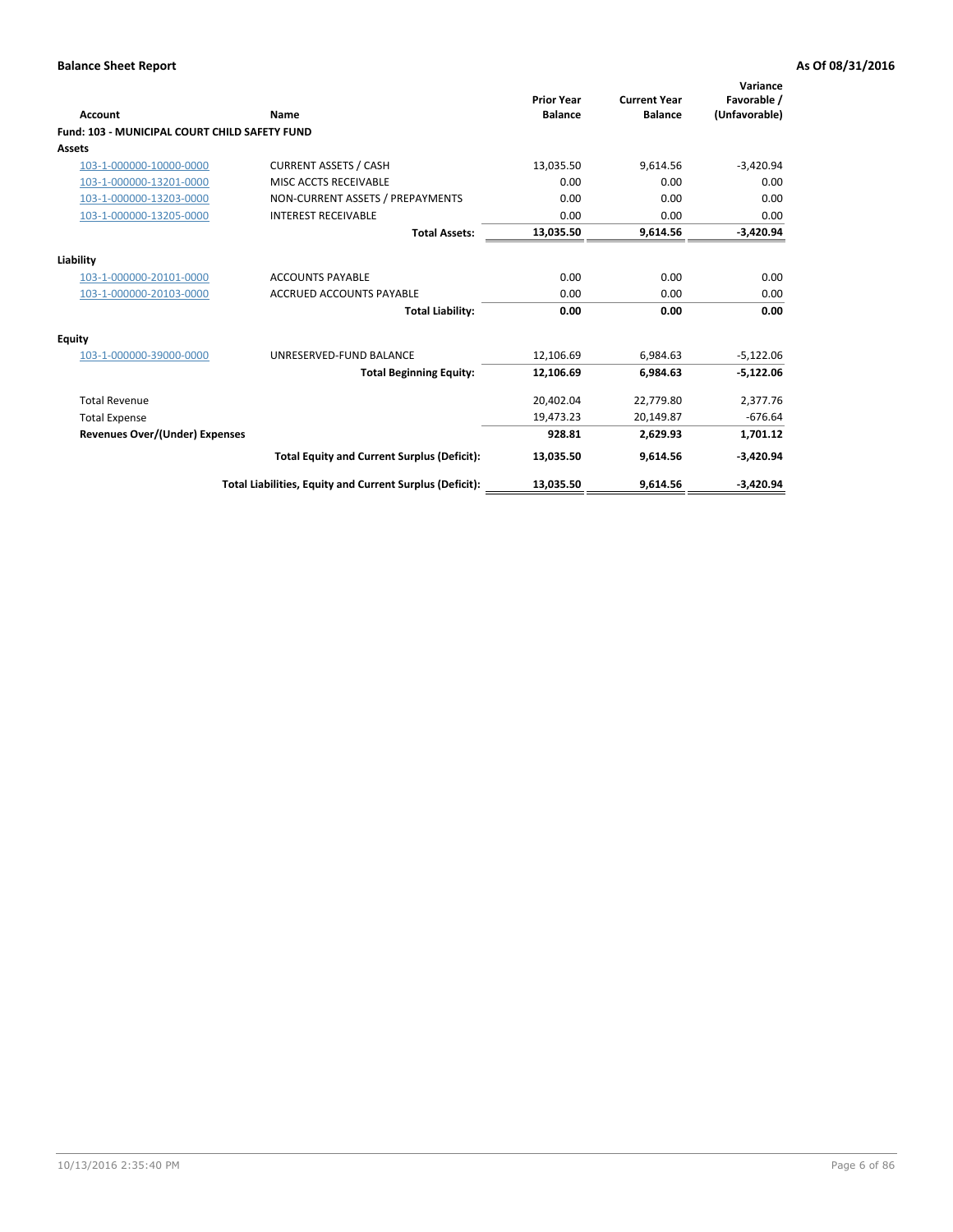|                                                    |                                                            | <b>Prior Year</b> | <b>Current Year</b> | Variance<br>Favorable / |
|----------------------------------------------------|------------------------------------------------------------|-------------------|---------------------|-------------------------|
| <b>Account</b>                                     | Name                                                       | <b>Balance</b>    | <b>Balance</b>      | (Unfavorable)           |
| Fund: 110 - EXCHANGE BUILDING FUND                 |                                                            |                   |                     |                         |
| Assets                                             |                                                            |                   |                     |                         |
| 110-1-000000-10000-0000                            | <b>CURRENT ASSETS / CASH</b>                               | $-189,703.60$     | $-502,257.92$       | $-312,554.32$           |
| 110-1-000000-13201-0000                            | MISC ACCTS RECEIVABLE                                      | 0.00              | 0.00                | 0.00                    |
| 110-1-000000-13203-0000                            | NON-CURRENT ASSETS / PREPAYMENTS                           | 0.00              | 0.00                | 0.00                    |
| 110-1-000000-13205-0000                            | <b>INTEREST RECEIVABLE</b>                                 | 0.00              | 0.00                | 0.00                    |
| 110-1-000000-16001-0000                            | FIXED ASSETS / LAND                                        | 0.00              | 0.00                | 0.00                    |
| 110-1-000000-16002-0000                            | <b>IMPROVMENTS-NON BUILDINGS</b>                           | 0.00              | 0.00                | 0.00                    |
| 110-1-000000-16003-0000                            | ACCUMULATED DEPRECIATION                                   | 0.00              | 0.00                | 0.00                    |
| 110-1-000000-16004-0000                            | FIXED ASSETS / BUILDINGS                                   | 0.00              | 0.00                | 0.00                    |
| 110-1-000000-16005-0000                            | ACCUMULATED DEPRECIATION                                   | 0.00              | 0.00                | 0.00                    |
| 110-1-000000-16201-0000                            | MACHINERY AND EQUIPMENT                                    | 0.00              | 0.00                | 0.00                    |
| 110-1-000000-16202-0000                            | ACCUMULATED DEPRECATION                                    | 0.00              | 0.00                | 0.00                    |
| 110-1-000000-16301-0000                            | FIXED ASSETS / C W I P                                     | 0.00              | 0.00                | 0.00                    |
|                                                    | <b>Total Assets:</b>                                       | -189,703.60       | $-502,257.92$       | $-312,554.32$           |
| Liability                                          |                                                            |                   |                     |                         |
| 110-1-000000-20101-0000                            | <b>ACCOUNTS PAYABLE</b>                                    | $-4,448.00$       | 0.00                | $-4,448.00$             |
| 110-1-000000-20102-0000                            | <b>CREDIT CARD PAYABLE</b>                                 | 0.00              | 0.00                | 0.00                    |
| 110-1-000000-20103-0000                            | <b>ACCRUED ACCOUNTS PAYABLE</b>                            | 0.00              | 0.00                | 0.00                    |
| 110-1-000000-20109-0000                            | MISCELLANEOUS LIABILITIES                                  | 0.00              | 0.00                | 0.00                    |
| 110-1-000000-20110-0000                            | <b>REVENUE BONDS PAYABLE</b>                               | 0.00              | 0.00                | 0.00                    |
| 110-1-000000-20112-0000                            | <b>ACCRUED INTEREST PAYABLE</b>                            | 0.00              | 0.00                | 0.00                    |
| 110-1-000000-20141-0000                            | <b>TELEPHONE CLEARING</b>                                  | 0.00              | 0.00                | 0.00                    |
| 110-1-000000-20160-0000                            | <b>UNAPPLIED CREDIT</b>                                    | 0.00              | 0.00                | 0.00                    |
| 110-1-000000-20201-0000                            | <b>DEFERRED REVENUE</b>                                    | 0.00              | 0.00                | 0.00                    |
| 110-1-000000-21001-0000                            | <b>GENERAL FUND / GENERAL FUND</b>                         | 0.00              | 0.00                | 0.00                    |
| 110-1-000000-22001-0000                            | SALARIES PAYABLE                                           | 907.09            | 1,025.56            | $-118.47$               |
| 110-1-000000-22002-0000                            | <b>VACATION/SICK PAYABLE</b>                               | 0.00              | 0.00                | 0.00                    |
| 110-1-000000-26001-0000                            | <b>OBLIG FOR COMP ABSENCES</b>                             | 0.00              | 0.00                | 0.00                    |
| 110-1-000000-26102-0000                            | REVENUE BONDS PAYABLE                                      | 0.00              | 0.00                | 0.00                    |
| 110-1-000000-27001-0000                            | <b>CONTRIBUTED CAPITAL</b>                                 | 0.00              | 0.00                | 0.00                    |
|                                                    | <b>ENCUMBRANCE SUMMARY</b>                                 |                   |                     |                         |
| 110-1-000000-29300-0000<br>110-1-000000-29400-0100 |                                                            | 0.00<br>0.00      | 0.00<br>0.00        | 0.00<br>0.00            |
|                                                    | RESERVED ACCOUNT / ENCUMBRANCES<br><b>Total Liability:</b> | $-3,540.91$       | 1,025.56            | -4,566.47               |
|                                                    |                                                            |                   |                     |                         |
| Equity                                             |                                                            |                   |                     |                         |
| 110-1-000000-39000-0000                            | UNRESERVED-FUND BALANCE                                    | 0.00              | 0.00                | 0.00                    |
| 110-1-000000-39100-0000                            | UNRESERVED-RET. EARNINGS                                   | -189,820.91       | $-202,154.21$       | $-12,333.30$            |
|                                                    | <b>Total Beginning Equity:</b>                             | -189,820.91       | $-202,154.21$       | -12,333.30              |
| <b>Total Revenue</b>                               |                                                            | 537,207.34        | 95,539.76           | $-441,667.58$           |
| <b>Total Expense</b>                               |                                                            | 533,549.12        | 396,669.03          | 136,880.09              |
| <b>Revenues Over/(Under) Expenses</b>              |                                                            | 3,658.22          | -301,129.27         | -304,787.49             |
|                                                    | <b>Total Equity and Current Surplus (Deficit):</b>         | -186,162.69       | -503,283.48         | $-317,120.79$           |
|                                                    | Total Liabilities, Equity and Current Surplus (Deficit):   | -189,703.60       | -502,257.92         | -312,554.32             |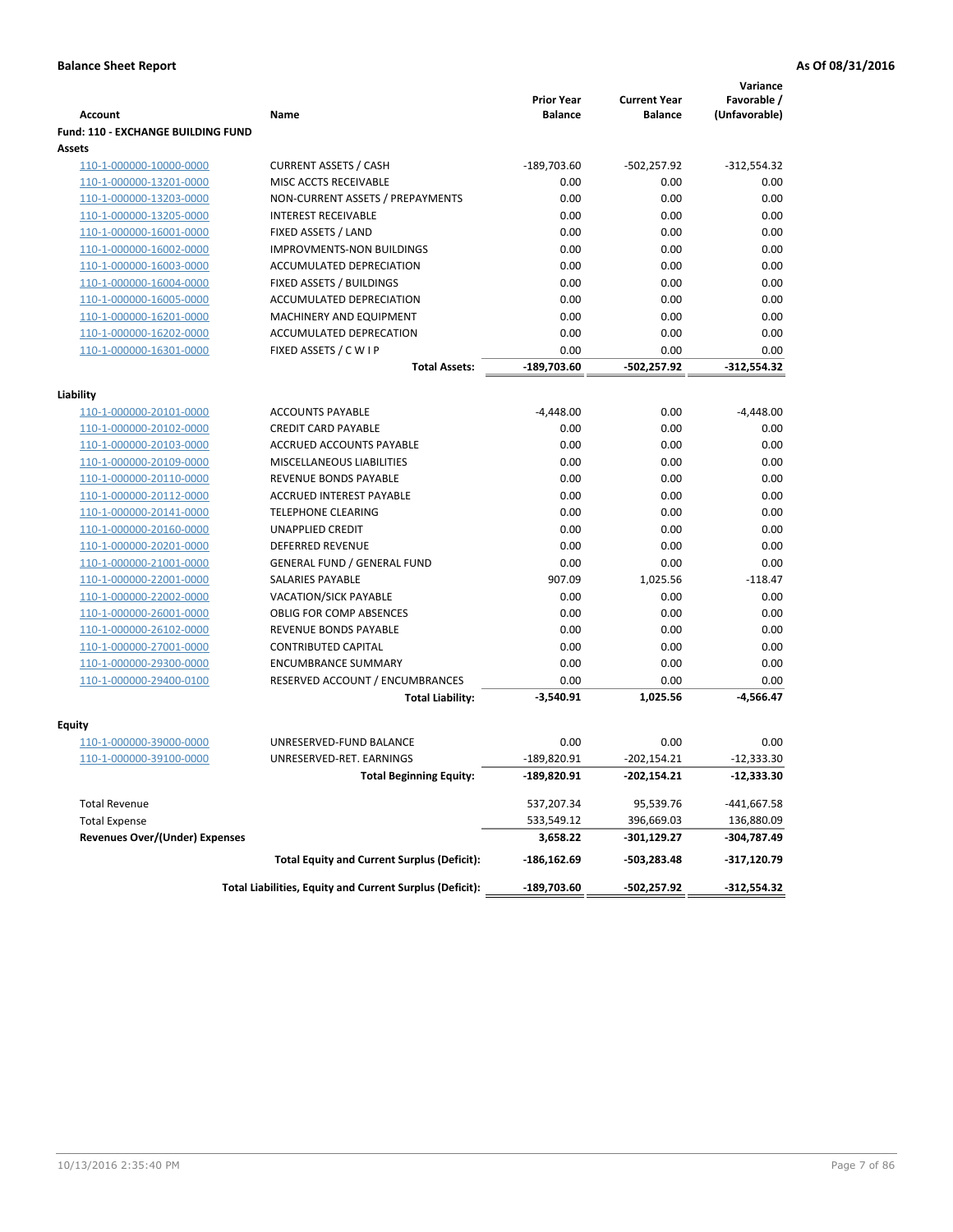| <b>Account</b>                         | Name                                                     | <b>Prior Year</b><br><b>Balance</b> | <b>Current Year</b><br><b>Balance</b> | Variance<br>Favorable /<br>(Unfavorable) |
|----------------------------------------|----------------------------------------------------------|-------------------------------------|---------------------------------------|------------------------------------------|
| Fund: 111 - RECREATION ACTIVITIES FUND |                                                          |                                     |                                       |                                          |
| <b>Assets</b>                          |                                                          |                                     |                                       |                                          |
| 111-1-000000-10000-0000                | <b>CURRENT ASSETS / CASH</b>                             | $-7,093.91$                         | $-15,227.98$                          | $-8,134.07$                              |
| 111-1-000000-10313-0000                | CHANGE DRAWER - PARK CONCESSIONS                         | 250.00                              | 250.00                                | 0.00                                     |
| 111-1-000000-13201-0000                | MISC ACCTS RECEIVABLE                                    | 0.00                                | 0.00                                  | 0.00                                     |
| 111-1-000000-13205-0000                | <b>INTEREST RECEIVABLE</b>                               | 0.00                                | 0.00                                  | 0.00                                     |
|                                        | <b>Total Assets:</b>                                     | $-6,843.91$                         | $-14,977.98$                          | $-8,134.07$                              |
| Liability                              |                                                          |                                     |                                       |                                          |
| 111-1-000000-20101-0000                | <b>ACCOUNTS PAYABLE</b>                                  | 0.00                                | 0.00                                  | 0.00                                     |
| 111-1-000000-20102-0000                | <b>CREDIT CARD PAYABLE</b>                               | 0.00                                | 0.00                                  | 0.00                                     |
| 111-1-000000-20103-0000                | <b>ACCRUED ACCOUNTS PAYABLE</b>                          | 0.00                                | 0.00                                  | 0.00                                     |
| 111-1-000000-20125-0000                | SALES TAX PAYABLE / IN THE CITY                          | 136.41                              | 50.82                                 | 85.59                                    |
| 111-1-000000-20160-0000                | <b>UNAPPLIED CREDIT</b>                                  | 0.00                                | 0.00                                  | 0.00                                     |
| 111-1-000000-20201-0000                | <b>DEFERRED REVENUE</b>                                  | 0.00                                | 0.00                                  | 0.00                                     |
| 111-1-000000-22001-0000                | <b>SALARIES PAYABLE</b>                                  | 145.26                              | 55.94                                 | 89.32                                    |
| 111-1-000000-29300-0000                | <b>ENCUMBRANCE SUMMARY</b>                               | 0.00                                | 0.00                                  | 0.00                                     |
| 111-1-000000-29400-0100                | RESERVED ACCOUNT / ENCUMBRANCES                          | 0.00                                | 0.00                                  | 0.00                                     |
|                                        | <b>Total Liability:</b>                                  | 281.67                              | 106.76                                | 174.91                                   |
| Equity                                 |                                                          |                                     |                                       |                                          |
| 111-1-000000-39000-0000                | UNRESERVED-FUND BALANCE                                  | $-16,101.24$                        | $-14,042.32$                          | 2,058.92                                 |
| 111-1-000000-39100-0000                | UNRESERVED-RET. EARNINGS                                 | 0.00                                | 0.00                                  | 0.00                                     |
|                                        | <b>Total Beginning Equity:</b>                           | $-16,101.24$                        | $-14,042.32$                          | 2,058.92                                 |
| <b>Total Revenue</b>                   |                                                          | 111,254.93                          | 120,895.69                            | 9,640.76                                 |
| <b>Total Expense</b>                   |                                                          | 102,279.27                          | 121,938.11                            | $-19,658.84$                             |
| Revenues Over/(Under) Expenses         |                                                          | 8,975.66                            | $-1,042.42$                           | $-10,018.08$                             |
|                                        | <b>Total Equity and Current Surplus (Deficit):</b>       | $-7,125.58$                         | $-15,084.74$                          | $-7,959.16$                              |
|                                        | Total Liabilities, Equity and Current Surplus (Deficit): | $-6,843.91$                         | $-14,977.98$                          | $-8,134.07$                              |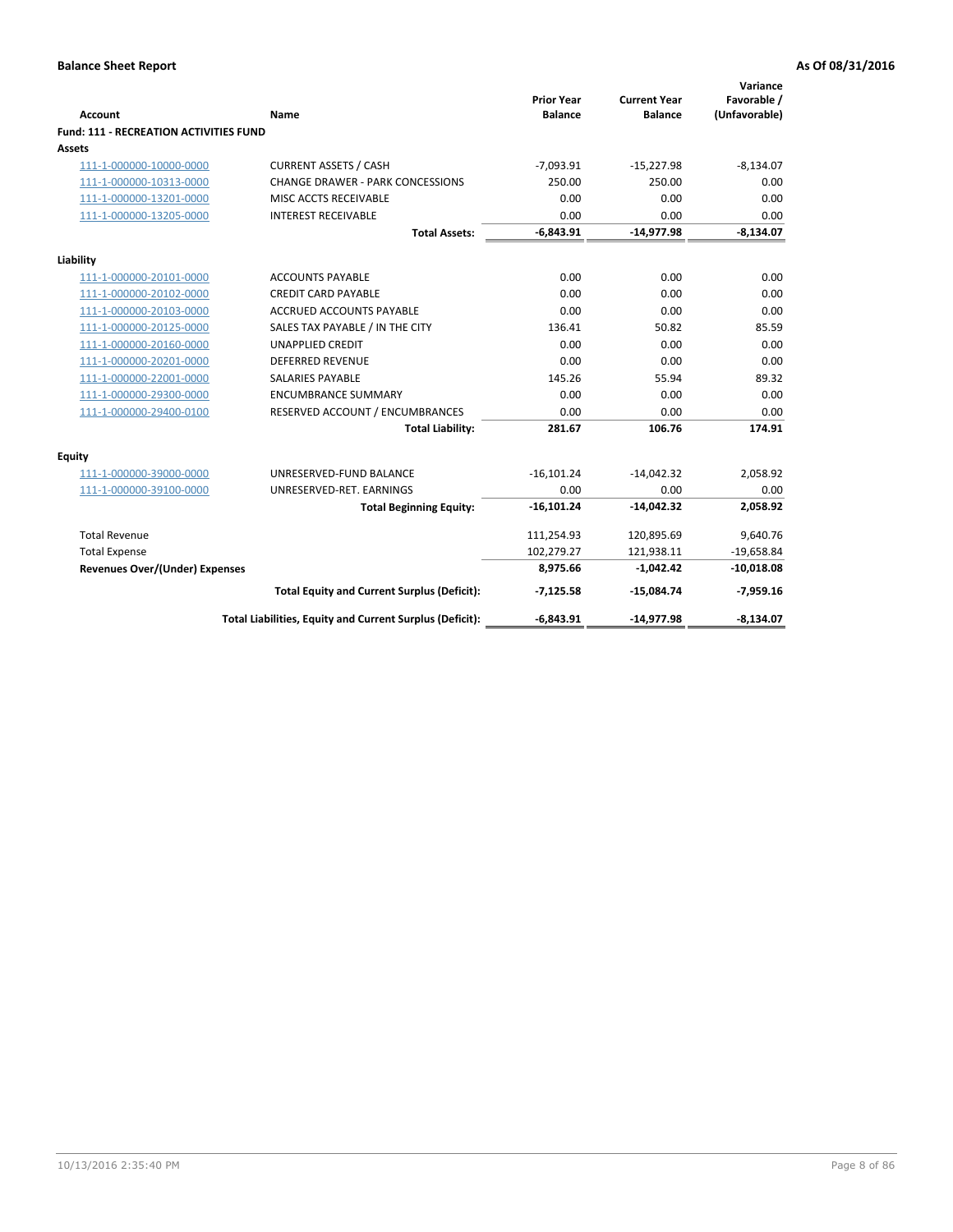|                                       |                                                          |                                     |                                       | Variance                     |
|---------------------------------------|----------------------------------------------------------|-------------------------------------|---------------------------------------|------------------------------|
| <b>Account</b>                        | Name                                                     | <b>Prior Year</b><br><b>Balance</b> | <b>Current Year</b><br><b>Balance</b> | Favorable /<br>(Unfavorable) |
| Fund: 112 - GUN RANGE FUND            |                                                          |                                     |                                       |                              |
| <b>Assets</b>                         |                                                          |                                     |                                       |                              |
| 112-1-000000-10000-0000               | <b>CURRENT ASSETS / CASH</b>                             | 20,666.83                           | 26,213.22                             | 5,546.39                     |
| 112-1-000000-13201-0000               | MISC ACCTS RECEIVABLE                                    | 0.00                                | 0.00                                  | 0.00                         |
|                                       | <b>Total Assets:</b>                                     | 20,666.83                           | 26,213.22                             | 5,546.39                     |
| Liability                             |                                                          |                                     |                                       |                              |
| 112-1-000000-20101-0000               | <b>ACCOUNTS PAYABLE</b>                                  | 0.00                                | 0.00                                  | 0.00                         |
| 112-1-000000-20103-0000               | <b>ACCRUED ACCOUNTS PAYABLE</b>                          | 0.00                                | 0.00                                  | 0.00                         |
| 112-1-000000-20160-0000               | <b>UNAPPLIED CREDIT</b>                                  | 0.00                                | 0.00                                  | 0.00                         |
| 112-1-000000-21001-0000               | <b>GENERAL FUND / GENERAL FUND</b>                       | 0.00                                | 0.00                                  | 0.00                         |
| 112-1-000000-29300-0000               | <b>ENCUMBRANCE SUMMARY</b>                               | 0.00                                | 0.00                                  | 0.00                         |
| 112-1-000000-29400-0100               | RESERVED ACCOUNT / ENCUMBRANCES                          | 0.00                                | 0.00                                  | 0.00                         |
|                                       | <b>Total Liability:</b>                                  | 0.00                                | 0.00                                  | 0.00                         |
| <b>Equity</b>                         |                                                          |                                     |                                       |                              |
| 112-1-000000-39000-0000               | UNRESERVED-FUND BALANCE                                  | 14,876.42                           | 22,713.63                             | 7,837.21                     |
| 112-1-000000-39100-0000               | UNRESERVED-RET. EARNINGS                                 | 0.00                                | 0.00                                  | 0.00                         |
|                                       | <b>Total Beginning Equity:</b>                           | 14.876.42                           | 22.713.63                             | 7,837.21                     |
| <b>Total Revenue</b>                  |                                                          | 6,707.95                            | 4,301.78                              | $-2,406.17$                  |
| <b>Total Expense</b>                  |                                                          | 917.54                              | 802.19                                | 115.35                       |
| <b>Revenues Over/(Under) Expenses</b> |                                                          | 5,790.41                            | 3,499.59                              | $-2,290.82$                  |
|                                       | <b>Total Equity and Current Surplus (Deficit):</b>       | 20,666.83                           | 26,213.22                             | 5,546.39                     |
|                                       | Total Liabilities, Equity and Current Surplus (Deficit): | 20,666.83                           | 26,213.22                             | 5,546.39                     |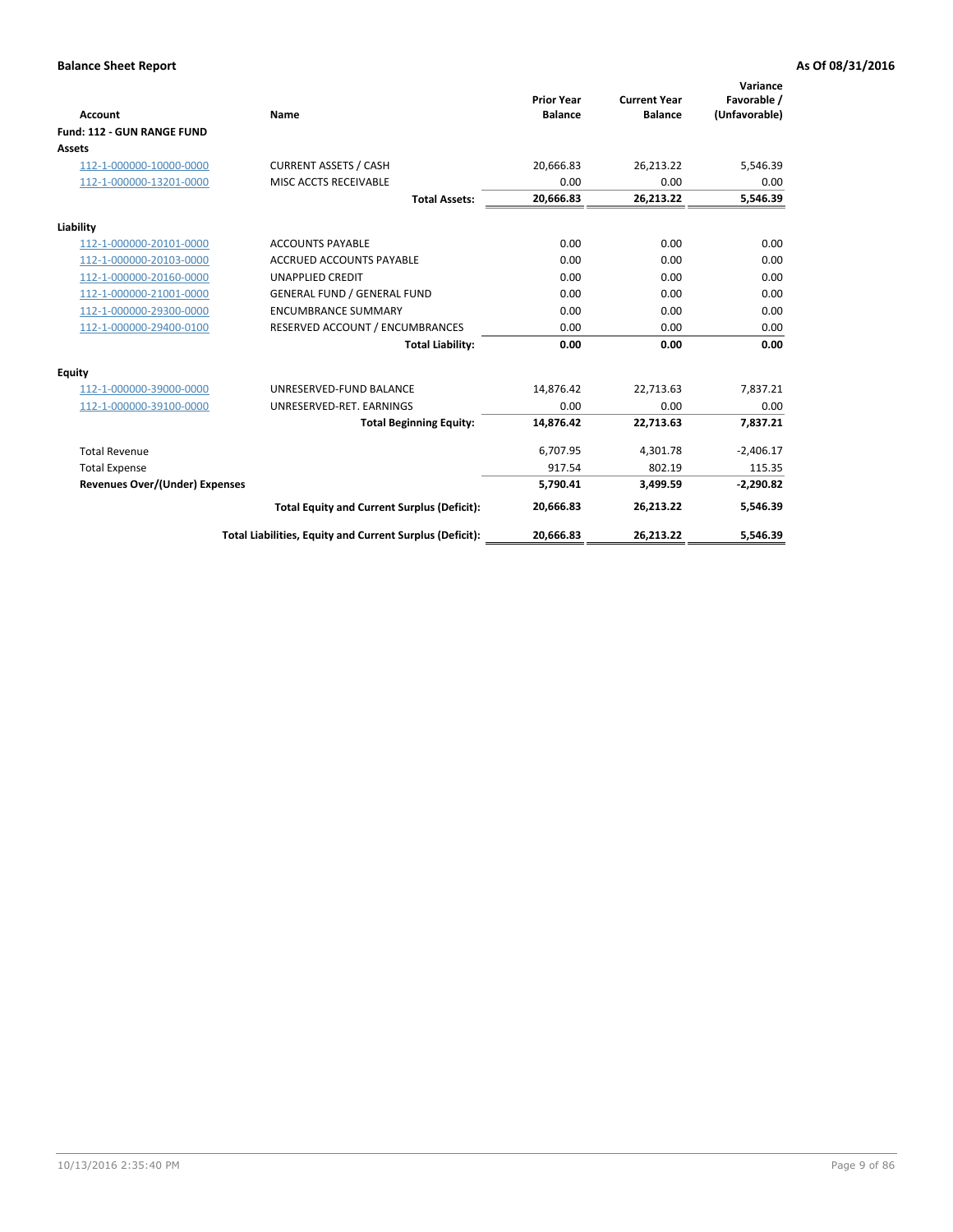| <b>Account</b>                               | Name                                                     | <b>Prior Year</b><br><b>Balance</b> | <b>Current Year</b><br><b>Balance</b> | Variance<br>Favorable /<br>(Unfavorable) |
|----------------------------------------------|----------------------------------------------------------|-------------------------------------|---------------------------------------|------------------------------------------|
| Fund: 113 - HOTEL / MOTEL OCCUPANCY TAX FUND |                                                          |                                     |                                       |                                          |
| Assets                                       |                                                          |                                     |                                       |                                          |
| 113-1-000000-10000-0000                      | <b>CURRENT ASSETS / CASH</b>                             | 365,621.17                          | 414,606.87                            | 48,985.70                                |
| 113-1-000000-13101-0000                      | TAX RECEIVABLE-CURRENT                                   | 0.00                                | 0.00                                  | 0.00                                     |
| 113-1-000000-13201-0000                      | MISC ACCTS RECEIVABLE                                    | 0.00                                | 0.00                                  | 0.00                                     |
| 113-1-000000-13202-0000                      | <b>EMPLOYEE ADVANCES</b>                                 | 0.00                                | 0.00                                  | 0.00                                     |
| 113-1-000000-13203-0000                      | NON-CURRENT ASSETS / PREPAYMENTS                         | 0.00                                | 0.00                                  | 0.00                                     |
| 113-1-000000-13205-0000                      | <b>INTEREST RECEIVABLE</b>                               | 0.00                                | 0.00                                  | 0.00                                     |
|                                              | <b>Total Assets:</b>                                     | 365,621.17                          | 414,606.87                            | 48,985.70                                |
| Liability                                    |                                                          |                                     |                                       |                                          |
| 113-1-000000-20101-0000                      | <b>ACCOUNTS PAYABLE</b>                                  | 0.00                                | 0.00                                  | 0.00                                     |
| 113-1-000000-20102-0000                      | <b>CREDIT CARD PAYABLE</b>                               | 0.00                                | 0.00                                  | 0.00                                     |
| 113-1-000000-20103-0000                      | ACCRUED ACCOUNTS PAYABLE                                 | 0.00                                | 0.00                                  | 0.00                                     |
| 113-1-000000-22001-0000                      | <b>SALARIES PAYABLE</b>                                  | 0.00                                | 1,360.32                              | $-1,360.32$                              |
| 113-1-000000-24001-0000                      | O/S CHECKS PAYABLE                                       | 0.00                                | 0.00                                  | 0.00                                     |
| 113-1-000000-29300-0000                      | <b>ENCUMBRANCE SUMMARY</b>                               | 0.00                                | 0.00                                  | 0.00                                     |
| 113-1-000000-29400-0100                      | RESERVED ACCOUNT / ENCUMBRANCES                          | 0.00                                | 0.00                                  | 0.00                                     |
|                                              | <b>Total Liability:</b>                                  | 0.00                                | 1,360.32                              | $-1,360.32$                              |
| Equity                                       |                                                          |                                     |                                       |                                          |
| 113-1-000000-39000-0000                      | UNRESERVED-FUND BALANCE                                  | 219,140.81                          | 347,652.06                            | 128,511.25                               |
|                                              | <b>Total Beginning Equity:</b>                           | 219,140.81                          | 347,652.06                            | 128,511.25                               |
| <b>Total Revenue</b>                         |                                                          | 529,752.28                          | 540,438.89                            | 10,686.61                                |
| <b>Total Expense</b>                         |                                                          | 383,271.92                          | 474,844.40                            | $-91,572.48$                             |
| <b>Revenues Over/(Under) Expenses</b>        |                                                          | 146,480.36                          | 65,594.49                             | $-80,885.87$                             |
|                                              | <b>Total Equity and Current Surplus (Deficit):</b>       | 365,621.17                          | 413,246.55                            | 47,625.38                                |
|                                              | Total Liabilities, Equity and Current Surplus (Deficit): | 365,621.17                          | 414,606.87                            | 48.985.70                                |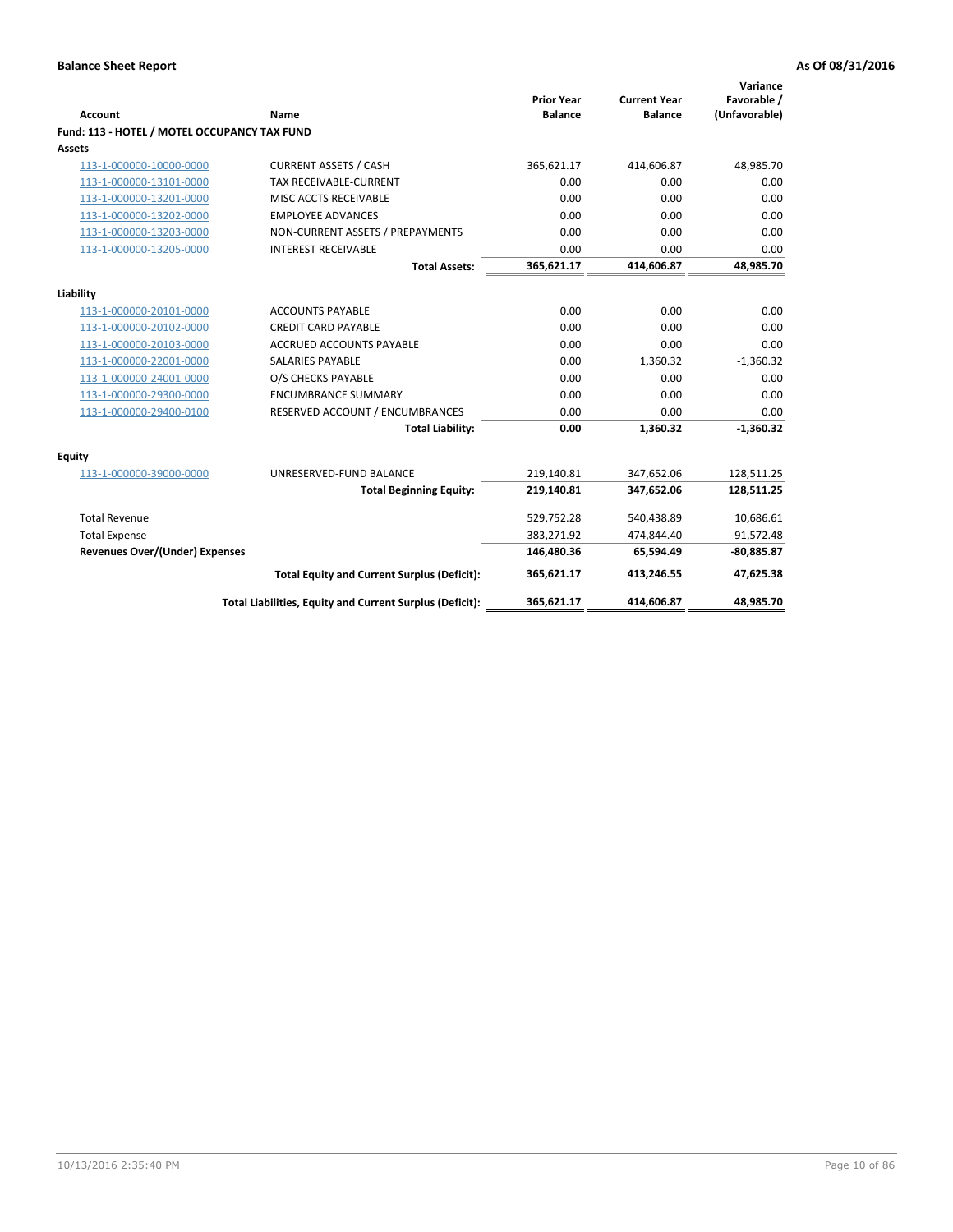| <b>Account</b>                              | Name                                                     | <b>Prior Year</b><br><b>Balance</b> | <b>Current Year</b><br><b>Balance</b> | Variance<br>Favorable /<br>(Unfavorable) |
|---------------------------------------------|----------------------------------------------------------|-------------------------------------|---------------------------------------|------------------------------------------|
| Fund: 114 - VENUE MANAGEMENT FUND<br>Assets |                                                          |                                     |                                       |                                          |
| 114-1-000000-10000-0000                     | <b>CURRENT ASSETS / CASH</b>                             | $-94,219.42$                        | $-172,348.33$                         | $-78,128.91$                             |
| 114-1-000000-10311-0000                     | CASH / PETTY CASH/CHANGE DRAWERS                         | 200.00                              | 200.00                                | 0.00                                     |
| 114-1-000000-13201-0000                     | MISC ACCTS RECEIVABLE                                    | 0.00                                | 0.00                                  | 0.00                                     |
| 114-1-000000-13203-0000                     | NON-CURRENT ASSETS / PREPAYMENTS                         | 0.00                                | 0.00                                  | 0.00                                     |
| 114-1-000000-13205-0000                     | <b>INTEREST RECEIVABLE</b>                               | 0.00                                | 0.00                                  | 0.00                                     |
|                                             | <b>Total Assets:</b>                                     | -94,019.42                          | $-172,148.33$                         | $-78,128.91$                             |
| Liability                                   |                                                          |                                     |                                       |                                          |
| 114-1-000000-20101-0000                     | <b>ACCOUNTS PAYABLE</b>                                  | $-3,015.05$                         | 0.00                                  | $-3,015.05$                              |
| 114-1-000000-20102-0000                     | <b>CREDIT CARD PAYABLE</b>                               | 0.00                                | 0.00                                  | 0.00                                     |
| 114-1-000000-20103-0000                     | ACCRUED ACCOUNTS PAYABLE                                 | 0.00                                | 0.00                                  | 0.00                                     |
| 114-1-000000-20125-0000                     | SALES TAX PAYABLE / IN THE CITY                          | 0.00                                | 0.00                                  | 0.00                                     |
| 114-1-000000-20150-0000                     | <b>TICKET SALE SHARING</b>                               | 5,322.00                            | 3,047.00                              | 2,275.00                                 |
| 114-1-000000-20151-0000                     | <b>SOUND &amp; LIGHTING</b>                              | 150.00                              | $-3,350.00$                           | 3,500.00                                 |
| 114-1-000000-20160-0000                     | <b>UNAPPLIED CREDIT</b>                                  | 0.00                                | 0.00                                  | 0.00                                     |
| 114-1-000000-20201-0000                     | <b>DEFERRED REVENUE</b>                                  | 0.00                                | 0.00                                  | 0.00                                     |
| 114-1-000000-22001-0000                     | <b>SALARIES PAYABLE</b>                                  | 2,316.67                            | 1,072.95                              | 1,243.72                                 |
| 114-1-000000-24010-0000                     | <b>CIVIC CENTER DEPOSITS</b>                             | 4,050.00                            | 4,645.00                              | $-595.00$                                |
| 114-1-000000-24012-0000                     | <b>AUDITORIUM DEPOSITS</b>                               | 4,500.00                            | 4,385.00                              | 115.00                                   |
| 114-1-000000-29300-0000                     | <b>ENCUMBRANCE SUMMARY</b>                               | 0.00                                | 0.00                                  | 0.00                                     |
| 114-1-000000-29400-0000                     | RESERVED ACCOUNT / ENCUMBRANCES                          | 0.00                                | 0.00                                  | 0.00                                     |
|                                             | <b>Total Liability:</b>                                  | 13,323.62                           | 9,799.95                              | 3,523.67                                 |
| Equity                                      |                                                          |                                     |                                       |                                          |
| 114-1-000000-39000-0000                     | UNRESERVED-FUND BALANCE                                  | $-18,849.29$                        | $-114,485.64$                         | $-95,636.35$                             |
|                                             | <b>Total Beginning Equity:</b>                           | $-18,849.29$                        | $-114,485.64$                         | $-95,636.35$                             |
| <b>Total Revenue</b>                        |                                                          | 234,196.49                          | 228,732.69                            | $-5,463.80$                              |
| <b>Total Expense</b>                        |                                                          | 322,690.24                          | 296,195.33                            | 26,494.91                                |
| <b>Revenues Over/(Under) Expenses</b>       |                                                          | $-88,493.75$                        | $-67,462.64$                          | 21,031.11                                |
|                                             | <b>Total Equity and Current Surplus (Deficit):</b>       | $-107,343.04$                       | $-181,948.28$                         | $-74,605.24$                             |
|                                             | Total Liabilities, Equity and Current Surplus (Deficit): | -94,019.42                          | $-172,148.33$                         | $-78,128.91$                             |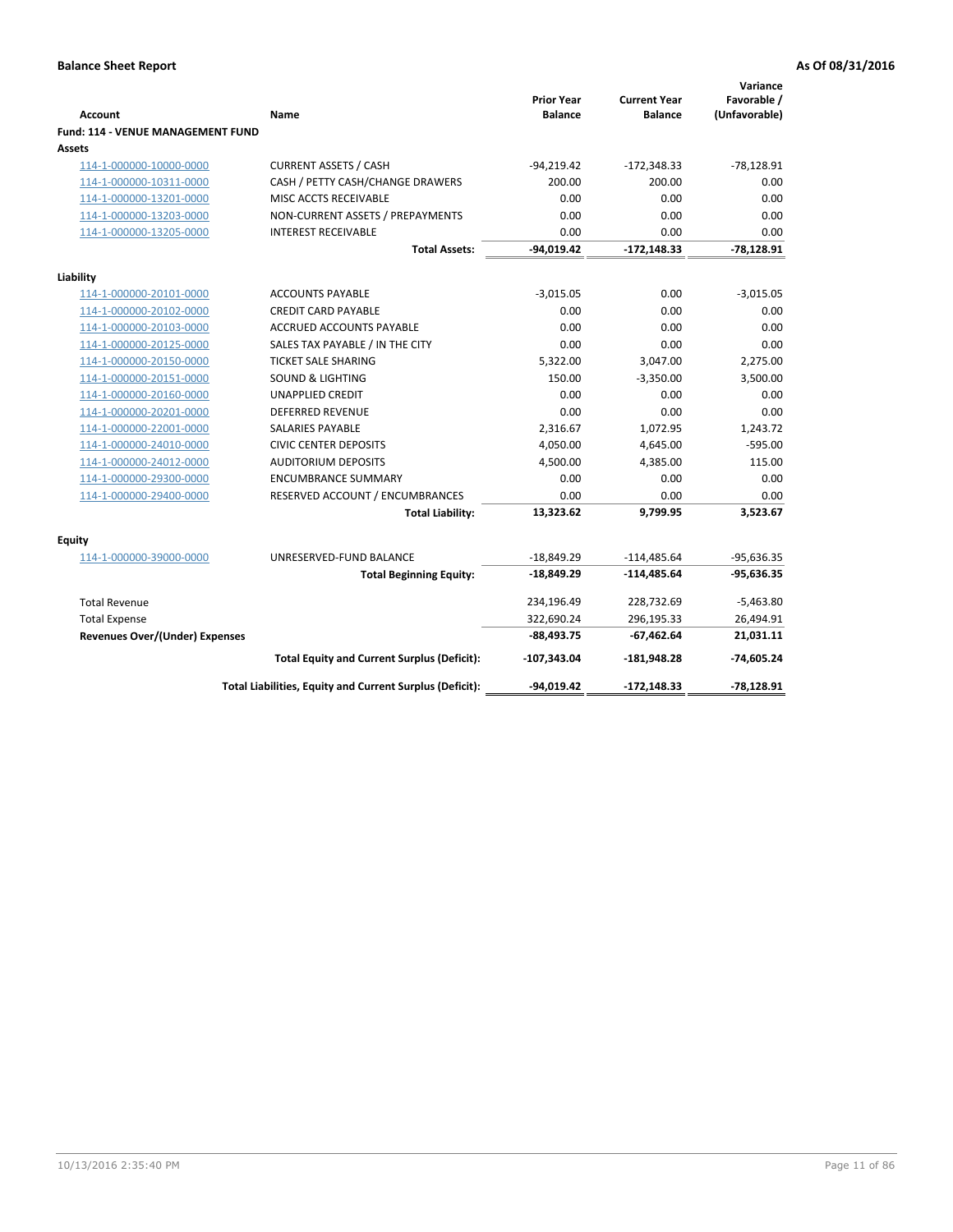| <b>Account</b>                        | Name                                                     | <b>Prior Year</b><br><b>Balance</b> | <b>Current Year</b><br><b>Balance</b> | Variance<br>Favorable /<br>(Unfavorable) |
|---------------------------------------|----------------------------------------------------------|-------------------------------------|---------------------------------------|------------------------------------------|
| Fund: 115 - TIRZ FUND                 |                                                          |                                     |                                       |                                          |
| Assets                                |                                                          |                                     |                                       |                                          |
| 115-1-000000-10000-0000               | <b>CURRENT ASSETS / CASH</b>                             | 0.00                                | 0.00                                  | 0.00                                     |
| 115-1-000000-13101-0000               | <b>TAX RECEIVABLE-CURRENT</b>                            | 0.00                                | 0.00                                  | 0.00                                     |
| 115-1-000000-13102-0000               | <b>TAXES REC-DELINQUENT</b>                              | 0.00                                | 0.00                                  | 0.00                                     |
| 115-1-000000-13103-0000               | ALLOW FOR UNCOLLECT TAXES                                | 0.00                                | 0.00                                  | 0.00                                     |
| 115-1-000000-13201-0000               | MISC ACCTS RECEIVABLE                                    | 0.00                                | 0.00                                  | 0.00                                     |
| 115-1-000000-13205-0000               | <b>INTEREST RECEIVABLE</b>                               | 0.00                                | 0.00                                  | 0.00                                     |
|                                       | <b>Total Assets:</b>                                     | 0.00                                | 0.00                                  | 0.00                                     |
| Liability                             |                                                          |                                     |                                       |                                          |
| 115-1-000000-20101-0000               | <b>ACCOUNTS PAYABLE</b>                                  | 0.00                                | 0.00                                  | 0.00                                     |
| 115-1-000000-20103-0000               | <b>ACCRUED ACCOUNTS PAYABLE</b>                          | 0.00                                | 0.00                                  | 0.00                                     |
| 115-1-000000-20203-0000               | <b>DEFERRED TAX REVENUE</b>                              | 0.00                                | 0.00                                  | 0.00                                     |
| 115-1-000000-29300-0000               | <b>ENCUMBRANCE SUMMARY</b>                               | 0.00                                | 0.00                                  | 0.00                                     |
| 115-1-000000-29400-0100               | RESERVED ACCOUNT / ENCUMBRANCES                          | 0.00                                | 0.00                                  | 0.00                                     |
|                                       | <b>Total Liability:</b>                                  | 0.00                                | 0.00                                  | 0.00                                     |
| Equity                                |                                                          |                                     |                                       |                                          |
| 115-1-000000-39000-0000               | UNRESERVED-FUND BALANCE                                  | 0.00                                | 0.00                                  | 0.00                                     |
| 115-1-000000-39100-0000               | UNRESERVED-RET. EARNINGS                                 | 0.00                                | 0.00                                  | 0.00                                     |
|                                       | <b>Total Beginning Equity:</b>                           | 0.00                                | 0.00                                  | 0.00                                     |
| <b>Total Revenue</b>                  |                                                          | 0.00                                | 0.00                                  | 0.00                                     |
| <b>Total Expense</b>                  |                                                          | 0.00                                | 0.00                                  | 0.00                                     |
| <b>Revenues Over/(Under) Expenses</b> |                                                          | 0.00                                | 0.00                                  | 0.00                                     |
|                                       | <b>Total Equity and Current Surplus (Deficit):</b>       | 0.00                                | 0.00                                  | 0.00                                     |
|                                       | Total Liabilities, Equity and Current Surplus (Deficit): | 0.00                                | 0.00                                  | 0.00                                     |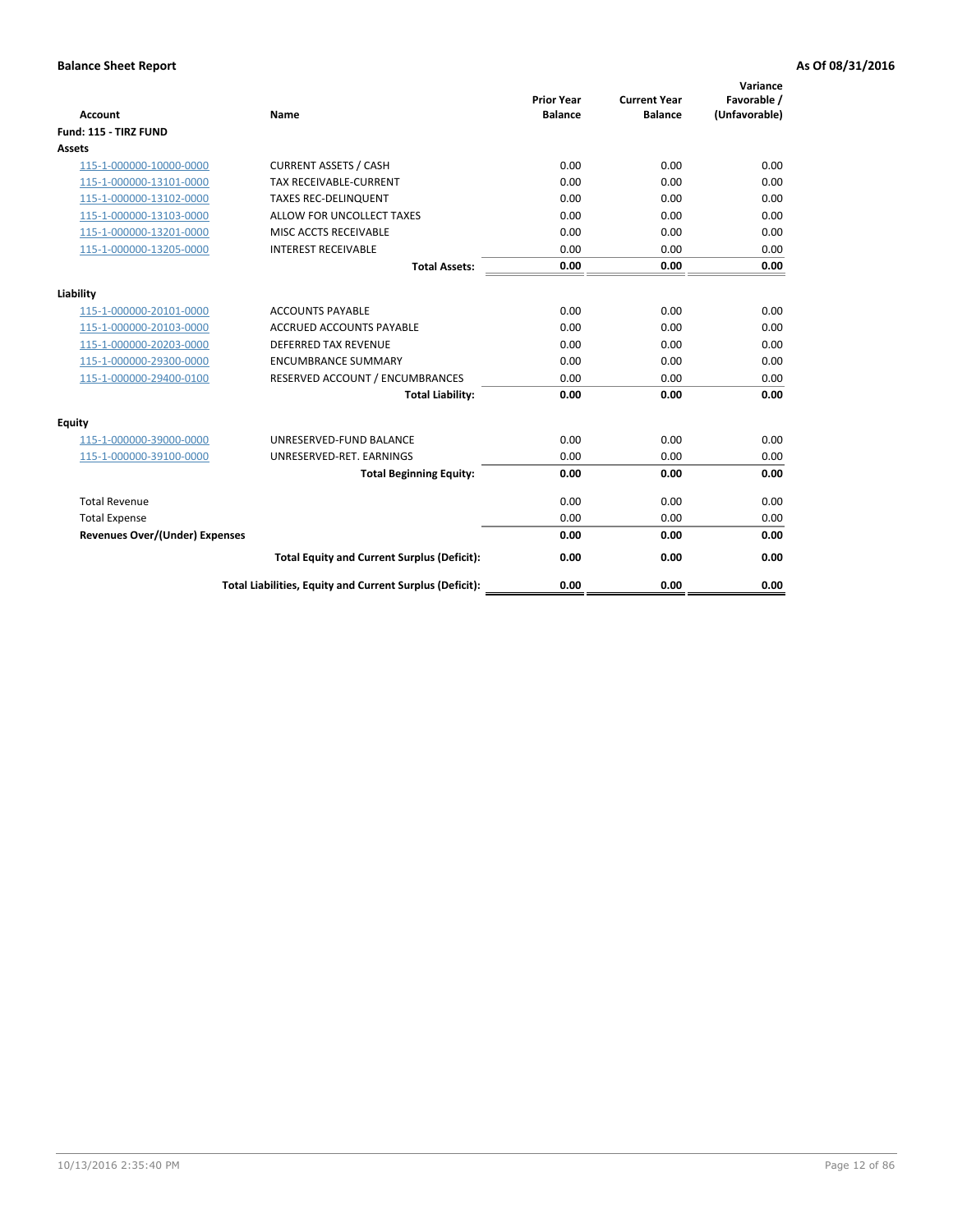| <b>Account</b>                        | <b>Name</b>                                              | <b>Prior Year</b><br><b>Balance</b> | <b>Current Year</b><br><b>Balance</b> | Variance<br>Favorable /<br>(Unfavorable) |
|---------------------------------------|----------------------------------------------------------|-------------------------------------|---------------------------------------|------------------------------------------|
| Fund: 116 - ROADWAY IMPACT FEE 1      |                                                          |                                     |                                       |                                          |
| Assets                                |                                                          |                                     |                                       |                                          |
| 116-1-000000-10000-0000               | <b>CURRENT ASSETS / CASH</b>                             | 13,078.83                           | 13,114.59                             | 35.76                                    |
| 116-1-000000-13201-0000               | MISC ACCTS RECEIVABLE                                    | 0.00                                | 0.00                                  | 0.00                                     |
| 116-1-000000-13205-0000               | <b>INTEREST RECEIVABLE</b>                               | 0.00                                | 0.00                                  | 0.00                                     |
|                                       | <b>Total Assets:</b>                                     | 13,078.83                           | 13,114.59                             | 35.76                                    |
| Liability                             |                                                          |                                     |                                       |                                          |
| 116-1-000000-20101-0000               | <b>ACCOUNTS PAYABLE</b>                                  | 0.00                                | 0.00                                  | 0.00                                     |
| 116-1-000000-20103-0000               | <b>ACCRUED ACCOUNTS PAYABLE</b>                          | 0.00                                | 0.00                                  | 0.00                                     |
|                                       | <b>Total Liability:</b>                                  | 0.00                                | 0.00                                  | 0.00                                     |
| Equity                                |                                                          |                                     |                                       |                                          |
| 116-1-000000-39000-0000               | UNRESERVED-FUND BALANCE                                  | 0.00                                | 0.00                                  | 0.00                                     |
| 116-1-000000-39100-0000               | UNRESERVED-RET. EARNINGS                                 | 13,034.07                           | 13,089.18                             | 55.11                                    |
|                                       | <b>Total Beginning Equity:</b>                           | 13,034.07                           | 13,089.18                             | 55.11                                    |
| <b>Total Revenue</b>                  |                                                          | 51.79                               | 42.92                                 | $-8.87$                                  |
| <b>Total Expense</b>                  |                                                          | 7.03                                | 17.51                                 | $-10.48$                                 |
| <b>Revenues Over/(Under) Expenses</b> |                                                          | 44.76                               | 25.41                                 | $-19.35$                                 |
|                                       | <b>Total Equity and Current Surplus (Deficit):</b>       | 13,078.83                           | 13,114.59                             | 35.76                                    |
|                                       | Total Liabilities, Equity and Current Surplus (Deficit): | 13,078.83                           | 13,114.59                             | 35.76                                    |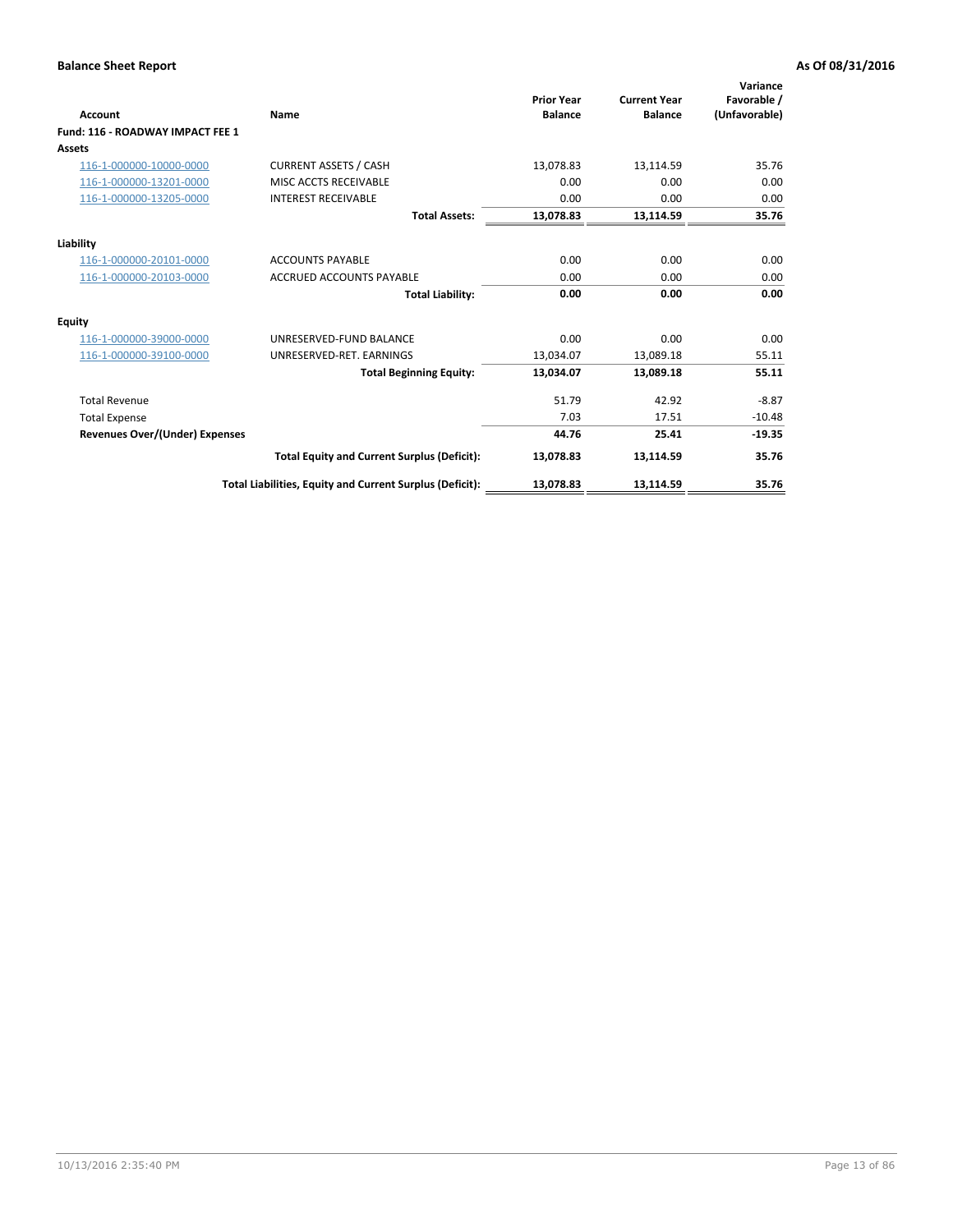| <b>Account</b>                        | Name                                                     | <b>Prior Year</b><br><b>Balance</b> | <b>Current Year</b><br><b>Balance</b> | Variance<br>Favorable /<br>(Unfavorable) |
|---------------------------------------|----------------------------------------------------------|-------------------------------------|---------------------------------------|------------------------------------------|
| Fund: 117 - ROADWAY IMPACT FEE 2      |                                                          |                                     |                                       |                                          |
| Assets                                |                                                          |                                     |                                       |                                          |
| 117-1-000000-10000-0000               | <b>CURRENT ASSETS / CASH</b>                             | 64.53                               | 64.73                                 | 0.20                                     |
| 117-1-000000-13201-0000               | MISC ACCTS RECEIVABLE                                    | 0.00                                | 0.00                                  | 0.00                                     |
| 117-1-000000-13205-0000               | <b>INTEREST RECEIVABLE</b>                               | 0.00                                | 0.00                                  | 0.00                                     |
|                                       | <b>Total Assets:</b>                                     | 64.53                               | 64.73                                 | 0.20                                     |
| Liability                             |                                                          |                                     |                                       |                                          |
| 117-1-000000-20101-0000               | <b>ACCOUNTS PAYABLE</b>                                  | 0.00                                | 0.00                                  | 0.00                                     |
| 117-1-000000-20103-0000               | <b>ACCRUED ACCOUNTS PAYABLE</b>                          | 0.00                                | 0.00                                  | 0.00                                     |
|                                       | <b>Total Liability:</b>                                  | 0.00                                | 0.00                                  | 0.00                                     |
| Equity                                |                                                          |                                     |                                       |                                          |
| 117-1-000000-39000-0000               | UNRESERVED-FUND BALANCE                                  | 0.00                                | 0.00                                  | 0.00                                     |
| 117-1-000000-39100-0000               | UNRESERVED-RET. EARNINGS                                 | 62,221.66                           | 64.58                                 | $-62,157.08$                             |
|                                       | <b>Total Beginning Equity:</b>                           | 62,221.66                           | 64.58                                 | $-62,157.08$                             |
| <b>Total Revenue</b>                  |                                                          | 50,292.32                           | 0.22                                  | $-50,292.10$                             |
| <b>Total Expense</b>                  |                                                          | 112,449.45                          | 0.07                                  | 112,449.38                               |
| <b>Revenues Over/(Under) Expenses</b> |                                                          | $-62,157.13$                        | 0.15                                  | 62,157.28                                |
|                                       | <b>Total Equity and Current Surplus (Deficit):</b>       | 64.53                               | 64.73                                 | 0.20                                     |
|                                       | Total Liabilities, Equity and Current Surplus (Deficit): | 64.53                               | 64.73                                 | 0.20                                     |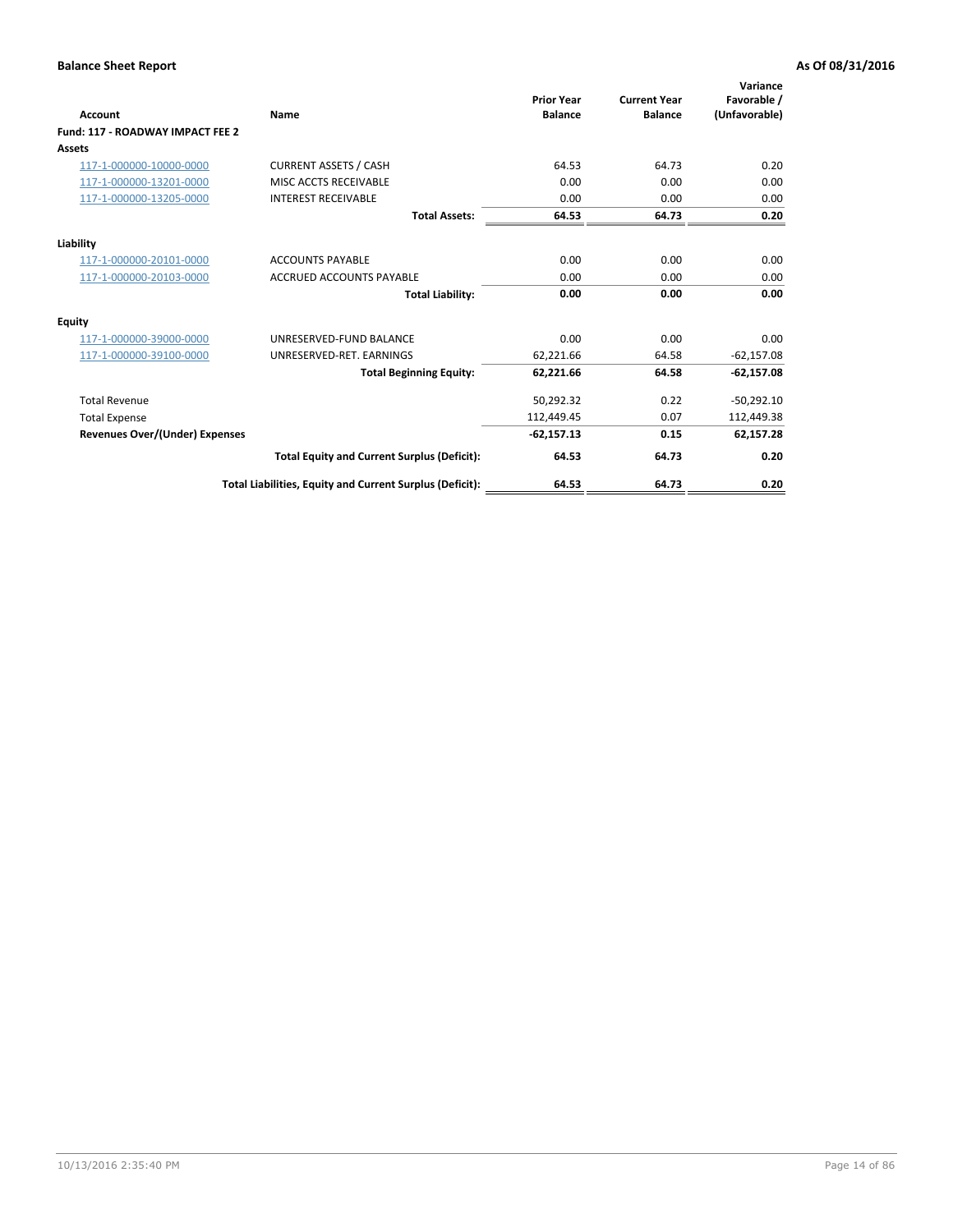| <b>Account</b>                        | Name                                                     | <b>Prior Year</b><br><b>Balance</b> | <b>Current Year</b><br><b>Balance</b> | Variance<br>Favorable /<br>(Unfavorable) |
|---------------------------------------|----------------------------------------------------------|-------------------------------------|---------------------------------------|------------------------------------------|
| Fund: 118 - ROADWAY IMPACT FEE 3      |                                                          |                                     |                                       |                                          |
| Assets                                |                                                          |                                     |                                       |                                          |
| 118-1-000000-10000-0000               | <b>CURRENT ASSETS / CASH</b>                             | 109.52                              | 109.86                                | 0.34                                     |
| 118-1-000000-13201-0000               | MISC ACCTS RECEIVABLE                                    | 0.00                                | 0.00                                  | 0.00                                     |
| 118-1-000000-13205-0000               | <b>INTEREST RECEIVABLE</b>                               | 0.00                                | 0.00                                  | 0.00                                     |
|                                       | <b>Total Assets:</b>                                     | 109.52                              | 109.86                                | 0.34                                     |
| Liability                             |                                                          |                                     |                                       |                                          |
| 118-1-000000-20101-0000               | <b>ACCOUNTS PAYABLE</b>                                  | 0.00                                | 0.00                                  | 0.00                                     |
| 118-1-000000-20103-0000               | <b>ACCRUED ACCOUNTS PAYABLE</b>                          | 0.00                                | 0.00                                  | 0.00                                     |
|                                       | <b>Total Liability:</b>                                  | 0.00                                | 0.00                                  | 0.00                                     |
| Equity                                |                                                          |                                     |                                       |                                          |
| 118-1-000000-39000-0000               | UNRESERVED-FUND BALANCE                                  | 0.00                                | 0.00                                  | 0.00                                     |
| 118-1-000000-39100-0000               | UNRESERVED-RET. EARNINGS                                 | 19.87                               | 109.62                                | 89.75                                    |
|                                       | <b>Total Beginning Equity:</b>                           | 19.87                               | 109.62                                | 89.75                                    |
| <b>Total Revenue</b>                  |                                                          | 87,360.61                           | 0.36                                  | $-87,360.25$                             |
| <b>Total Expense</b>                  |                                                          | 87,270.96                           | 0.12                                  | 87,270.84                                |
| <b>Revenues Over/(Under) Expenses</b> |                                                          | 89.65                               | 0.24                                  | $-89.41$                                 |
|                                       | <b>Total Equity and Current Surplus (Deficit):</b>       | 109.52                              | 109.86                                | 0.34                                     |
|                                       | Total Liabilities, Equity and Current Surplus (Deficit): | 109.52                              | 109.86                                | 0.34                                     |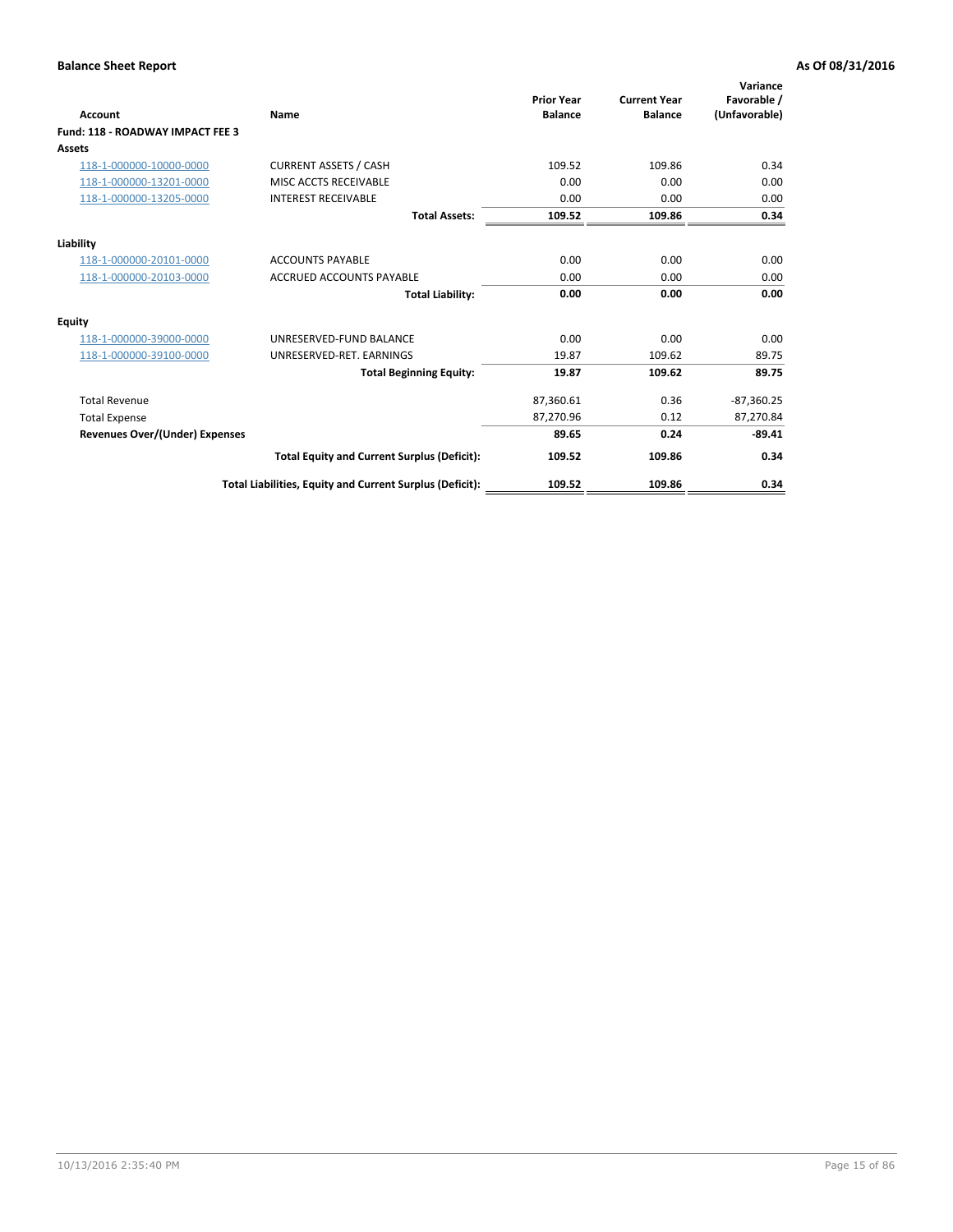| Account                                 | <b>Name</b>                                              | <b>Prior Year</b><br><b>Balance</b> | <b>Current Year</b><br><b>Balance</b> | Variance<br>Favorable /<br>(Unfavorable) |
|-----------------------------------------|----------------------------------------------------------|-------------------------------------|---------------------------------------|------------------------------------------|
| <b>Fund: 119 - ROADWAY IMPACT FEE 4</b> |                                                          |                                     |                                       |                                          |
| Assets                                  |                                                          |                                     |                                       |                                          |
| 119-1-000000-10000-0000                 | <b>CURRENT ASSETS / CASH</b>                             | 4.61                                | 4.63                                  | 0.02                                     |
| 119-1-000000-13201-0000                 | MISC ACCTS RECEIVABLE                                    | 0.00                                | 0.00                                  | 0.00                                     |
| 119-1-000000-13205-0000                 | <b>INTEREST RECEIVABLE</b>                               | 0.00                                | 0.00                                  | 0.00                                     |
|                                         | <b>Total Assets:</b>                                     | 4.61                                | 4.63                                  | 0.02                                     |
| Liability                               |                                                          |                                     |                                       |                                          |
| 119-1-000000-20101-0000                 | <b>ACCOUNTS PAYABLE</b>                                  | 0.00                                | 0.00                                  | 0.00                                     |
| 119-1-000000-20103-0000                 | <b>ACCRUED ACCOUNTS PAYABLE</b>                          | 0.00                                | 0.00                                  | 0.00                                     |
|                                         | <b>Total Liability:</b>                                  | 0.00                                | 0.00                                  | 0.00                                     |
| Equity                                  |                                                          |                                     |                                       |                                          |
| 119-1-000000-39000-0000                 | UNRESERVED-FUND BALANCE                                  | 0.00                                | 0.00                                  | 0.00                                     |
| 119-1-000000-39100-0000                 | UNRESERVED-RET. EARNINGS                                 | 8.04                                | 4.62                                  | $-3.42$                                  |
|                                         | <b>Total Beginning Equity:</b>                           | 8.04                                | 4.62                                  | $-3.42$                                  |
| <b>Total Revenue</b>                    |                                                          | 68,969.27                           | 0.01                                  | $-68,969.26$                             |
| <b>Total Expense</b>                    |                                                          | 68,972.70                           | 0.00                                  | 68,972.70                                |
| <b>Revenues Over/(Under) Expenses</b>   |                                                          | $-3.43$                             | 0.01                                  | 3.44                                     |
|                                         | <b>Total Equity and Current Surplus (Deficit):</b>       | 4.61                                | 4.63                                  | 0.02                                     |
|                                         | Total Liabilities, Equity and Current Surplus (Deficit): | 4.61                                | 4.63                                  | 0.02                                     |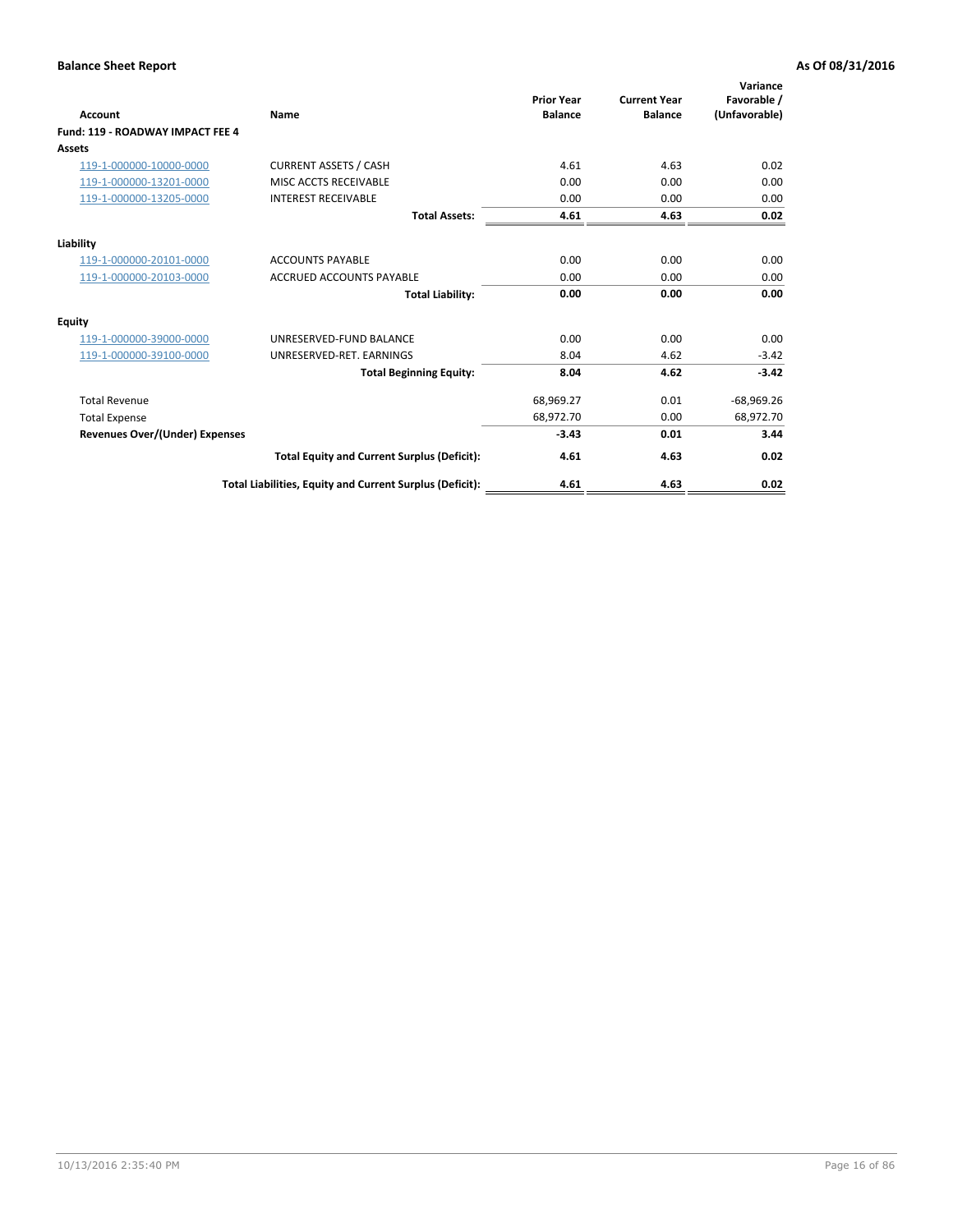| <b>Account</b>                                    | Name                                                     | <b>Prior Year</b><br><b>Balance</b> | <b>Current Year</b><br><b>Balance</b> | Variance<br>Favorable /<br>(Unfavorable) |
|---------------------------------------------------|----------------------------------------------------------|-------------------------------------|---------------------------------------|------------------------------------------|
| Fund: 120 - BROWNSFIELD HAZARDOUS WASTE EPA GRANT |                                                          |                                     |                                       |                                          |
| Assets                                            |                                                          |                                     |                                       |                                          |
| 120-1-000000-10000-0000                           | <b>CURRENT ASSETS / CASH</b>                             | $-2,710.90$                         | 0.00                                  | 2,710.90                                 |
| 120-1-000000-13201-0000                           | MISC ACCTS RECEIVABLE                                    | 0.00                                | 0.00                                  | 0.00                                     |
|                                                   | <b>Total Assets:</b>                                     | $-2,710.90$                         | 0.00                                  | 2,710.90                                 |
| Liability                                         |                                                          |                                     |                                       |                                          |
| 120-1-000000-20101-0000                           | <b>ACCOUNTS PAYABLE</b>                                  | 0.00                                | 0.00                                  | 0.00                                     |
| 120-1-000000-20102-0000                           | <b>CREDIT CARD PAYABLE</b>                               | 0.00                                | 0.00                                  | 0.00                                     |
| 120-1-000000-20902-0000                           | <b>DEFERRED GRANT REVENUE</b>                            | 0.00                                | 0.00                                  | 0.00                                     |
| 120-1-000000-29300-0000                           | <b>ENCUMBRANCE SUMMARY</b>                               | 0.00                                | 0.00                                  | 0.00                                     |
| 120-1-000000-29400-0000                           | RESERVED ACCOUNT / ENCUMBRANCES                          | 0.00                                | 0.00                                  | 0.00                                     |
|                                                   | <b>Total Liability:</b>                                  | 0.00                                | 0.00                                  | 0.00                                     |
| Equity                                            |                                                          |                                     |                                       |                                          |
| 120-1-000000-39000-0000                           | UNRESERVED-FUND BALANCE                                  | 0.00                                | 0.00                                  | 0.00                                     |
|                                                   | <b>Total Beginning Equity:</b>                           | 0.00                                | 0.00                                  | 0.00                                     |
| <b>Total Revenue</b>                              |                                                          | 20,562.35                           | 0.00                                  | $-20,562.35$                             |
| <b>Total Expense</b>                              |                                                          | 23,273.25                           | 0.00                                  | 23,273.25                                |
| <b>Revenues Over/(Under) Expenses</b>             |                                                          | $-2,710.90$                         | 0.00                                  | 2,710.90                                 |
|                                                   | <b>Total Equity and Current Surplus (Deficit):</b>       | $-2,710.90$                         | 0.00                                  | 2,710.90                                 |
|                                                   | Total Liabilities, Equity and Current Surplus (Deficit): | $-2,710.90$                         | 0.00                                  | 2,710.90                                 |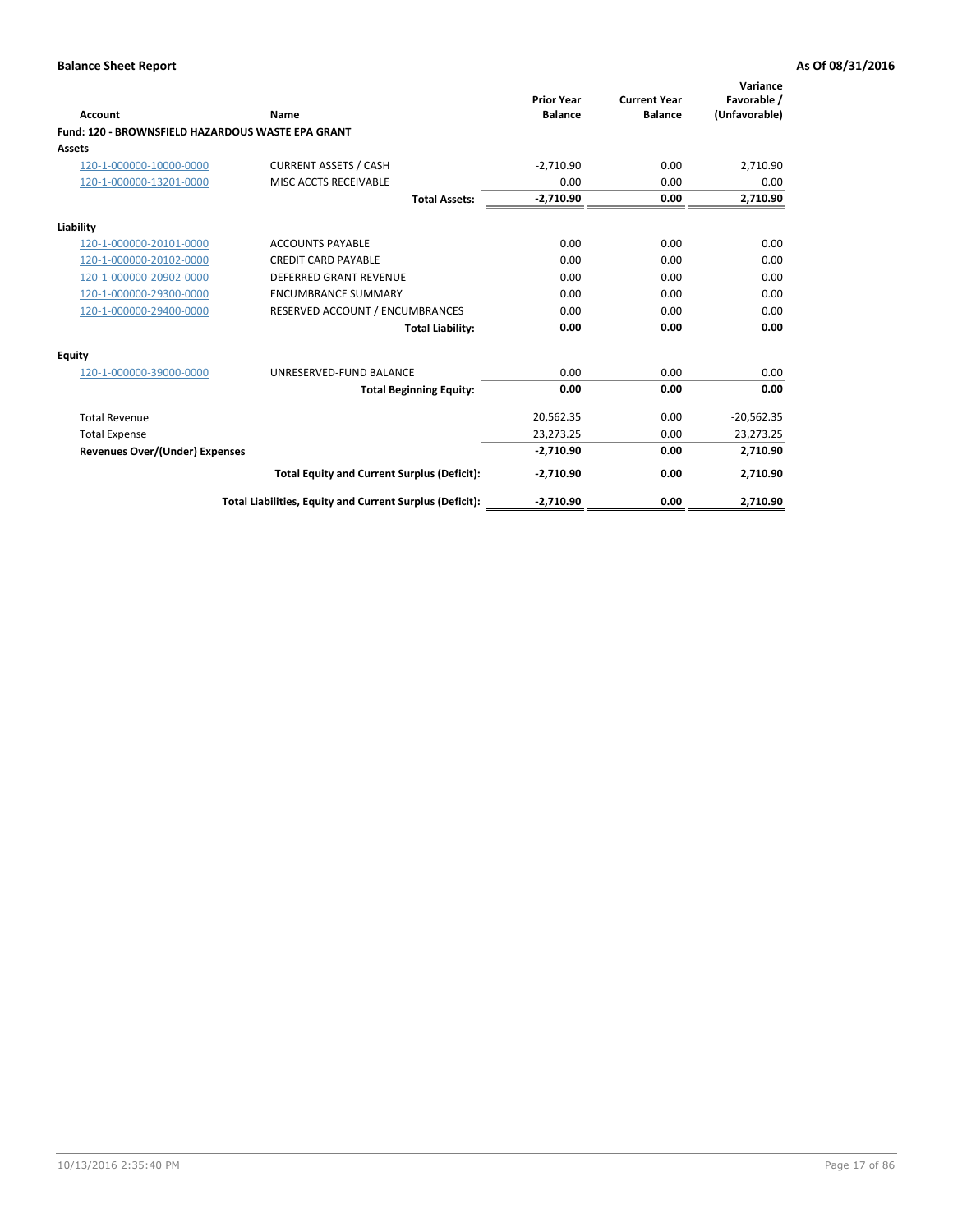| Account                                     | Name                                                     | <b>Prior Year</b><br><b>Balance</b> | <b>Current Year</b><br><b>Balance</b> | Variance<br>Favorable /<br>(Unfavorable) |
|---------------------------------------------|----------------------------------------------------------|-------------------------------------|---------------------------------------|------------------------------------------|
| Fund: 121 - BROWNSFIELD PETROLEUM EPA GRANT |                                                          |                                     |                                       |                                          |
| <b>Assets</b>                               |                                                          |                                     |                                       |                                          |
| 121-1-000000-10000-0000                     | <b>CURRENT ASSETS / CASH</b>                             | 2,716.72                            | 0.00                                  | $-2,716.72$                              |
| 121-1-000000-13201-0000                     | MISC ACCTS RECEIVABLE                                    | 0.00                                | 0.00                                  | 0.00                                     |
|                                             | <b>Total Assets:</b>                                     | 2,716.72                            | 0.00                                  | $-2,716.72$                              |
| Liability                                   |                                                          |                                     |                                       |                                          |
| 121-1-000000-20101-0000                     | <b>ACCOUNTS PAYABLE</b>                                  | 0.00                                | 0.00                                  | 0.00                                     |
| 121-1-000000-20102-0000                     | <b>CREDIT CARD PAYABLE</b>                               | 0.00                                | 0.00                                  | 0.00                                     |
| 121-1-000000-20103-0000                     | <b>ACCRUED ACCOUNTS PAYABLE</b>                          | 0.00                                | 0.00                                  | 0.00                                     |
| 121-1-000000-20902-0000                     | DEFERRED GRANT REVENUE                                   | 0.00                                | 0.00                                  | 0.00                                     |
| 121-1-000000-29300-0000                     | <b>ENCUMBRANCE SUMMARY</b>                               | 0.00                                | 0.00                                  | 0.00                                     |
| 121-1-000000-29400-0000                     | RESERVED ACCOUNT / ENCUMBRANCES                          | 0.00                                | 0.00                                  | 0.00                                     |
|                                             | <b>Total Liability:</b>                                  | 0.00                                | 0.00                                  | 0.00                                     |
| <b>Equity</b>                               |                                                          |                                     |                                       |                                          |
| 121-1-000000-39000-0000                     | UNRESERVED-FUND BALANCE                                  | 0.00                                | 15.82                                 | 15.82                                    |
|                                             | <b>Total Beginning Equity:</b>                           | 0.00                                | 15.82                                 | 15.82                                    |
| <b>Total Revenue</b>                        |                                                          | 6.67                                | $-15.82$                              | $-22.49$                                 |
| <b>Total Expense</b>                        |                                                          | $-2,710.05$                         | 0.00                                  | $-2,710.05$                              |
| <b>Revenues Over/(Under) Expenses</b>       |                                                          | 2,716.72                            | $-15.82$                              | $-2,732.54$                              |
|                                             | <b>Total Equity and Current Surplus (Deficit):</b>       | 2,716.72                            | 0.00                                  | $-2,716.72$                              |
|                                             | Total Liabilities, Equity and Current Surplus (Deficit): | 2,716.72                            | 0.00                                  | $-2,716.72$                              |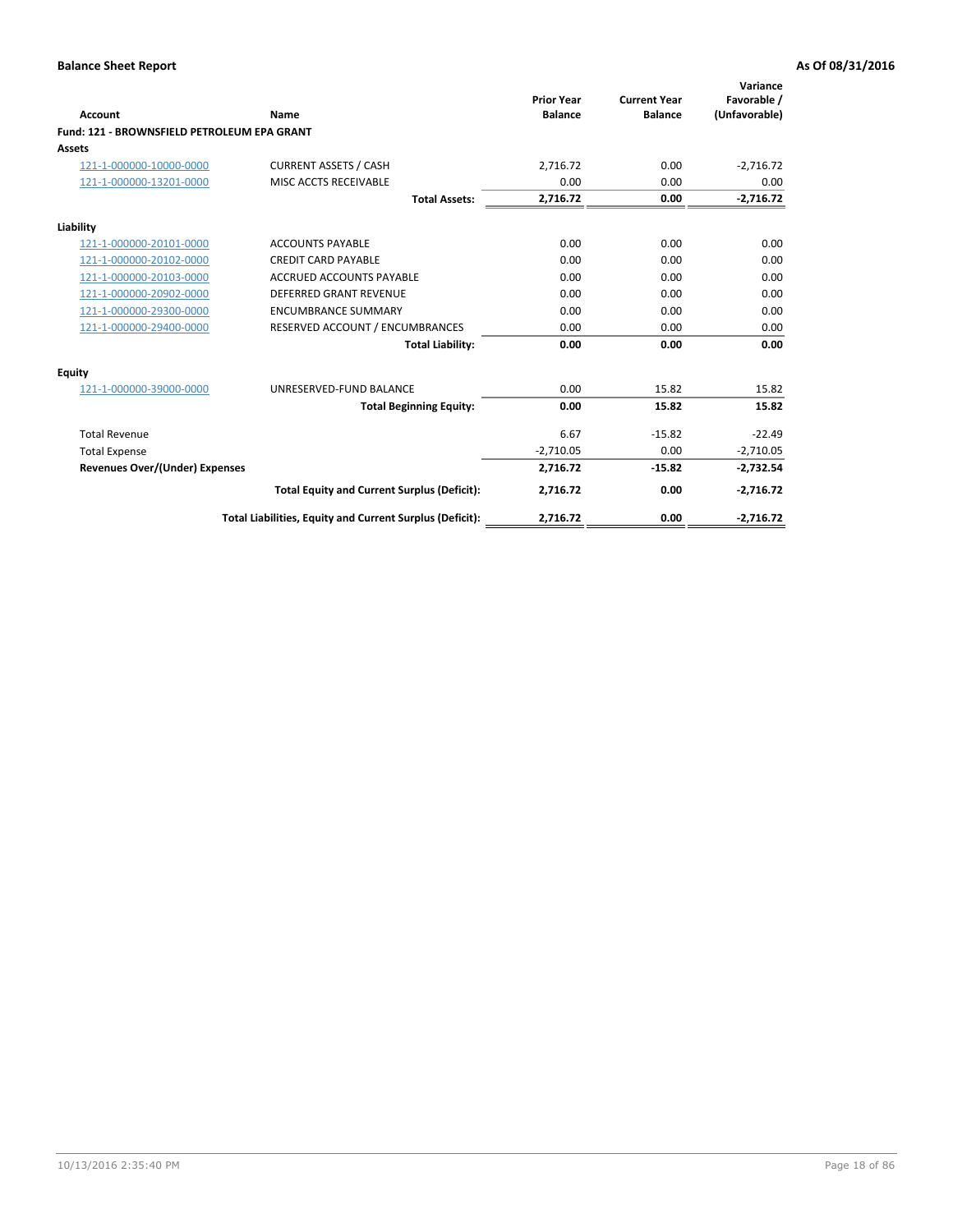| <b>Account</b>                                     | Name                                                     | <b>Prior Year</b><br><b>Balance</b> | <b>Current Year</b><br><b>Balance</b> | Variance<br>Favorable /<br>(Unfavorable) |
|----------------------------------------------------|----------------------------------------------------------|-------------------------------------|---------------------------------------|------------------------------------------|
| Fund: 122 - COPS HIRING PROGRAM GRANT 2010UMWX0308 |                                                          |                                     |                                       |                                          |
| Assets                                             |                                                          |                                     |                                       |                                          |
| 122-1-000000-10000-0000                            | <b>CURRENT ASSETS / CASH</b>                             | 0.00                                | 0.00                                  | 0.00                                     |
| 122-1-000000-13201-0000                            | MISC ACCTS RECEIVABLE                                    | 0.00                                | 0.00                                  | 0.00                                     |
|                                                    | <b>Total Assets:</b>                                     | 0.00                                | 0.00                                  | 0.00                                     |
| Liability                                          |                                                          |                                     |                                       |                                          |
| 122-1-000000-20101-0000                            | <b>ACCOUNTS PAYABLE</b>                                  | 0.00                                | 0.00                                  | 0.00                                     |
| 122-1-000000-20102-0000                            | <b>CREDIT CARD PAYABLE</b>                               | 0.00                                | 0.00                                  | 0.00                                     |
| 122-1-000000-20103-0000                            | <b>ACCRUED ACCOUNTS PAYABLE</b>                          | 0.00                                | 0.00                                  | 0.00                                     |
| 122-1-000000-20902-0000                            | <b>DEFERRED GRANT REVENUE</b>                            | 0.00                                | 0.00                                  | 0.00                                     |
|                                                    | <b>Total Liability:</b>                                  | 0.00                                | 0.00                                  | 0.00                                     |
| Equity                                             |                                                          |                                     |                                       |                                          |
| 122-1-000000-39000-0000                            | UNRESERVED-FUND BALANCE                                  | 0.00                                | 0.00                                  | 0.00                                     |
|                                                    | <b>Total Beginning Equity:</b>                           | 0.00                                | 0.00                                  | 0.00                                     |
| <b>Total Revenue</b>                               |                                                          | 81,039.74                           | 0.00                                  | $-81,039.74$                             |
| <b>Total Expense</b>                               |                                                          | 81,039.74                           | 0.00                                  | 81,039.74                                |
| <b>Revenues Over/(Under) Expenses</b>              |                                                          | 0.00                                | 0.00                                  | 0.00                                     |
|                                                    | <b>Total Equity and Current Surplus (Deficit):</b>       | 0.00                                | 0.00                                  | 0.00                                     |
|                                                    | Total Liabilities, Equity and Current Surplus (Deficit): | 0.00                                | 0.00                                  | 0.00                                     |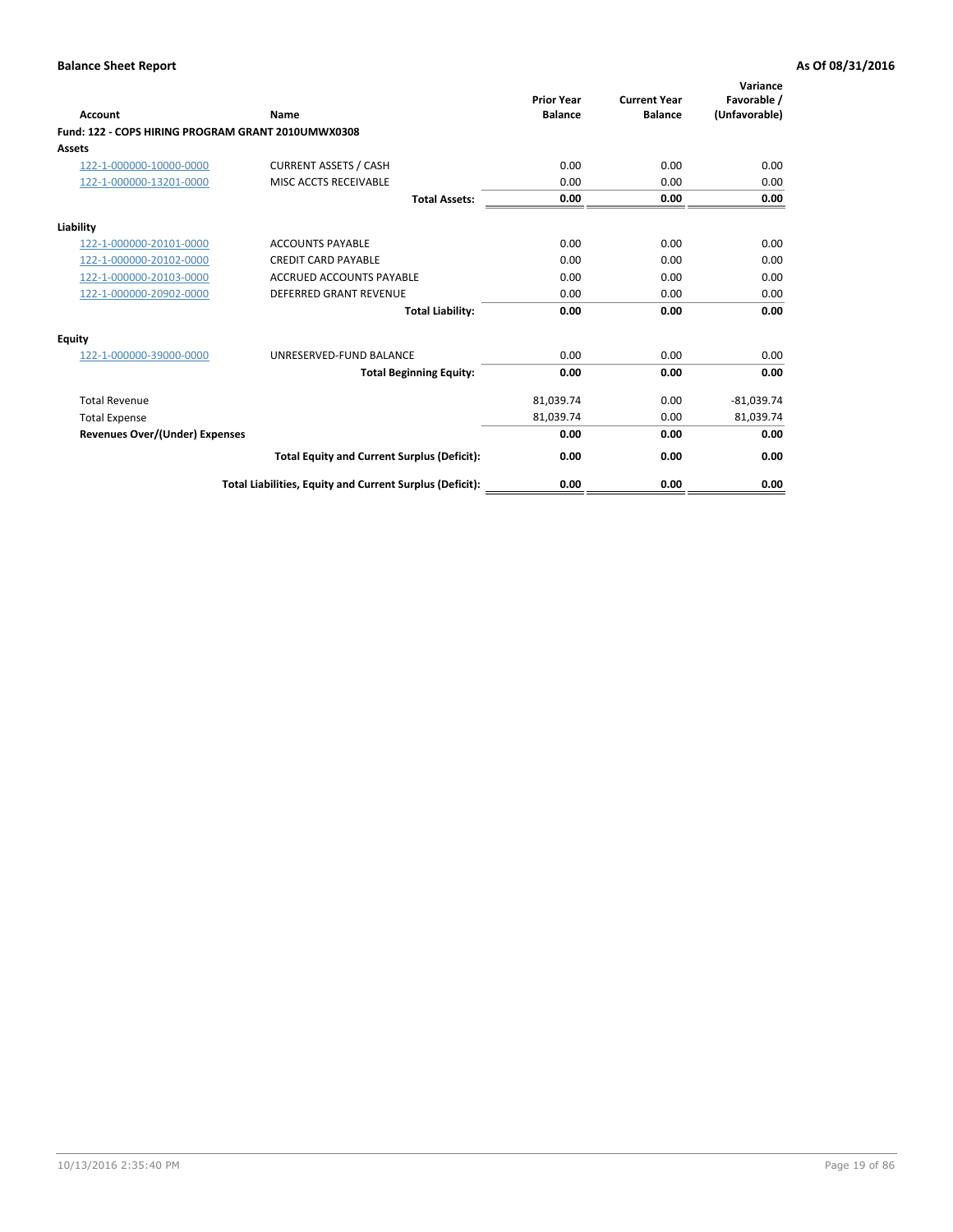| Account                               | Name                                                           | <b>Prior Year</b><br><b>Balance</b> | <b>Current Year</b><br><b>Balance</b> | Variance<br>Favorable /<br>(Unfavorable) |
|---------------------------------------|----------------------------------------------------------------|-------------------------------------|---------------------------------------|------------------------------------------|
|                                       | Fund: 123 - PTRAIN - POLICE REIMBURSEMENT GRANTS & CONT EDUCAT |                                     |                                       |                                          |
| Assets                                |                                                                |                                     |                                       |                                          |
| 123-1-000000-10000-0000               | <b>CURRENT ASSETS / CASH</b>                                   | 8.436.74                            | 6,797.13                              | $-1,639.61$                              |
| 123-1-000000-13201-0000               | MISC ACCTS RECEIVABLE                                          | 0.00                                | 0.00                                  | 0.00                                     |
|                                       | <b>Total Assets:</b>                                           | 8.436.74                            | 6,797.13                              | $-1,639.61$                              |
| Liability                             |                                                                |                                     |                                       |                                          |
| 123-1-000000-20101-0000               | <b>ACCOUNTS PAYABLE</b>                                        | 0.00                                | 0.00                                  | 0.00                                     |
| 123-1-000000-20102-0000               | <b>CREDIT CARD PAYABLE</b>                                     | 0.00                                | 0.00                                  | 0.00                                     |
| 123-1-000000-20103-0000               | <b>ACCRUED ACCOUNTS PAYABLE</b>                                | 0.00                                | 0.00                                  | 0.00                                     |
|                                       | <b>Total Liability:</b>                                        | 0.00                                | 0.00                                  | 0.00                                     |
| Equity                                |                                                                |                                     |                                       |                                          |
| 123-1-000000-39000-0000               | UNRESERVED-FUND BALANCE                                        | 7,145.86                            | 8,071.25                              | 925.39                                   |
|                                       | <b>Total Beginning Equity:</b>                                 | 7,145.86                            | 8,071.25                              | 925.39                                   |
| <b>Total Revenue</b>                  |                                                                | 5,432.00                            | 8,702.68                              | 3,270.68                                 |
| <b>Total Expense</b>                  |                                                                | 4,141.12                            | 9,976.80                              | $-5,835.68$                              |
| <b>Revenues Over/(Under) Expenses</b> |                                                                | 1,290.88                            | $-1,274.12$                           | $-2,565.00$                              |
|                                       | <b>Total Equity and Current Surplus (Deficit):</b>             | 8,436.74                            | 6,797.13                              | $-1,639.61$                              |
|                                       | Total Liabilities, Equity and Current Surplus (Deficit):       | 8,436.74                            | 6,797.13                              | $-1,639.61$                              |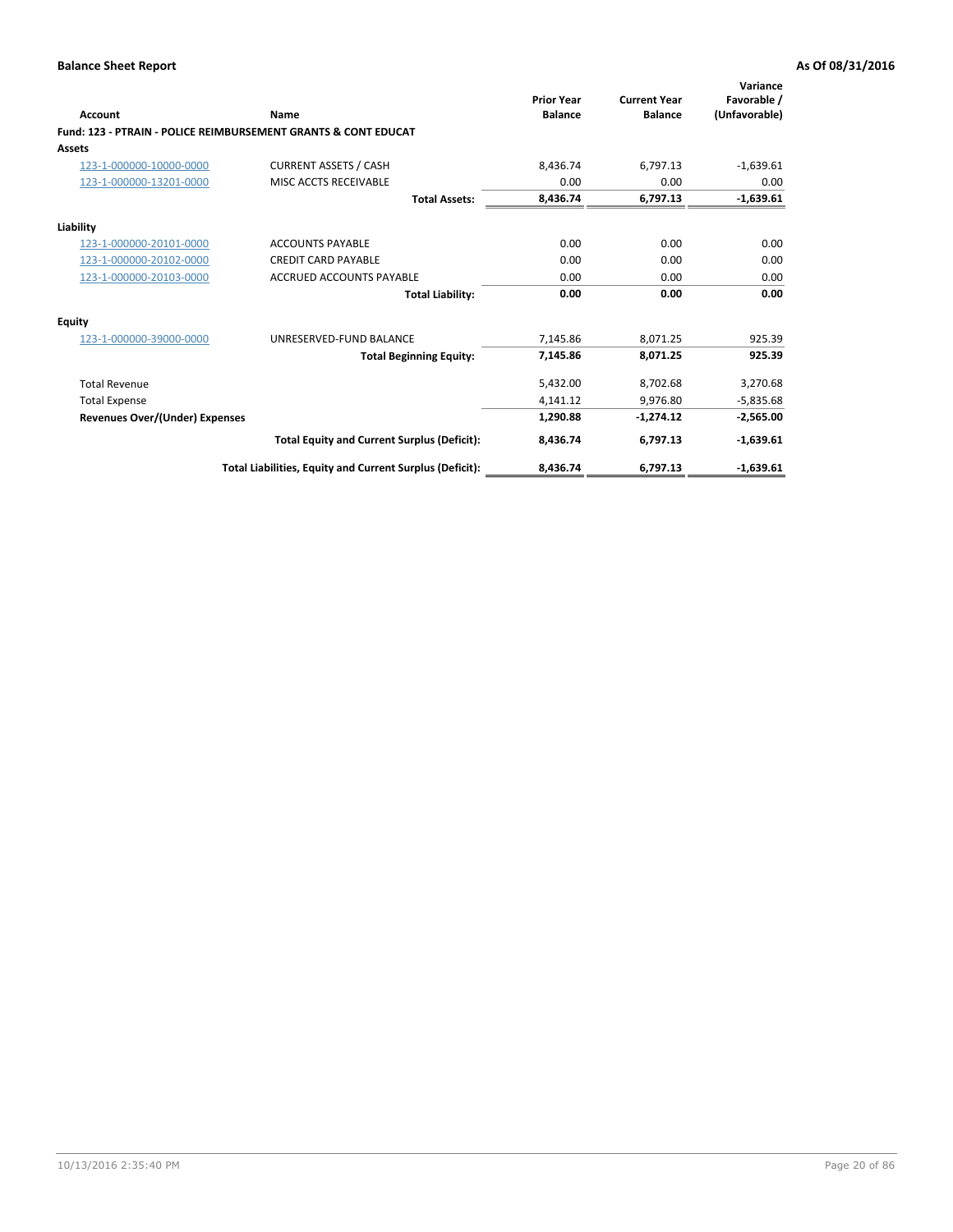| <b>Account</b>                        | <b>Name</b>                                              | <b>Prior Year</b><br><b>Balance</b> | <b>Current Year</b><br><b>Balance</b> | Variance<br>Favorable /<br>(Unfavorable) |
|---------------------------------------|----------------------------------------------------------|-------------------------------------|---------------------------------------|------------------------------------------|
| <b>Fund: 124 - FIRE HAZMAT GRANT</b>  |                                                          |                                     |                                       |                                          |
| Assets                                |                                                          |                                     |                                       |                                          |
| 124-1-000000-10000-0000               | <b>CURRENT ASSETS / CASH</b>                             | 0.00                                | 0.00                                  | 0.00                                     |
| 124-1-000000-13201-0000               | MISC ACCTS RECEIVABLE                                    | 0.00                                | 0.00                                  | 0.00                                     |
| 124-1-000000-13205-0000               | <b>INTEREST RECEIVABLE</b>                               | 0.00                                | 0.00                                  | 0.00                                     |
|                                       | <b>Total Assets:</b>                                     | 0.00                                | 0.00                                  | 0.00                                     |
| Liability                             |                                                          |                                     |                                       |                                          |
| 124-1-000000-20101-0000               | <b>ACCOUNTS PAYABLE</b>                                  | 0.00                                | 0.00                                  | 0.00                                     |
| 124-1-000000-20102-0000               | <b>CREDIT CARD PAYABLE</b>                               | 0.00                                | 0.00                                  | 0.00                                     |
| 124-1-000000-20902-0000               | <b>DEFERRED GRANT REVENUE</b>                            | 0.00                                | 0.00                                  | 0.00                                     |
| 124-1-000000-21001-0000               | <b>GENERAL FUND / GENERAL FUND</b>                       | 0.00                                | 0.00                                  | 0.00                                     |
| 124-1-000000-29300-0000               | <b>ENCUMBRANCE SUMMARY</b>                               | 0.00                                | 0.00                                  | 0.00                                     |
| 124-1-000000-29400-0000               | RESERVED ACCOUNT / ENCUMBRANCES                          | 0.00                                | 0.00                                  | 0.00                                     |
|                                       | <b>Total Liability:</b>                                  | 0.00                                | 0.00                                  | 0.00                                     |
| Equity                                |                                                          |                                     |                                       |                                          |
| 124-1-000000-39000-0000               | UNRESERVED-FUND BALANCE                                  | 0.00                                | 0.00                                  | 0.00                                     |
|                                       | <b>Total Beginning Equity:</b>                           | 0.00                                | 0.00                                  | 0.00                                     |
| <b>Total Revenue</b>                  |                                                          | 0.00                                | 0.00                                  | 0.00                                     |
| <b>Total Expense</b>                  |                                                          | 0.00                                | 0.00                                  | 0.00                                     |
| <b>Revenues Over/(Under) Expenses</b> |                                                          | 0.00                                | 0.00                                  | 0.00                                     |
|                                       | <b>Total Equity and Current Surplus (Deficit):</b>       | 0.00                                | 0.00                                  | 0.00                                     |
|                                       | Total Liabilities, Equity and Current Surplus (Deficit): | 0.00                                | 0.00                                  | 0.00                                     |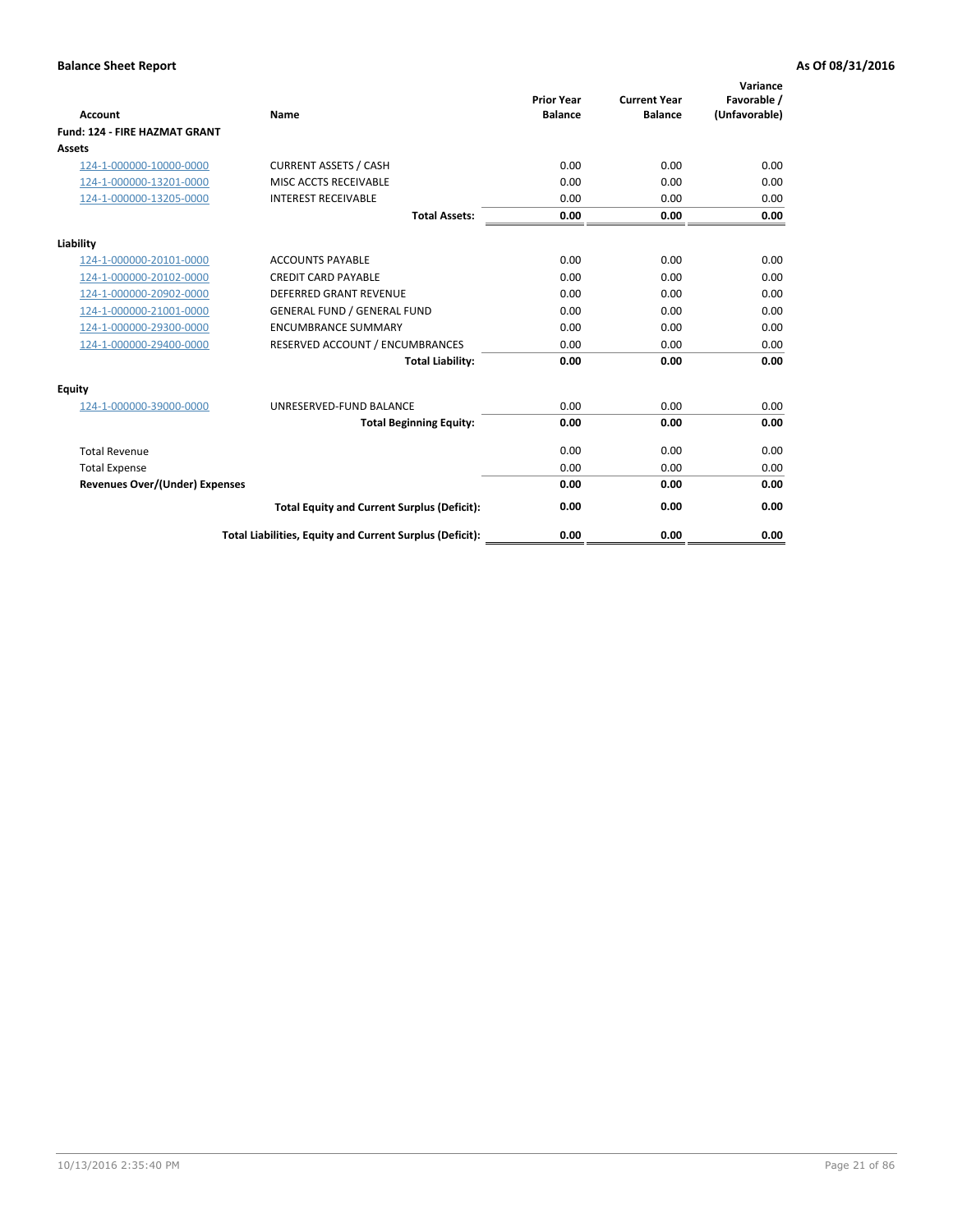| Account                                                   | Name                                                     | <b>Prior Year</b><br><b>Balance</b> | <b>Current Year</b><br><b>Balance</b> | Variance<br>Favorable /<br>(Unfavorable) |
|-----------------------------------------------------------|----------------------------------------------------------|-------------------------------------|---------------------------------------|------------------------------------------|
| <b>Fund: 125 - TRAINING &amp; HUMANITIES TEXAS GRANTS</b> |                                                          |                                     |                                       |                                          |
| <b>Assets</b>                                             |                                                          |                                     |                                       |                                          |
| 125-1-000000-10000-0000                                   | <b>CURRENT ASSETS / CASH</b>                             | 0.00                                | 0.00                                  | 0.00                                     |
| 125-1-000000-13205-0000                                   | <b>INTEREST RECEIVABLE</b>                               | 0.00                                | 0.00                                  | 0.00                                     |
|                                                           | <b>Total Assets:</b>                                     | 0.00                                | 0.00                                  | 0.00                                     |
|                                                           |                                                          |                                     |                                       |                                          |
| Liability                                                 |                                                          |                                     |                                       |                                          |
| 125-1-000000-20101-0000                                   | <b>ACCOUNTS PAYABLE</b>                                  | 0.00                                | 0.00                                  | 0.00                                     |
| 125-1-000000-20102-0000                                   | <b>CREDIT CARD PAYABLE</b>                               | 0.00                                | 0.00                                  | 0.00                                     |
| 125-1-000000-20103-0000                                   | <b>ACCRUED ACCOUNTS PAYABLE</b>                          | 0.00                                | 0.00                                  | 0.00                                     |
| 125-1-000000-20902-0000                                   | <b>DEFERRED GRANT REVENUE</b>                            | 0.00                                | 0.00                                  | 0.00                                     |
| 125-1-000000-29300-0000                                   | <b>ENCUMBRANCE SUMMARY</b>                               | 0.00                                | 0.00                                  | 0.00                                     |
| 125-1-000000-29400-0000                                   | RESERVED ACCOUNT / ENCUMBRANCES                          | 0.00                                | 0.00                                  | 0.00                                     |
|                                                           | <b>Total Liability:</b>                                  | 0.00                                | 0.00                                  | 0.00                                     |
| <b>Equity</b>                                             |                                                          |                                     |                                       |                                          |
| 125-1-000000-39000-0000                                   | UNRESERVED-FUND BALANCE                                  | 0.00                                | 0.00                                  | 0.00                                     |
|                                                           | <b>Total Beginning Equity:</b>                           | 0.00                                | 0.00                                  | 0.00                                     |
| <b>Total Revenue</b>                                      |                                                          | 8,724.08                            | 0.00                                  | $-8,724.08$                              |
| <b>Total Expense</b>                                      |                                                          | 8,724.08                            | 0.00                                  | 8,724.08                                 |
| <b>Revenues Over/(Under) Expenses</b>                     |                                                          | 0.00                                | 0.00                                  | 0.00                                     |
|                                                           | <b>Total Equity and Current Surplus (Deficit):</b>       | 0.00                                | 0.00                                  | 0.00                                     |
|                                                           | Total Liabilities, Equity and Current Surplus (Deficit): | 0.00                                | 0.00                                  | 0.00                                     |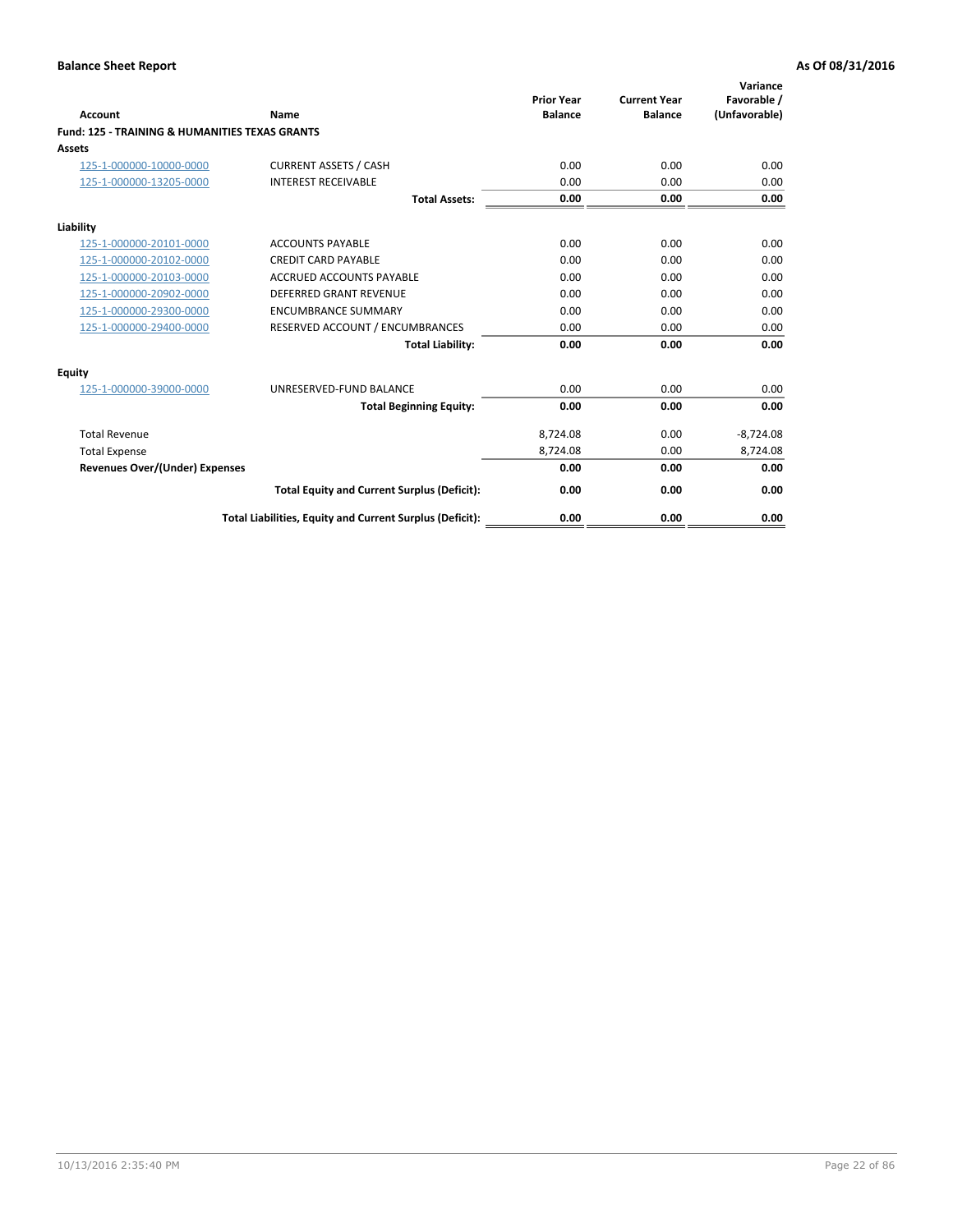| <b>Account</b>                         | Name                                                     | <b>Prior Year</b><br><b>Balance</b> | <b>Current Year</b><br><b>Balance</b> | Variance<br>Favorable /<br>(Unfavorable) |
|----------------------------------------|----------------------------------------------------------|-------------------------------------|---------------------------------------|------------------------------------------|
| <b>Fund: 126 - TIFMAS MOBILIZATION</b> |                                                          |                                     |                                       |                                          |
| Assets                                 |                                                          |                                     |                                       |                                          |
| 126-1-000000-10000-0000                | <b>CURRENT ASSETS / CASH</b>                             | 0.00                                | 0.00                                  | 0.00                                     |
| 126-1-000000-13201-0000                | MISC ACCTS RECEIVABLE                                    | 0.00                                | 0.00                                  | 0.00                                     |
|                                        | <b>Total Assets:</b>                                     | 0.00                                | 0.00                                  | 0.00                                     |
| Liability                              |                                                          |                                     |                                       |                                          |
| 126-1-000000-20101-0000                | <b>ACCOUNTS PAYABLE</b>                                  | 0.00                                | 0.00                                  | 0.00                                     |
| 126-1-000000-20102-0000                | <b>CREDIT CARD PAYABLE</b>                               | 0.00                                | 0.00                                  | 0.00                                     |
| 126-1-000000-39100-0000                | UNRESERVED-RET. EARNINGS                                 | 0.00                                | 0.00                                  | 0.00                                     |
|                                        | <b>Total Liability:</b>                                  | 0.00                                | 0.00                                  | 0.00                                     |
| Equity                                 |                                                          |                                     |                                       |                                          |
| 126-1-000000-39000-0000                | UNRESERVED-FUND BALANCE                                  | 0.00                                | 0.00                                  | 0.00                                     |
|                                        | <b>Total Beginning Equity:</b>                           | 0.00                                | 0.00                                  | 0.00                                     |
| <b>Total Revenue</b>                   |                                                          | 0.00                                | 0.00                                  | 0.00                                     |
| <b>Total Expense</b>                   |                                                          | 0.00                                | 0.00                                  | 0.00                                     |
| Revenues Over/(Under) Expenses         |                                                          | 0.00                                | 0.00                                  | 0.00                                     |
|                                        | <b>Total Equity and Current Surplus (Deficit):</b>       | 0.00                                | 0.00                                  | 0.00                                     |
|                                        | Total Liabilities, Equity and Current Surplus (Deficit): | 0.00                                | 0.00                                  | 0.00                                     |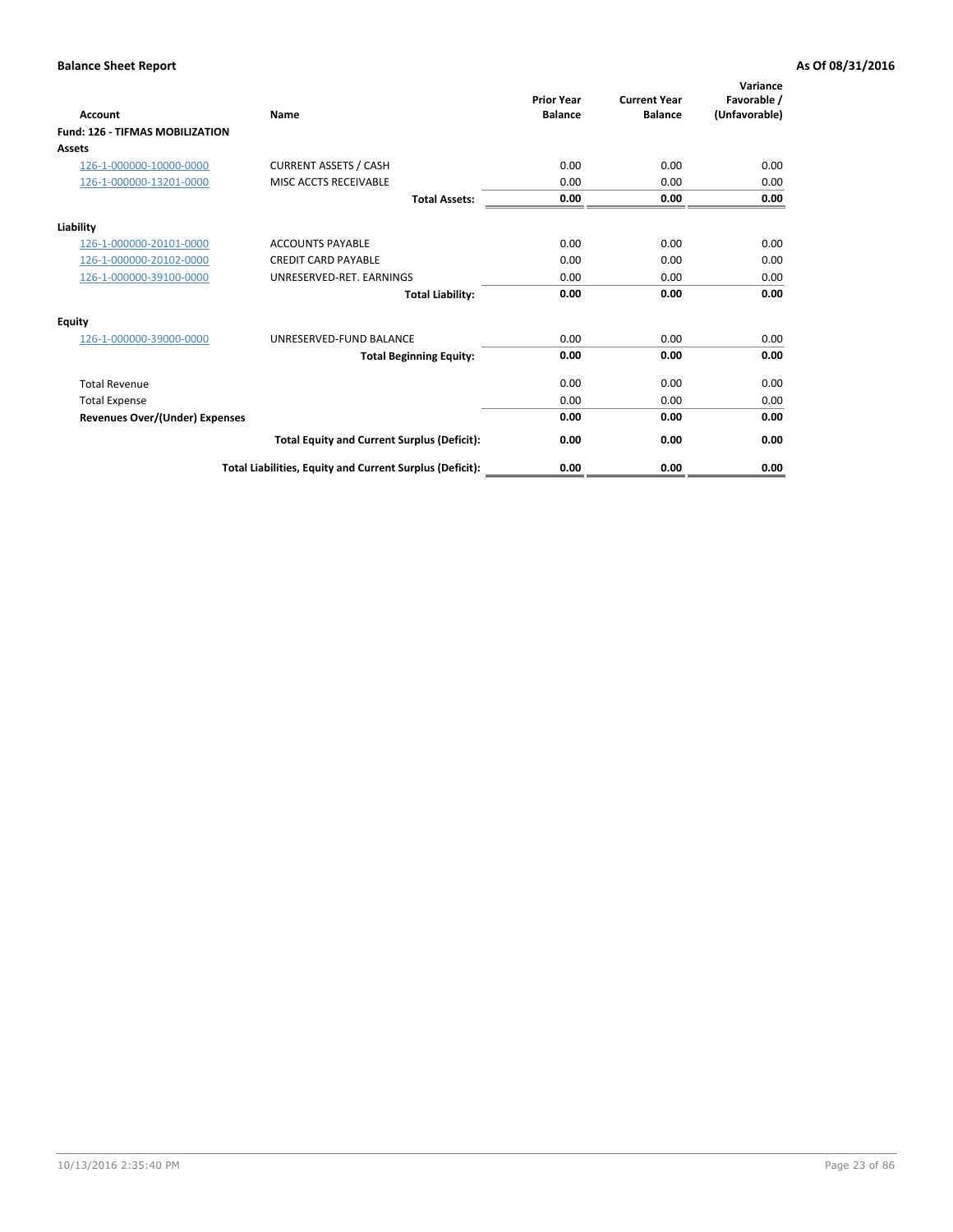| Account                               | <b>Name</b>                                              | <b>Prior Year</b><br><b>Balance</b> | <b>Current Year</b><br><b>Balance</b> | Variance<br>Favorable /<br>(Unfavorable) |
|---------------------------------------|----------------------------------------------------------|-------------------------------------|---------------------------------------|------------------------------------------|
| Fund: 127 - FIRE GRANT                |                                                          |                                     |                                       |                                          |
| Assets                                |                                                          |                                     |                                       |                                          |
| 127-1-000000-10000-0000               | <b>CURRENT ASSETS / CASH</b>                             | 0.00                                | 0.00                                  | 0.00                                     |
| 127-1-000000-13201-0000               | MISC ACCTS RECEIVABLE                                    | 0.00                                | 0.00                                  | 0.00                                     |
|                                       | <b>Total Assets:</b>                                     | 0.00                                | 0.00                                  | 0.00                                     |
| Liability                             |                                                          |                                     |                                       |                                          |
| 127-1-000000-20101-0000               | <b>ACCOUNTS PAYABLE</b>                                  | 0.00                                | 0.00                                  | 0.00                                     |
|                                       | <b>Total Liability:</b>                                  | 0.00                                | 0.00                                  | 0.00                                     |
| <b>Equity</b>                         |                                                          |                                     |                                       |                                          |
| 127-1-000000-39000-0000               | UNRESERVED-FUND BALANCE                                  | 0.00                                | 0.00                                  | 0.00                                     |
|                                       | <b>Total Beginning Equity:</b>                           | 0.00                                | 0.00                                  | 0.00                                     |
| <b>Total Revenue</b>                  |                                                          | 0.00                                | 0.00                                  | 0.00                                     |
| <b>Total Expense</b>                  |                                                          | 0.00                                | 0.00                                  | 0.00                                     |
| <b>Revenues Over/(Under) Expenses</b> |                                                          | 0.00                                | 0.00                                  | 0.00                                     |
|                                       | <b>Total Equity and Current Surplus (Deficit):</b>       | 0.00                                | 0.00                                  | 0.00                                     |
|                                       | Total Liabilities, Equity and Current Surplus (Deficit): | 0.00                                | 0.00                                  | 0.00                                     |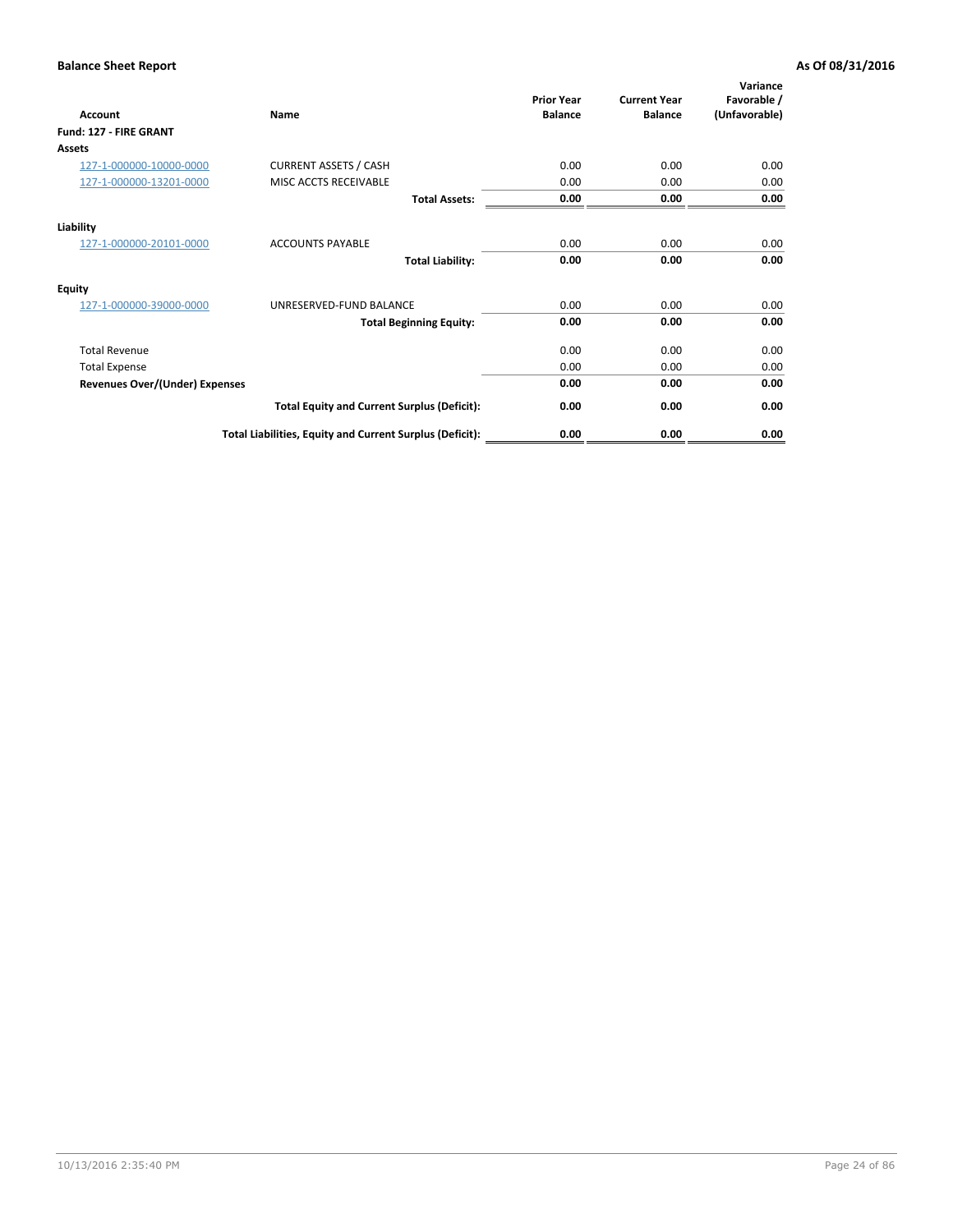| <b>Account</b>                        | Name                                                     | <b>Prior Year</b><br><b>Balance</b> | <b>Current Year</b><br><b>Balance</b> | Variance<br>Favorable /<br>(Unfavorable) |
|---------------------------------------|----------------------------------------------------------|-------------------------------------|---------------------------------------|------------------------------------------|
| Fund: 140 - DEBT SERVICE FUND         |                                                          |                                     |                                       |                                          |
| <b>Assets</b>                         |                                                          |                                     |                                       |                                          |
| 140-1-000000-10000-0000               | <b>CURRENT ASSETS / CASH</b>                             | 191,668.99                          | 404,203.21                            | 212,534.22                               |
| 140-1-000000-12101-0000               | <b>BOND ISSUANCE COSTS</b>                               | 0.00                                | 0.00                                  | 0.00                                     |
| 140-1-000000-13101-0000               | TAX RECEIVABLE-CURRENT                                   | 22,498.33                           | 29,395.09                             | 6,896.76                                 |
| 140-1-000000-13102-0000               | <b>TAXES REC-DELINQUENT</b>                              | 189,695.35                          | 169,584.69                            | $-20,110.66$                             |
| 140-1-000000-13103-0000               | ALLOW FOR UNCOLLECT TAXES                                | $-117,660.26$                       | $-126,663.48$                         | $-9,003.22$                              |
| 140-1-000000-13203-0000               | NON-CURRENT ASSETS / PREPAYMENTS                         | 0.00                                | 0.00                                  | 0.00                                     |
| 140-1-000000-13205-0000               | <b>INTEREST RECEIVABLE</b>                               | 0.00                                | 0.00                                  | 0.00                                     |
| 140-1-000000-13221-0000               | MISC A/R - PROPERTY TAXES                                | 517.61                              | 4,151.18                              | 3,633.57                                 |
|                                       | <b>Total Assets:</b>                                     | 286,720.02                          | 480,670.69                            | 193,950.67                               |
| Liability                             |                                                          |                                     |                                       |                                          |
| 140-1-000000-20101-0000               | <b>ACCOUNTS PAYABLE</b>                                  | $-400.00$                           | 0.00                                  | $-400.00$                                |
| 140-1-000000-20102-0000               | <b>CREDIT CARD PAYABLE</b>                               | 0.00                                | 0.00                                  | 0.00                                     |
| 140-1-000000-20103-0000               | ACCRUED ACCOUNTS PAYABLE                                 | 0.00                                | 0.00                                  | 0.00                                     |
| 140-1-000000-20108-0000               | <b>MATURED BONDS PAYABLE</b>                             | 0.00                                | 0.00                                  | 0.00                                     |
| 140-1-000000-20111-0000               | <b>MATURED INTEREST PAYABLE</b>                          | 0.00                                | 0.00                                  | 0.00                                     |
| 140-1-000000-20112-0000               | <b>ACCRUED INTEREST PAYABLE</b>                          | 0.00                                | 0.00                                  | 0.00                                     |
| 140-1-000000-20203-0000               | <b>DEFERRED TAX REVENUE</b>                              | 73,644.88                           | 67,772.76                             | 5,872.12                                 |
| 140-1-000000-21001-0000               | <b>GENERAL FUND / GENERAL FUND</b>                       | 0.00                                | 0.00                                  | 0.00                                     |
| 140-1-000000-21040-0000               | DUE TO / GENERAL CIP FUND                                | 0.00                                | 0.00                                  | 0.00                                     |
| 140-1-000000-29300-0000               | <b>ENCUMBRANCE SUMMARY</b>                               | 0.00                                | 0.00                                  | 0.00                                     |
| 140-1-000000-29400-0000               | RESERVED ACCOUNT / ENCUMBRANCES                          | 0.00                                | 0.00                                  | 0.00                                     |
|                                       | <b>Total Liability:</b>                                  | 73,244.88                           | 67,772.76                             | 5,472.12                                 |
|                                       |                                                          |                                     |                                       |                                          |
| <b>Equity</b>                         | UNRESERVED-FUND BALANCE                                  |                                     |                                       |                                          |
| 140-1-000000-39000-0000               |                                                          | 411,844.78                          | 452,712.07                            | 40,867.29                                |
|                                       | <b>Total Beginning Equity:</b>                           | 411,844.78                          | 452,712.07                            | 40,867.29                                |
| <b>Total Revenue</b>                  |                                                          | 4,814,000.45                        | 5,964,853.26                          | 1,150,852.81                             |
| <b>Total Expense</b>                  |                                                          | 5,012,370.09                        | 6,004,667.40                          | -992,297.31                              |
| <b>Revenues Over/(Under) Expenses</b> |                                                          | $-198,369.64$                       | -39,814.14                            | 158,555.50                               |
|                                       | <b>Total Equity and Current Surplus (Deficit):</b>       | 213,475.14                          | 412,897.93                            | 199,422.79                               |
|                                       | Total Liabilities, Equity and Current Surplus (Deficit): | 286,720.02                          | 480,670.69                            | 193,950.67                               |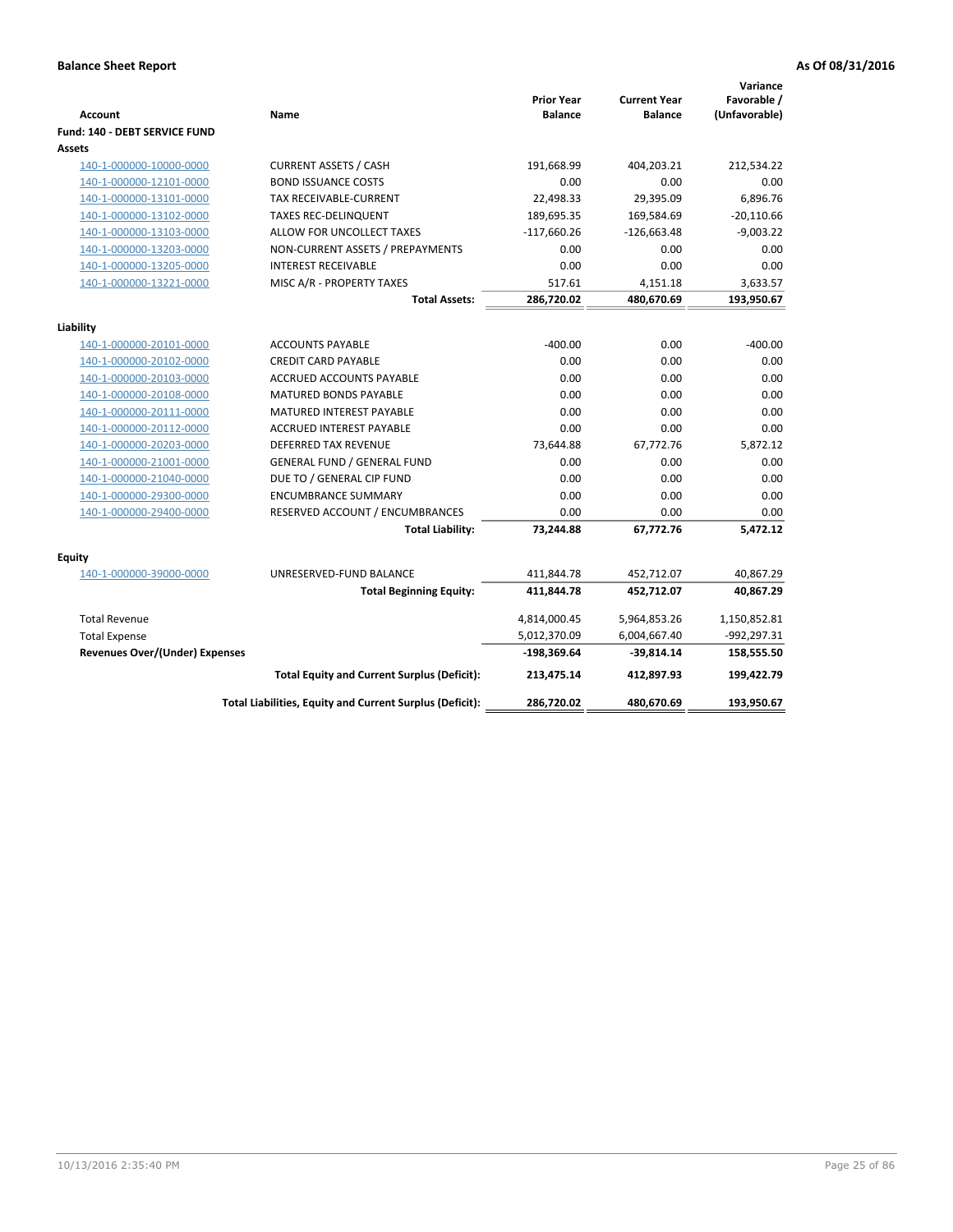|                                                        |                                                                |                                     |                                       | Variance      |
|--------------------------------------------------------|----------------------------------------------------------------|-------------------------------------|---------------------------------------|---------------|
|                                                        |                                                                | <b>Prior Year</b><br><b>Balance</b> | <b>Current Year</b><br><b>Balance</b> | Favorable /   |
| <b>Account</b>                                         | Name                                                           |                                     |                                       | (Unfavorable) |
| Fund: 160 - GENERAL CAPITAL IMPROVEMENT FUND<br>Assets |                                                                |                                     |                                       |               |
|                                                        | <b>CURRENT ASSETS / CASH</b>                                   | 2,969,967.87                        |                                       | 360,678.18    |
| 160-1-000000-10000-0000                                | 2002 CO'S                                                      |                                     | 3,330,646.05                          | 794.41        |
| 160-1-000000-11402-0000<br>160-1-000000-11514-0000     | EXCHANGE BLDG - TX DAILY ACCOUNT 1157                          | 282,674.00<br>0.00                  | 283,468.41<br>2,259,074.70            | 2,259,074.70  |
| 160-1-000000-11517-0000                                | <b>EXCHANGE BLDG - TX TERM</b>                                 | 0.00                                | 0.00                                  | 0.00          |
| 160-1-000000-11520-0000                                | <b>CERTIFICATES OF DEPOSIT</b>                                 | 150,000.00                          | 300,000.00                            | 150,000.00    |
|                                                        | 2001 CO                                                        | 87,702.42                           |                                       | 231.88        |
| 160-1-000000-11602-0000                                |                                                                |                                     | 87,934.30                             |               |
| 160-1-000000-11603-0000                                | 2001-A CO'S                                                    | 73,211.35                           | 73,404.95                             | 193.60        |
| 160-1-000000-13201-0000                                | MISC ACCTS RECEIVABLE                                          | 0.00                                | 0.00                                  | 0.00          |
| 160-1-000000-13205-0000<br>160-1-000000-14035-0000     | <b>INTEREST RECEIVABLE</b><br>DEBT SERVICE / DEBT SERVICE FUND | 0.00<br>0.00                        | 0.00<br>0.00                          | 0.00<br>0.00  |
|                                                        | <b>Total Assets:</b>                                           | 3,563,555.64                        | 6,334,528.41                          | 2,770,972.77  |
|                                                        |                                                                |                                     |                                       |               |
| Liabilitv                                              |                                                                |                                     |                                       |               |
| 160-1-000000-20101-0000                                | <b>ACCOUNTS PAYABLE</b>                                        | 0.00                                | 0.00                                  | 0.00          |
| 160-1-000000-20102-0000                                | <b>CREDIT CARD PAYABLE</b>                                     | 0.00                                | 0.00                                  | 0.00          |
| 160-1-000000-20103-0000                                | ACCRUED ACCOUNTS PAYABLE                                       | 0.00                                | 0.00                                  | 0.00          |
| 160-1-000000-20113-0000                                | <b>DEVELOPERS ESCROW</b>                                       | 4,861.10                            | 0.00                                  | 4,861.10      |
| 160-1-000000-20139-0000                                | <b>RETAINAGES PAYABLE</b>                                      | 13,352.14                           | 0.00                                  | 13,352.14     |
| 160-1-000000-20902-0000                                | <b>DEFERRED GRANT REVENUE</b>                                  | 0.00                                | 0.00                                  | 0.00          |
| 160-1-000000-21001-0000                                | <b>GENERAL FUND / GENERAL FUND</b>                             | 0.00                                | 0.00                                  | 0.00          |
| 160-1-000000-21035-0000                                | DEBT SERVICE / DUE TO DEBT SERVICE                             | 0.00                                | 0.00                                  | 0.00          |
| 160-1-000000-21101-0000                                | ENTERPRISE / WTR/WWTR UTILITY FUND                             | 0.00                                | 0.00                                  | 0.00          |
| 160-1-000000-29300-0000                                | <b>ENCUMBRANCE SUMMARY</b>                                     | 0.00                                | 0.00                                  | 0.00          |
| 160-1-000000-29400-0100                                | RESERVED ACCOUNT / ENCUMBRANCES                                | 0.00                                | 0.00                                  | 0.00          |
|                                                        | <b>Total Liability:</b>                                        | 18,213.24                           | 0.00                                  | 18,213.24     |
|                                                        |                                                                |                                     |                                       |               |
| Equity                                                 |                                                                |                                     |                                       |               |
| 160-1-000000-39000-0000                                | UNRESERVED-FUND BALANCE                                        | 2,403,806.12                        | 2,786,709.99                          | 382,903.87    |
|                                                        | <b>Total Beginning Equity:</b>                                 | 2,403,806.12                        | 2,786,709.99                          | 382,903.87    |
| <b>Total Revenue</b>                                   |                                                                | 1,918,572.91                        | 4,882,611.67                          | 2,964,038.76  |
| <b>Total Expense</b>                                   |                                                                | 777,036.63                          | 1,334,793.25                          | -557,756.62   |
| Revenues Over/(Under) Expenses                         |                                                                | 1,141,536.28                        | 3,547,818.42                          | 2,406,282.14  |
|                                                        | <b>Total Equity and Current Surplus (Deficit):</b>             | 3,545,342.40                        | 6,334,528.41                          | 2,789,186.01  |
|                                                        | Total Liabilities, Equity and Current Surplus (Deficit):       | 3,563,555.64                        | 6,334,528.41                          | 2,770,972.77  |
|                                                        |                                                                |                                     |                                       |               |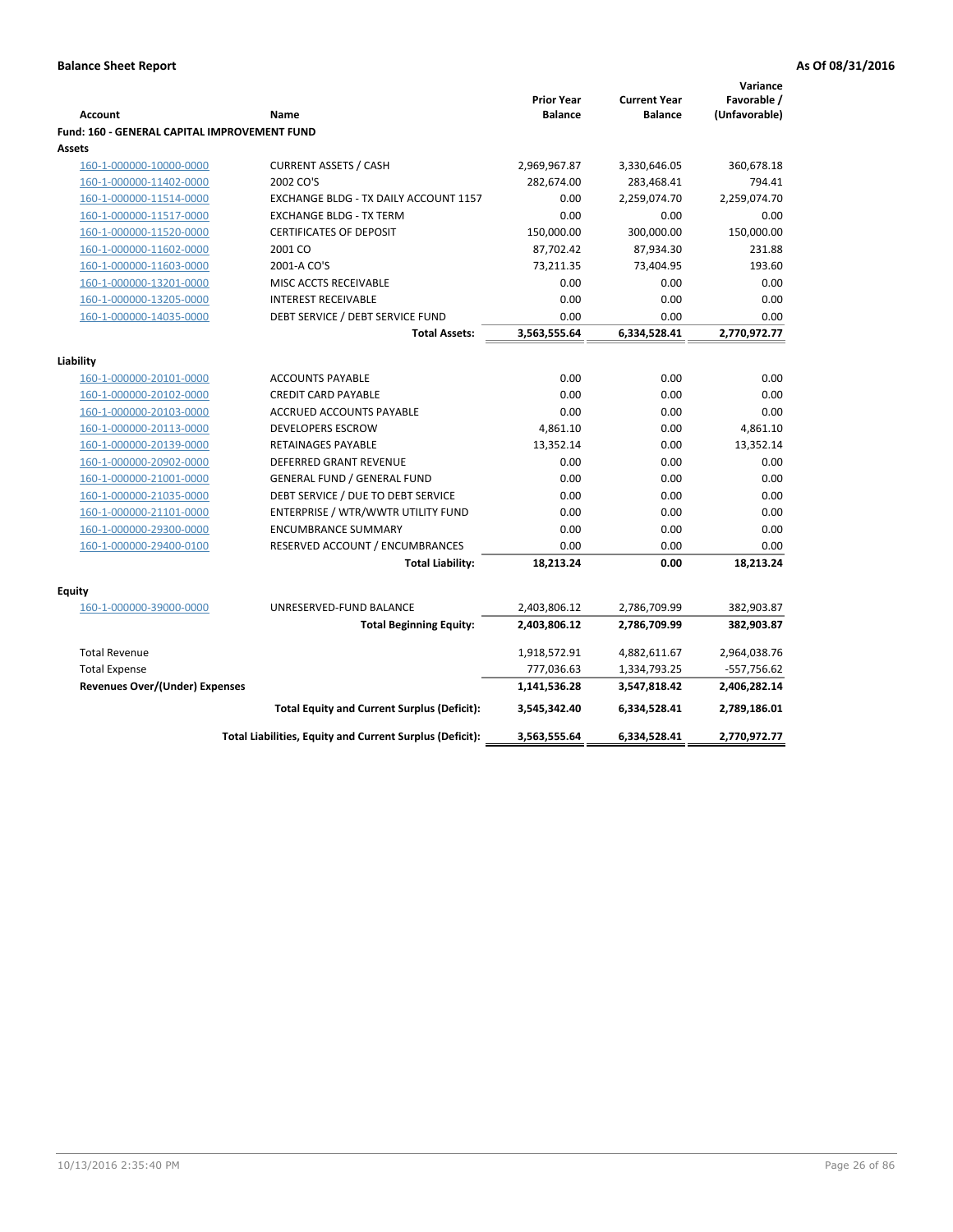| <b>Account</b>                       | <b>Name</b>                                              | <b>Prior Year</b><br><b>Balance</b> | <b>Current Year</b><br><b>Balance</b> | Variance<br>Favorable /<br>(Unfavorable) |
|--------------------------------------|----------------------------------------------------------|-------------------------------------|---------------------------------------|------------------------------------------|
| Fund: 161 - STREET CONSTRUCTION FUND |                                                          |                                     |                                       |                                          |
| Assets                               |                                                          |                                     |                                       |                                          |
| 161-1-000000-10000-0000              | <b>CURRENT ASSETS / CASH</b>                             | 0.00                                | 0.00                                  | 0.00                                     |
| 161-1-000000-11003-0000              | 2010 CO'S                                                | 840,555.94                          | 844,438.86                            | 3,882.92                                 |
| 161-1-000000-13205-0000              | <b>INTEREST RECEIVABLE</b>                               | 0.00                                | 0.00                                  | 0.00                                     |
| 161-1-000000-14035-0000              | DEBT SERVICE / DEBT SERVICE FUND                         | 0.00                                | 0.00                                  | 0.00                                     |
|                                      | <b>Total Assets:</b>                                     | 840,555.94                          | 844,438.86                            | 3,882.92                                 |
| Liability                            |                                                          |                                     |                                       |                                          |
| 161-1-000000-20101-0000              | <b>ACCOUNTS PAYABLE</b>                                  | 0.00                                | 0.00                                  | 0.00                                     |
| 161-1-000000-20102-0000              | <b>CREDIT CARD PAYABLE</b>                               | 0.00                                | 0.00                                  | 0.00                                     |
| 161-1-000000-20103-0000              | <b>ACCRUED ACCOUNTS PAYABLE</b>                          | 0.00                                | 0.00                                  | 0.00                                     |
| 161-1-000000-20139-0000              | <b>RETAINAGES PAYABLE</b>                                | 0.00                                | 0.00                                  | 0.00                                     |
| 161-1-000000-21001-0000              | <b>GENERAL FUND / GENERAL FUND</b>                       | 0.00                                | 0.00                                  | 0.00                                     |
| 161-1-000000-21035-0000              | DEBT SERVICE / DUE TO DEBT SERVICE                       | 0.00                                | 0.00                                  | 0.00                                     |
| 161-1-000000-29300-0000              | <b>ENCUMBRANCE SUMMARY</b>                               | 0.00                                | 0.00                                  | 0.00                                     |
| 161-1-000000-29400-0100              | RESERVED ACCOUNT / ENCUMBRANCES                          | 0.00                                | 0.00                                  | 0.00                                     |
|                                      | <b>Total Liability:</b>                                  | 0.00                                | 0.00                                  | 0.00                                     |
| <b>Equity</b>                        |                                                          |                                     |                                       |                                          |
| 161-1-000000-39000-0000              | UNRESERVED-FUND BALANCE                                  | 848,617.91                          | 840,690.20                            | $-7,927.71$                              |
|                                      | <b>Total Beginning Equity:</b>                           | 848,617.91                          | 840,690.20                            | $-7,927.71$                              |
| <b>Total Revenue</b>                 |                                                          | 968.16                              | 3,748.66                              | 2,780.50                                 |
| <b>Total Expense</b>                 |                                                          | 9,030.13                            | 0.00                                  | 9,030.13                                 |
| Revenues Over/(Under) Expenses       |                                                          | $-8,061.97$                         | 3,748.66                              | 11,810.63                                |
|                                      | <b>Total Equity and Current Surplus (Deficit):</b>       | 840,555.94                          | 844,438.86                            | 3,882.92                                 |
|                                      | Total Liabilities, Equity and Current Surplus (Deficit): | 840,555.94                          | 844,438.86                            | 3,882.92                                 |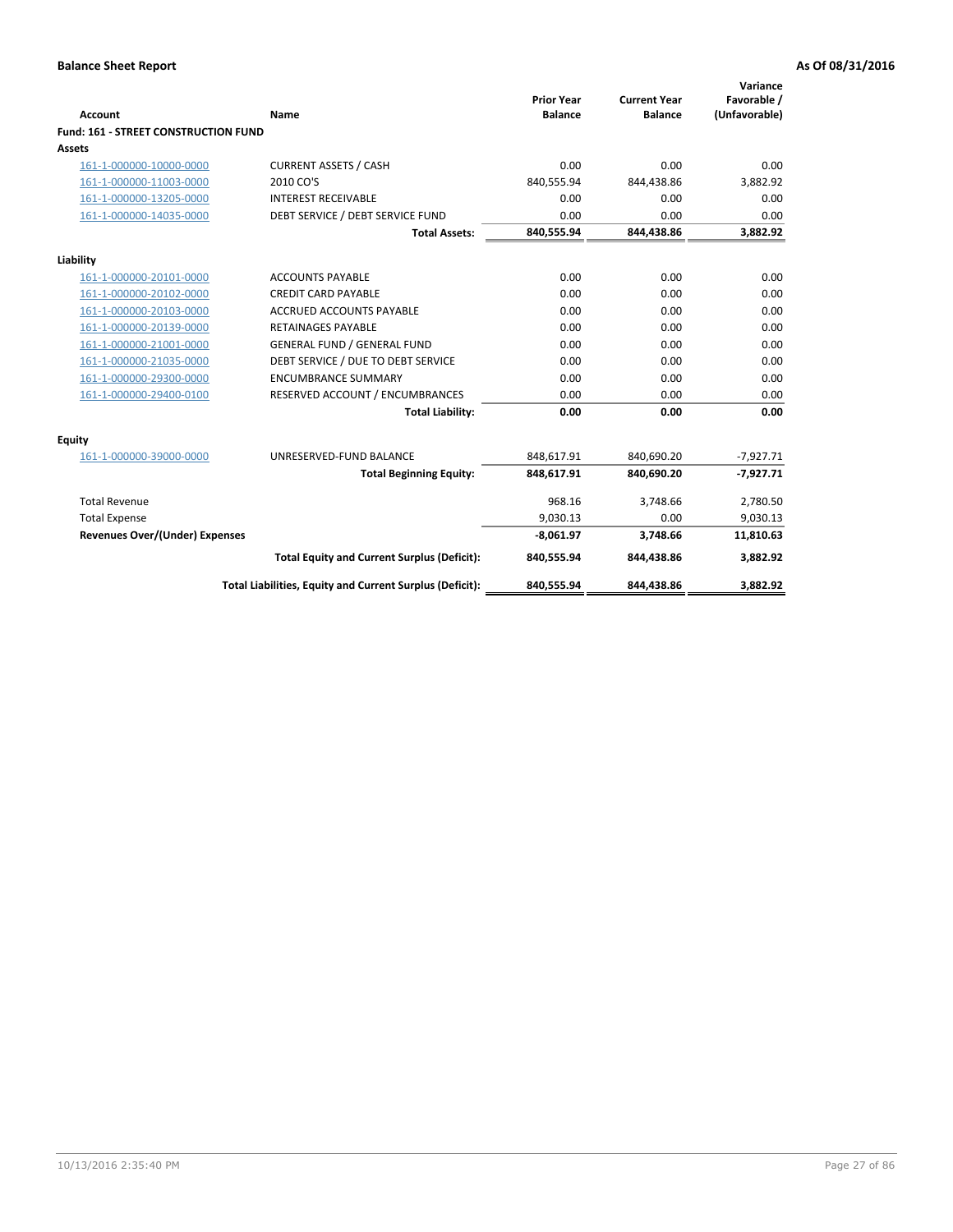| Account                                         | Name                                                     | <b>Prior Year</b><br><b>Balance</b> | <b>Current Year</b><br><b>Balance</b> | Variance<br>Favorable /<br>(Unfavorable) |
|-------------------------------------------------|----------------------------------------------------------|-------------------------------------|---------------------------------------|------------------------------------------|
| <b>Fund: 162 - GRAHAM PARK RENOVATIONS FUND</b> |                                                          |                                     |                                       |                                          |
| <b>Assets</b>                                   |                                                          |                                     |                                       |                                          |
| 162-1-000000-10000-0000                         | <b>CURRENT ASSETS / CASH</b>                             | 0.00                                | 0.00                                  | 0.00                                     |
| 162-1-000000-13201-0000                         | MISC ACCTS RECEIVABLE                                    | 0.00                                | 0.00                                  | 0.00                                     |
|                                                 | <b>Total Assets:</b>                                     | 0.00                                | 0.00                                  | 0.00                                     |
| Liability                                       |                                                          |                                     |                                       |                                          |
| 162-1-000000-20101-0000                         | <b>ACCOUNTS PAYABLE</b>                                  | 0.00                                | 0.00                                  | 0.00                                     |
| 162-1-000000-20139-0000                         | <b>RETAINAGES PAYABLE</b>                                | 0.00                                | 0.00                                  | 0.00                                     |
| 162-1-000000-20202-0000                         | <b>DEFERRED REVENUE</b>                                  | 0.00                                | 0.00                                  | 0.00                                     |
| 162-1-000000-29300-0000                         | <b>ENCUMBRANCE SUMMARY</b>                               | 0.00                                | 0.00                                  | 0.00                                     |
| 162-1-000000-29400-0000                         | RESERVED ACCOUNT / ENCUMBRANCES                          | 0.00                                | 0.00                                  | 0.00                                     |
|                                                 | <b>Total Liability:</b>                                  | 0.00                                | 0.00                                  | 0.00                                     |
| Equity                                          |                                                          |                                     |                                       |                                          |
| 162-1-000000-39000-0000                         | UNRESERVED-FUND BALANCE                                  | 0.00                                | 0.00                                  | 0.00                                     |
|                                                 | <b>Total Beginning Equity:</b>                           | 0.00                                | 0.00                                  | 0.00                                     |
| <b>Total Revenue</b>                            |                                                          | 0.00                                | 0.00                                  | 0.00                                     |
| <b>Total Expense</b>                            |                                                          | 0.00                                | 0.00                                  | 0.00                                     |
| <b>Revenues Over/(Under) Expenses</b>           |                                                          | 0.00                                | 0.00                                  | 0.00                                     |
|                                                 | <b>Total Equity and Current Surplus (Deficit):</b>       | 0.00                                | 0.00                                  | 0.00                                     |
|                                                 | Total Liabilities, Equity and Current Surplus (Deficit): | 0.00                                | 0.00                                  | 0.00                                     |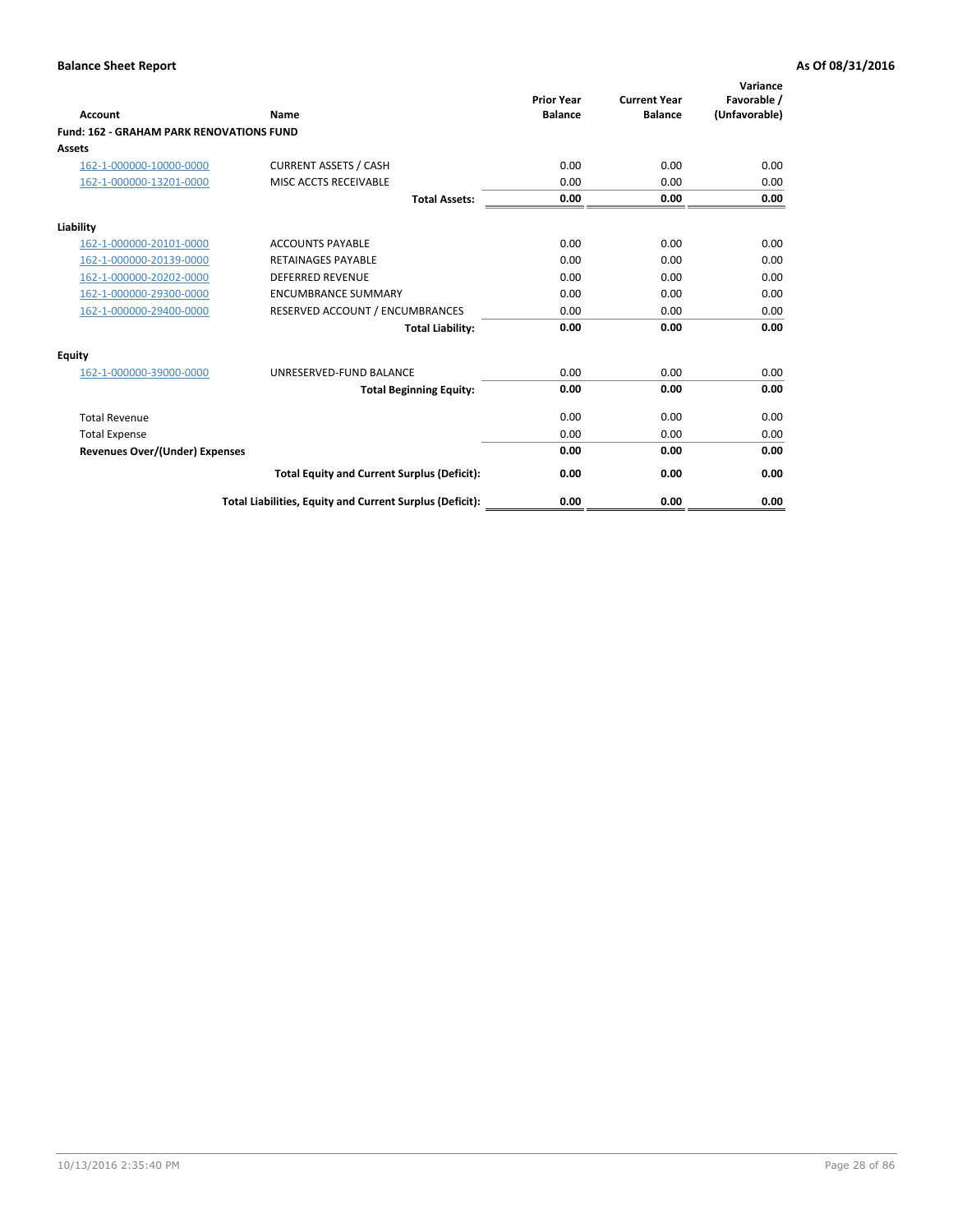| Account                                      | Name                                                     | <b>Prior Year</b><br><b>Balance</b> | <b>Current Year</b><br><b>Balance</b> | Variance<br>Favorable /<br>(Unfavorable) |
|----------------------------------------------|----------------------------------------------------------|-------------------------------------|---------------------------------------|------------------------------------------|
| <b>Fund: 163 - SECO STIMULAS BLOCK GRANT</b> |                                                          |                                     |                                       |                                          |
| <b>Assets</b>                                |                                                          |                                     |                                       |                                          |
| 163-1-000000-10000-0000                      | <b>CURRENT ASSETS / CASH</b>                             | 0.00                                | 0.00                                  | 0.00                                     |
| 163-1-000000-13201-0000                      | MISC ACCTS RECEIVABLE                                    | 0.00                                | 0.00                                  | 0.00                                     |
| 163-1-000000-13205-0000                      | <b>INTEREST RECEIVABLE</b>                               | 0.00                                | 0.00                                  | 0.00                                     |
|                                              | <b>Total Assets:</b>                                     | 0.00                                | 0.00                                  | 0.00                                     |
| Liability                                    |                                                          |                                     |                                       |                                          |
| 163-1-000000-20101-0000                      | <b>ACCOUNTS PAYABLE</b>                                  | 0.00                                | 0.00                                  | 0.00                                     |
| 163-1-000000-20102-0000                      | <b>CREDIT CARD PAYABLE</b>                               | 0.00                                | 0.00                                  | 0.00                                     |
| 163-1-000000-20103-0000                      | <b>ACCRUED ACCOUNTS PAYABLE</b>                          | 0.00                                | 0.00                                  | 0.00                                     |
| 163-1-000000-20139-0000                      | <b>RETAINAGES PAYABLE</b>                                | 0.00                                | 0.00                                  | 0.00                                     |
| 163-1-000000-20902-0000                      | <b>DEFERRED GRANT REVENUE</b>                            | 0.00                                | 0.00                                  | 0.00                                     |
| 163-1-000000-29300-0000                      | <b>ENCUMBRANCE SUMMARY</b>                               | 0.00                                | 0.00                                  | 0.00                                     |
| 163-1-000000-29400-0100                      | RESERVED ACCOUNT / ENCUMBRANCES                          | 0.00                                | 0.00                                  | 0.00                                     |
|                                              | <b>Total Liability:</b>                                  | 0.00                                | 0.00                                  | 0.00                                     |
| <b>Equity</b>                                |                                                          |                                     |                                       |                                          |
| 163-1-000000-39000-0000                      | UNRESERVED-FUND BALANCE                                  | 0.00                                | 0.00                                  | 0.00                                     |
|                                              | <b>Total Beginning Equity:</b>                           | 0.00                                | 0.00                                  | 0.00                                     |
| <b>Total Revenue</b>                         |                                                          | 0.00                                | 0.00                                  | 0.00                                     |
| <b>Total Expense</b>                         |                                                          | 0.00                                | 0.00                                  | 0.00                                     |
| Revenues Over/(Under) Expenses               |                                                          | 0.00                                | 0.00                                  | 0.00                                     |
|                                              | <b>Total Equity and Current Surplus (Deficit):</b>       | 0.00                                | 0.00                                  | 0.00                                     |
|                                              | Total Liabilities, Equity and Current Surplus (Deficit): | 0.00                                | 0.00                                  | 0.00                                     |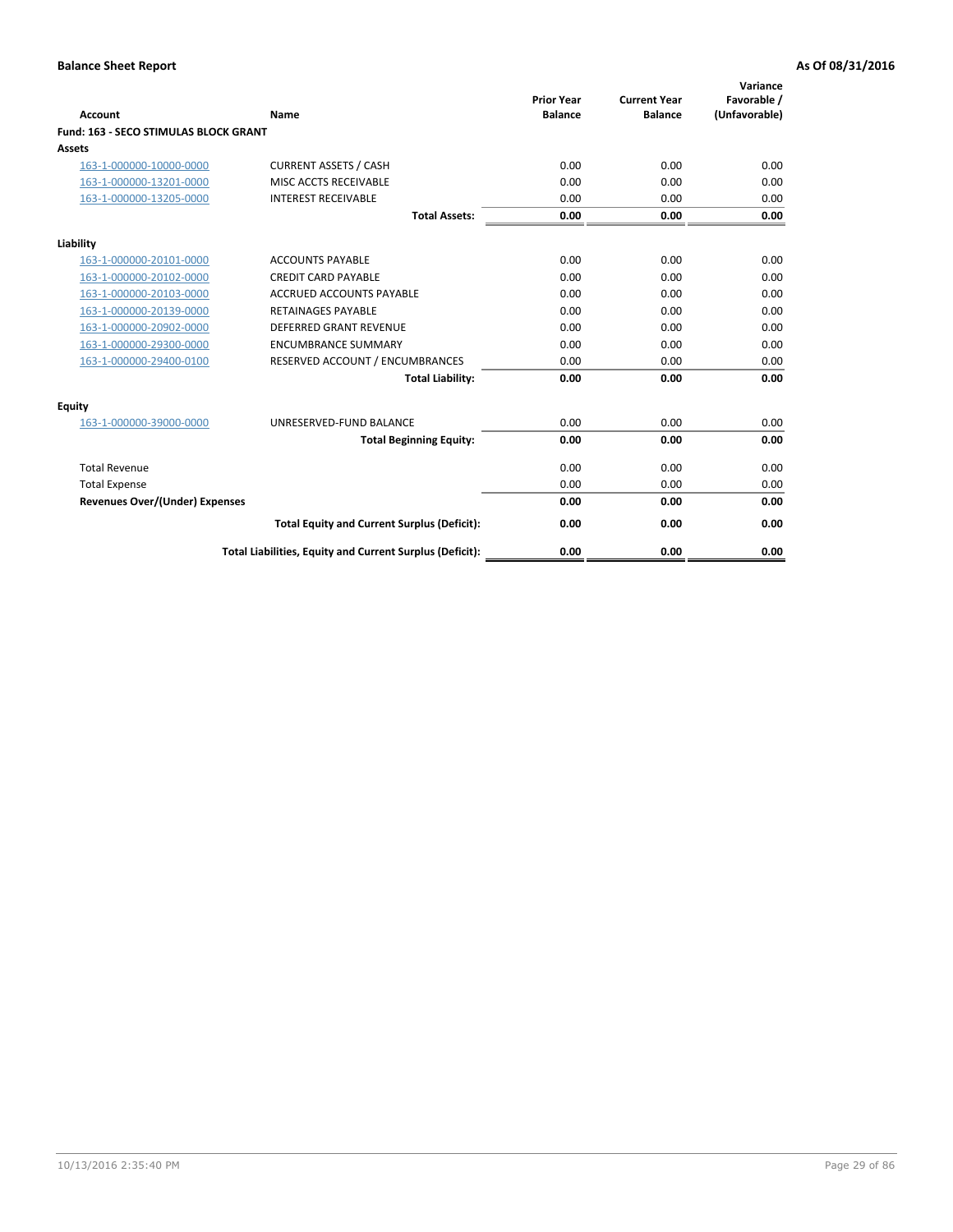|                                       |                                                          |                                     |                                       | Variance                     |
|---------------------------------------|----------------------------------------------------------|-------------------------------------|---------------------------------------|------------------------------|
| <b>Account</b>                        | Name                                                     | <b>Prior Year</b><br><b>Balance</b> | <b>Current Year</b><br><b>Balance</b> | Favorable /<br>(Unfavorable) |
| Fund: 164 - 2013 CO CAPITAL FUND      |                                                          |                                     |                                       |                              |
| Assets                                |                                                          |                                     |                                       |                              |
| 164-1-000000-10000-0000               | <b>CURRENT ASSETS / CASH</b>                             | 0.00                                | 0.00                                  | 0.00                         |
| 164-1-000000-11508-0000               | 2013 CO'S PROJ CONST                                     | 91,481.32                           | 28,764.81                             | $-62,716.51$                 |
| 164-1-000000-11509-0000               | 2013 CO'S DEBT SERVICE                                   | 4,707.09                            | 4,722.88                              | 15.79                        |
| 164-1-000000-13205-0000               | <b>INTEREST RECEIVABLE</b>                               | 0.00                                | 0.00                                  | 0.00                         |
| 164-1-000000-14035-0000               | DEBT SERVICE / DEBT SERVICE FUND                         | 0.00                                | 0.00                                  | 0.00                         |
|                                       | <b>Total Assets:</b>                                     | 96,188.41                           | 33,487.69                             | $-62,700.72$                 |
| Liability                             |                                                          |                                     |                                       |                              |
| 164-1-000000-20101-0000               | <b>ACCOUNTS PAYABLE</b>                                  | 0.00                                | 0.00                                  | 0.00                         |
| 164-1-000000-20102-0000               | <b>CREDIT CARD PAYABLE</b>                               | 0.00                                | 0.00                                  | 0.00                         |
| 164-1-000000-20103-0000               | <b>ACCRUED ACCOUNTS PAYABLE</b>                          | 0.00                                | 0.00                                  | 0.00                         |
| 164-1-000000-20139-0000               | <b>RETAINAGES PAYABLE</b>                                | 62,819.20                           | 0.00                                  | 62,819.20                    |
| 164-1-000000-21001-0000               | <b>GENERAL FUND / GENERAL FUND</b>                       | 0.00                                | 0.00                                  | 0.00                         |
| 164-1-000000-21035-0000               | DEBT SERVICE / DUE TO DEBT SERVICE                       | 0.00                                | 0.00                                  | 0.00                         |
| 164-1-000000-29300-0000               | <b>ENCUMBRANCE SUMMARY</b>                               | 0.00                                | 0.00                                  | 0.00                         |
| 164-1-000000-29400-0100               | RESERVED ACCOUNT / ENCUMBRANCES                          | 0.00                                | 0.00                                  | 0.00                         |
|                                       | <b>Total Liability:</b>                                  | 62,819.20                           | 0.00                                  | 62,819.20                    |
| Equity                                |                                                          |                                     |                                       |                              |
| 164-1-000000-39000-0000               | UNRESERVED-FUND BALANCE                                  | 43,263.93                           | 33,379.24                             | $-9,884.69$                  |
|                                       | <b>Total Beginning Equity:</b>                           | 43,263.93                           | 33,379.24                             | $-9,884.69$                  |
| <b>Total Revenue</b>                  |                                                          | 105.28                              | 108.45                                | 3.17                         |
| <b>Total Expense</b>                  |                                                          | 10,000.00                           | 0.00                                  | 10,000.00                    |
| <b>Revenues Over/(Under) Expenses</b> |                                                          | $-9,894.72$                         | 108.45                                | 10,003.17                    |
|                                       | <b>Total Equity and Current Surplus (Deficit):</b>       | 33.369.21                           | 33.487.69                             | 118.48                       |
|                                       | Total Liabilities, Equity and Current Surplus (Deficit): | 96,188.41                           | 33.487.69                             | $-62,700.72$                 |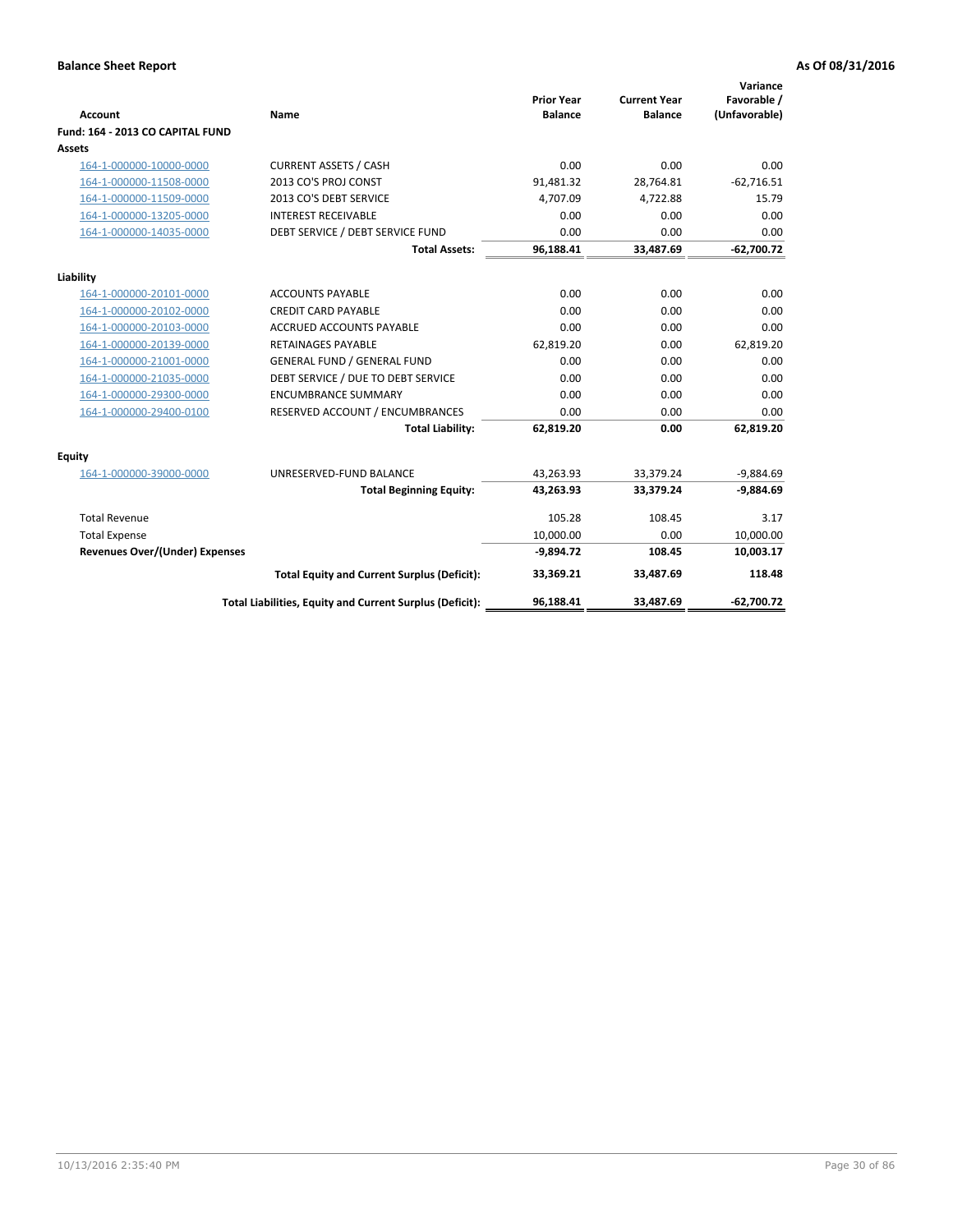| <b>Account</b>                        | Name                                                     | <b>Prior Year</b><br><b>Balance</b> | <b>Current Year</b><br><b>Balance</b> | Variance<br>Favorable /<br>(Unfavorable) |
|---------------------------------------|----------------------------------------------------------|-------------------------------------|---------------------------------------|------------------------------------------|
| Fund: 165 - 2014 GO FUND              |                                                          |                                     |                                       |                                          |
| Assets                                |                                                          |                                     |                                       |                                          |
| 165-1-000000-10000-0000               | <b>CURRENT ASSETS / CASH</b>                             | 0.00                                | $-3,625,106.01$                       | $-3,625,106.01$                          |
| 165-1-000000-11003-0000               | 2010 CO'S                                                | 0.00                                | 0.00                                  | 0.00                                     |
| 165-1-000000-11202-0000               | 2014 GO STREET BONDS                                     | 2,256,649.78                        | 1,922,380.56                          | $-334,269.22$                            |
| 165-1-000000-11511-0000               | 2015 GO PROJECT CONSTRUCTION                             | 100,085.90                          | 1,503,178.82                          | 1,403,092.92                             |
| 165-1-000000-11520-0000               | <b>CERTIFICATES OF DEPOSIT</b>                           | 3,611,000.00                        | 0.00                                  | $-3,611,000.00$                          |
| 165-1-000000-11530-0000               | TexasTERM CP                                             | 3,750,000.00                        | 6,000,000.00                          | 2,250,000.00                             |
| 165-1-000000-13201-0000               | MISC ACCTS RECEIVABLE                                    | 0.00                                | 0.00                                  | 0.00                                     |
| 165-1-000000-13205-0000               | <b>INTEREST RECEIVABLE</b>                               | 0.00                                | 0.00                                  | 0.00                                     |
| 165-1-000000-14035-0000               | DEBT SERVICE / DEBT SERVICE FUND                         | 0.00                                | 0.00                                  | 0.00                                     |
|                                       | <b>Total Assets:</b>                                     | 9,717,735.68                        | 5,800,453.37                          | $-3,917,282.31$                          |
| Liability                             |                                                          |                                     |                                       |                                          |
| 165-1-000000-20101-0000               | <b>ACCOUNTS PAYABLE</b>                                  | 0.00                                | 0.00                                  | 0.00                                     |
| 165-1-000000-20102-0000               | <b>CREDIT CARD PAYABLE</b>                               | 0.00                                | 0.00                                  | 0.00                                     |
| 165-1-000000-20103-0000               | <b>ACCRUED ACCOUNTS PAYABLE</b>                          | 0.00                                | 0.00                                  | 0.00                                     |
| 165-1-000000-20139-0000               | <b>RETAINAGES PAYABLE</b>                                | 115,990.45                          | 104,030.58                            | 11,959.87                                |
| 165-1-000000-21001-0000               | <b>GENERAL FUND / GENERAL FUND</b>                       | 0.00                                | 0.00                                  | 0.00                                     |
| 165-1-000000-21035-0000               | DEBT SERVICE / DUE TO DEBT SERVICE                       | 0.00                                | 0.00                                  | 0.00                                     |
| 165-1-000000-29300-0000               | <b>ENCUMBRANCE SUMMARY</b>                               | 0.00                                | 0.00                                  | 0.00                                     |
| 165-1-000000-29400-0100               | RESERVED ACCOUNT / ENCUMBRANCES                          | 0.00                                | 0.00                                  | 0.00                                     |
|                                       | <b>Total Liability:</b>                                  | 115,990.45                          | 104,030.58                            | 11,959.87                                |
| <b>Equity</b>                         |                                                          |                                     |                                       |                                          |
| 165-1-000000-39000-0000               | UNRESERVED-FUND BALANCE                                  | $-244,519.99$                       | 8,706,752.14                          | 8,951,272.13                             |
|                                       | <b>Total Beginning Equity:</b>                           | $-244,519.99$                       | 8,706,752.14                          | 8,951,272.13                             |
| <b>Total Revenue</b>                  |                                                          | 12,603,934.20                       | 47,723.46                             | $-12,556,210.74$                         |
| <b>Total Expense</b>                  |                                                          | 2,757,668.98                        | 3,058,052.81                          | $-300,383.83$                            |
| <b>Revenues Over/(Under) Expenses</b> |                                                          | 9,846,265.22                        | $-3,010,329.35$                       | $-12,856,594.57$                         |
|                                       | <b>Total Equity and Current Surplus (Deficit):</b>       | 9,601,745.23                        | 5,696,422.79                          | $-3,905,322.44$                          |
|                                       | Total Liabilities, Equity and Current Surplus (Deficit): | 9,717,735.68                        | 5,800,453.37                          | $-3,917,282.31$                          |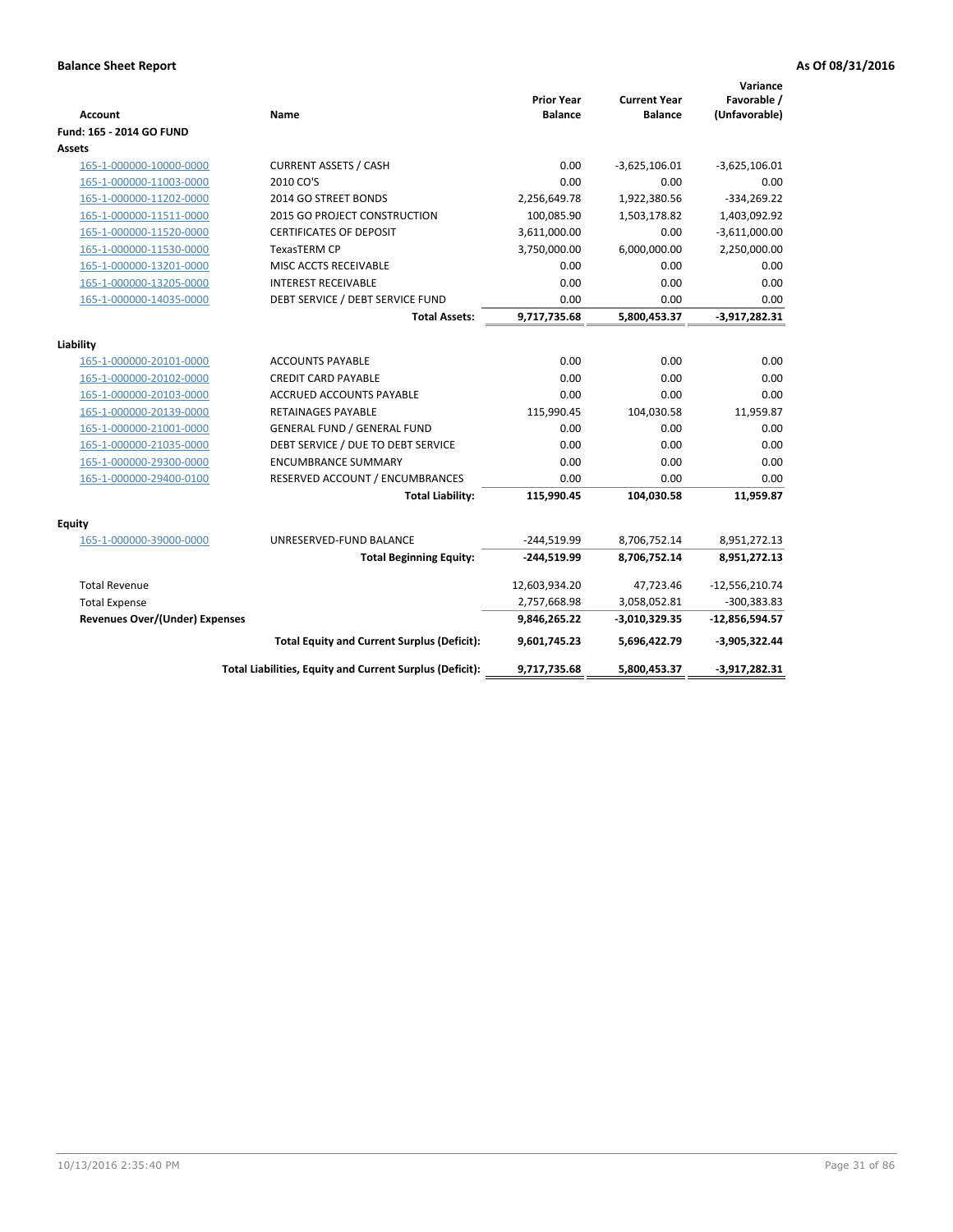| Account                                               | Name                                                     | <b>Prior Year</b><br><b>Balance</b> | <b>Current Year</b><br><b>Balance</b> | Variance<br>Favorable /<br>(Unfavorable) |
|-------------------------------------------------------|----------------------------------------------------------|-------------------------------------|---------------------------------------|------------------------------------------|
| Fund: 170 - LAW ENFORCEMENT GRANT - CAPITAL PURCHASES |                                                          |                                     |                                       |                                          |
| <b>Assets</b>                                         |                                                          |                                     |                                       |                                          |
| 170-1-000000-10000-0000                               | <b>CURRENT ASSETS / CASH</b>                             | 194.66                              | 194.66                                | 0.00                                     |
| 170-1-000000-13201-0000                               | MISC ACCTS RECEIVABLE                                    | 0.00                                | 0.00                                  | 0.00                                     |
|                                                       | <b>Total Assets:</b>                                     | 194.66                              | 194.66                                | 0.00                                     |
| Liability                                             |                                                          |                                     |                                       |                                          |
| 170-1-000000-20101-0000                               | <b>ACCOUNTS PAYABLE</b>                                  | 0.00                                | 0.00                                  | 0.00                                     |
| 170-1-000000-20102-0000                               | <b>CREDIT CARD PAYABLE</b>                               | 0.00                                | 0.00                                  | 0.00                                     |
| 170-1-000000-20103-0000                               | <b>ACCRUED ACCOUNTS PAYABLE</b>                          | 0.00                                | 0.00                                  | 0.00                                     |
| 170-1-000000-20902-0000                               | <b>DEFERRED GRANT REVENUE</b>                            | 0.00                                | 0.00                                  | 0.00                                     |
| 170-1-000000-21001-0000                               | <b>GENERAL FUND / GENERAL FUND</b>                       | 0.00                                | 0.00                                  | 0.00                                     |
| 170-1-000000-24004-0000                               | <b>INTEREST PAYABLE ON DEP</b>                           | 0.00                                | 0.00                                  | 0.00                                     |
| 170-1-000000-29300-0000                               | <b>ENCUMBRANCE SUMMARY</b>                               | 0.00                                | 0.00                                  | 0.00                                     |
| 170-1-000000-29400-0000                               | RESERVED ACCOUNT / ENCUMBRANCES                          | 0.00                                | 0.00                                  | 0.00                                     |
|                                                       | <b>Total Liability:</b>                                  | 0.00                                | 0.00                                  | 0.00                                     |
| <b>Equity</b>                                         |                                                          |                                     |                                       |                                          |
| 170-1-000000-39000-0000                               | UNRESERVED-FUND BALANCE                                  | 194.66                              | 194.66                                | 0.00                                     |
|                                                       | <b>Total Beginning Equity:</b>                           | 194.66                              | 194.66                                | 0.00                                     |
| <b>Total Revenue</b>                                  |                                                          | 0.00                                | 0.00                                  | 0.00                                     |
| <b>Total Expense</b>                                  |                                                          | 0.00                                | 0.00                                  | 0.00                                     |
| <b>Revenues Over/(Under) Expenses</b>                 |                                                          | 0.00                                | 0.00                                  | 0.00                                     |
|                                                       | <b>Total Equity and Current Surplus (Deficit):</b>       | 194.66                              | 194.66                                | 0.00                                     |
|                                                       | Total Liabilities, Equity and Current Surplus (Deficit): | 194.66                              | 194.66                                | 0.00                                     |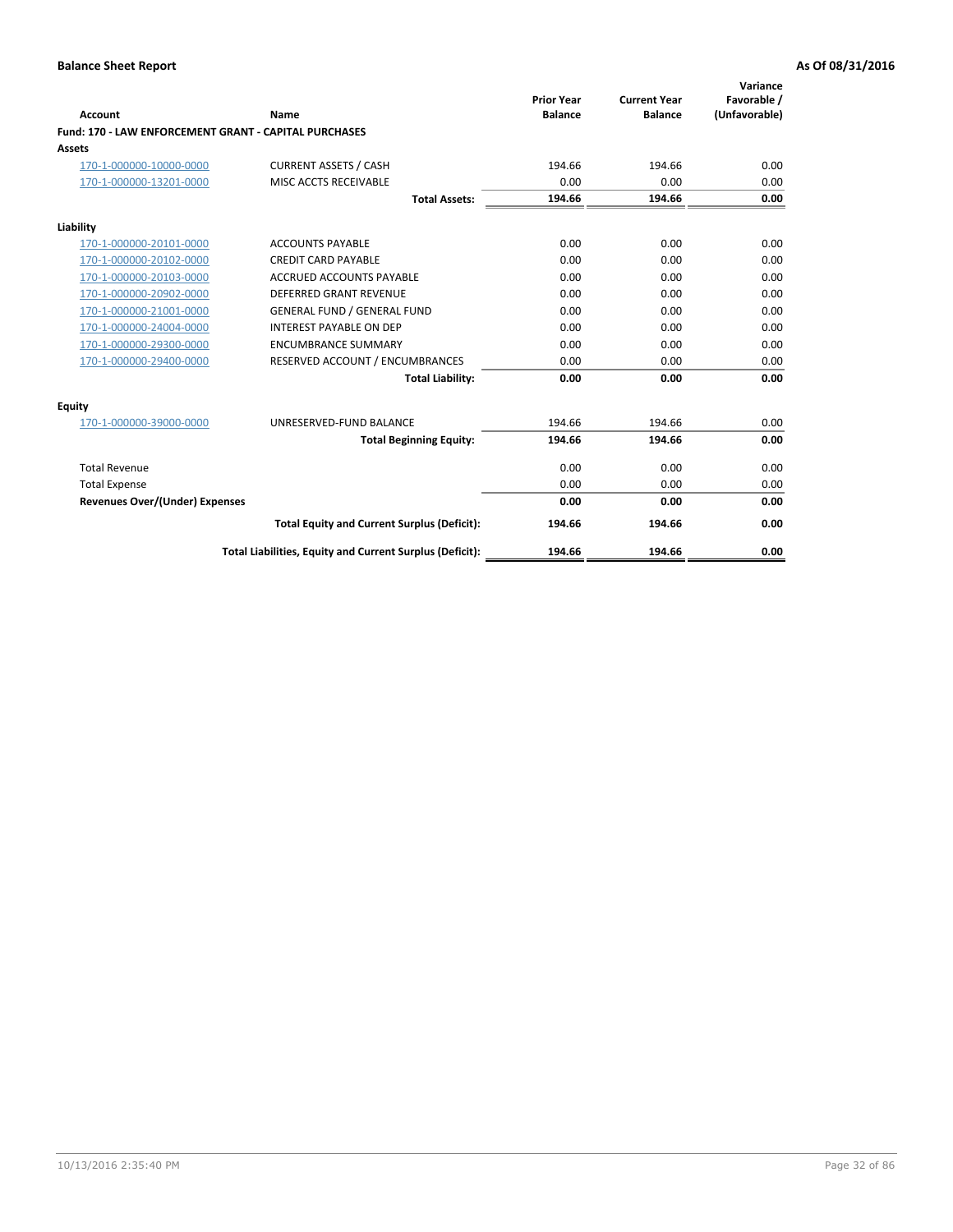|                                                |                                                          | <b>Prior Year</b> | <b>Current Year</b> | Variance<br>Favorable / |
|------------------------------------------------|----------------------------------------------------------|-------------------|---------------------|-------------------------|
| Account                                        | Name                                                     | <b>Balance</b>    | <b>Balance</b>      | (Unfavorable)           |
| <b>Fund: 171 - MAIN STREET SPECIAL REVENUE</b> |                                                          |                   |                     |                         |
| <b>Assets</b>                                  |                                                          |                   |                     |                         |
| 171-1-000000-10000-0000                        | <b>CURRENT ASSETS / CASH</b>                             | 29,641.28         | 37,308.28           | 7,667.00                |
| 171-1-000000-13201-0000                        | MISC ACCTS RECEIVABLE                                    | 0.00              | 0.00                | 0.00                    |
| 171-1-000000-13205-0000                        | <b>INTEREST RECEIVABLE</b>                               | 0.00              | 0.00                | 0.00                    |
|                                                | <b>Total Assets:</b>                                     | 29,641.28         | 37,308.28           | 7,667.00                |
| Liability                                      |                                                          |                   |                     |                         |
| 171-1-000000-20101-0000                        | <b>ACCOUNTS PAYABLE</b>                                  | 0.00              | 0.00                | 0.00                    |
| 171-1-000000-20102-0000                        | <b>CREDIT CARD PAYABLE</b>                               | 0.00              | 0.00                | 0.00                    |
| 171-1-000000-20103-0000                        | <b>ACCRUED ACCOUNTS PAYABLE</b>                          | 0.00              | 0.00                | 0.00                    |
| 171-1-000000-20139-0000                        | <b>RETAINAGES PAYABLE</b>                                | 0.00              | 0.00                | 0.00                    |
| 171-1-000000-20902-0000                        | <b>DEFERRED GRANT REVENUE</b>                            | 0.00              | 0.00                | 0.00                    |
| 171-1-000000-29300-0000                        | <b>ENCUMBRANCE SUMMARY</b>                               | 0.00              | 0.00                | 0.00                    |
| 171-1-000000-29400-0100                        | RESERVED ACCOUNT / ENCUMBRANCES                          | 0.00              | 0.00                | 0.00                    |
|                                                | <b>Total Liability:</b>                                  | 0.00              | 0.00                | 0.00                    |
| <b>Equity</b>                                  |                                                          |                   |                     |                         |
| 171-1-000000-39000-0000                        | UNRESERVED-FUND BALANCE                                  | 27,191.28         | 29,641.28           | 2,450.00                |
|                                                | <b>Total Beginning Equity:</b>                           | 27,191.28         | 29,641.28           | 2,450.00                |
| <b>Total Revenue</b>                           |                                                          | 25,000.00         | 25,000.00           | 0.00                    |
| <b>Total Expense</b>                           |                                                          | 22,550.00         | 17,333.00           | 5,217.00                |
| <b>Revenues Over/(Under) Expenses</b>          |                                                          | 2.450.00          | 7,667.00            | 5,217.00                |
|                                                | <b>Total Equity and Current Surplus (Deficit):</b>       | 29,641.28         | 37,308.28           | 7,667.00                |
|                                                | Total Liabilities, Equity and Current Surplus (Deficit): | 29,641.28         | 37,308.28           | 7,667.00                |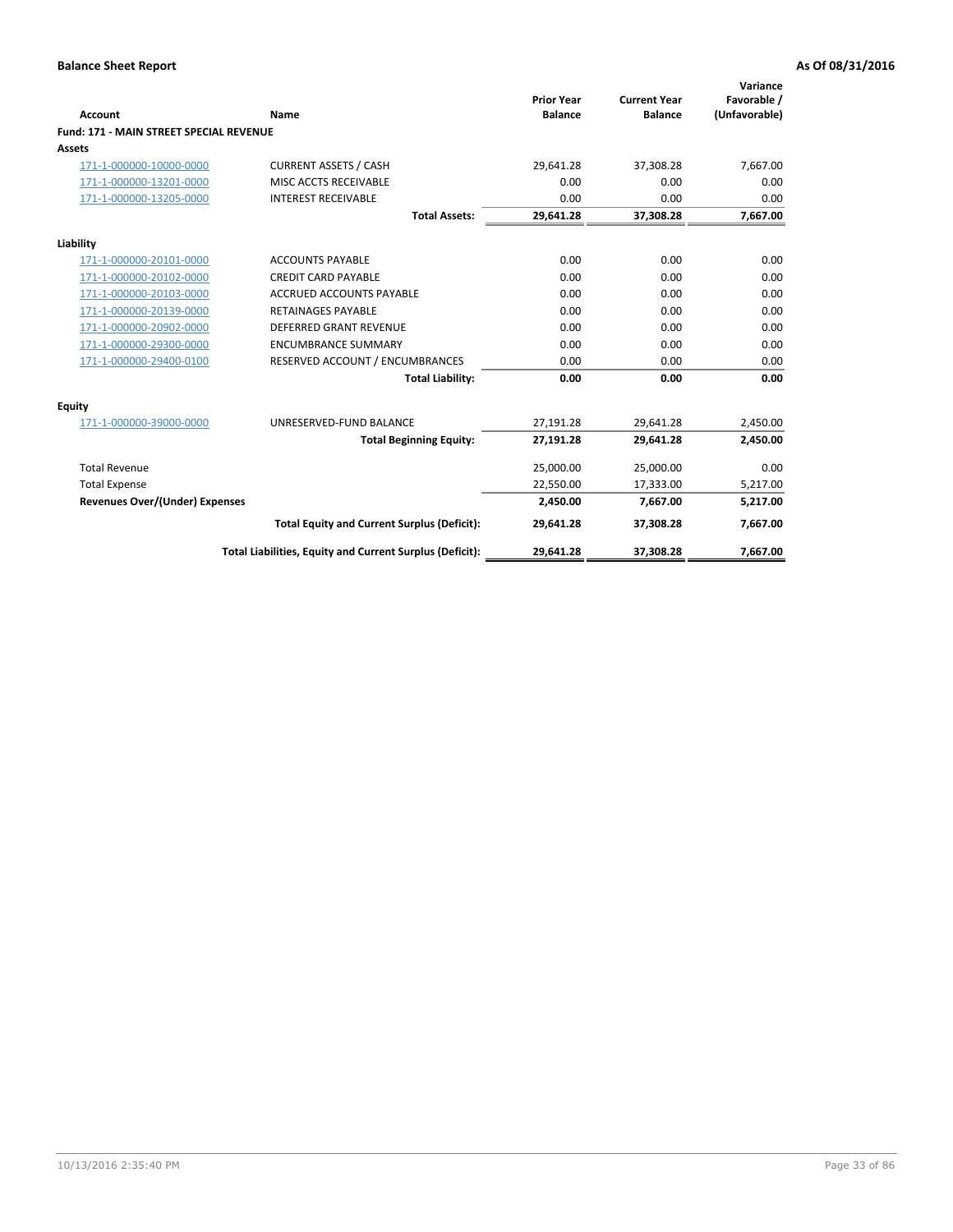|                                      |                                                          |                                     |                                       | Variance                     |
|--------------------------------------|----------------------------------------------------------|-------------------------------------|---------------------------------------|------------------------------|
| <b>Account</b>                       | <b>Name</b>                                              | <b>Prior Year</b><br><b>Balance</b> | <b>Current Year</b><br><b>Balance</b> | Favorable /<br>(Unfavorable) |
| <b>Fund: 172 - MINOR GRANTS FUND</b> |                                                          |                                     |                                       |                              |
| <b>Assets</b>                        |                                                          |                                     |                                       |                              |
| 172-1-000000-10000-0000              | <b>CURRENT ASSETS / CASH</b>                             | 1,805.75                            | 3,745.73                              | 1,939.98                     |
| 172-1-000000-13201-0000              | MISC ACCTS RECEIVABLE                                    | 0.00                                | 0.00                                  | 0.00                         |
| 172-1-000000-13205-0000              | <b>INTEREST RECEIVABLE</b>                               | 0.00                                | 0.00                                  | 0.00                         |
|                                      | <b>Total Assets:</b>                                     | 1,805.75                            | 3,745.73                              | 1,939.98                     |
| Liability                            |                                                          |                                     |                                       |                              |
| 172-1-000000-20101-0000              | <b>ACCOUNTS PAYABLE</b>                                  | 0.00                                | 0.00                                  | 0.00                         |
| 172-1-000000-20102-0000              | <b>CREDIT CARD PAYABLE</b>                               | 0.00                                | 0.00                                  | 0.00                         |
| 172-1-000000-20103-0000              | <b>ACCRUED ACCOUNTS PAYABLE</b>                          | 0.00                                | 0.00                                  | 0.00                         |
| 172-1-000000-20902-0000              | DEFERRED GRANT REVENUE                                   | 0.00                                | 0.00                                  | 0.00                         |
| 172-1-000000-29300-0000              | <b>ENCUMBRANCE SUMMARY</b>                               | 0.00                                | 0.00                                  | 0.00                         |
| 172-1-000000-29400-0000              | RESERVED ACCOUNT / ENCUMBRANCES                          | 0.00                                | 0.00                                  | 0.00                         |
|                                      | <b>Total Liability:</b>                                  | 0.00                                | 0.00                                  | 0.00                         |
| Equity                               |                                                          |                                     |                                       |                              |
| 172-1-000000-39000-0000              | UNRESERVED-FUND BALANCE                                  | 393.93                              | 2,129.85                              | 1,735.92                     |
|                                      | <b>Total Beginning Equity:</b>                           | 393.93                              | 2,129.85                              | 1,735.92                     |
| <b>Total Revenue</b>                 |                                                          | 18,225.64                           | 18,666.83                             | 441.19                       |
| <b>Total Expense</b>                 |                                                          | 16,813.82                           | 17,050.95                             | $-237.13$                    |
| Revenues Over/(Under) Expenses       |                                                          | 1,411.82                            | 1,615.88                              | 204.06                       |
|                                      | <b>Total Equity and Current Surplus (Deficit):</b>       | 1,805.75                            | 3,745.73                              | 1,939.98                     |
|                                      | Total Liabilities, Equity and Current Surplus (Deficit): | 1,805.75                            | 3,745.73                              | 1,939.98                     |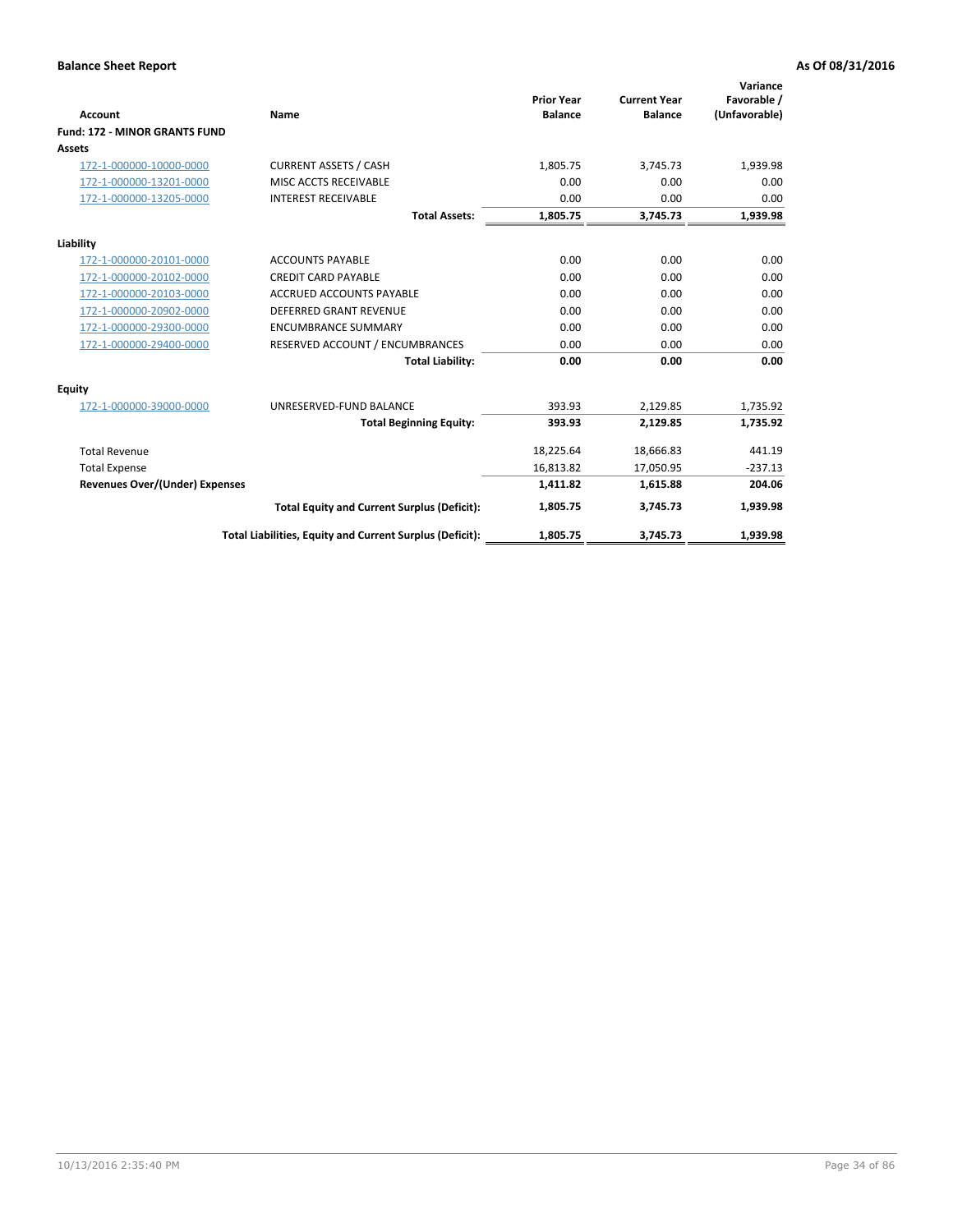| <b>Account</b>                         | <b>Name</b>                                              | <b>Prior Year</b><br><b>Balance</b> | <b>Current Year</b><br><b>Balance</b> | Variance<br>Favorable /<br>(Unfavorable) |
|----------------------------------------|----------------------------------------------------------|-------------------------------------|---------------------------------------|------------------------------------------|
| <b>Fund: 173 - FL YOUNG FOUNDATION</b> |                                                          |                                     |                                       |                                          |
| Assets                                 |                                                          |                                     |                                       |                                          |
| 173-1-000000-10000-0000                | <b>CURRENT ASSETS / CASH</b>                             | 0.00                                | 0.00                                  | 0.00                                     |
| 173-1-000000-13201-0000                | MISC ACCTS RECEIVABLE                                    | 0.00                                | 0.00                                  | 0.00                                     |
|                                        | <b>Total Assets:</b>                                     | 0.00                                | 0.00                                  | 0.00                                     |
| Liability                              |                                                          |                                     |                                       |                                          |
| 173-1-000000-20101-0000                | <b>ACCOUNTS PAYABLE</b>                                  | 0.00                                | 0.00                                  | 0.00                                     |
| 173-1-000000-20102-0000                | <b>CREDIT CARD PAYABLE</b>                               | 0.00                                | 0.00                                  | 0.00                                     |
| 173-1-000000-20902-0000                | <b>DEFERRED GRANT REVENUE</b>                            | 0.00                                | 0.00                                  | 0.00                                     |
| 173-1-000000-29300-0000                | <b>ENCUMBRANCE SUMMARY</b>                               | 0.00                                | 0.00                                  | 0.00                                     |
| 173-1-000000-29400-0000                | RESERVED ACCOUNT / ENCUMBRANCES                          | 0.00                                | 0.00                                  | 0.00                                     |
|                                        | <b>Total Liability:</b>                                  | 0.00                                | 0.00                                  | 0.00                                     |
| Equity                                 |                                                          |                                     |                                       |                                          |
| 173-1-000000-39000-0000                | UNRESERVED-FUND BALANCE                                  | 0.00                                | 0.00                                  | 0.00                                     |
|                                        | <b>Total Beginning Equity:</b>                           | 0.00                                | 0.00                                  | 0.00                                     |
| <b>Total Revenue</b>                   |                                                          | 0.00                                | 0.00                                  | 0.00                                     |
| <b>Total Expense</b>                   |                                                          | 0.00                                | 0.00                                  | 0.00                                     |
| <b>Revenues Over/(Under) Expenses</b>  |                                                          | 0.00                                | 0.00                                  | 0.00                                     |
|                                        | <b>Total Equity and Current Surplus (Deficit):</b>       | 0.00                                | 0.00                                  | 0.00                                     |
|                                        | Total Liabilities, Equity and Current Surplus (Deficit): | 0.00                                | 0.00                                  | 0.00                                     |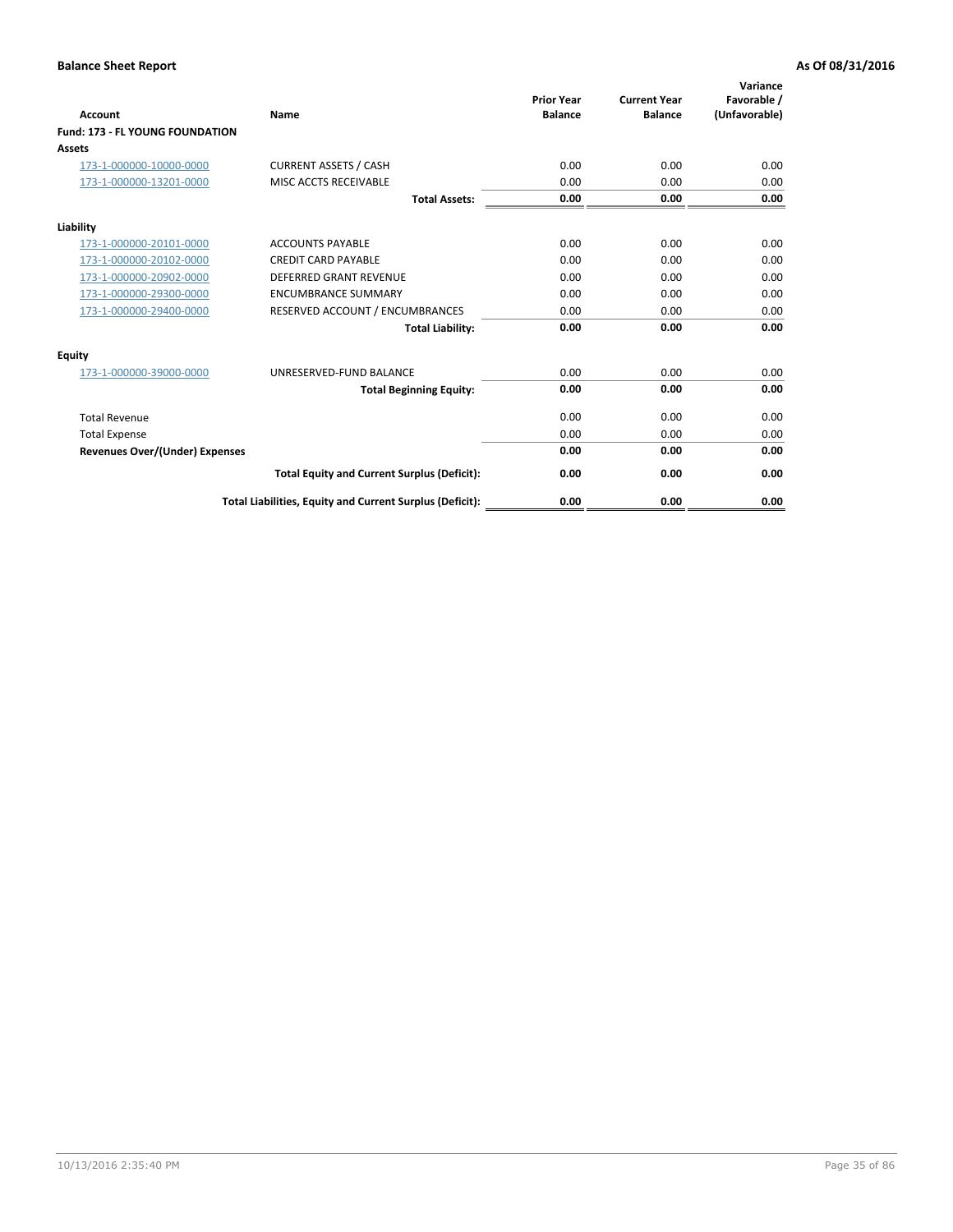| <b>Account</b>                        | Name                                                     | <b>Prior Year</b><br><b>Balance</b> | <b>Current Year</b><br><b>Balance</b> | Variance<br>Favorable /<br>(Unfavorable) |
|---------------------------------------|----------------------------------------------------------|-------------------------------------|---------------------------------------|------------------------------------------|
| <b>Fund: 174 - FEMA GRANT</b>         |                                                          |                                     |                                       |                                          |
| Assets                                |                                                          |                                     |                                       |                                          |
| 174-1-000000-10000-0000               | <b>CURRENT ASSETS / CASH</b>                             | 1.08                                | 1.08                                  | 0.00                                     |
| 174-1-000000-13201-0000               | MISC ACCTS RECEIVABLE                                    | 0.00                                | 0.00                                  | 0.00                                     |
| 174-1-000000-13205-0000               | <b>INTEREST RECEIVABLE</b>                               | 0.00                                | 0.00                                  | 0.00                                     |
|                                       | <b>Total Assets:</b>                                     | 1.08                                | 1.08                                  | 0.00                                     |
| Liability                             |                                                          |                                     |                                       |                                          |
| 174-1-000000-20101-0000               | <b>ACCOUNTS PAYABLE</b>                                  | 0.00                                | 0.00                                  | 0.00                                     |
| 174-1-000000-20102-0000               | <b>CREDIT CARD PAYABLE</b>                               | 0.00                                | 0.00                                  | 0.00                                     |
| 174-1-000000-20103-0000               | <b>ACCRUED ACCOUNTS PAYABLE</b>                          | 0.00                                | 0.00                                  | 0.00                                     |
| 174-1-000000-20902-0000               | <b>DEFERRED GRANT REVENUE</b>                            | 0.00                                | 0.00                                  | 0.00                                     |
| 174-1-000000-29300-0000               | <b>ENCUMBRANCE SUMMARY</b>                               | 0.00                                | 0.00                                  | 0.00                                     |
| 174-1-000000-29400-0000               | RESERVED ACCOUNT / ENCUMBRANCES                          | 0.00                                | 0.00                                  | 0.00                                     |
|                                       | <b>Total Liability:</b>                                  | 0.00                                | 0.00                                  | 0.00                                     |
| Equity                                |                                                          |                                     |                                       |                                          |
| 174-1-000000-39000-0000               | UNRESERVED-FUND BALANCE                                  | 1.08                                | 1.08                                  | 0.00                                     |
|                                       | <b>Total Beginning Equity:</b>                           | 1.08                                | 1.08                                  | 0.00                                     |
| <b>Total Revenue</b>                  |                                                          | 0.00                                | 0.00                                  | 0.00                                     |
| <b>Total Expense</b>                  |                                                          | 0.00                                | 0.00                                  | 0.00                                     |
| <b>Revenues Over/(Under) Expenses</b> |                                                          | 0.00                                | 0.00                                  | 0.00                                     |
|                                       | <b>Total Equity and Current Surplus (Deficit):</b>       | 1.08                                | 1.08                                  | 0.00                                     |
|                                       | Total Liabilities, Equity and Current Surplus (Deficit): | 1.08                                | 1.08                                  | 0.00                                     |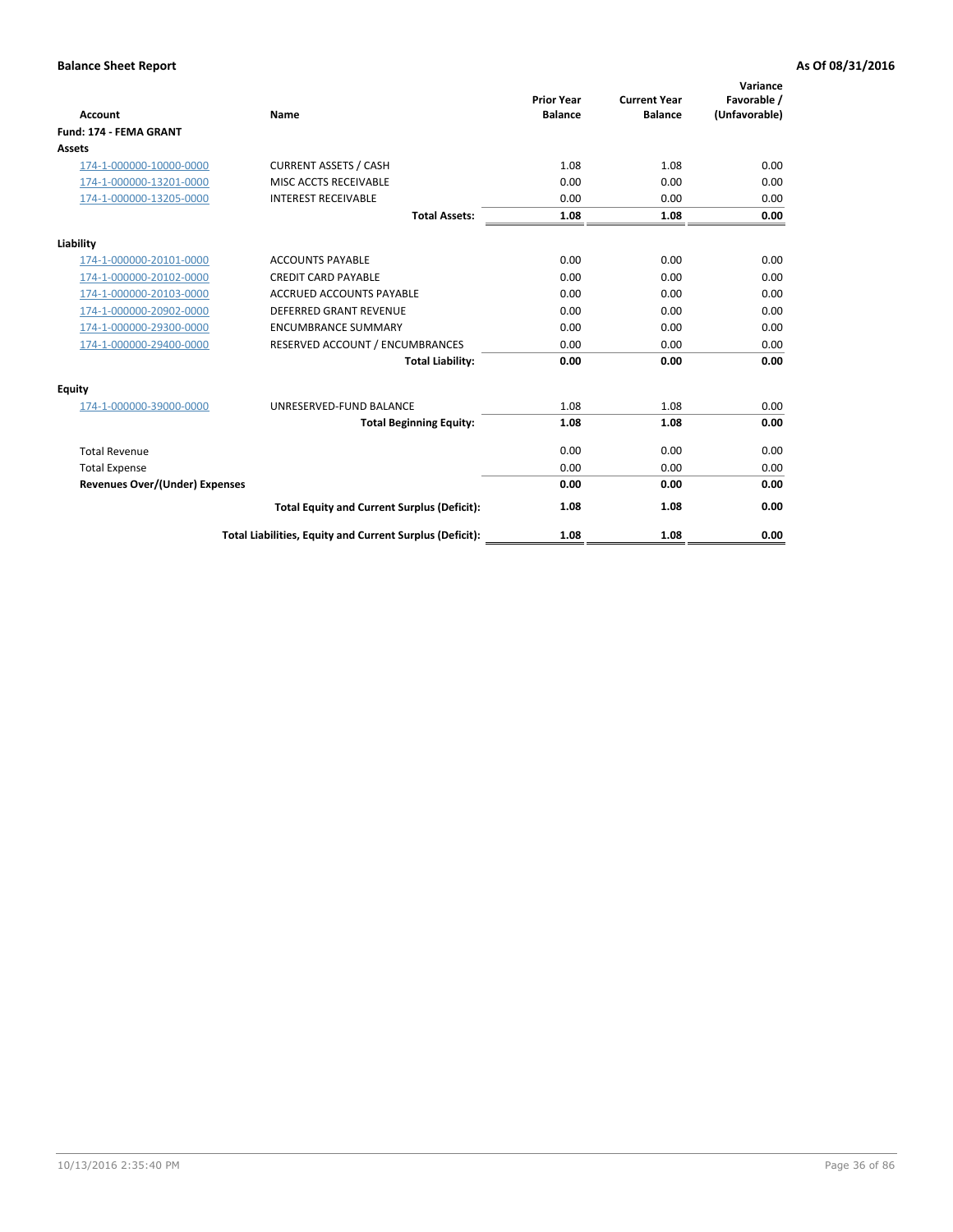| <b>Account</b>                             | Name                                                     | <b>Prior Year</b><br><b>Balance</b> | <b>Current Year</b><br><b>Balance</b> | Variance<br>Favorable /<br>(Unfavorable) |
|--------------------------------------------|----------------------------------------------------------|-------------------------------------|---------------------------------------|------------------------------------------|
| Fund: 175 - JUSTICE ASSISTANCE GRANT - JAG |                                                          |                                     |                                       |                                          |
| <b>Assets</b>                              |                                                          |                                     |                                       |                                          |
| 175-1-000000-10000-0000                    | <b>CURRENT ASSETS / CASH</b>                             | 30.65                               | 30.65                                 | 0.00                                     |
| 175-1-000000-13201-0000                    | MISC ACCTS RECEIVABLE                                    | 0.00                                | 0.00                                  | 0.00                                     |
|                                            | <b>Total Assets:</b>                                     | 30.65                               | 30.65                                 | 0.00                                     |
| Liability                                  |                                                          |                                     |                                       |                                          |
| 175-1-000000-20101-0000                    | <b>ACCOUNTS PAYABLE</b>                                  | 0.00                                | 0.00                                  | 0.00                                     |
| 175-1-000000-20102-0000                    | <b>CREDIT CARD PAYABLE</b>                               | 0.00                                | 0.00                                  | 0.00                                     |
| 175-1-000000-20902-0000                    | DEFERRED GRANT REVENUE                                   | 0.00                                | 0.00                                  | 0.00                                     |
| 175-1-000000-29300-0000                    | <b>ENCUMBRANCE SUMMARY</b>                               | 0.00                                | 0.00                                  | 0.00                                     |
| 175-1-000000-29400-0000                    | RESERVED ACCOUNT / ENCUMBRANCES                          | 0.00                                | 0.00                                  | 0.00                                     |
|                                            | <b>Total Liability:</b>                                  | 0.00                                | 0.00                                  | 0.00                                     |
| <b>Equity</b>                              |                                                          |                                     |                                       |                                          |
| 175-1-000000-39000-0000                    | UNRESERVED-FUND BALANCE                                  | 0.00                                | 30.65                                 | 30.65                                    |
|                                            | <b>Total Beginning Equity:</b>                           | 0.00                                | 30.65                                 | 30.65                                    |
| <b>Total Revenue</b>                       |                                                          | 15,366.00                           | 7,432.80                              | $-7,933.20$                              |
| <b>Total Expense</b>                       |                                                          | 15,335.35                           | 7,432.80                              | 7,902.55                                 |
| <b>Revenues Over/(Under) Expenses</b>      |                                                          | 30.65                               | 0.00                                  | $-30.65$                                 |
|                                            | <b>Total Equity and Current Surplus (Deficit):</b>       | 30.65                               | 30.65                                 | 0.00                                     |
|                                            | Total Liabilities, Equity and Current Surplus (Deficit): | 30.65                               | 30.65                                 | 0.00                                     |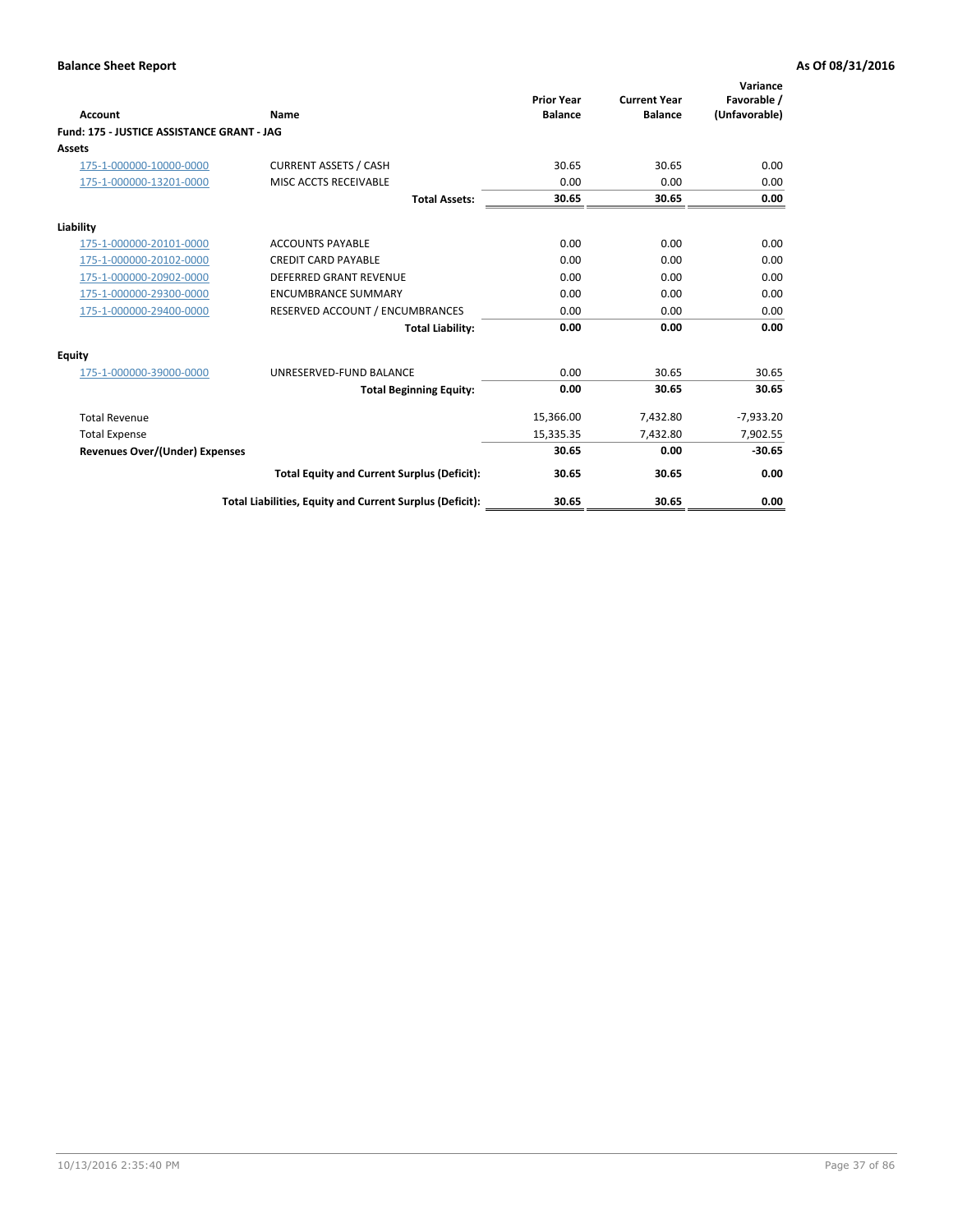| <b>Account</b>                        | <b>Name</b>                                              | <b>Prior Year</b><br><b>Balance</b> | <b>Current Year</b><br><b>Balance</b> | Variance<br>Favorable /<br>(Unfavorable) |
|---------------------------------------|----------------------------------------------------------|-------------------------------------|---------------------------------------|------------------------------------------|
| <b>Fund: 176 - HOME GRANT FUND</b>    |                                                          |                                     |                                       |                                          |
| Assets                                |                                                          |                                     |                                       |                                          |
| 176-1-000000-10000-0000               | <b>CURRENT ASSETS / CASH</b>                             | 0.00                                | 0.00                                  | 0.00                                     |
| 176-1-000000-13201-0000               | MISC ACCTS RECEIVABLE                                    | 0.00                                | 0.00                                  | 0.00                                     |
| 176-1-000000-13205-0000               | <b>INTEREST RECEIVABLE</b>                               | 0.00                                | 0.00                                  | 0.00                                     |
|                                       | <b>Total Assets:</b>                                     | 0.00                                | 0.00                                  | 0.00                                     |
| Liability                             |                                                          |                                     |                                       |                                          |
| 176-1-000000-20101-0000               | <b>ACCOUNTS PAYABLE</b>                                  | 0.00                                | 0.00                                  | 0.00                                     |
| 176-1-000000-20102-0000               | <b>CREDIT CARD PAYABLE</b>                               | 0.00                                | 0.00                                  | 0.00                                     |
| 176-1-000000-20103-0000               | <b>ACCRUED ACCOUNTS PAYABLE</b>                          | 0.00                                | 0.00                                  | 0.00                                     |
| 176-1-000000-20902-0000               | <b>DEFERRED GRANT REVENUE</b>                            | 0.00                                | 0.00                                  | 0.00                                     |
| 176-1-000000-29300-0000               | <b>ENCUMBRANCE SUMMARY</b>                               | 0.00                                | 0.00                                  | 0.00                                     |
| 176-1-000000-29400-0000               | RESERVED ACCOUNT / ENCUMBRANCES                          | 0.00                                | 0.00                                  | 0.00                                     |
|                                       | <b>Total Liability:</b>                                  | 0.00                                | 0.00                                  | 0.00                                     |
| Equity                                |                                                          |                                     |                                       |                                          |
| 176-1-000000-39000-0000               | UNRESERVED-FUND BALANCE                                  | 0.00                                | 0.00                                  | 0.00                                     |
|                                       | <b>Total Beginning Equity:</b>                           | 0.00                                | 0.00                                  | 0.00                                     |
| <b>Total Revenue</b>                  |                                                          | 0.00                                | 0.00                                  | 0.00                                     |
| <b>Total Expense</b>                  |                                                          | 0.00                                | 0.00                                  | 0.00                                     |
| <b>Revenues Over/(Under) Expenses</b> |                                                          | 0.00                                | 0.00                                  | 0.00                                     |
|                                       | <b>Total Equity and Current Surplus (Deficit):</b>       | 0.00                                | 0.00                                  | 0.00                                     |
|                                       | Total Liabilities, Equity and Current Surplus (Deficit): | 0.00                                | 0.00                                  | 0.00                                     |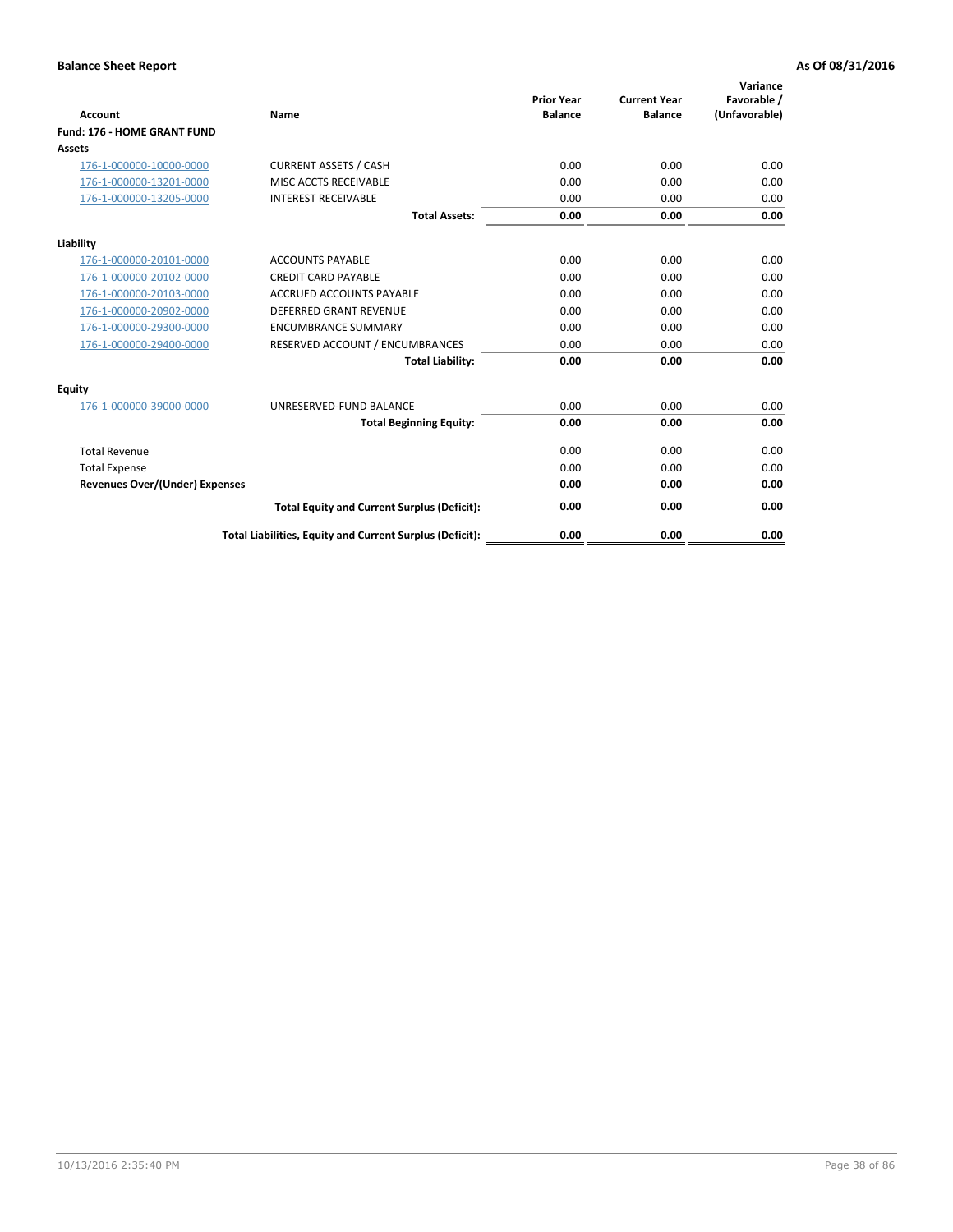| Account                                        | Name                                                     | <b>Prior Year</b><br><b>Balance</b> | <b>Current Year</b><br><b>Balance</b> | Variance<br>Favorable /<br>(Unfavorable) |
|------------------------------------------------|----------------------------------------------------------|-------------------------------------|---------------------------------------|------------------------------------------|
| <b>Fund: 177 - SAFE ROUTES TO SCHOOL GRANT</b> |                                                          |                                     |                                       |                                          |
| <b>Assets</b>                                  |                                                          |                                     |                                       |                                          |
| 177-1-000000-10000-0000                        | <b>CURRENT ASSETS / CASH</b>                             | 0.02                                | 0.02                                  | 0.00                                     |
| 177-1-000000-13201-0000                        | MISC ACCTS RECEIVABLE                                    | 0.00                                | 0.00                                  | 0.00                                     |
| 177-1-000000-13205-0000                        | <b>INTEREST RECEIVABLE</b>                               | 0.00                                | 0.00                                  | 0.00                                     |
|                                                | <b>Total Assets:</b>                                     | 0.02                                | 0.02                                  | 0.00                                     |
| Liability                                      |                                                          |                                     |                                       |                                          |
| 177-1-000000-20101-0000                        | <b>ACCOUNTS PAYABLE</b>                                  | 0.00                                | 0.00                                  | 0.00                                     |
| 177-1-000000-20102-0000                        | <b>CREDIT CARD PAYABLE</b>                               | 0.00                                | 0.00                                  | 0.00                                     |
| 177-1-000000-20139-0000                        | <b>RETAINAGES PAYABLE</b>                                | 0.00                                | 0.00                                  | 0.00                                     |
| 177-1-000000-20902-0000                        | <b>DEFERRED GRANT REVENUE</b>                            | 0.00                                | 0.00                                  | 0.00                                     |
|                                                | <b>Total Liability:</b>                                  | 0.00                                | 0.00                                  | 0.00                                     |
| Equity                                         |                                                          |                                     |                                       |                                          |
| 177-1-000000-39000-0000                        | UNRESERVED-FUND BALANCE                                  | 0.02                                | 0.02                                  | 0.00                                     |
|                                                | <b>Total Beginning Equity:</b>                           | 0.02                                | 0.02                                  | 0.00                                     |
| <b>Total Revenue</b>                           |                                                          | 0.00                                | 0.00                                  | 0.00                                     |
| <b>Total Expense</b>                           |                                                          | 0.00                                | 0.00                                  | 0.00                                     |
| Revenues Over/(Under) Expenses                 |                                                          | 0.00                                | 0.00                                  | 0.00                                     |
|                                                | <b>Total Equity and Current Surplus (Deficit):</b>       | 0.02                                | 0.02                                  | 0.00                                     |
|                                                | Total Liabilities, Equity and Current Surplus (Deficit): | 0.02                                | 0.02                                  | 0.00                                     |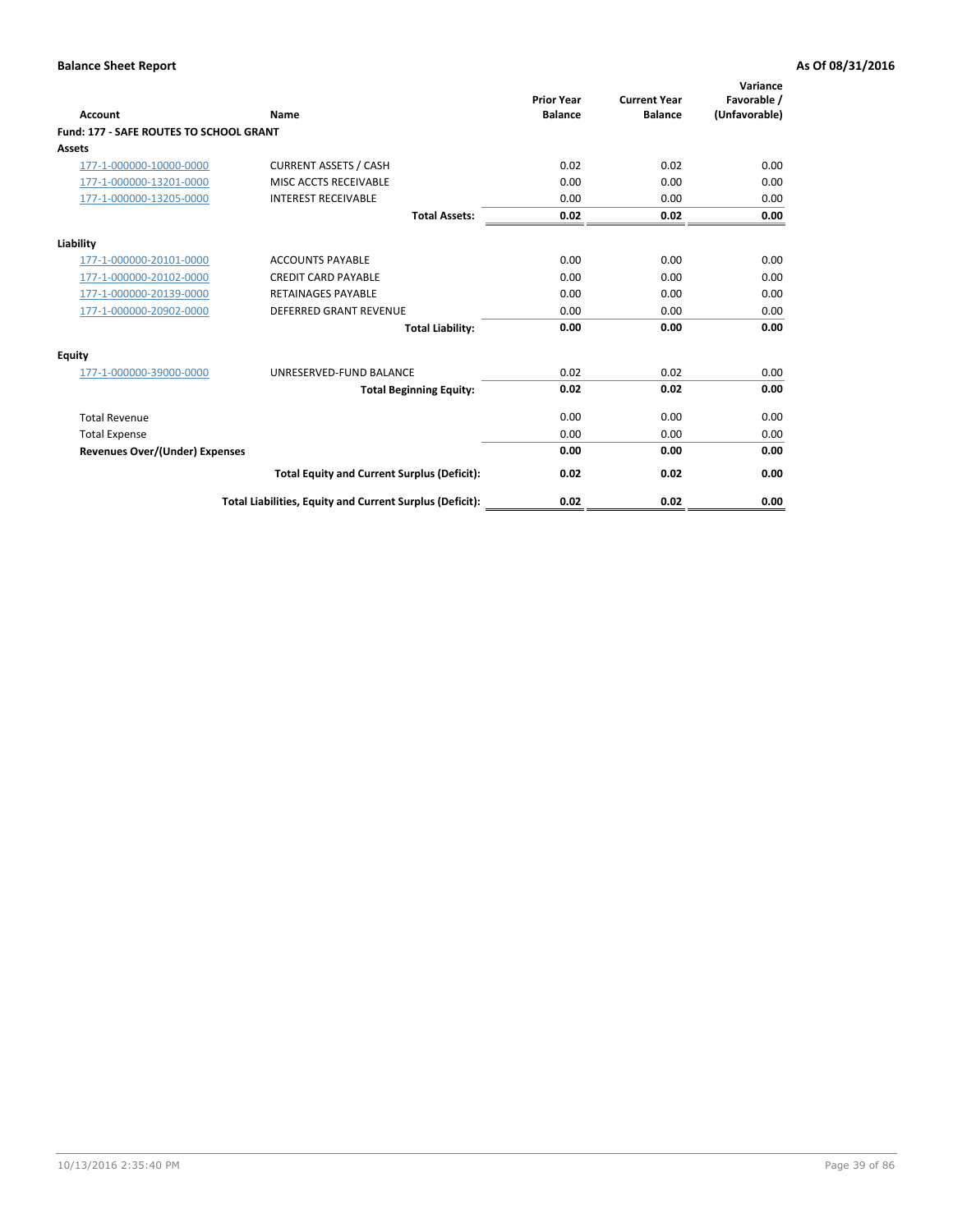| <b>Account</b>                                     | Name                                                            | <b>Prior Year</b><br><b>Balance</b> | <b>Current Year</b><br><b>Balance</b> | Variance<br>Favorable /<br>(Unfavorable) |
|----------------------------------------------------|-----------------------------------------------------------------|-------------------------------------|---------------------------------------|------------------------------------------|
| Fund: 190 - FIXED ASSETS                           |                                                                 |                                     |                                       |                                          |
| Assets<br>190-1-000000-10000-0000                  | <b>CURRENT ASSETS / CASH</b>                                    | 0.00                                | 0.00                                  | 0.00                                     |
| 190-1-000000-16001-0000                            | FIXED ASSETS / LAND                                             | 2,219,154.75                        | 1,432,334.75                          | -786,820.00                              |
|                                                    | FIXED ASSETS / IMPROVMENTS-NON BUILDI                           | 8,369,064.04                        |                                       | 100,668.90                               |
| 190-1-000000-16002-0000                            |                                                                 |                                     | 8,469,732.94                          |                                          |
| 190-1-000000-16003-0000<br>190-1-000000-16004-0000 | ACCUM DEPR / IMPROVEMENTS- NON BUIL<br>FIXED ASSETS / BUILDINGS | $-3,209,942.60$<br>22,566,070.84    | $-3,471,050.55$                       | $-261, 107.95$<br>935,185.30             |
| 190-1-000000-16005-0000                            | <b>ACCUM DEPR / BUILDINGS</b>                                   | $-7,014,537.76$                     | 23,501,256.14<br>-7,547,999.04        | $-533,461.28$                            |
| 190-1-000000-16109-0000                            | FIXED ASSETS / INFRASTRUCTURE                                   | 31,419,001.05                       | 36,030,072.95                         | 4,611,071.90                             |
| 190-1-000000-16110-0000                            | ACCUM DEPR / INFRASTRUCTURE                                     | $-15,829,511.08$                    | $-16,216,860.87$                      | -387,349.79                              |
| 190-1-000000-16201-0000                            | FIXED ASSETS / MACHINERY AND EQUIPMEN                           | 5,948,521.77                        | 6,012,215.41                          | 63,693.64                                |
| 190-1-000000-16202-0000                            | ACCUM DEPR / MACHINERY AND EQUIPMEI                             | $-3,664,000.60$                     | -3,959,622.39                         | -295,621.79                              |
| 190-1-000000-16205-0000                            | FIXED ASSETS / SEIZURE FUNDED VEHICLES                          | 62,680.68                           |                                       | 47,056.17                                |
| 190-1-000000-16206-0000                            | ACCUM DEPR / SEIZURE FUNDED VEHICLES                            | $-55,368.00$                        | 109,736.85<br>$-67,386.30$            | $-12,018.30$                             |
| 190-1-000000-16301-0000                            | FIXED ASSETS / C W I P                                          | 3,022,592.69                        | 1,135,346.08                          | $-1,887,246.61$                          |
|                                                    | <b>Total Assets:</b>                                            | 43,833,725.78                       | 45,427,775.97                         | 1,594,050.19                             |
|                                                    |                                                                 |                                     |                                       |                                          |
| Liability                                          |                                                                 |                                     |                                       |                                          |
| 190-1-000000-20101-0000                            | <b>ACCOUNTS PAYABLE</b>                                         | 0.00                                | 0.00                                  | 0.00                                     |
| 190-1-000000-20102-0000                            | <b>CREDIT CARD PAYABLE</b>                                      | 0.00                                | 0.00                                  | 0.00                                     |
| 190-1-000000-27001-0000                            | CONTRIBUTED CAPITAL / DEVELOPERS                                | 7,196,125.29                        | 7,196,125.29                          | 0.00                                     |
| 190-1-000000-27101-0000                            | INVESTMENT IN GFA / GENERAL FUND                                | 2,159,477.38                        | 2,194,657.07                          | $-35,179.69$                             |
| 190-1-000000-27102-0000                            | SPECIAL REVENUE FUNDS                                           | 4,861,998.29                        | 4,861,998.29                          | 0.00                                     |
| 190-1-000000-27103-0000                            | <b>GENERAL CIP FUND</b>                                         | 44,876,646.93                       | 47,834,759.54                         | $-2,958,112.61$                          |
| 190-1-000000-27104-0000                            | PROPRIETARY FUNDS                                               | 13,885,324.34                       | 13,885,324.34                         | 0.00                                     |
| 190-1-000000-27105-0000                            | <b>INTERNAL SERVICE FUNDS</b>                                   | 0.00                                | 0.00                                  | 0.00                                     |
| 190-1-000000-27106-0000                            | <b>EXPENDABLE TRUST FUNDS</b>                                   | 0.00                                | 0.00                                  | 0.00                                     |
| 190-1-000000-27107-0000                            | INVESTMENT IN GFA / SEIZURE FUNDS                               | 127,680.68                          | 127,680.68                            | 0.00                                     |
| 190-1-000000-27108-0000                            | INVESTMENT IN GFA / FIRE DEPARTMEN                              | 0.00                                | 0.00                                  | 0.00                                     |
| 190-1-000000-27109-0000                            | PARKS & RECREATION DEPT                                         | 0.00                                | 0.00                                  | 0.00                                     |
| 190-1-000000-27110-0000                            | INVESTMENT IN GFA / 4A EDC                                      | 383,073.49                          | 524,560.49                            | $-141,487.00$                            |
| 190-1-000000-27201-0000                            | CAFR USE / MUNICIPAL BUILDINGS                                  | 1,862,037.81                        | 1,862,037.81                          | 0.00                                     |
| 190-1-000000-27202-0000                            | CAFR USE / OTHER GENERAL GOVERNMEN                              | 363,987.04                          | 363,987.04                            | 0.00                                     |
| 190-1-000000-27203-0000                            | CAFR USE / POLICE PROTECTION                                    | 1,742,383.46                        | 1,742,383.46                          | 0.00                                     |
| 190-1-000000-27204-0000                            | CAFR USE / FIRE PROTECTION                                      | 2,609,936.84                        | 2,609,936.84                          | 0.00                                     |
| 190-1-000000-27205-0000                            | CAFR USE / PUBLIC WORKS                                         | 2,509,263.59                        | 2,509,263.59                          | 0.00                                     |
| 190-1-000000-27206-0000                            | CAFR USE / LIBRARIES                                            | 2,147,054.00                        | 2,147,054.00                          | 0.00                                     |
| 190-1-000000-27207-0000                            | CAFR USE / RECREATION                                           | 4,153,623.63                        | 4,153,623.63                          | 0.00                                     |
| 190-1-000000-27208-0000                            | CAFR USE / CEMETERY                                             | 246,894.00                          | 246,894.00                            | 0.00                                     |
| 190-1-000000-27209-0000                            | CAFR USE / EXCHANGE BUILDING                                    | 6,053,703.29                        | 6,053,703.29                          | 0.00                                     |
| 190-1-000000-27210-0000                            | CAFR USE / INVESTMENT IN GFA                                    | -21,688,883.66                      | -21,688,883.66                        | 0.00                                     |
| 190-1-000000-27301-0000                            | DONATIONS/GRANTS                                                | 2,092,706.06                        | 2,092,706.06                          | 0.00                                     |
|                                                    | <b>Total Liability:</b>                                         | 75,583,032.46                       | 78,717,811.76                         | -3,134,779.30                            |
| <b>Equity</b>                                      |                                                                 |                                     |                                       |                                          |
| 190-1-000000-39000-0000                            | UNRESERVED-FUND BALANCE                                         | -31,749,306.68                      | -33,290,035.79                        | -1,540,729.11                            |
|                                                    | <b>Total Beginning Equity:</b>                                  | -31,749,306.68                      | -33,290,035.79                        | -1,540,729.11                            |
|                                                    |                                                                 |                                     |                                       |                                          |
| <b>Total Expense</b>                               |                                                                 | 0.00                                | 0.00                                  | 0.00                                     |
| <b>Revenues Over/(Under) Expenses</b>              |                                                                 | 0.00                                | 0.00                                  | 0.00                                     |
|                                                    | <b>Total Equity and Current Surplus (Deficit):</b>              | -31,749,306.68                      | -33,290,035.79                        | -1,540,729.11                            |
|                                                    | Total Liabilities, Equity and Current Surplus (Deficit):        | 43,833,725.78                       | 45,427,775.97                         | 1,594,050.19                             |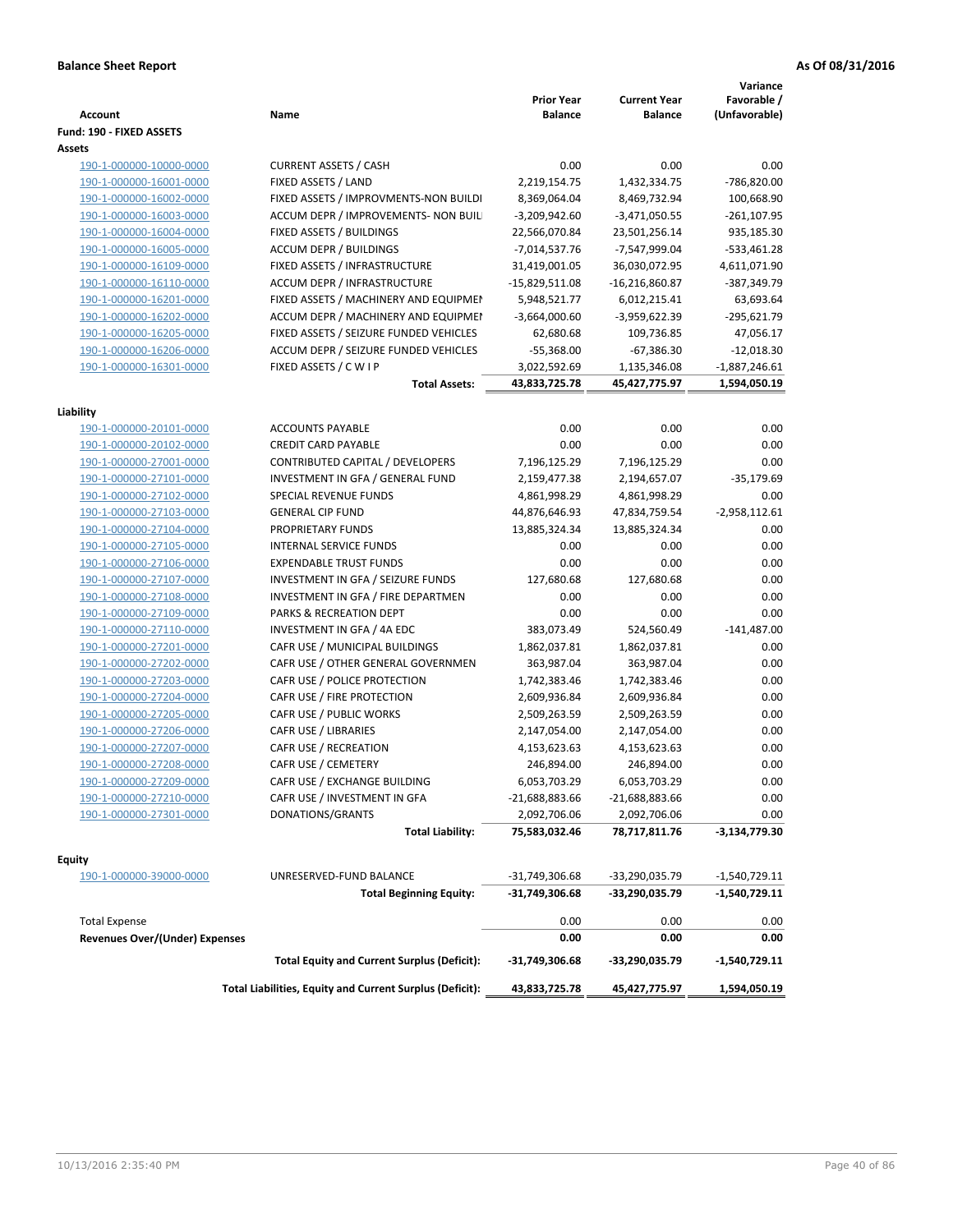| <b>Account</b>                 | Name                                                     | <b>Prior Year</b><br><b>Balance</b> | <b>Current Year</b><br><b>Balance</b> | Variance<br>Favorable /<br>(Unfavorable) |
|--------------------------------|----------------------------------------------------------|-------------------------------------|---------------------------------------|------------------------------------------|
| <b>Fund: 191 - DEBT</b>        |                                                          |                                     |                                       |                                          |
| <b>Assets</b>                  |                                                          |                                     |                                       |                                          |
| 191-1-000000-12101-0000        | <b>BOND ISSUANCE COSTS</b>                               | 0.00                                | 0.00                                  | 0.00                                     |
| 191-1-000000-12201-0000        | DEFERRED CHARGES / BOND DISCOUNT                         | $-1,293,031.34$                     | $-1,094,398.22$                       | 198,633.12                               |
| 191-1-000000-14101-0000        | WTR/WWTR UTILITY FUND                                    | 0.00                                | 0.00                                  | 0.00                                     |
| 191-1-000000-17101-0000        | LONG-TERM DEBT / AMT TO BE PROVIDE                       | 10,016,942.22                       | 7,551,515.46                          | $-2,465,426.76$                          |
|                                | <b>Total Assets:</b>                                     | 8,723,910.88                        | 6,457,117.24                          | $-2,266,793.64$                          |
| Liability                      |                                                          |                                     |                                       |                                          |
| 191-1-000000-20102-0000        | <b>CREDIT CARD PAYABLE</b>                               | 0.00                                | 0.00                                  | 0.00                                     |
| 191-1-000000-22002-0000        | <b>VACATION/SICK PAYABLE</b>                             | 1,386,977.59                        | 1,656,587.16                          | $-269,609.57$                            |
| 191-1-000000-26001-0000        | <b>COMPENSATED ABSENCES PAY</b>                          | 1,871,723.44                        | 1,600,423.44                          | 271,300.00                               |
| 191-1-000000-26003-0000        | EXCESS SALES TAX DUE TO STATE OF TEXAS                   | 2,728,301.60                        | 2,728,301.60                          | 0.00                                     |
| 191-1-000000-26101-0000        | <b>GENERAL OBLIG BONDS PAY</b>                           | 40,710,000.00                       | 38,194,000.00                         | 2,516,000.00                             |
| 191-1-000000-26103-0000        | DEFERRED LOSS/DEFEASEMENT                                | $-1,109,374.99$                     | $-1,109,374.99$                       | 0.00                                     |
| 191-1-000000-26104-0000        | <b>ACCRETED INTEREST</b>                                 | 173,664.47                          | 225,928.14                            | $-52,263.67$                             |
| 191-1-000000-26105-0000        | INV NET OF RELATED DEBT                                  | -34,384,329.59                      | -34,384,329.59                        | 0.00                                     |
| 191-1-000000-26106-0000        | <b>RESTRICTED DEBT SERVICE</b>                           | 621,308.00                          | 621,308.00                            | 0.00                                     |
|                                | <b>Total Liability:</b>                                  | 11,998,270.52                       | 9,532,843.76                          | 2,465,426.76                             |
| Equity                         |                                                          |                                     |                                       |                                          |
| 191-1-000000-39000-0000        | UNRESERVED-FUND BALANCE                                  | $-3,274,359.64$                     | $-3,075,726.52$                       | 198,633.12                               |
|                                | <b>Total Beginning Equity:</b>                           | $-3,274,359.64$                     | $-3,075,726.52$                       | 198,633.12                               |
| <b>Total Expense</b>           |                                                          | 0.00                                | 0.00                                  | 0.00                                     |
| Revenues Over/(Under) Expenses |                                                          | 0.00                                | 0.00                                  | 0.00                                     |
|                                | <b>Total Equity and Current Surplus (Deficit):</b>       | $-3,274,359.64$                     | $-3,075,726.52$                       | 198,633.12                               |
|                                | Total Liabilities, Equity and Current Surplus (Deficit): | 8,723,910.88                        | 6,457,117.24                          | $-2,266,793.64$                          |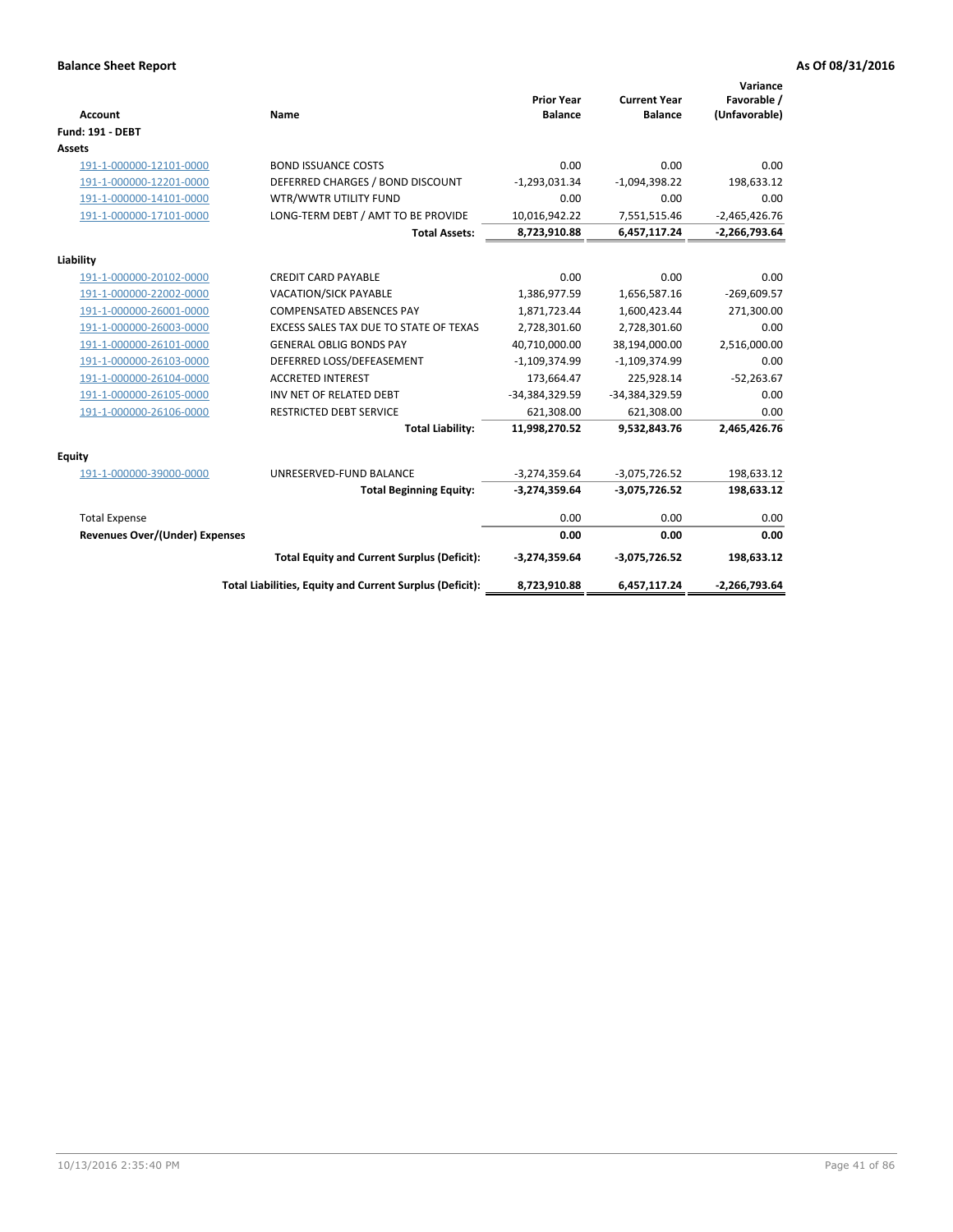| <b>Account</b>                                     | Name                                  | <b>Prior Year</b><br><b>Balance</b> | <b>Current Year</b><br><b>Balance</b> | Variance<br>Favorable /<br>(Unfavorable) |
|----------------------------------------------------|---------------------------------------|-------------------------------------|---------------------------------------|------------------------------------------|
| <b>Fund: 192 - PAYROLL CLEARING</b><br>Assets      |                                       |                                     |                                       |                                          |
| 192-1-000000-10000-0000                            | <b>CURRENT ASSETS / CASH</b>          | 185,680.80                          | 168,364.94                            | $-17,315.86$                             |
| 192-1-000000-13201-0000                            | MISC ACCTS RECEIVABLE                 | 1,482.18                            | 1,482.18                              | 0.00                                     |
| 192-1-000000-13203-0000                            | NON-CURRENT ASSETS / PREPAYMENTS      | 0.00                                | 0.00                                  | 0.00                                     |
| 192-1-000000-13205-0000                            | <b>INTEREST RECEIVABLE</b>            | 0.00                                | 0.00                                  | 0.00                                     |
|                                                    | <b>Total Assets:</b>                  | 187,162.98                          | 169,847.12                            | $-17,315.86$                             |
| Liability                                          |                                       |                                     |                                       |                                          |
| 192-1-000000-20101-0000                            | <b>ACCOUNTS PAYABLE</b>               | $-3,066.27$                         | 0.00                                  | $-3,066.27$                              |
| 192-1-000000-20102-0000                            | <b>CREDIT CARD PAYABLE</b>            | 0.00                                | 0.00                                  | 0.00                                     |
| 192-1-000000-20103-0000                            | ACCRUED ACCOUNTS PAYABLE              | 0.00                                | 0.00                                  | 0.00                                     |
| 192-1-000000-22001-0000                            | SALARIES PAYABLE                      | 0.00                                | 0.00                                  | 0.00                                     |
| 192-1-000000-22002-0000                            | <b>VACATION/SICK PAYABLE</b>          | 0.00                                | 0.00                                  | 0.00                                     |
| 192-1-000000-22101-0000                            | TAXES - FEDERAL WITHHOLDING           | 0.00                                | 0.00                                  | 0.00                                     |
| 192-1-000000-22102-0000                            | <b>TAXES - FICA</b>                   | $-0.01$                             | $-0.01$                               | 0.00                                     |
| 192-1-000000-22103-0000                            | <b>TAXES - MEDICARE</b>               | 0.00                                | 0.00                                  | 0.00                                     |
| 192-1-000000-22201-0000                            | <b>INS - AFLAC</b>                    | 365.36                              | 526.43                                | $-161.07$                                |
| 192-1-000000-22202-0000                            | INS - LIFE INSURANCE                  | 0.00                                | 0.00                                  | 0.00                                     |
| 192-1-000000-22203-0000                            | INS - CITY EMPLOYEE PORTION           | 0.00                                | 0.00                                  | 0.00                                     |
| 192-1-000000-22204-0000                            | INS - GEUS EMPLOYEE PORTION           | 0.00                                | 0.00                                  | 0.00                                     |
| 192-1-000000-22205-0000                            | INS - CITY EMPL-FLEXCARD              | 0.00                                | 5,057.72                              | $-5,057.72$                              |
| 192-1-000000-22206-0000                            | INS - CITY EMPL-DEPENDENT CARE        | 0.00                                | 0.00                                  | 0.00                                     |
| 192-1-000000-22207-0000                            | INS - GEUS EMPL-HEALTH CARE           | 0.00                                | 0.00                                  | 0.00                                     |
| 192-1-000000-22208-0000                            | INS - AMERICAN FIDELITY               | 0.00                                | 0.00                                  | 0.00                                     |
| 192-1-000000-22209-0000                            | INS - GEUS EMPL-DEPENDENT CARE        | 0.00                                | 0.00                                  | 0.00                                     |
| 192-1-000000-22210-0000                            | INS - CITY EMPLOYEE - OPT OU          | 0.00                                | 0.00                                  | 0.00                                     |
| 192-1-000000-22211-0000                            | INS - GEUS EMP - OPT OU               | 0.00                                | 0.00                                  | 0.00                                     |
| 192-1-000000-22212-0000                            | <b>INS - VISION PLAN</b>              | $-466.32$                           | -4,511.06                             | 4,044.74                                 |
| 192-1-000000-22213-0000                            | INS - AIG CRITICAL CARE               | 0.00                                | 0.00                                  | 0.00                                     |
| 192-1-000000-22214-0000                            | INS - AIG ACCIDENT                    | 0.00                                | 0.00                                  | 0.00                                     |
| 192-1-000000-22215-0000                            | INS - ALLSTATE CANCER                 | 0.00                                | 0.00                                  | 0.00                                     |
| 192-1-000000-22216-0000                            | INS - CRITICAL ILLNESS/CHARTIS        | 0.00                                | 0.00                                  | 0.00                                     |
| 192-1-000000-22217-0000                            | INS - MUTUAL OF OMAHA                 | $-4,424.85$                         | $-7,529.81$                           | 3,104.96                                 |
| 192-1-000000-22218-0000                            | INS - TX LIFE                         | 0.45                                | $-1,546.34$                           | 1,546.79                                 |
| 192-1-000000-22219-0000                            | <b>INS - NEW YORK LIFE</b>            | 0.00                                | $-70.00$                              | 70.00                                    |
| 192-1-000000-22220-0000                            | INS - AFLAC CRITICAL INSURANCE        | 100.08                              | 865.22                                | $-765.14$                                |
| 192-1-000000-22223-0000                            | INS - DENTAL PLAN                     | $-24,993.53$                        | $-54,773.50$                          | 29,779.97                                |
| 192-1-000000-22301-0000                            | <b>RETIREMENT - TMRS</b>              | 220,941.44                          | 231,914.09                            | $-10,972.65$                             |
| 192-1-000000-22302-0000                            | RETIREMENT - F R & R                  | $-1,423.92$                         | $-1,423.92$                           | 0.00                                     |
| 192-1-000000-22303-0000                            | RETIREMENT - NATIONWIDE / PEBSCO      | 0.00                                | 1,432.90                              | $-1,432.90$                              |
| 192-1-000000-22304-0000                            | RETIREMENT - 401 ICMA RETIREMENT      | 0.00                                | 0.00                                  | 0.00                                     |
| 192-1-000000-22305-0000                            | RETIREMENT - VANTAGE CARE PRE-TAX RSP | 0.00                                | 0.00                                  | 0.00                                     |
| 192-1-000000-22401-0000                            | <b>GARNISHMENT - TAX LEVY</b>         | 0.00                                | 0.00                                  | 0.00                                     |
| 192-1-000000-22402-0000                            | GARNISHMENT - CHILD SUPPORT           | 0.00                                | 0.00                                  | 0.00                                     |
| 192-1-000000-22403-0000                            | <b>GARNISHMENT - CHAPTER 13</b>       | 0.00                                | 0.00                                  | 0.00                                     |
| 192-1-000000-22404-0000                            | <b>GARNISHMENT - STUDENT LOAN</b>     | 0.00                                | 0.00                                  | 0.00                                     |
| 192-1-000000-22501-0000                            | <b>CHARITY PAYABLE</b>                | 0.00                                | 0.00                                  | 0.00                                     |
| 192-1-000000-22502-0000                            | UNITED WAY                            | 0.00                                | 0.00                                  | 0.00                                     |
| 192-1-000000-22503-0000                            | AMERICAN CANCER SOCIETY               | 0.00                                | 0.00                                  | 0.00                                     |
| 192-1-000000-22601-0000                            | PR DEDUCT - SAVINGS BOND              | 0.00                                | 0.00                                  | 0.00                                     |
| 192-1-000000-22602-0000                            | PR DEDUCT - CREDIT UNION              | 0.00                                | 0.00                                  | 0.00                                     |
| 192-1-000000-22603-0000                            | PR DEDUCT - PRE PAID LEGAL FEE        | 130.55                              | $-94.60$                              | 225.15                                   |
| 192-1-000000-22604-0000                            | PR DEDUCT - AUTO LEASE AGREEMENT      | 0.00                                | 0.00                                  | 0.00                                     |
| 192-1-000000-22605-0000                            | PR DEDUCT - YMCA                      | 0.00                                | 0.00                                  | 0.00                                     |
| 192-1-000000-22606-0000                            | PR DEDUCT - GAC                       | 0.00                                | 0.00                                  | 0.00                                     |
| 192-1-000000-22607-0000                            | PR DEDUCT - WEIGHT WATCHERS           | 0.00                                | 0.00                                  | 0.00                                     |
|                                                    | PR DEDUCT - HUNT REG-FITNESS CTR      |                                     |                                       |                                          |
| 192-1-000000-22608-0000<br>192-1-000000-22609-0000 | PR DEDUCT - MISCELLANEOUS             | 0.00<br>0.00                        | 0.00<br>0.00                          | 0.00<br>0.00                             |
|                                                    |                                       |                                     |                                       |                                          |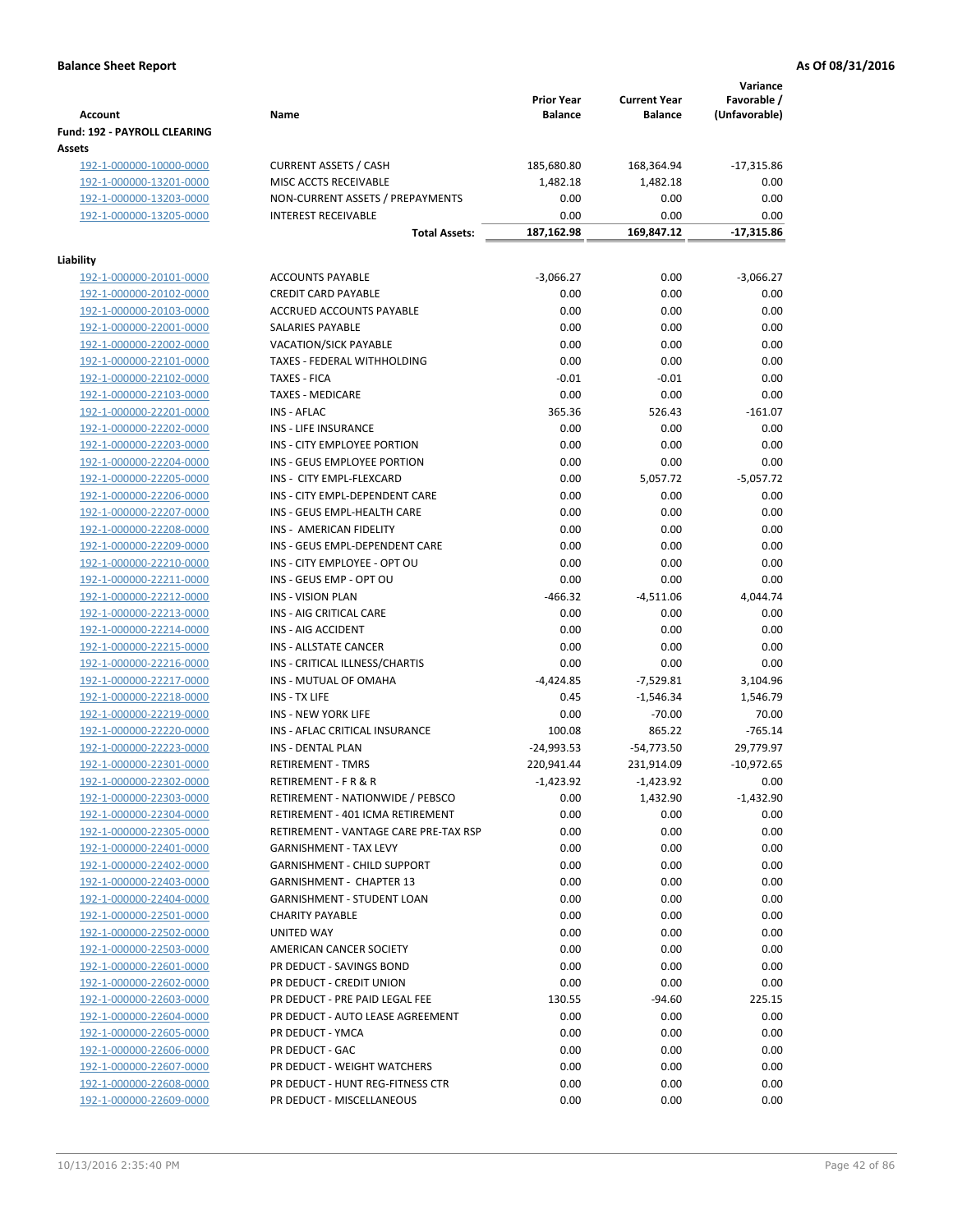| Account                 | Name                                                     | <b>Prior Year</b><br><b>Balance</b> | <b>Current Year</b><br><b>Balance</b> | Variance<br>Favorable /<br>(Unfavorable) |
|-------------------------|----------------------------------------------------------|-------------------------------------|---------------------------------------|------------------------------------------|
| 192-1-000000-22610-0000 | PR DEDUCT - MISC REIMB                                   | 0.00                                | 0.00                                  | 0.00                                     |
| 192-1-000000-22611-0000 | PR DEDUCT - GOLF COURSE FEES                             | 0.00                                | 0.00                                  | 0.00                                     |
| 192-1-000000-22612-0000 | PR DEDUCT - WEARING APPAREL                              | 0.00                                | 0.00                                  | 0.00                                     |
| 192-1-000000-22613-0000 | PR DEDUCT - SNAP FITNESS                                 | 0.00                                | 0.00                                  | 0.00                                     |
|                         | <b>Total Liability:</b>                                  | 187,162.98                          | 169,847.12                            | 17,315.86                                |
| Equity                  |                                                          |                                     |                                       |                                          |
| 192-1-000000-39000-0000 | UNRESERVED-FUND BALANCE                                  | 0.00                                | 0.00                                  | 0.00                                     |
|                         | <b>Total Beginning Equity:</b>                           | 0.00                                | 0.00                                  | 0.00                                     |
|                         | <b>Total Equity and Current Surplus (Deficit):</b>       | 0.00                                | 0.00                                  | 0.00                                     |
|                         | Total Liabilities, Equity and Current Surplus (Deficit): | 187,162.98                          | 169.847.12                            | $-17,315.86$                             |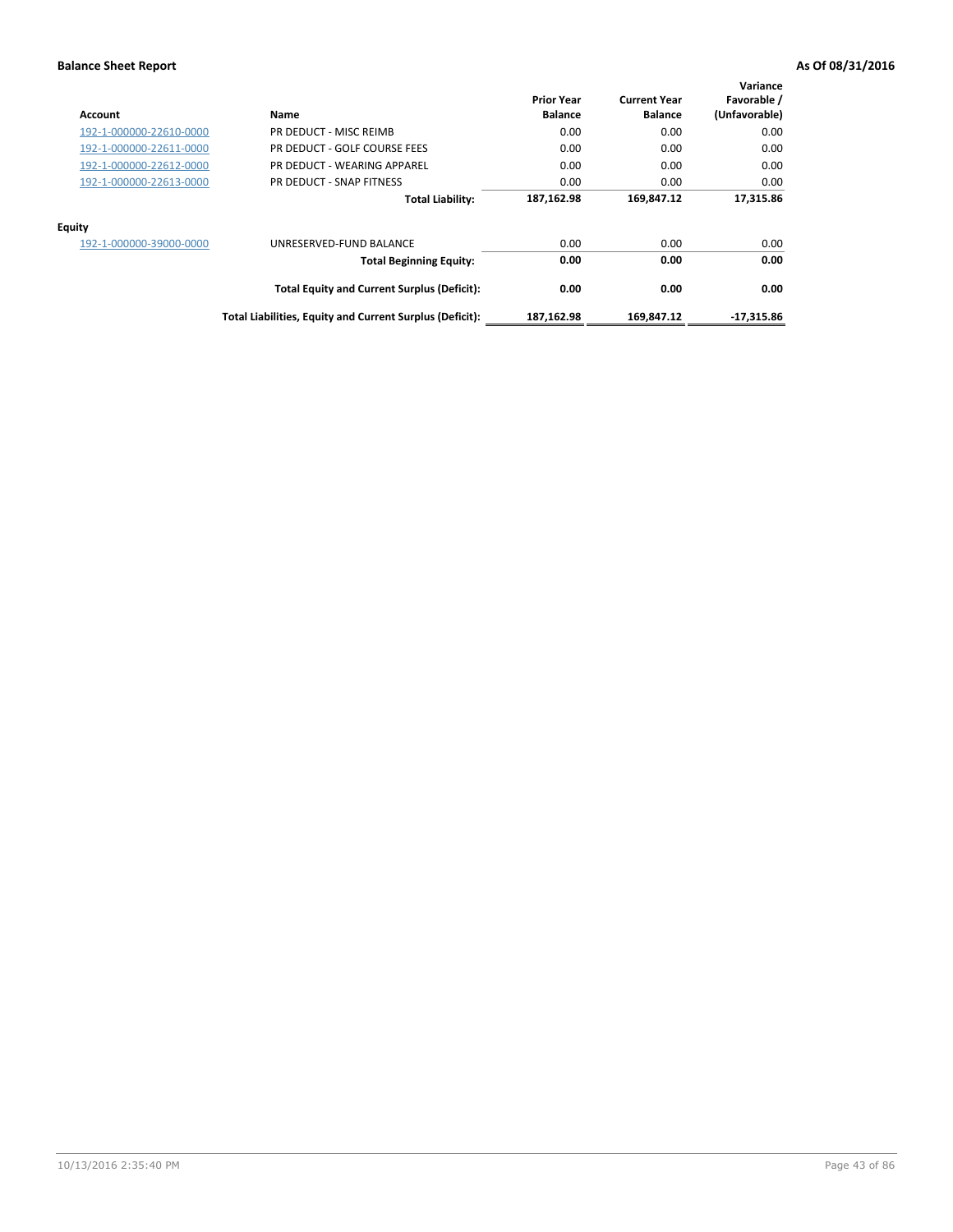|                                                    |                                                          |                                     |                                       | Variance                     |
|----------------------------------------------------|----------------------------------------------------------|-------------------------------------|---------------------------------------|------------------------------|
| <b>Account</b>                                     | Name                                                     | <b>Prior Year</b><br><b>Balance</b> | <b>Current Year</b><br><b>Balance</b> | Favorable /<br>(Unfavorable) |
| Fund: 200 - WATER / WASTEWATER FUND                |                                                          |                                     |                                       |                              |
| Assets                                             |                                                          |                                     |                                       |                              |
| 200-2-000000-10000-0000                            | <b>CURRENT ASSETS / CASH</b>                             | 5,973,399.04                        | 5,679,552.05                          | -293,846.99                  |
| 200-2-000000-12101-0000                            | <b>BOND ISSUANCE COSTS</b>                               | 0.00                                | 0.00                                  | 0.00                         |
| 200-2-000000-12201-0000                            | DEFERRED CHARGES / BOND DISCOUNT                         | $-53,144.49$                        | $-45,740.73$                          | 7,403.76                     |
| 200-2-000000-13000-0000                            | <b>CUSTOMER ACCTS RECEIVABLE</b>                         | 425,813.46                          | 366,655.55                            | $-59,157.91$                 |
| 200-2-000000-13001-0000                            | NON CURRENT CUSTOMER ACCTS RECEIVAE                      | 133,248.42                          | 156,240.04                            | 22,991.62                    |
| 200-2-000000-13002-0000                            | ALLOW FOR UNCOLLECT REC                                  | $-103,946.30$                       | $-146,301.30$                         | $-42,355.00$                 |
| 200-2-000000-13003-0000                            | UNBILLED YEAR-END ACCRUAL                                | 855,656.34                          | 1,289,398.91                          | 433,742.57                   |
| 200-2-000000-13004-0000                            | WASTE HAULER RECEIVABLE                                  | 39,680.50                           | 37,773.60                             | $-1,906.90$                  |
| 200-2-000000-13007-0000                            | <b>RETURNED CHECKS</b>                                   | 0.00                                | 0.00                                  | 0.00                         |
| 200-2-000000-13010-0000                            | <b>CADDO MILLS</b>                                       | 0.00                                | 0.00                                  | 0.00                         |
| 200-2-000000-13201-0000                            | MISC ACCTS RECEIVABLE                                    | 0.00                                | 0.00                                  | 0.00                         |
| 200-2-000000-13202-0000                            | <b>EMPLOYEE ADVANCES</b>                                 | 0.00                                | 0.00                                  | 0.00                         |
| 200-2-000000-13203-0000<br>200-2-000000-13205-0000 | NON-CURRENT ASSETS / PREPAYMENTS                         | 0.00                                | 0.00                                  | 0.00<br>0.00                 |
| 200-2-000000-14001-0000                            | <b>INTEREST RECEIVABLE</b><br>DUE FROM / GENERAL FUND    | 0.00<br>0.00                        | 0.00<br>0.00                          | 0.00                         |
| 200-2-000000-14040-0000                            | <b>GENERAL CIP / GENERAL CIP</b>                         | 0.00                                | 0.00                                  | 0.00                         |
| 200-2-000000-14120-0000                            | DUE FROM UTILITY CIP                                     | 38,336,026.85                       | 38,336,026.85                         | 0.00                         |
| 200-2-000000-15401-0000                            | <b>INVENTORIES / WATER STOCK</b>                         | 171,455.02                          | 230,090.93                            | 58,635.91                    |
| 200-2-000000-15501-0000                            | <b>INVENTORIES / WASTEWATER STOCK</b>                    | 21,290.93                           | 34,435.87                             | 13,144.94                    |
| 200-2-000000-16001-0000                            | FIXED ASSETS / LAND                                      | 685,983.11                          | 685,983.11                            | 0.00                         |
| 200-2-000000-16002-0000                            | FIXED ASSETS / IMPROVMENTS-NON BUILDI                    | 5,384,796.63                        | 5,396,182.49                          | 11,385.86                    |
| 200-2-000000-16003-0000                            | ACCUM DEPR / IMPROVEMENTS-NON BUILI                      | $-1,397,236.68$                     | $-1,609,654.50$                       | $-212,417.82$                |
| 200-2-000000-16004-0000                            | FIXED ASSETS / BUILDINGS                                 | 23,421,260.64                       | 23,420,667.00                         | $-593.64$                    |
| 200-2-000000-16005-0000                            | <b>ACCUM DEPR / BUILDINGS</b>                            | $-652,824.94$                       | -1,379,925.46                         | $-727,100.52$                |
| 200-2-000000-16006-0000                            | FIXED ASSETS / FILTRATION PLANT                          | 10,529,295.00                       | 10,529,295.00                         | 0.00                         |
| 200-2-000000-16007-0000                            | ACCUM DEPR / FILTRATION PLANT                            | -6,402,496.66                       | -6,628,314.94                         | $-225,818.28$                |
| 200-2-000000-16008-0000                            | FIXED ASSETS / WATER RECLAMATION PLAN                    | 6,424,693.00                        | 6,424,693.00                          | 0.00                         |
| 200-2-000000-16009-0000                            | ACCUM DEPR / WATER RECLAMATION PLAN                      | $-5,867,114.06$                     | -5,797,976.53                         | 69,137.53                    |
| 200-2-000000-16101-0000                            | FIXED ASSETS / WATER MAINS                               | 19,107,999.39                       | 19,560,838.81                         | 452,839.42                   |
| 200-2-000000-16102-0000                            | <b>ACCUM DEPR / WATER MAINS</b>                          | -8,511,096.12                       | -8,898,988.27                         | -387,892.15                  |
| 200-2-000000-16103-0000                            | FIXED ASSETS / SANITARY SEWERS                           | 25,361,000.76                       | 25,544,578.76                         | 183,578.00                   |
| 200-2-000000-16104-0000                            | <b>ACCUM DEPR / SANITARY SEWERS</b>                      | -9,048,781.77                       | -9,628,469.08                         | -579,687.31                  |
| 200-2-000000-16105-0000                            | FIXED ASSETS / RESERVOIRS & TANKS                        | 1,023,525.00                        | 1,023,525.00                          | 0.00                         |
| 200-2-000000-16106-0000                            | ACCUM DEPR / RESERVOIRS & TANKS                          | -787,288.56                         | -796,294.04                           | $-9,005.48$                  |
| 200-2-000000-16107-0000                            | FIXED ASSETS / PUMP STATIONS                             | 307,450.06                          | 366,796.61                            | 59,346.55                    |
| 200-2-000000-16108-0000                            | <b>ACCUM DEPR / PUMP STATIONS</b>                        | $-253,312.94$                       | $-265,667.46$                         | $-12,354.52$                 |
| 200-2-000000-16201-0000                            | FIXED ASSETS / MACHINERY AND EQUIPMEN                    | 2,339,805.21                        | 2,680,080.80                          | 340,275.59                   |
| 200-2-000000-16202-0000                            | ACCUM DEPR / MACHINERY AND EQUIPMEI                      | $-1,294,633.42$                     | $-1,267,769.25$                       | 26,864.17                    |
| 200-2-000000-16301-0000                            | FIXED ASSETS / C W I P                                   | 0.00                                | 0.00                                  | 0.00                         |
| 200-2-000000-17501-0000                            | <b>EMPLOYEE CONTRIBUTIONS</b>                            | 0.00                                | 146,294.00<br>106,189.00              | 146,294.00<br>106,189.00     |
| 200-2-000000-17504-0000<br>200-2-000000-17508-0000 | <b>INVESTMENT RETURN</b><br><b>EXPERIENCE DIFFERENCE</b> | 0.00<br>0.00                        | 1,275.00                              | 1,275.00                     |
|                                                    | <b>Total Assets:</b>                                     | 106,170,503.42                      | 105,551,470.82                        | -619,032.60                  |
|                                                    |                                                          |                                     |                                       |                              |
| Liability                                          |                                                          |                                     |                                       |                              |
| 200-2-000000-20101-0000                            | <b>ACCOUNTS PAYABLE</b>                                  | -98,967.98                          | $-339.52$                             | -98,628.46                   |
| 200-2-000000-20102-0000                            | <b>CREDIT CARD PAYABLE</b>                               | 0.00                                | 0.00                                  | 0.00                         |
| 200-2-000000-20103-0000                            | ACCRUED ACCOUNTS PAYABLE                                 | 0.00                                | 0.00                                  | 0.00                         |
| 200-2-000000-20104-0000                            | <b>ESCHEATED LIABILITY</b>                               | 0.00                                | 0.00                                  | 0.00                         |
| 200-2-000000-20109-0000                            | <b>GENERAL OBLIG BONDS PAY</b>                           | 1,245,000.00                        | 1,334,000.00                          | $-89,000.00$                 |
| 200-2-000000-20110-0000                            | REVENUE BONDS PAYABLE                                    | 1,040,000.00                        | 910,000.00                            | 130,000.00                   |
| 200-2-000000-20112-0000                            | ACCRUED INTEREST PAYABLE                                 | 92,651.32                           | 77,667.06                             | 14,984.26                    |
| 200-2-000000-20125-0000                            | SALES TAX PAYABLE / IN THE CITY                          | 0.00                                | 0.00                                  | 0.00                         |
| 200-2-000000-20139-0000                            | RETAINAGES PAYABLE                                       | 0.00                                | 0.00                                  | 0.00                         |
| 200-2-000000-20141-0000                            | <b>TELEPHONE CLEARING</b>                                | 0.01                                | 0.01                                  | 0.00                         |
| 200-2-000000-20160-0000                            | <b>UNAPPLIED CREDIT</b>                                  | 0.00                                | 0.00                                  | 0.00                         |
| 200-2-000000-21001-0000                            | <b>GENERAL FUND / GENERAL FUND</b>                       | 0.00                                | 0.00                                  | 0.00                         |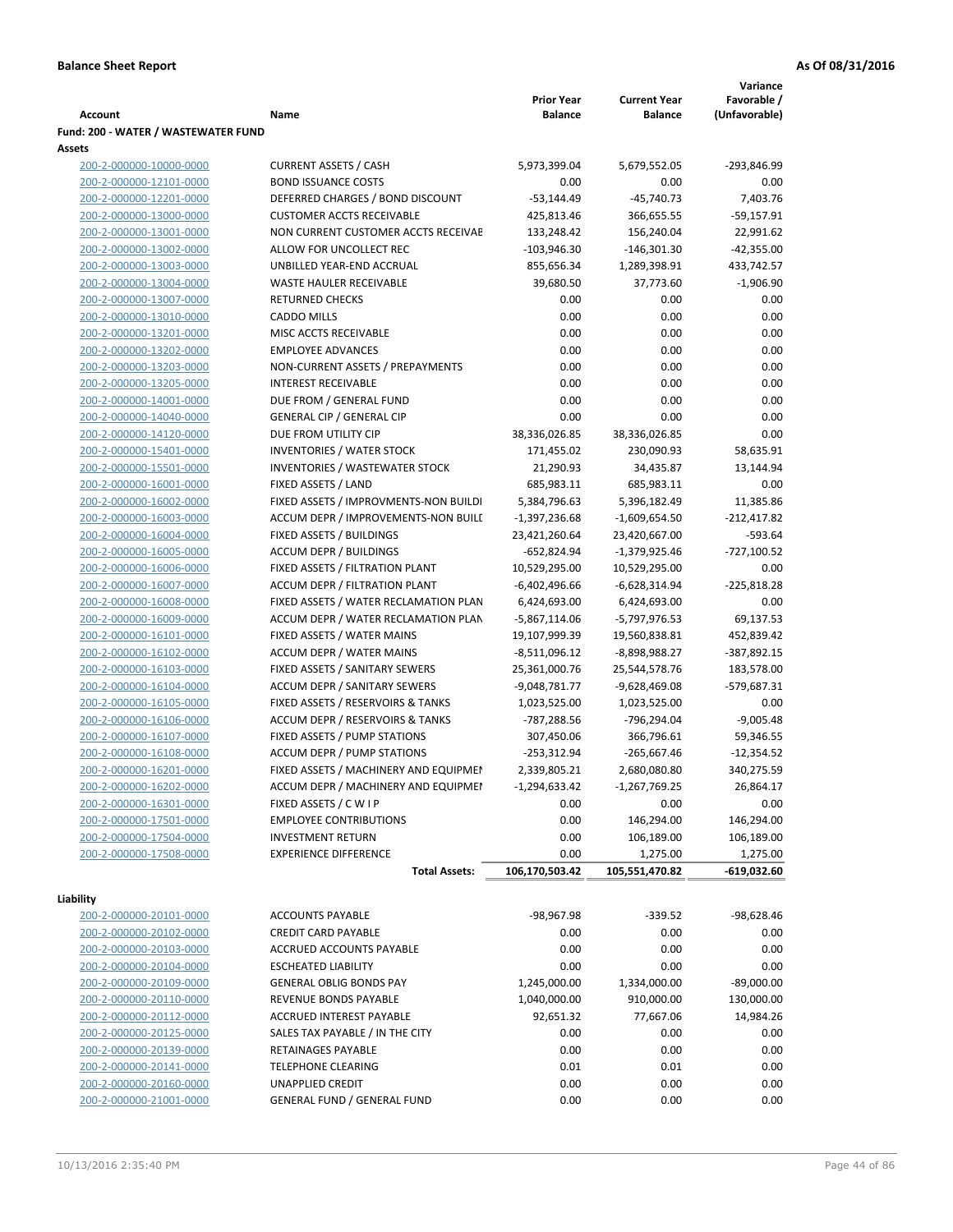| <b>Account</b>                        | Name                                                     | <b>Prior Year</b><br><b>Balance</b> | <b>Current Year</b><br><b>Balance</b> | Variance<br>Favorable /<br>(Unfavorable) |
|---------------------------------------|----------------------------------------------------------|-------------------------------------|---------------------------------------|------------------------------------------|
| 200-2-000000-21101-0000               | ENTERPRISE / WTR/WWTR UTILITY FUND                       | 0.00                                | 0.00                                  | 0.00                                     |
| 200-2-000000-22001-0000               | SALARIES PAYABLE                                         | 59,110.92                           | 66,832.69                             | $-7,721.77$                              |
| 200-2-000000-22002-0000               | <b>VACATION/SICK PAYABLE</b>                             | 183,272.45                          | 184,901.55                            | $-1,629.10$                              |
| 200-2-000000-23001-0000               | <b>CAPITAL LEASE PAYABLE</b>                             | 0.00                                | 0.00                                  | 0.00                                     |
| 200-2-000000-24001-0000               | O/S CHECKS PAYABLE                                       | 0.00                                | 0.00                                  | 0.00                                     |
| 200-2-000000-24002-0000               | <b>CUSTOMER DEPOSITS</b>                                 | 558,665.15                          | 615,313.56                            | $-56,648.41$                             |
| 200-2-000000-24003-0000               | <b>CUSTOMER OVERPMT SUSPENSE</b>                         | 56,225.18                           | 76,170.16                             | $-19,944.98$                             |
| 200-2-000000-24004-0000               | <b>INTEREST PAYABLE ON DEP</b>                           | 0.00                                | 0.00                                  | 0.00                                     |
| 200-2-000000-24005-0000               | <b>ACCRUED INT PAY ON DEP</b>                            | 0.00                                | 0.00                                  | 0.00                                     |
| 200-2-000000-24006-0000               | <b>AWAITING CUSTOMER SETUP</b>                           | 1,955.61                            | 1,955.61                              | 0.00                                     |
| 200-2-000000-24007-0000               | BILLED DEPOSITS SUSPENSE                                 | 0.00                                | 0.00                                  | 0.00                                     |
| 200-2-000000-26001-0000               | <b>COMPENSATED ABSENCES PAY</b>                          | 300,723.08                          | 251,537.37                            | 49,185.71                                |
| 200-2-000000-26101-0000               | <b>GENERAL OBLIG BONDS PAY</b>                           | 11,589,000.00                       | 10,207,000.00                         | 1,382,000.00                             |
| 200-2-000000-26102-0000               | <b>REVENUE BONDS PAYABLE</b>                             | 15,980,000.00                       | 15,070,000.00                         | 910,000.00                               |
| 200-2-000000-26103-0000               | DEFERRED LOSS/DEFEASEMENT                                | $-446, 143.13$                      | $-363,302.13$                         | $-82,841.00$                             |
| 200-2-000000-27001-0000               | <b>CONTRIBUTED CAPITAL</b>                               | 0.00                                | 0.00                                  | 0.00                                     |
| 200-2-000000-27002-0000               | CONTRIBUTED CAPITAL / DEVELOPERS                         | 0.00                                | 0.00                                  | 0.00                                     |
| 200-2-000000-29300-0000               | <b>ENCUMBRANCE SUMMARY</b>                               | 0.00                                | 0.00                                  | 0.00                                     |
| 200-2-000000-29400-0100               | RESERVED ACCOUNT / ENCUMBRANCES                          | 0.00                                | 0.00                                  | 0.00                                     |
| 200-2-000000-29999-0000               | <b>NET PENSION LIABILITY</b>                             | 0.00                                | 191,698.00                            | $-191,698.00$                            |
| 200-2-000000-92080-0000               | <b>GLTDAG</b>                                            | 0.00                                | 0.00                                  | 0.00                                     |
|                                       | <b>Total Liability:</b>                                  | 30,561,492.61                       | 28,623,434.36                         | 1,938,058.25                             |
| <b>Equity</b>                         |                                                          |                                     |                                       |                                          |
| 200-2-000000-39000-0000               | UNRESERVED-FUND BALANCE                                  | 0.00                                | 0.00                                  | 0.00                                     |
| 200-2-000000-39100-0000               | UNRESERVED-RET. EARNINGS                                 | 76,262,823.39                       | 77,295,959.47                         | 1,033,136.08                             |
| 200-2-000000-39150-0000               | RESERVED-RET. EARNINGS                                   | 0.00                                | 0.00                                  | 0.00                                     |
| 200-2-000000-39500-0000               | <b>NET POSITION - PENSION</b>                            | 0.00                                | $-965.00$                             | $-965.00$                                |
|                                       | <b>Total Beginning Equity:</b>                           | 76,262,823.39                       | 77,294,994.47                         | 1,032,171.08                             |
| <b>Total Revenue</b>                  |                                                          | 10,981,639.20                       | 11,658,147.52                         | 676,508.32                               |
| <b>Total Expense</b>                  |                                                          | 11,635,451.78                       | 12,025,105.53                         | -389,653.75                              |
| <b>Revenues Over/(Under) Expenses</b> |                                                          | -653,812.58                         | -366,958.01                           | 286,854.57                               |
|                                       | <b>Total Equity and Current Surplus (Deficit):</b>       | 75,609,010.81                       | 76,928,036.46                         | 1,319,025.65                             |
|                                       | Total Liabilities, Equity and Current Surplus (Deficit): | 106,170,503.42                      | 105,551,470.82                        | $-619,032.60$                            |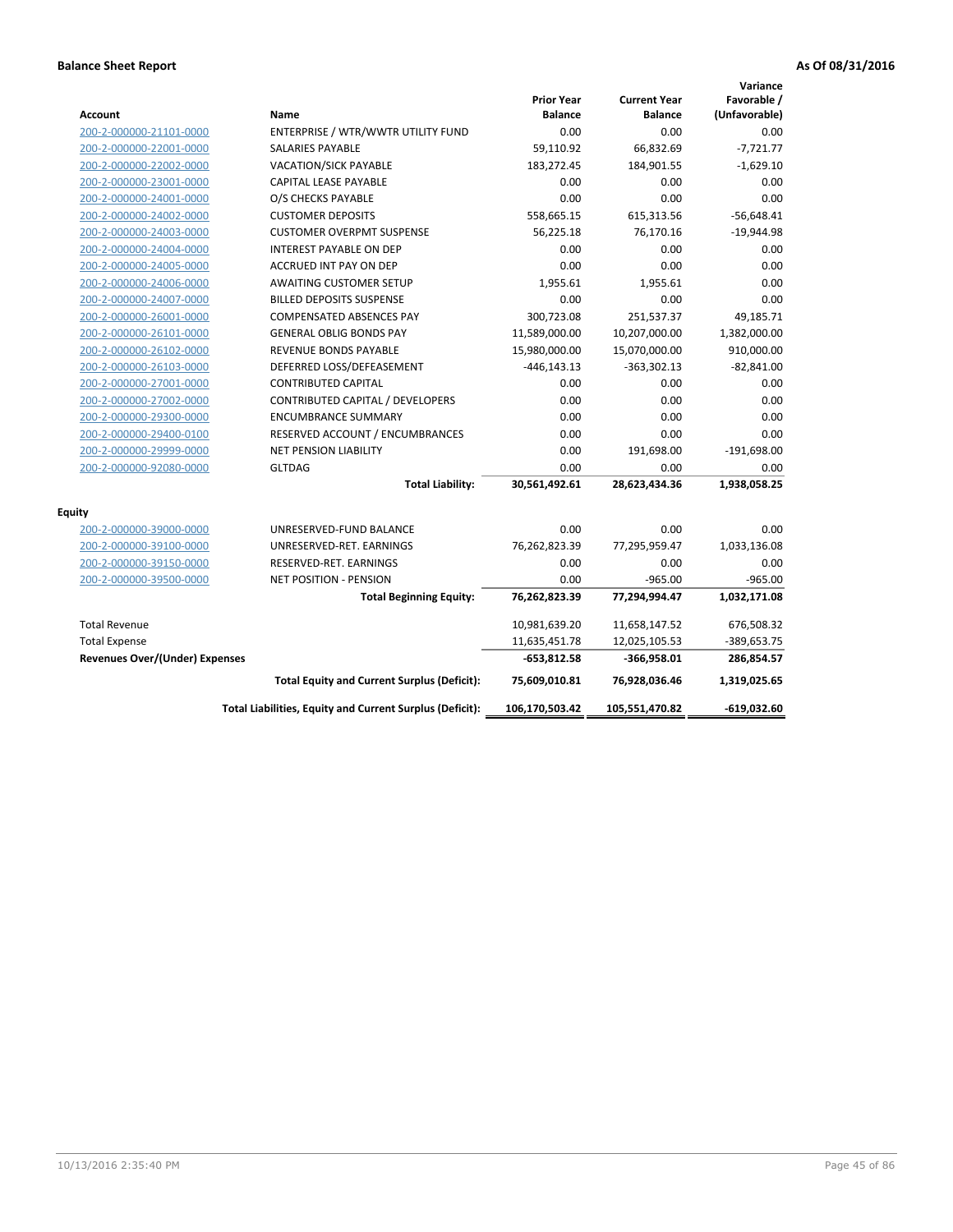| <b>Account</b>                        | Name                                                     | <b>Prior Year</b><br><b>Balance</b> | <b>Current Year</b><br><b>Balance</b> | Variance<br>Favorable /<br>(Unfavorable) |
|---------------------------------------|----------------------------------------------------------|-------------------------------------|---------------------------------------|------------------------------------------|
| <b>Fund: 210 - WATER IMPACT FEES</b>  |                                                          |                                     |                                       |                                          |
| <b>Assets</b>                         |                                                          |                                     |                                       |                                          |
| 210-2-000000-10000-0000               | <b>CURRENT ASSETS / CASH</b>                             | 36.61                               | 36.76                                 | 0.15                                     |
| 210-2-000000-13201-0000               | MISC ACCTS RECEIVABLE                                    | 0.00                                | 0.00                                  | 0.00                                     |
| 210-2-000000-13205-0000               | <b>INTEREST RECEIVABLE</b>                               | 0.00                                | 0.00                                  | 0.00                                     |
|                                       | <b>Total Assets:</b>                                     | 36.61                               | 36.76                                 | 0.15                                     |
| Liability                             |                                                          |                                     |                                       |                                          |
| 210-2-000000-20101-0000               | <b>ACCOUNTS PAYABLE</b>                                  | 0.00                                | 0.00                                  | 0.00                                     |
| 210-2-000000-20103-0000               | <b>ACCRUED ACCOUNTS PAYABLE</b>                          | 0.00                                | 0.00                                  | 0.00                                     |
| 210-2-000000-29300-0000               | <b>ENCUMBRANCE SUMMARY</b>                               | 0.00                                | 0.00                                  | 0.00                                     |
| 210-2-000000-29400-0000               | RESERVED ACCOUNT / ENCUMBRANCES                          | 0.00                                | 0.00                                  | 0.00                                     |
|                                       | <b>Total Liability:</b>                                  | 0.00                                | 0.00                                  | 0.00                                     |
| <b>Equity</b>                         |                                                          |                                     |                                       |                                          |
| 210-2-000000-39000-0000               | UNRESERVED-FUND BALANCE                                  | 0.00                                | 0.00                                  | 0.00                                     |
| 210-2-000000-39100-0000               | UNRESERVED-RET. EARNINGS                                 | 8.23                                | 36.65                                 | 28.42                                    |
|                                       | <b>Total Beginning Equity:</b>                           | 8.23                                | 36.65                                 | 28.42                                    |
| <b>Total Revenue</b>                  |                                                          | 79,443.48                           | 0.12                                  | $-79,443.36$                             |
| <b>Total Expense</b>                  |                                                          | 79,415.10                           | 0.01                                  | 79,415.09                                |
| <b>Revenues Over/(Under) Expenses</b> |                                                          | 28.38                               | 0.11                                  | $-28.27$                                 |
|                                       | <b>Total Equity and Current Surplus (Deficit):</b>       | 36.61                               | 36.76                                 | 0.15                                     |
|                                       | Total Liabilities, Equity and Current Surplus (Deficit): | 36.61                               | 36.76                                 | 0.15                                     |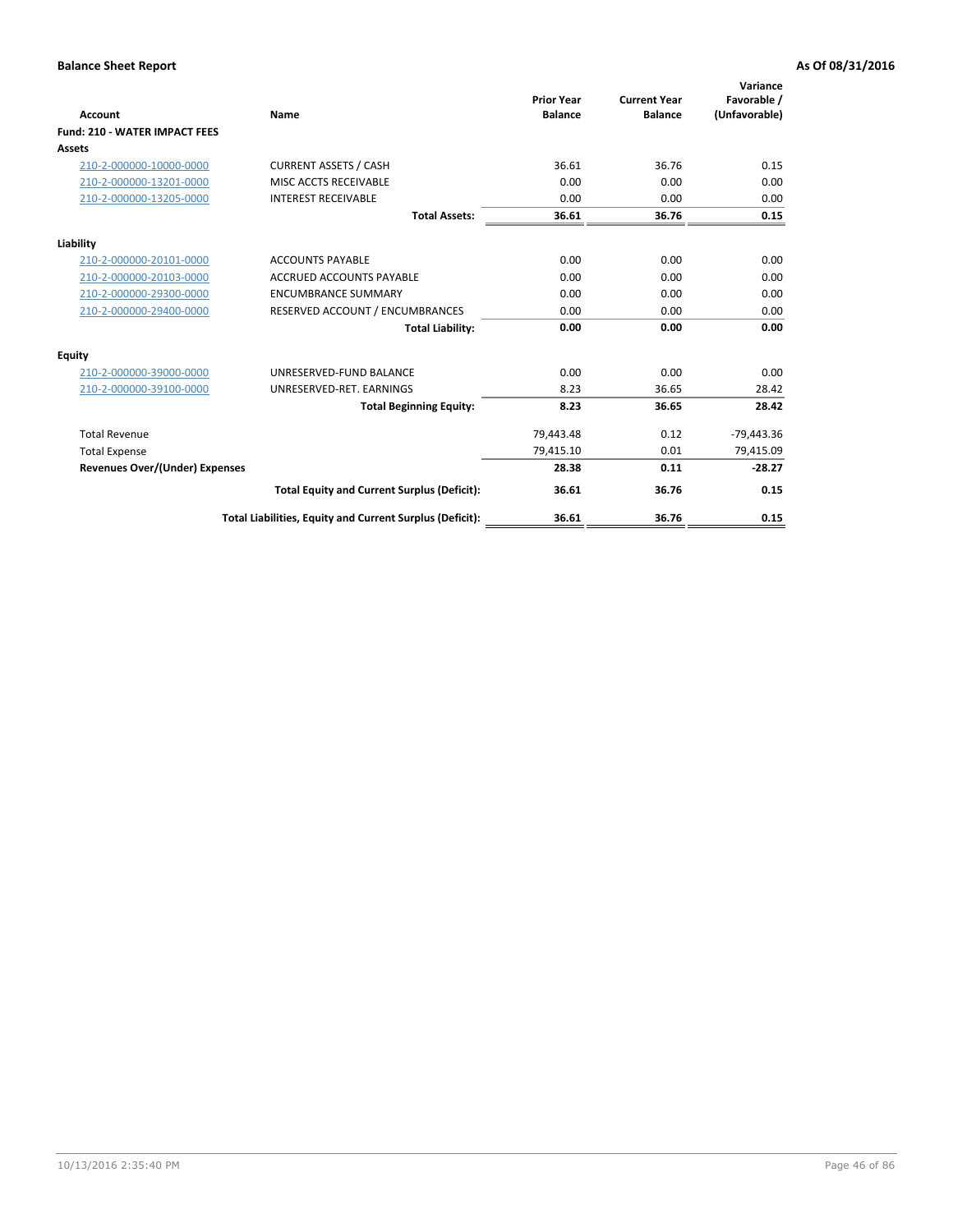| Account                                   | Name                                                     | <b>Prior Year</b><br><b>Balance</b> | <b>Current Year</b><br><b>Balance</b> | Variance<br>Favorable /<br>(Unfavorable) |
|-------------------------------------------|----------------------------------------------------------|-------------------------------------|---------------------------------------|------------------------------------------|
| <b>Fund: 211 - WASTEWATER IMPACT FEES</b> |                                                          |                                     |                                       |                                          |
| <b>Assets</b>                             |                                                          |                                     |                                       |                                          |
| 211-2-000000-10000-0000                   | <b>CURRENT ASSETS / CASH</b>                             | 1,990.37                            | 1,995.74                              | 5.37                                     |
| 211-2-000000-13201-0000                   | MISC ACCTS RECEIVABLE                                    | 0.00                                | 0.00                                  | 0.00                                     |
| 211-2-000000-13205-0000                   | <b>INTEREST RECEIVABLE</b>                               | 0.00                                | 0.00                                  | 0.00                                     |
|                                           | <b>Total Assets:</b>                                     | 1,990.37                            | 1,995.74                              | 5.37                                     |
| Liability                                 |                                                          |                                     |                                       |                                          |
| 211-2-000000-20101-0000                   | <b>ACCOUNTS PAYABLE</b>                                  | 0.00                                | 0.00                                  | 0.00                                     |
| 211-2-000000-20103-0000                   | <b>ACCRUED ACCOUNTS PAYABLE</b>                          | 0.00                                | 0.00                                  | 0.00                                     |
|                                           | <b>Total Liability:</b>                                  | 0.00                                | 0.00                                  | 0.00                                     |
| Equity                                    |                                                          |                                     |                                       |                                          |
| 211-2-000000-39000-0000                   | UNRESERVED-FUND BALANCE                                  | 0.00                                | 0.00                                  | 0.00                                     |
| 211-2-000000-39100-0000                   | UNRESERVED-RET. EARNINGS                                 | 9.39                                | 1,991.86                              | 1,982.47                                 |
|                                           | <b>Total Beginning Equity:</b>                           | 9.39                                | 1,991.86                              | 1,982.47                                 |
| <b>Total Revenue</b>                      |                                                          | 36,703.81                           | 6.54                                  | $-36,697.27$                             |
| <b>Total Expense</b>                      |                                                          | 34,722.83                           | 2.66                                  | 34,720.17                                |
| <b>Revenues Over/(Under) Expenses</b>     |                                                          | 1,980.98                            | 3.88                                  | $-1,977.10$                              |
|                                           | <b>Total Equity and Current Surplus (Deficit):</b>       | 1,990.37                            | 1,995.74                              | 5.37                                     |
|                                           | Total Liabilities, Equity and Current Surplus (Deficit): | 1,990.37                            | 1,995.74                              | 5.37                                     |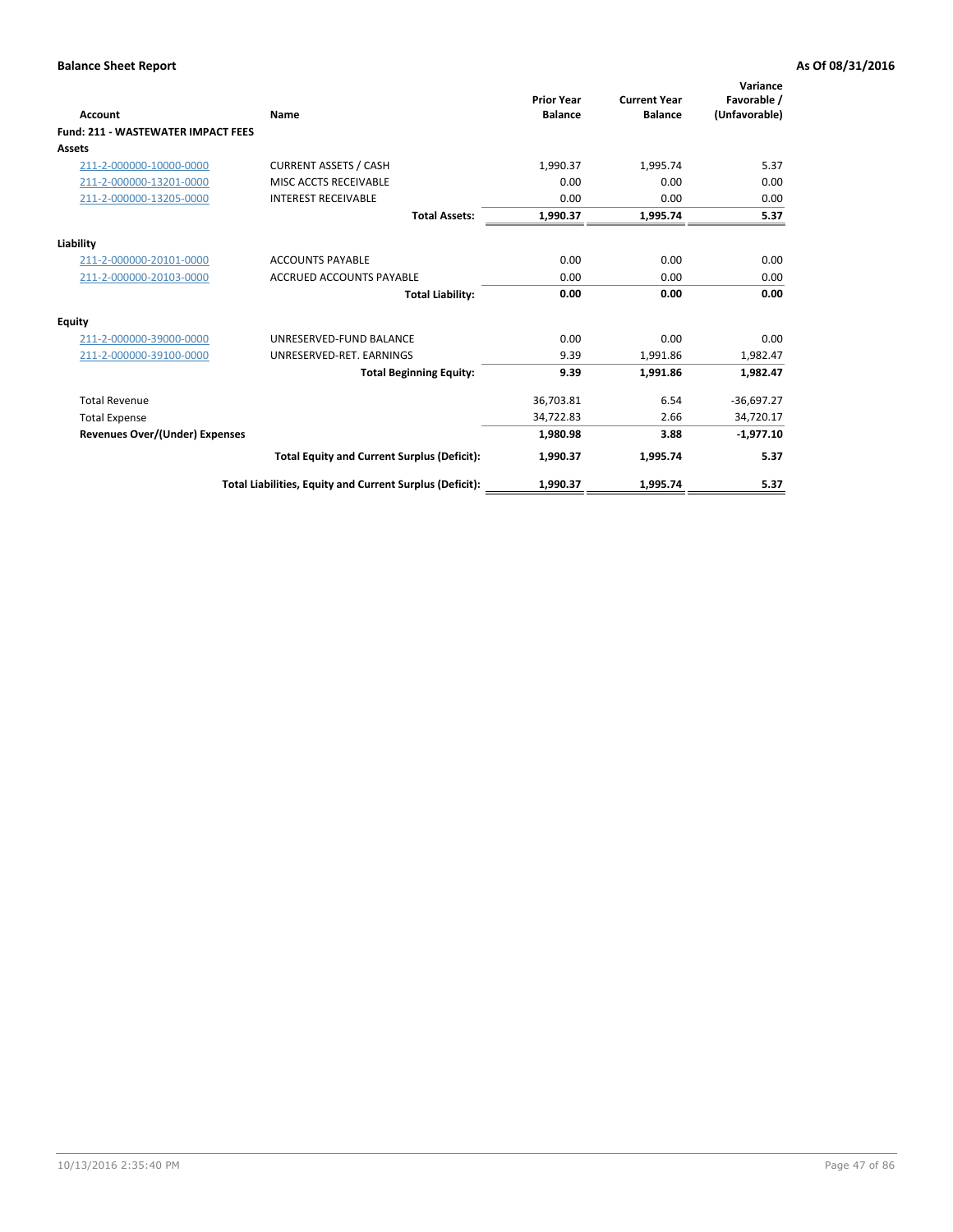| <b>Account</b>                        | Name                                                      | <b>Prior Year</b><br><b>Balance</b> | <b>Current Year</b><br><b>Balance</b> | Variance<br>Favorable /<br>(Unfavorable) |
|---------------------------------------|-----------------------------------------------------------|-------------------------------------|---------------------------------------|------------------------------------------|
|                                       | Fund: 212 - TX COMMUNITY DEV SWR SYSTEM IMPROV PROG GRANT |                                     |                                       |                                          |
| <b>Assets</b>                         |                                                           |                                     |                                       |                                          |
| 212-2-000000-10000-0000               | <b>CURRENT ASSETS / CASH</b>                              | 0.00                                | 0.00                                  | 0.00                                     |
| 212-2-000000-13201-0000               | MISC ACCTS RECEIVABLE                                     | 0.00                                | 0.00                                  | 0.00                                     |
| 212-2-000000-13205-0000               | <b>INTEREST RECEIVABLE</b>                                | 0.00                                | 0.00                                  | 0.00                                     |
| 212-2-000000-16301-0000               | FIXED ASSETS / C W I P                                    | 24,697.50                           | 0.00                                  | $-24,697.50$                             |
|                                       | <b>Total Assets:</b>                                      | 24,697.50                           | 0.00                                  | $-24,697.50$                             |
| Liability                             |                                                           |                                     |                                       |                                          |
| 212-2-000000-20101-0000               | <b>ACCOUNTS PAYABLE</b>                                   | 0.00                                | 0.00                                  | 0.00                                     |
| 212-2-000000-20102-0000               | <b>CREDIT CARD PAYABLE</b>                                | 0.00                                | 0.00                                  | 0.00                                     |
| 212-2-000000-20103-0000               | <b>ACCRUED ACCOUNTS PAYABLE</b>                           | 0.00                                | 0.00                                  | 0.00                                     |
| 212-2-000000-20139-0000               | <b>RETAINAGES PAYABLE</b>                                 | 0.00                                | 0.00                                  | 0.00                                     |
| 212-2-000000-20902-0000               | <b>DEFERRED GRANT REVENUE</b>                             | 0.00                                | 0.00                                  | 0.00                                     |
| 212-2-000000-21001-0000               | <b>GENERAL FUND / GENERAL FUND</b>                        | 0.00                                | 0.00                                  | 0.00                                     |
| 212-2-000000-29300-0000               | <b>ENCUMBRANCE SUMMARY</b>                                | 0.00                                | 0.00                                  | 0.00                                     |
| 212-2-000000-29400-0100               | RESERVED ACCOUNT / ENCUMBRANCES                           | 0.00                                | 0.00                                  | 0.00                                     |
|                                       | <b>Total Liability:</b>                                   | 0.00                                | 0.00                                  | 0.00                                     |
| <b>Equity</b>                         |                                                           |                                     |                                       |                                          |
| 212-2-000000-39100-0000               | UNRESERVED-RET. EARNINGS                                  | 55,000.00                           | 0.00                                  | $-55,000.00$                             |
|                                       | <b>Total Beginning Equity:</b>                            | 55,000.00                           | 0.00                                  | $-55,000.00$                             |
| <b>Total Revenue</b>                  |                                                           | 262,382.50                          | 0.00                                  | $-262,382.50$                            |
| <b>Total Expense</b>                  |                                                           | 292,685.00                          | 0.00                                  | 292,685.00                               |
| <b>Revenues Over/(Under) Expenses</b> |                                                           | $-30,302.50$                        | 0.00                                  | 30,302.50                                |
|                                       | <b>Total Equity and Current Surplus (Deficit):</b>        | 24,697.50                           | 0.00                                  | $-24,697.50$                             |
|                                       | Total Liabilities, Equity and Current Surplus (Deficit):  | 24,697.50                           | 0.00                                  | $-24,697.50$                             |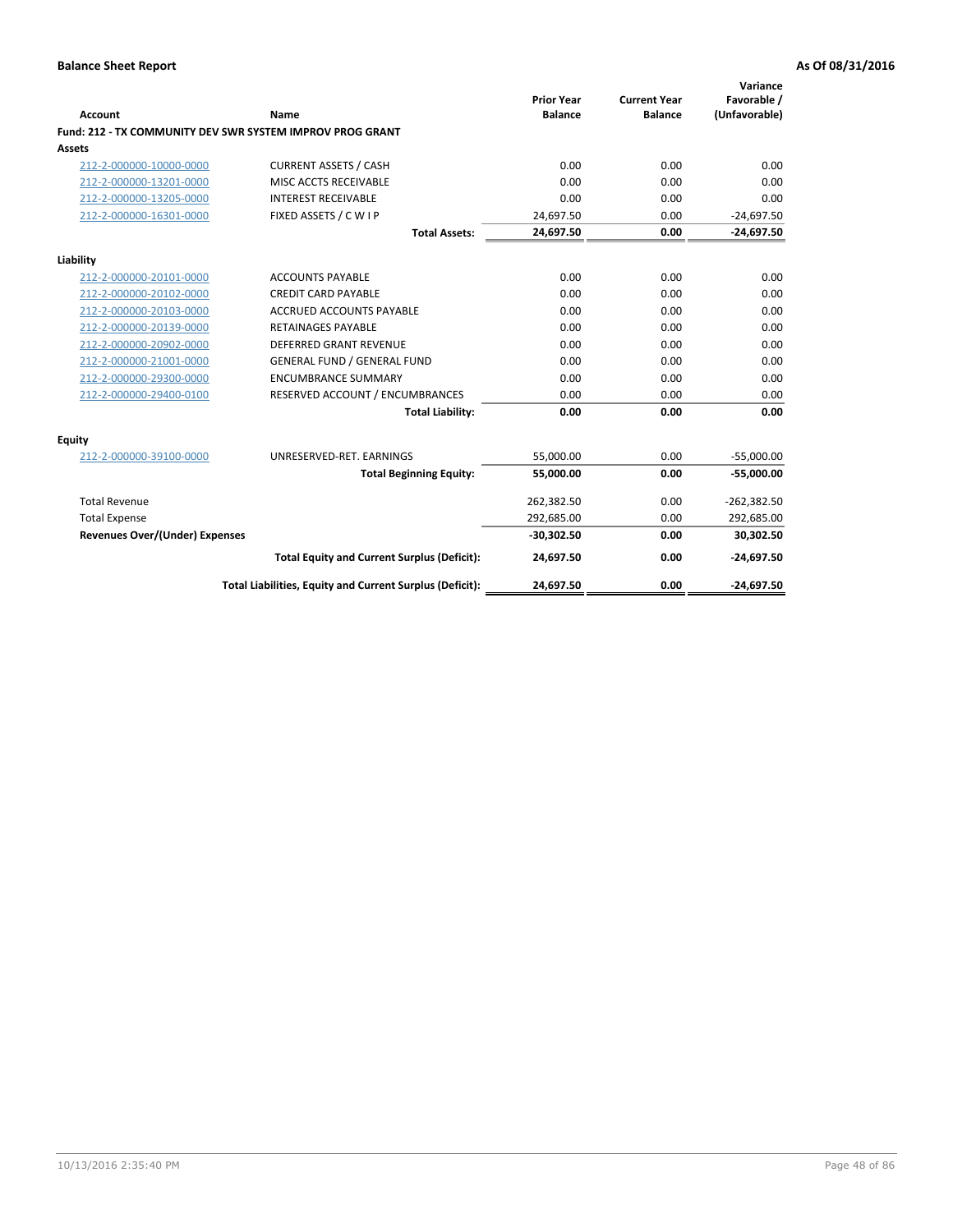|                                       |                                                          |                                     |                                       | Variance                     |
|---------------------------------------|----------------------------------------------------------|-------------------------------------|---------------------------------------|------------------------------|
| <b>Account</b>                        | Name                                                     | <b>Prior Year</b><br><b>Balance</b> | <b>Current Year</b><br><b>Balance</b> | Favorable /<br>(Unfavorable) |
| Fund: 216 - UTILIITY CIP FUND         |                                                          |                                     |                                       |                              |
| Assets                                |                                                          |                                     |                                       |                              |
| 216-2-000000-10000-0000               | <b>CURRENT ASSETS / CASH</b>                             | 2,137,918.50                        | 3,456,555.58                          | 1,318,637.08                 |
| 216-2-000000-11101-0000               | MBIA ACCOUNTS / 2002 WSSR                                | 0.00                                | 0.00                                  | 0.00                         |
| 216-2-000000-11103-0000               | 2005 WSSR                                                | 0.00                                | 0.00                                  | 0.00                         |
| 216-2-000000-11403-0000               | RESERVE FUND / 2003 WSSR                                 | 0.01                                | 0.01                                  | 0.00                         |
| 216-2-000000-11503-0000               | 2008WSSR CONST 486000273                                 | 0.00                                | 0.00                                  | 0.00                         |
| 216-2-000000-13000-0000               | <b>CUSTOMER ACCTS RECEIVABLE</b>                         | 0.00                                | 0.00                                  | 0.00                         |
| 216-2-000000-13002-0000               | ALLOW FOR UNCOLLECT REC                                  | 0.00                                | 0.00                                  | 0.00                         |
| 216-2-000000-13003-0000               | UNBILLED YEAR-END ACCRUAL                                | 0.00                                | 0.00                                  | 0.00                         |
| 216-2-000000-13201-0000               | MISC ACCTS RECEIVABLE                                    | 0.00                                | 0.00                                  | 0.00                         |
| 216-2-000000-13205-0000               | <b>INTEREST RECEIVABLE</b>                               | 0.00                                | 0.00                                  | 0.00                         |
| 216-2-000000-16301-0000               | FIXED ASSETS / C W I P                                   | 352,476.09                          | 958,468.54                            | 605,992.45                   |
|                                       | <b>Total Assets:</b>                                     | 2,490,394.60                        | 4,415,024.13                          | 1,924,629.53                 |
|                                       |                                                          |                                     |                                       |                              |
| Liability                             |                                                          |                                     |                                       |                              |
| 216-2-000000-20101-0000               | <b>ACCOUNTS PAYABLE</b>                                  | $-3,126.00$                         | 0.00                                  | $-3,126.00$                  |
| 216-2-000000-20102-0000               | <b>CREDIT CARD PAYABLE</b>                               | 0.00                                | 0.00                                  | 0.00                         |
| 216-2-000000-20103-0000               | <b>ACCRUED ACCOUNTS PAYABLE</b>                          | 0.00                                | 0.00                                  | 0.00                         |
| 216-2-000000-20113-0000               | <b>DEVELOPERS ESCROW</b>                                 | 800.00                              | 0.00                                  | 800.00                       |
| 216-2-000000-20139-0000               | <b>RETAINAGES PAYABLE</b>                                | 24,407.98                           | 0.00                                  | 24,407.98                    |
| 216-2-000000-21101-0000               | ENTERPRISE / WTR/WWTR UTILITY FUND                       | 18,939,652.64                       | 18,939,652.64                         | 0.00                         |
| 216-2-000000-29300-0000               | <b>ENCUMBRANCE SUMMARY</b>                               | 0.00                                | 0.00                                  | 0.00                         |
| 216-2-000000-29400-0100               | RESERVED ACCOUNT / ENCUMBRANCES                          | 0.00                                | 0.00                                  | 0.00                         |
|                                       | <b>Total Liability:</b>                                  | 18,961,734.62                       | 18,939,652.64                         | 22,081.98                    |
|                                       |                                                          |                                     |                                       |                              |
| <b>Equity</b>                         |                                                          |                                     |                                       |                              |
| 216-2-000000-39000-0000               | UNRESERVED-FUND BALANCE                                  | 0.00                                | 0.00                                  | 0.00                         |
| 216-2-000000-39100-0000               | UNRESERVED-RET. EARNINGS                                 | $-16,633,628.07$                    | -15,886,357.89                        | 747,270.18                   |
|                                       | <b>Total Beginning Equity:</b>                           | $-16,633,628.07$                    | $-15,886,357.89$                      | 747,270.18                   |
| <b>Total Revenue</b>                  |                                                          | 1,328,038.37                        | 1,651,500.48                          | 323,462.11                   |
| <b>Total Expense</b>                  |                                                          | 1,165,750.32                        | 289,771.10                            | 875,979.22                   |
| <b>Revenues Over/(Under) Expenses</b> |                                                          | 162,288.05                          | 1,361,729.38                          | 1,199,441.33                 |
|                                       | <b>Total Equity and Current Surplus (Deficit):</b>       | $-16,471,340.02$                    | $-14,524,628.51$                      | 1,946,711.51                 |
|                                       | Total Liabilities, Equity and Current Surplus (Deficit): | 2,490,394.60                        | 4,415,024.13                          | 1,924,629.53                 |
|                                       |                                                          |                                     |                                       |                              |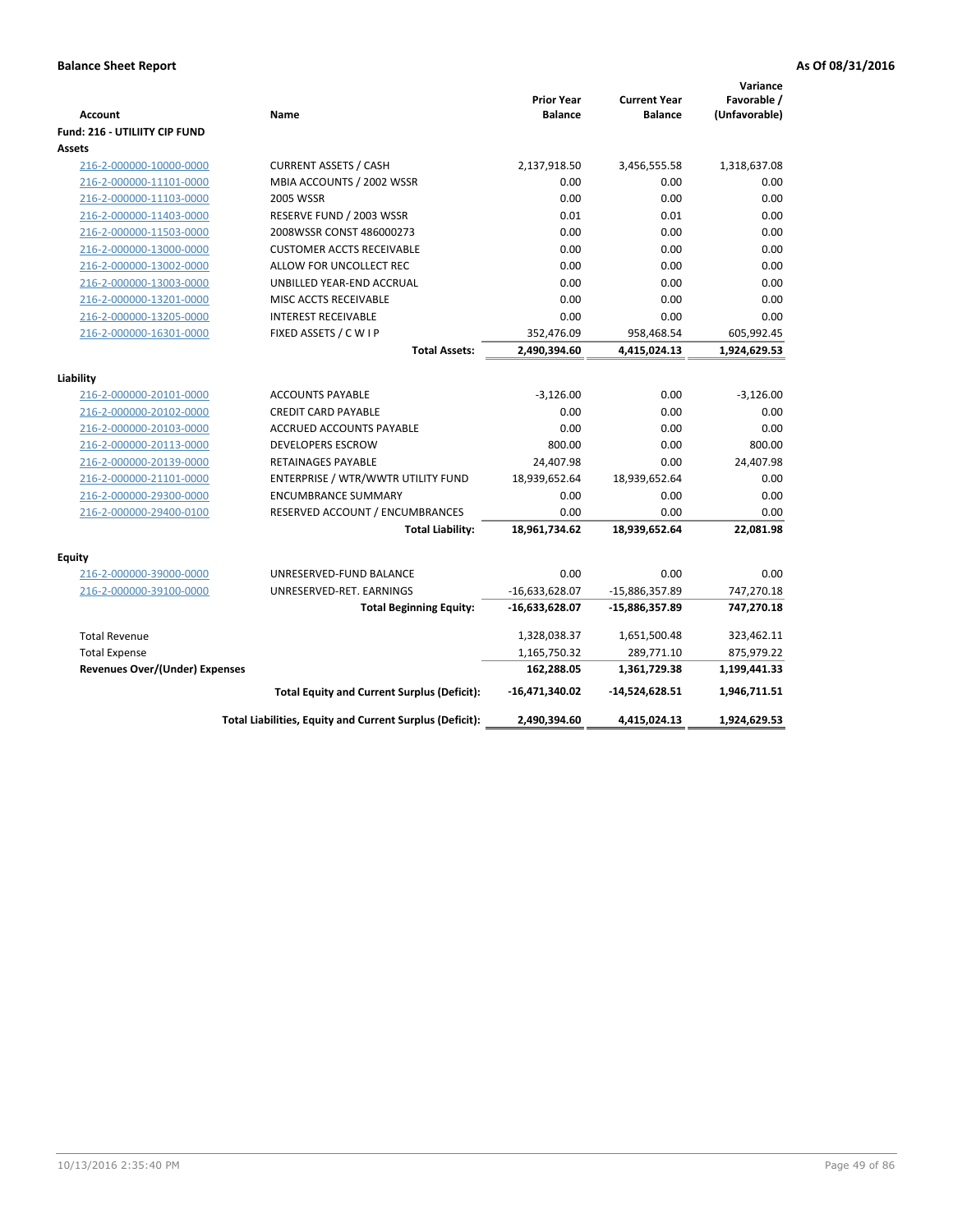| Account                                        | Name                                                     | <b>Prior Year</b><br><b>Balance</b> | <b>Current Year</b><br><b>Balance</b> | Variance<br>Favorable /<br>(Unfavorable) |
|------------------------------------------------|----------------------------------------------------------|-------------------------------------|---------------------------------------|------------------------------------------|
| <b>Fund: 217 - WASTEWATER RECLAMATION FUND</b> |                                                          |                                     |                                       |                                          |
| <b>Assets</b>                                  |                                                          |                                     |                                       |                                          |
| 217-2-000000-10000-0000                        | <b>CURRENT ASSETS / CASH</b>                             | 0.00                                | 0.00                                  | 0.00                                     |
| 217-2-000000-11301-0000                        | TEXASTERM / 2008 WSSR REVENUE BOND                       | 0.00                                | 0.00                                  | 0.00                                     |
| 217-2-000000-11302-0000                        | 2008 WSSR REVENUE BOND                                   | 0.00                                | 0.00                                  | 0.00                                     |
| 217-2-000000-11503-0000                        | 2008WSSR CONST 486000273                                 | 733,333.17                          | 735,794.61                            | 2,461.44                                 |
| 217-2-000000-13000-0000                        | <b>CUSTOMER ACCTS RECEIVABLE</b>                         | 0.00                                | 0.00                                  | 0.00                                     |
| 217-2-000000-13002-0000                        | ALLOW FOR UNCOLLECT REC                                  | 0.00                                | 0.00                                  | 0.00                                     |
| 217-2-000000-13201-0000                        | MISC ACCTS RECEIVABLE                                    | 0.00                                | 0.00                                  | 0.00                                     |
| 217-2-000000-13205-0000                        | <b>INTEREST RECEIVABLE</b>                               | 0.00                                | 0.00                                  | 0.00                                     |
| 217-2-000000-16301-0000                        | FIXED ASSETS / C W I P                                   | 0.00                                | 0.00                                  | 0.00                                     |
|                                                | <b>Total Assets:</b>                                     | 733,333.17                          | 735,794.61                            | 2,461.44                                 |
|                                                |                                                          |                                     |                                       |                                          |
| Liability                                      |                                                          |                                     |                                       |                                          |
| 217-2-000000-20101-0000                        | <b>ACCOUNTS PAYABLE</b>                                  | 0.00                                | 0.00                                  | 0.00                                     |
| 217-2-000000-20102-0000                        | <b>CREDIT CARD PAYABLE</b>                               | 0.00                                | 0.00                                  | 0.00                                     |
| 217-2-000000-20103-0000                        | <b>ACCRUED ACCOUNTS PAYABLE</b>                          | 0.00                                | 0.00                                  | 0.00                                     |
| 217-2-000000-20139-0000                        | RETAINAGES PAYABLE                                       | 0.00                                | 0.00                                  | 0.00                                     |
| 217-2-000000-21101-0000                        | ENTERPRISE / WTR/WWTR UTILITY FUND                       | 19,396,374.21                       | 19,396,374.21                         | 0.00                                     |
| 217-2-000000-29300-0000                        | <b>ENCUMBRANCE SUMMARY</b>                               | 0.00                                | 0.00                                  | 0.00                                     |
| 217-2-000000-29400-0100                        | RESERVED ACCOUNT / ENCUMBRANCES                          | 0.00                                | 0.00                                  | 0.00                                     |
|                                                | <b>Total Liability:</b>                                  | 19,396,374.21                       | 19,396,374.21                         | 0.00                                     |
| <b>Equity</b>                                  |                                                          |                                     |                                       |                                          |
| 217-2-000000-39100-0000                        | UNRESERVED-RET. EARNINGS                                 | $-18,663,590.17$                    | $-18,662,962.72$                      | 627.45                                   |
|                                                | <b>Total Beginning Equity:</b>                           | -18,663,590.17                      | $-18,662,962.72$                      | 627.45                                   |
| <b>Total Revenue</b>                           |                                                          | 549.13                              | 2,383.12                              | 1,833.99                                 |
| <b>Total Expense</b>                           |                                                          | 0.00                                | 0.00                                  | 0.00                                     |
| Revenues Over/(Under) Expenses                 |                                                          | 549.13                              | 2,383.12                              | 1,833.99                                 |
|                                                | <b>Total Equity and Current Surplus (Deficit):</b>       | -18,663,041.04                      | -18,660,579.60                        | 2,461.44                                 |
|                                                | Total Liabilities, Equity and Current Surplus (Deficit): | 733,333.17                          | 735,794.61                            | 2,461.44                                 |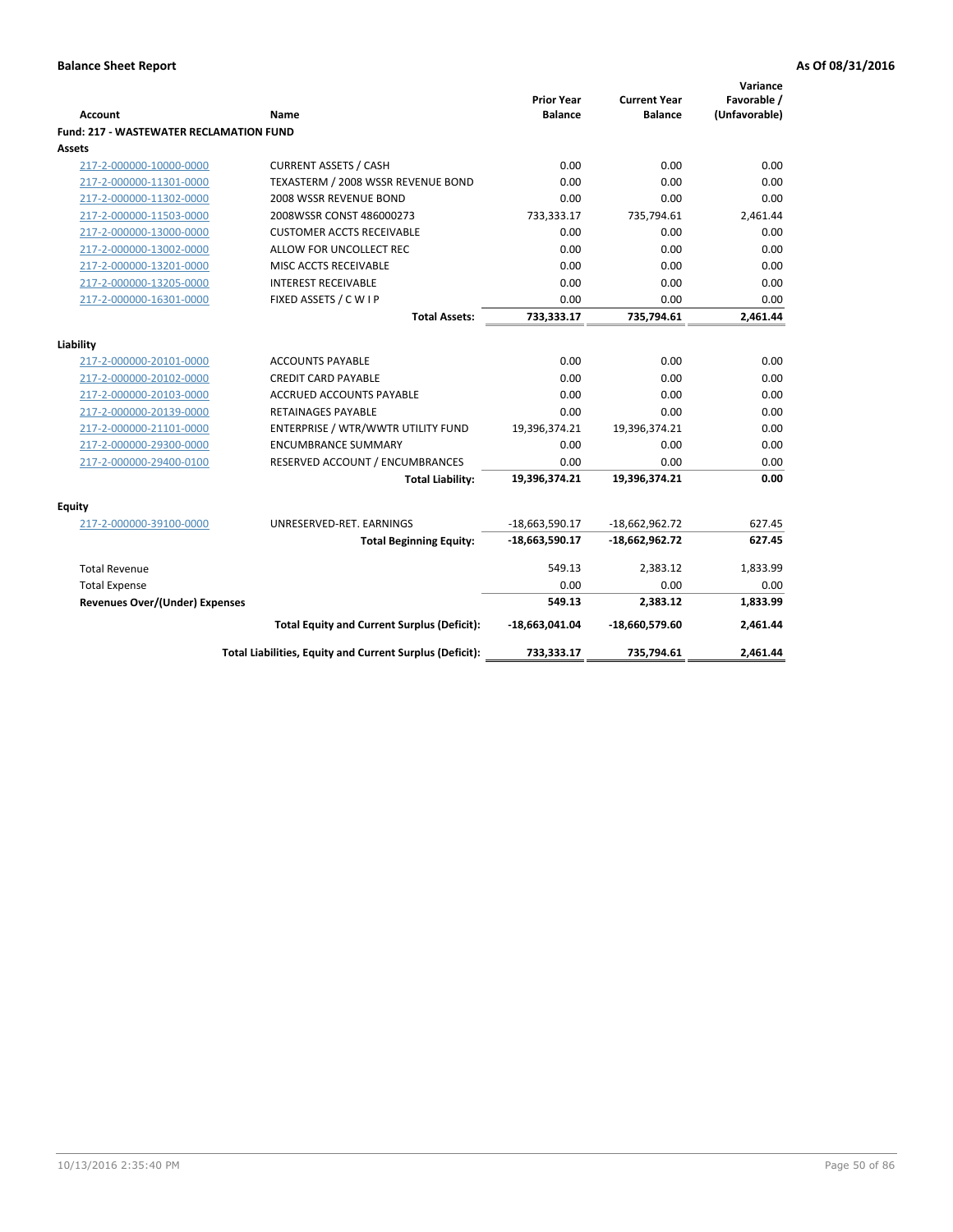| <b>Account</b>                        | Name                                                     | <b>Prior Year</b><br><b>Balance</b> | <b>Current Year</b><br><b>Balance</b> | Variance<br>Favorable /<br>(Unfavorable) |
|---------------------------------------|----------------------------------------------------------|-------------------------------------|---------------------------------------|------------------------------------------|
| Fund: 300 - AIRPORT FUND              |                                                          |                                     |                                       |                                          |
| Assets                                |                                                          |                                     |                                       |                                          |
| 300-2-000000-10000-0000               | <b>CURRENT ASSETS / CASH</b>                             | 413,746.15                          | 926,250.18                            | 512,504.03                               |
| 300-2-000000-13201-0000               | MISC ACCTS RECEIVABLE                                    | 0.00                                | 0.00                                  | 0.00                                     |
| 300-2-000000-13202-0000               | <b>EMPLOYEE ADVANCES</b>                                 | 0.00                                | 0.00                                  | 0.00                                     |
| 300-2-000000-13203-0000               | NON-CURRENT ASSETS / PREPAYMENTS                         | 0.00                                | 0.00                                  | 0.00                                     |
| 300-2-000000-13205-0000               | <b>INTEREST RECEIVABLE</b>                               | 0.00                                | 0.00                                  | 0.00                                     |
| 300-2-000000-14126-0000               | <b>GRANT FUND / AIRPORT GRANT FUND</b>                   | 0.00                                | 0.00                                  | 0.00                                     |
| 300-2-000000-16001-0000               | FIXED ASSETS / LAND                                      | 813,937.00                          | 813,937.00                            | 0.00                                     |
| 300-2-000000-16002-0000               | FIXED ASSETS / IMPROVMENTS-NON BUILDI                    | 53,523,321.36                       | 64,531,290.21                         | 11,007,968.85                            |
| 300-2-000000-16003-0000               | ACCUM DEPR / IMPROVEMENTS-NON BUILI                      | -30,541,794.31                      | $-32,694,577.61$                      | $-2,152,783.30$                          |
| 300-2-000000-16004-0000               | FIXED ASSETS / BUILDINGS                                 | 60,824,408.10                       | 60,824,408.10                         | 0.00                                     |
| 300-2-000000-16005-0000               | <b>ACCUM DEPR / BUILDINGS</b>                            | -20,885,470.54                      | -22,157,381.37                        | $-1,271,910.83$                          |
| 300-2-000000-16201-0000               | FIXED ASSETS / MACHINERY AND EQUIPMEN                    | 12,340.00                           | 12,340.00                             | 0.00                                     |
| 300-2-000000-16202-0000               | ACCUM DEPR / MACHINERY AND EQUIPMEI                      | $-12,339.94$                        | $-12,339.94$                          | 0.00                                     |
| 300-2-000000-16301-0000               | FIXED ASSETS / CWIP                                      | 70,357.55                           | 1,024,406.10                          | 954,048.55                               |
| 300-2-000000-17501-0000               | <b>EMPLOYEE CONTRIBUTIONS</b>                            | 0.00                                | 0.00                                  | 0.00                                     |
| 300-2-000000-17504-0000               | <b>INVESTMENT RETURN</b>                                 | 0.00                                | 0.00                                  | 0.00                                     |
| 300-2-000000-17508-0000               | <b>EXPERIENCE DIFFERENCE</b>                             | 0.00                                | 0.00                                  | 0.00                                     |
|                                       | <b>Total Assets:</b>                                     | 64,218,505.37                       | 73,268,332.67                         | 9,049,827.30                             |
|                                       |                                                          |                                     |                                       |                                          |
| Liability                             |                                                          |                                     |                                       |                                          |
| 300-2-000000-20101-0000               | <b>ACCOUNTS PAYABLE</b>                                  | 34.95                               | $-1,548.40$                           | 1,583.35                                 |
| 300-2-000000-20102-0000               | <b>CREDIT CARD PAYABLE</b>                               | 0.00                                | 0.00                                  | 0.00                                     |
| 300-2-000000-20103-0000               | ACCRUED ACCOUNTS PAYABLE                                 | 0.00                                | 0.00                                  | 0.00                                     |
| 300-2-000000-20105-0000               | <b>L-3 FUNDS PAYABLE</b>                                 | 34,530.60                           | 0.00                                  | 34,530.60                                |
| 300-2-000000-20106-0000               | <b>GRANT MATCH</b>                                       | 0.00                                | 0.00                                  | 0.00                                     |
| 300-2-000000-20108-0000               | <b>MATURED BONDS PAYABLE</b>                             | 0.00                                | 0.00                                  | 0.00                                     |
| 300-2-000000-20110-0000               | REVENUE BONDS PAYABLE                                    | 0.00                                | 0.00                                  | 0.00                                     |
| 300-2-000000-20111-0000               | MATURED INTEREST PAYABLE                                 | 0.00                                | 0.00                                  | 0.00                                     |
| 300-2-000000-20112-0000               | <b>ACCRUED INTEREST PAYABLE</b>                          | 0.00                                | 0.00                                  | 0.00                                     |
| 300-2-000000-20139-0000               | RETAINAGES PAYABLE                                       | 0.00                                | 0.00                                  | 0.00                                     |
| 300-2-000000-20141-0000               | <b>TELEPHONE CLEARING</b>                                | 0.00                                | 0.00                                  | 0.00                                     |
| 300-2-000000-20160-0000               | <b>UNAPPLIED CREDIT</b>                                  | 0.00                                | 0.00                                  | 0.00                                     |
| 300-2-000000-20201-0000               | <b>DEFERRED REVENUE</b>                                  | 0.00                                | 16,671.00                             | $-16,671.00$                             |
| 300-2-000000-21001-0000               | <b>GENERAL FUND / GENERAL FUND</b>                       | 0.00                                | 0.00                                  | 0.00                                     |
| 300-2-000000-22001-0000               | <b>SALARIES PAYABLE</b>                                  | 865.12                              | 1,078.43                              | $-213.31$                                |
| 300-2-000000-22002-0000               | <b>VACATION/SICK PAYABLE</b>                             | 244.13                              | 966.57                                | $-722.44$                                |
| 300-2-000000-26001-0000               | <b>COMPENSATED ABSENCES PAY</b>                          | $-0.21$                             | 1,112.85                              | $-1,113.06$                              |
| 300-2-000000-26101-0000               | GENERAL OBLIG BONDS PAY                                  | 0.00                                | 0.00                                  | 0.00                                     |
| 300-2-000000-26102-0000               | REVENUE BONDS PAYABLE                                    | 0.00                                | 0.00                                  | 0.00                                     |
| 300-2-000000-29300-0000               | <b>ENCUMBRANCE SUMMARY</b>                               | 0.00                                | 0.00                                  | 0.00                                     |
| 300-2-000000-29400-0100               | RESERVED ACCOUNT / ENCUMBRANCES                          | 0.00                                | 0.00                                  | 0.00                                     |
| 300-2-000000-29999-0000               | <b>NET PENSION LIABILITY</b>                             | 0.00                                | 0.00                                  | 0.00                                     |
|                                       | <b>Total Liability:</b>                                  | 35,674.59                           | 18,280.45                             | 17,394.14                                |
|                                       |                                                          |                                     |                                       |                                          |
| Equity                                |                                                          |                                     |                                       |                                          |
| 300-2-000000-39000-0000               | UNRESERVED-FUND BALANCE                                  | 0.00                                | 0.00                                  | 0.00                                     |
| 300-2-000000-39100-0000               | UNRESERVED-RET. EARNINGS                                 | 63,671,453.00                       | 72,742,602.86                         | 9,071,149.86                             |
| 300-2-000000-39500-0000               | <b>NET POSITION - PENSION</b>                            | 0.00                                | 0.00                                  | 0.00                                     |
|                                       | <b>Total Beginning Equity:</b>                           | 63,671,453.00                       | 72,742,602.86                         | 9,071,149.86                             |
|                                       |                                                          |                                     |                                       |                                          |
| <b>Total Revenue</b>                  |                                                          | 649,224.06                          | 689,166.99                            | 39,942.93                                |
| <b>Total Expense</b>                  |                                                          | 137,846.28                          | 181,717.62                            | -43,871.34                               |
| <b>Revenues Over/(Under) Expenses</b> |                                                          | 511,377.78                          | 507,449.37                            | $-3,928.41$                              |
|                                       | <b>Total Equity and Current Surplus (Deficit):</b>       | 64,182,830.78                       | 73,250,052.23                         | 9,067,221.45                             |
|                                       |                                                          |                                     |                                       |                                          |
|                                       | Total Liabilities, Equity and Current Surplus (Deficit): | 64,218,505.37                       | 73,268,332.68                         | 9,049,827.31                             |

**\*\*\*Warning: Account Authorization is turned on. Please run the Unauthorized Account Listing Report to see if you are out of balance due to missing accounts \*\*\***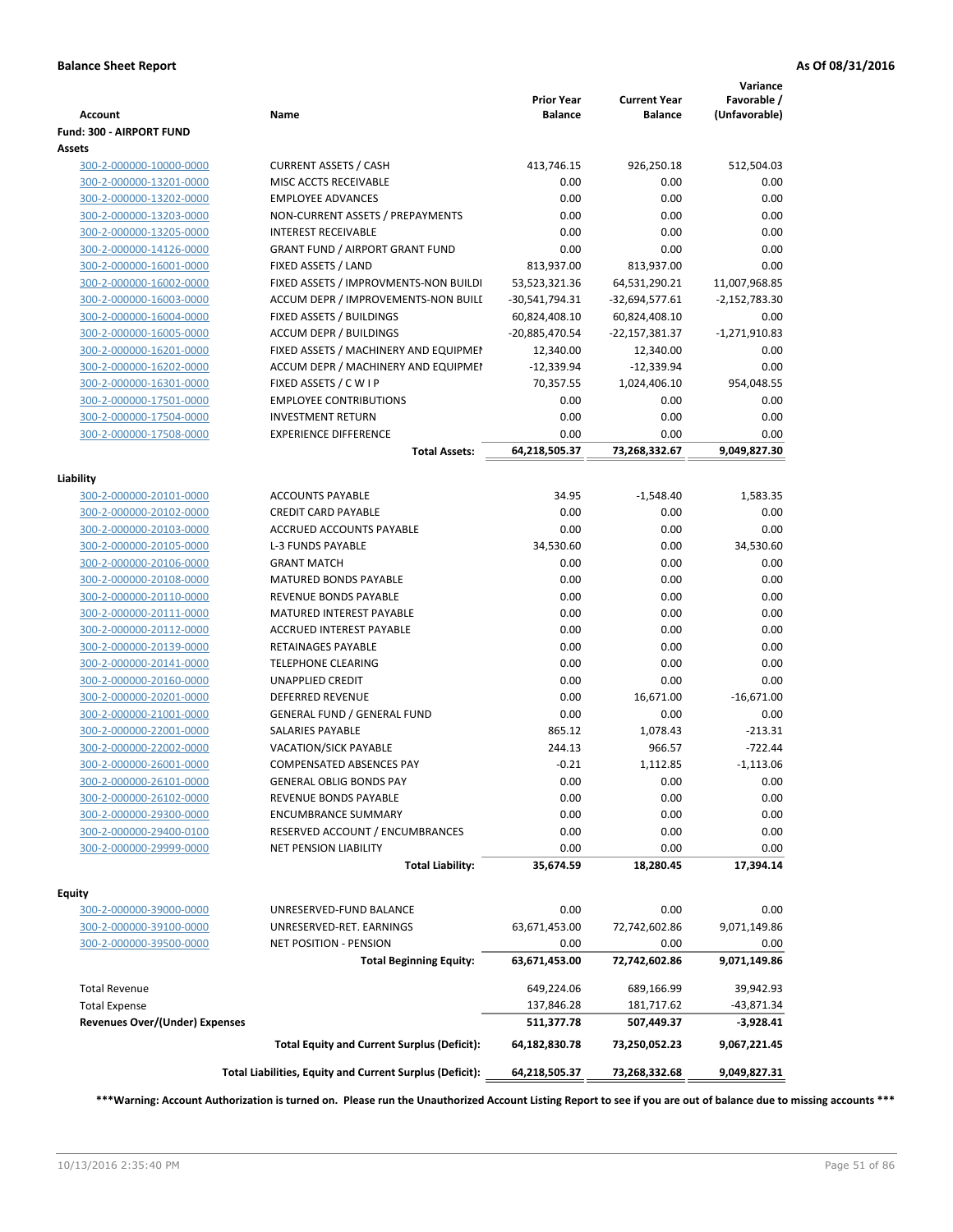|                                       |                                                          |                                     |                                       | Variance                     |
|---------------------------------------|----------------------------------------------------------|-------------------------------------|---------------------------------------|------------------------------|
| Account                               | Name                                                     | <b>Prior Year</b><br><b>Balance</b> | <b>Current Year</b><br><b>Balance</b> | Favorable /<br>(Unfavorable) |
| Fund: 320 - AIRPORT TXDOT GRANT       |                                                          |                                     |                                       |                              |
| <b>Assets</b>                         |                                                          |                                     |                                       |                              |
| 320-2-000000-10000-0000               | <b>CURRENT ASSETS / CASH</b>                             | 69,646.56                           | 14,975.84                             | $-54,670.72$                 |
| 320-2-000000-13201-0000               | MISC ACCTS RECEIVABLE                                    | 0.00                                | 0.00                                  | 0.00                         |
| 320-2-000000-13205-0000               | <b>INTEREST RECEIVABLE</b>                               | 0.00                                | 0.00                                  | 0.00                         |
|                                       | <b>Total Assets:</b>                                     | 69,646.56                           | 14,975.84                             | $-54,670.72$                 |
| Liability                             |                                                          |                                     |                                       |                              |
| 320-2-000000-20101-0000               | <b>ACCOUNTS PAYABLE</b>                                  | 0.00                                | 0.00                                  | 0.00                         |
| 320-2-000000-20102-0000               | <b>CREDIT CARD PAYABLE</b>                               | 0.00                                | 0.00                                  | 0.00                         |
| 320-2-000000-20103-0000               | <b>ACCRUED ACCOUNTS PAYABLE</b>                          | 0.00                                | 0.00                                  | 0.00                         |
| 320-2-000000-20902-0000               | <b>DEFERRED GRANT REVENUE</b>                            | 0.00                                | 0.00                                  | 0.00                         |
| 320-2-000000-21125-0000               | DUE TO / AIRPORT FUND                                    | 0.00                                | 0.00                                  | 0.00                         |
| 320-2-000000-29300-0000               | <b>ENCUMBRANCE SUMMARY</b>                               | 0.00                                | 0.00                                  | 0.00                         |
| 320-2-000000-29400-0100               | RESERVED ACCOUNT / ENCUMBRANCES                          | 0.00                                | 0.00                                  | 0.00                         |
|                                       | <b>Total Liability:</b>                                  | 0.00                                | 0.00                                  | 0.00                         |
| <b>Equity</b>                         |                                                          |                                     |                                       |                              |
| 320-2-000000-39000-0000               | UNRESERVED-FUND BALANCE                                  | 69,646.56                           | 69,646.56                             | 0.00                         |
|                                       | <b>Total Beginning Equity:</b>                           | 69.646.56                           | 69.646.56                             | 0.00                         |
| <b>Total Revenue</b>                  |                                                          | 428,494.55                          | 436,366.44                            | 7,871.89                     |
| <b>Total Expense</b>                  |                                                          | 428,494.55                          | 491,037.16                            | $-62,542.61$                 |
| <b>Revenues Over/(Under) Expenses</b> |                                                          | 0.00                                | $-54,670.72$                          | $-54,670.72$                 |
|                                       | <b>Total Equity and Current Surplus (Deficit):</b>       | 69,646.56                           | 14,975.84                             | $-54,670.72$                 |
|                                       | Total Liabilities, Equity and Current Surplus (Deficit): | 69,646.56                           | 14.975.84                             | $-54.670.72$                 |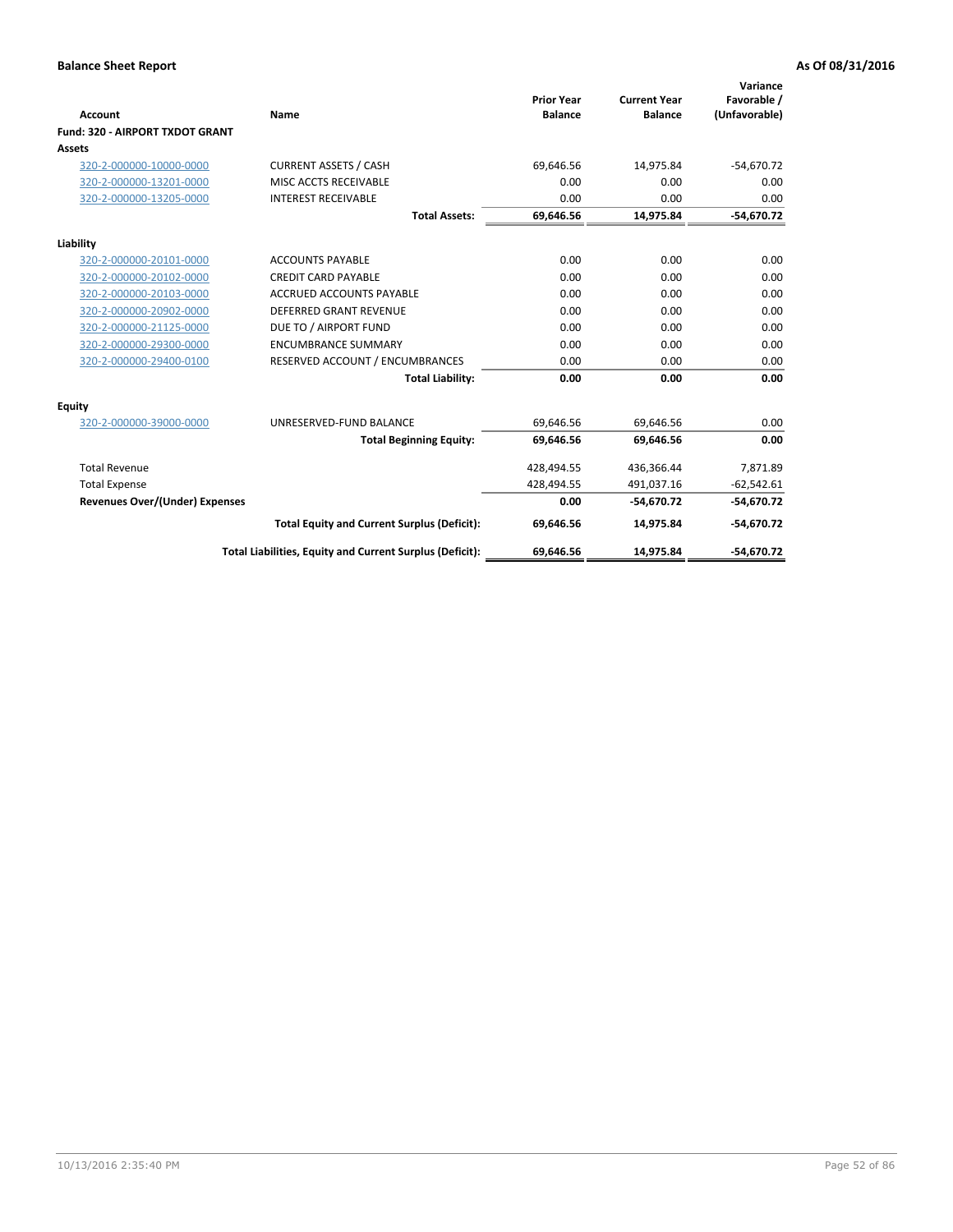|                                                    |                                                          |                                     |                                       | Variance                     |
|----------------------------------------------------|----------------------------------------------------------|-------------------------------------|---------------------------------------|------------------------------|
| <b>Account</b>                                     | Name                                                     | <b>Prior Year</b><br><b>Balance</b> | <b>Current Year</b><br><b>Balance</b> | Favorable /<br>(Unfavorable) |
| Fund: 360 - AIRPORT CAPITAL FUND                   |                                                          |                                     |                                       |                              |
| <b>Assets</b>                                      |                                                          |                                     |                                       |                              |
| 360-2-000000-10000-0000                            | <b>CURRENT ASSETS / CASH</b>                             | 664,498.89                          | 831,531.95                            | 167,033.06                   |
| 360-2-000000-13201-0000                            | MISC ACCTS RECEIVABLE                                    | 0.00                                | 0.00                                  | 0.00                         |
| 360-2-000000-13205-0000                            | <b>INTEREST RECEIVABLE</b>                               | 0.00                                | 0.00                                  | 0.00                         |
| 360-2-000000-16301-0000                            | FIXED ASSETS / C W I P                                   | 66,769.54                           | 146,068.31                            | 79,298.77                    |
|                                                    | <b>Total Assets:</b>                                     | 731,268.43                          | 977,600.26                            | 246,331.83                   |
|                                                    |                                                          |                                     |                                       |                              |
| Liability                                          | <b>ACCOUNTS PAYABLE</b>                                  | 0.00                                | 0.00                                  |                              |
| 360-2-000000-20101-0000<br>360-2-000000-20102-0000 | <b>CREDIT CARD PAYABLE</b>                               | 0.00                                | 0.00                                  | 0.00<br>0.00                 |
| 360-2-000000-20103-0000                            | <b>ACCRUED ACCOUNTS PAYABLE</b>                          | 0.00                                | 0.00                                  | 0.00                         |
| 360-2-000000-20125-0000                            | SALES TAX PAYABLE / IN THE CITY                          | 0.00                                | 0.00                                  | 0.00                         |
| 360-2-000000-20139-0000                            | <b>RETAINAGES PAYABLE</b>                                | 0.00                                | 0.00                                  | 0.00                         |
| 360-2-000000-21001-0000                            | <b>GENERAL FUND / GENERAL FUND</b>                       | 0.00                                | 0.00                                  | 0.00                         |
| 360-2-000000-27001-0000                            | <b>CONTRIBUTED CAPITAL</b>                               | 0.00                                | 0.00                                  | 0.00                         |
| 360-2-000000-29300-0000                            | <b>ENCUMBRANCE SUMMARY</b>                               | 0.00                                | 0.00                                  | 0.00                         |
| 360-2-000000-29400-0000                            | RESERVED ACCOUNT / ENCUMBRANCES                          | 0.00                                | 0.00                                  | 0.00                         |
|                                                    | <b>Total Liability:</b>                                  | 0.00                                | 0.00                                  | 0.00                         |
|                                                    |                                                          |                                     |                                       |                              |
| <b>Equity</b>                                      |                                                          |                                     |                                       |                              |
| 360-2-000000-39000-0000                            | UNRESERVED-FUND BALANCE                                  | 0.00                                | 0.00                                  | 0.00                         |
| 360-2-000000-39100-0000                            | UNRESERVED-RET. EARNINGS                                 | 424,698.72                          | 847,601.72                            | 422,903.00                   |
|                                                    | <b>Total Beginning Equity:</b>                           | 424,698.72                          | 847,601.72                            | 422,903.00                   |
| <b>Total Revenue</b>                               |                                                          | 369,680.50                          | 154,109.17                            | $-215,571.33$                |
| <b>Total Expense</b>                               |                                                          | 63,110.79                           | 24,110.63                             | 39,000.16                    |
| <b>Revenues Over/(Under) Expenses</b>              |                                                          | 306,569.71                          | 129,998.54                            | $-176,571.17$                |
|                                                    | <b>Total Equity and Current Surplus (Deficit):</b>       | 731,268.43                          | 977,600.26                            | 246,331.83                   |
|                                                    | Total Liabilities, Equity and Current Surplus (Deficit): | 731,268.43                          | 977,600.26                            | 246,331.83                   |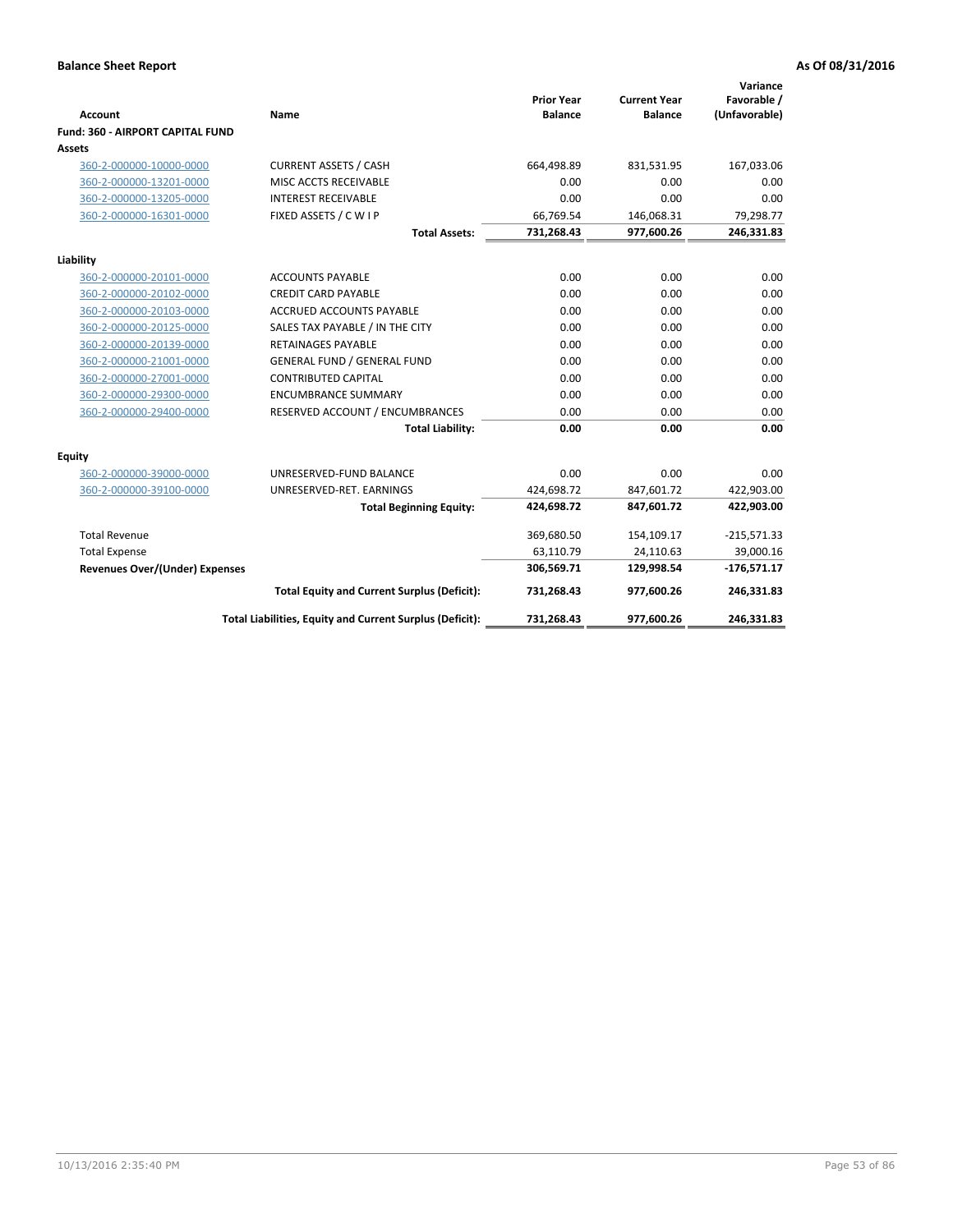| <b>Account</b>                        | <b>Name</b>                                              | <b>Prior Year</b><br><b>Balance</b> | <b>Current Year</b><br><b>Balance</b> | Variance<br>Favorable /<br>(Unfavorable) |
|---------------------------------------|----------------------------------------------------------|-------------------------------------|---------------------------------------|------------------------------------------|
| <b>Fund: 361 - L3-IDC FUND</b>        |                                                          |                                     |                                       |                                          |
| Assets                                |                                                          |                                     |                                       |                                          |
| 361-2-000000-10000-0000               | <b>CURRENT ASSETS / CASH</b>                             | 0.00                                | 0.00                                  | 0.00                                     |
| 361-2-000000-13201-0000               | MISC ACCTS RECEIVABLE                                    | 0.00                                | 0.00                                  | 0.00                                     |
| 361-2-000000-13205-0000               | <b>INTEREST RECEIVABLE</b>                               | 0.00                                | 0.00                                  | 0.00                                     |
|                                       | <b>Total Assets:</b>                                     | 0.00                                | 0.00                                  | 0.00                                     |
| Liability                             |                                                          |                                     |                                       |                                          |
| 361-2-000000-20101-0000               | <b>ACCOUNTS PAYABLE</b>                                  | 0.00                                | 0.00                                  | 0.00                                     |
| 361-2-000000-20102-0000               | <b>CREDIT CARD PAYABLE</b>                               | 0.00                                | 0.00                                  | 0.00                                     |
| 361-2-000000-20103-0000               | MISCELLANEOUS LIABILITIES                                | 0.00                                | 0.00                                  | 0.00                                     |
| 361-2-000000-20108-0000               | <b>MATURED BONDS PAYABLE</b>                             | 0.00                                | 0.00                                  | 0.00                                     |
| 361-2-000000-20111-0000               | <b>MATURED INTEREST PAYABLE</b>                          | 0.00                                | 0.00                                  | 0.00                                     |
| 361-2-000000-20112-0000               | <b>ACCRUED INTEREST PAYABLE</b>                          | 0.00                                | 0.00                                  | 0.00                                     |
| 361-2-000000-20139-0000               | <b>RETAINAGES PAYABLE</b>                                | 0.00                                | 0.00                                  | 0.00                                     |
| 361-2-000000-21001-0000               | <b>GENERAL FUND / GENERAL FUND</b>                       | 0.00                                | 0.00                                  | 0.00                                     |
|                                       | <b>Total Liability:</b>                                  | 0.00                                | 0.00                                  | 0.00                                     |
| Equity                                |                                                          |                                     |                                       |                                          |
| 361-2-000000-39000-0000               | UNRESERVED-FUND BALANCE                                  | 0.00                                | 0.00                                  | 0.00                                     |
| 361-2-000000-39100-0000               | UNRESERVED-RET. EARNINGS                                 | $-2,881,924.85$                     | $-2,881,924.85$                       | 0.00                                     |
| 361-2-000000-39150-0000               | RESERVED-RET. EARNINGS                                   | 2,881,924.85                        | 2,881,924.85                          | 0.00                                     |
|                                       | <b>Total Beginning Equity:</b>                           | 0.00                                | 0.00                                  | 0.00                                     |
| <b>Total Revenue</b>                  |                                                          | 0.00                                | 0.00                                  | 0.00                                     |
| <b>Total Expense</b>                  |                                                          | 0.00                                | 0.00                                  | 0.00                                     |
| <b>Revenues Over/(Under) Expenses</b> |                                                          | 0.00                                | 0.00                                  | 0.00                                     |
|                                       | <b>Total Equity and Current Surplus (Deficit):</b>       | 0.00                                | 0.00                                  | 0.00                                     |
|                                       | Total Liabilities, Equity and Current Surplus (Deficit): | 0.00                                | 0.00                                  | 0.00                                     |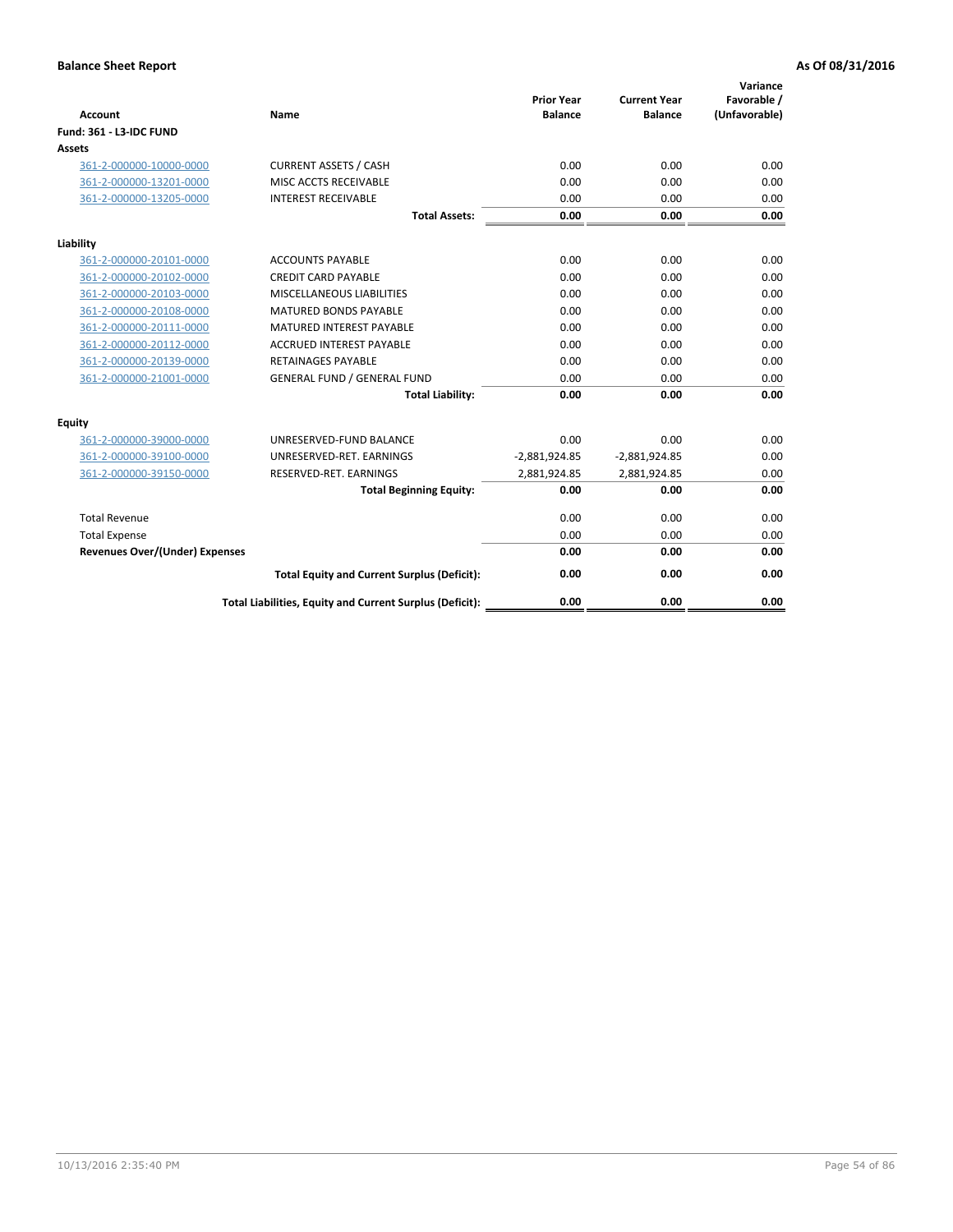|                                       |                                                          |                                     |                                       | Variance                     |
|---------------------------------------|----------------------------------------------------------|-------------------------------------|---------------------------------------|------------------------------|
| <b>Account</b>                        | Name                                                     | <b>Prior Year</b><br><b>Balance</b> | <b>Current Year</b><br><b>Balance</b> | Favorable /<br>(Unfavorable) |
| Fund: 362 - AIRPORT FBO FUEL          |                                                          |                                     |                                       |                              |
| <b>Assets</b>                         |                                                          |                                     |                                       |                              |
| 362-2-000000-10000-0000               | <b>CURRENT ASSETS / CASH</b>                             | 0.00                                | 70.775.79                             | 70,775.79                    |
| 362-2-000000-13201-0000               | MISC ACCTS RECEIVABLE                                    | 0.00                                | 0.00                                  | 0.00                         |
| 362-2-000000-13205-0000               | <b>INTEREST RECEIVABLE</b>                               | 0.00                                | 0.00                                  | 0.00                         |
|                                       | <b>Total Assets:</b>                                     | 0.00                                | 70,775.79                             | 70,775.79                    |
| Liability                             |                                                          |                                     |                                       |                              |
| 362-2-000000-20101-0000               | <b>ACCOUNTS PAYABLE</b>                                  | 0.00                                | 0.00                                  | 0.00                         |
| 362-2-000000-20102-0000               | <b>CREDIT CARD PAYABLE</b>                               | 0.00                                | 0.00                                  | 0.00                         |
| 362-2-000000-20103-0000               | <b>ACCRUED ACCOUNTS PAYABLE</b>                          | 0.00                                | 0.00                                  | 0.00                         |
| 362-2-000000-20125-0000               | SALES TAX PAYABLE / IN THE CITY                          | 0.00                                | 65.50                                 | $-65.50$                     |
| 362-2-000000-29300-0000               | <b>ENCUMBRANCE SUMMARY</b>                               | 0.00                                | 0.00                                  | 0.00                         |
| 362-2-000000-29400-0000               | RESERVED ACCOUNT / ENCUMBRANCES                          | 0.00                                | 0.00                                  | 0.00                         |
|                                       | <b>Total Liability:</b>                                  | 0.00                                | 65.50                                 | $-65.50$                     |
| <b>Equity</b>                         |                                                          |                                     |                                       |                              |
| 362-2-000000-39000-0000               | UNRESERVED-FUND BALANCE                                  | 0.00                                | 0.00                                  | 0.00                         |
| 362-2-000000-39100-0000               | UNRESERVED-RET. EARNINGS                                 | 0.00                                | 0.00                                  | 0.00                         |
|                                       | <b>Total Beginning Equity:</b>                           | 0.00                                | 0.00                                  | 0.00                         |
| <b>Total Revenue</b>                  |                                                          | 0.00                                | 134,476.43                            | 134,476.43                   |
| <b>Total Expense</b>                  |                                                          | 0.00                                | 63,766.14                             | $-63,766.14$                 |
| <b>Revenues Over/(Under) Expenses</b> |                                                          | 0.00                                | 70,710.29                             | 70,710.29                    |
|                                       | <b>Total Equity and Current Surplus (Deficit):</b>       | 0.00                                | 70,710.29                             | 70,710.29                    |
|                                       | Total Liabilities, Equity and Current Surplus (Deficit): | 0.00                                | 70,775.79                             | 70,775.79                    |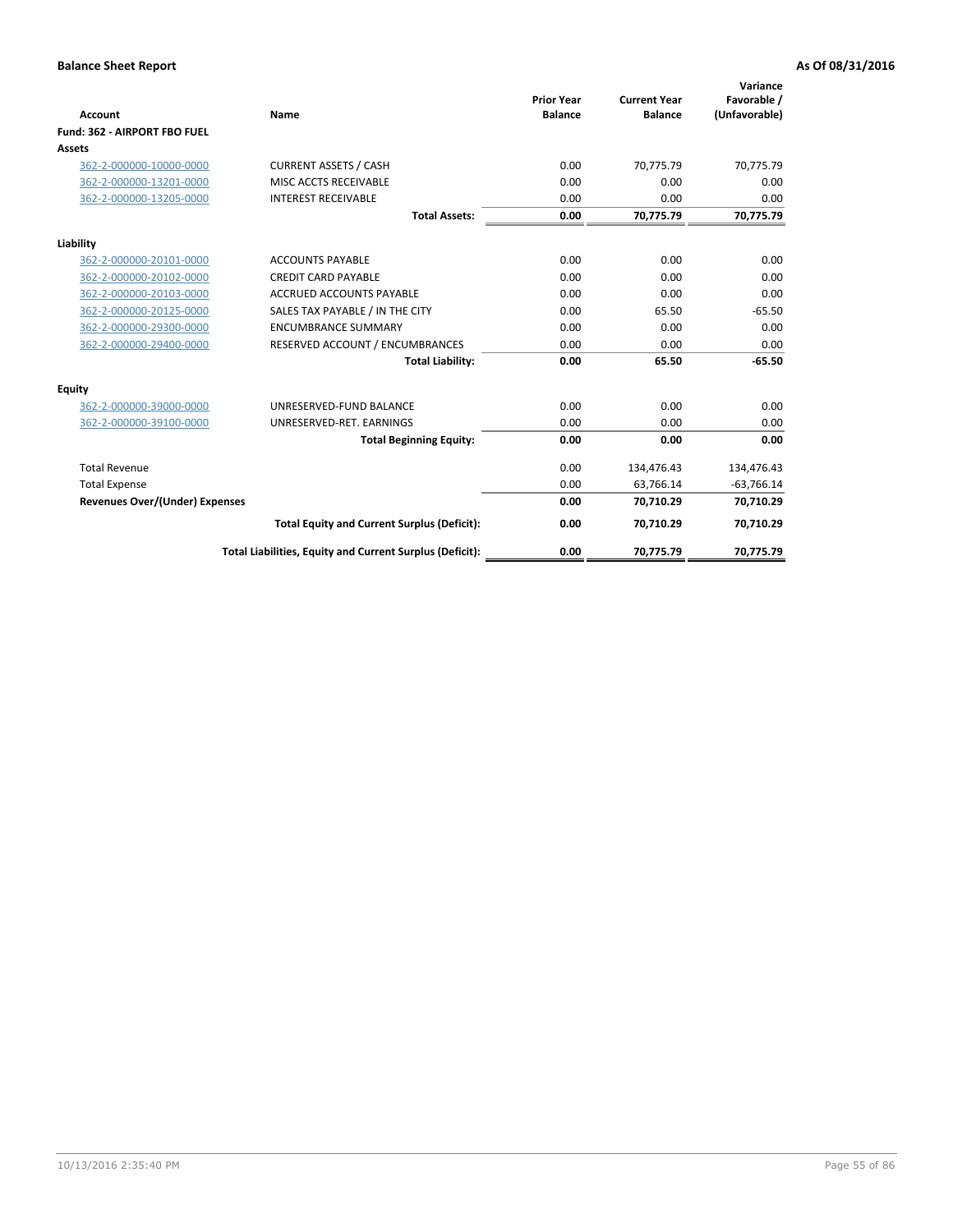| <b>Account</b>          | Name                                  | <b>Prior Year</b><br><b>Balance</b> | <b>Current Year</b><br><b>Balance</b> | Variance<br>Favorable /<br>(Unfavorable) |
|-------------------------|---------------------------------------|-------------------------------------|---------------------------------------|------------------------------------------|
| Fund: 400 - GOLF FUND   |                                       |                                     |                                       |                                          |
| Assets                  |                                       |                                     |                                       |                                          |
| 400-2-000000-10000-0000 | <b>CURRENT ASSETS / CASH</b>          | $-318,174.34$                       | $-321,055.72$                         | $-2,881.38$                              |
| 400-2-000000-10304-0000 | CASH / PETTY CASH/CHANGE DRAWERS      | 200.00                              | 200.00                                | 0.00                                     |
| 400-2-000000-13007-0000 | <b>RETURNED CHECKS</b>                | 0.00                                | 0.00                                  | 0.00                                     |
| 400-2-000000-13201-0000 | MISC ACCTS RECEIVABLE                 | $-401.37$                           | 3,894.13                              | 4,295.50                                 |
| 400-2-000000-13202-0000 | <b>EMPLOYEE ADVANCES</b>              | 0.00                                | 0.00                                  | 0.00                                     |
| 400-2-000000-13203-0000 | NON-CURRENT ASSETS / PREPAYMENTS      | 0.00                                | 0.00                                  | 0.00                                     |
| 400-2-000000-13205-0000 | <b>INTEREST RECEIVABLE</b>            | 0.00                                | 0.00                                  | 0.00                                     |
| 400-2-000000-13206-0000 | <b>CHARGES RECEIVABLE</b>             | 15,576.60                           | 2,685.89                              | $-12,890.71$                             |
| 400-2-000000-15301-0000 | <b>INVENTORIES / GOLF COURSE</b>      | 8,874.32                            | 7,253.50                              | $-1,620.82$                              |
| 400-2-000000-16001-0000 | FIXED ASSETS / LAND                   | 93,000.00                           | 93,000.00                             | 0.00                                     |
| 400-2-000000-16002-0000 | FIXED ASSETS / IMPROVMENTS-NON BUILDI | 521,160.58                          | 521,160.58                            | 0.00                                     |
| 400-2-000000-16003-0000 | ACCUM DEPR / IMPROVEMENTS-NON BUILL   | $-227,489.74$                       | $-244,919.68$                         | $-17,429.94$                             |
| 400-2-000000-16004-0000 | FIXED ASSETS / BUILDINGS              | 109,640.00                          | 109,640.00                            | 0.00                                     |
| 400-2-000000-16005-0000 | <b>ACCUM DEPR / BUILDINGS</b>         | $-101,441.61$                       | $-104,606.74$                         | $-3,165.13$                              |
| 400-2-000000-16201-0000 | FIXED ASSETS / MACHINERY AND EQUIPMEN | 67,625.00                           | 67,625.00                             | 0.00                                     |
| 400-2-000000-16202-0000 | ACCUM DEPR / MACHINERY AND EQUIPMEI   | $-67,625.00$                        | $-67,625.00$                          | 0.00                                     |
| 400-2-000000-16301-0000 | FIXED ASSETS / C W I P                | 0.00                                | 0.00                                  | 0.00                                     |
| 400-2-000000-17501-0000 | <b>EMPLOYEE CONTRIBUTIONS</b>         | 0.00                                | 6,650.00                              | 6,650.00                                 |
| 400-2-000000-17504-0000 | <b>INVESTMENT RETURN</b>              | 0.00                                | 4,827.00                              | 4,827.00                                 |
| 400-2-000000-17508-0000 | <b>EXPERIENCE DIFFERENCE</b>          | 0.00                                | 58.00                                 | 58.00                                    |
|                         | <b>Total Assets:</b>                  | 100,944.44                          | 78,786.96                             | $-22,157.48$                             |
|                         |                                       |                                     |                                       |                                          |
| Liability               |                                       |                                     |                                       |                                          |
| 400-2-000000-20101-0000 | <b>ACCOUNTS PAYABLE</b>               | $-1,813.79$                         | 0.00                                  | $-1,813.79$                              |
| 400-2-000000-20102-0000 | <b>CREDIT CARD PAYABLE</b>            | 0.00                                | 0.00                                  | 0.00                                     |
| 400-2-000000-20103-0000 | ACCRUED ACCOUNTS PAYABLE              | 0.00                                | 0.00                                  | 0.00                                     |
| 400-2-000000-20112-0000 | ACCRUED INTEREST PAYABLE              | 0.00                                | 0.00                                  | 0.00                                     |
| 400-2-000000-20124-0000 | <b>GOLF COURSE RESALE</b>             | 0.00                                | 0.00                                  | 0.00                                     |
| 400-2-000000-20125-0000 | SALES TAX PAYABLE / IN THE CITY       | 649.99                              | 646.62                                | 3.37                                     |
| 400-2-000000-20139-0000 | RETAINAGES PAYABLE                    | 0.00                                | 0.00                                  | 0.00                                     |
| 400-2-000000-20141-0000 | <b>TELEPHONE CLEARING</b>             | 0.00                                | 0.00                                  | 0.00                                     |
| 400-2-000000-21001-0000 | <b>GENERAL FUND / GENERAL FUND</b>    | 0.00                                | 0.00                                  | 0.00                                     |
| 400-2-000000-21101-0000 | ENTERPRISE / WTR/WWTR UTILITY FUND    | 0.00                                | 0.00                                  | 0.00                                     |
| 400-2-000000-22001-0000 | <b>SALARIES PAYABLE</b>               | 3,520.81                            | 4,343.20                              | $-822.39$                                |
| 400-2-000000-22002-0000 | VACATION/SICK PAYABLE                 | 9,381.97                            | 12,984.33                             | $-3,602.36$                              |
| 400-2-000000-23001-0000 | CAPITAL LEASE PAYABLE                 | 0.00                                | 0.00                                  | 0.00                                     |
| 400-2-000000-24001-0000 | O/S CHECKS PAYABLE                    | 0.00                                | 0.00                                  | 0.00                                     |
| 400-2-000000-26001-0000 | COMPENSATED ABSENCES PAY              | 33,336.24                           | 30,700.32                             | 2,635.92                                 |
| 400-2-000000-27001-0000 | <b>CONTRIBUTED CAPITAL</b>            | 0.00                                | 0.00                                  | 0.00                                     |
| 400-2-000000-27002-0000 | CONTRIBUTED CAPITAL / DEVELOPERS      | 0.00                                | 0.00                                  | 0.00                                     |
| 400-2-000000-29300-0000 | ENCUMBRANCE SUMMARY                   | 0.00                                | 0.00                                  | 0.00                                     |
| 400-2-000000-29400-0100 | RESERVED ACCOUNT / ENCUMBRANCES       | 0.00                                | 0.00                                  | 0.00                                     |
| 400-2-000000-29999-0000 | <b>NET PENSION LIABILITY</b>          | 0.00                                | 8,714.00                              | $-8,714.00$                              |
|                         | <b>Total Liability:</b>               | 45,075.22                           | 57,388.47                             | $-12,313.25$                             |
| Equity                  |                                       |                                     |                                       |                                          |
| 400-2-000000-39000-0000 | UNRESERVED-FUND BALANCE               | 0.00                                | 0.00                                  | 0.00                                     |
| 400-2-000000-39100-0000 | UNRESERVED-RET. EARNINGS              | 67,323.76                           | 26,241.25                             | -41,082.51                               |
| 400-2-000000-39500-0000 | NET POSITION - PENSION                | 0.00                                | $-44.00$                              | $-44.00$                                 |
|                         | <b>Total Beginning Equity:</b>        | 67,323.76                           | 26,197.25                             | $-41,126.51$                             |
|                         |                                       |                                     |                                       |                                          |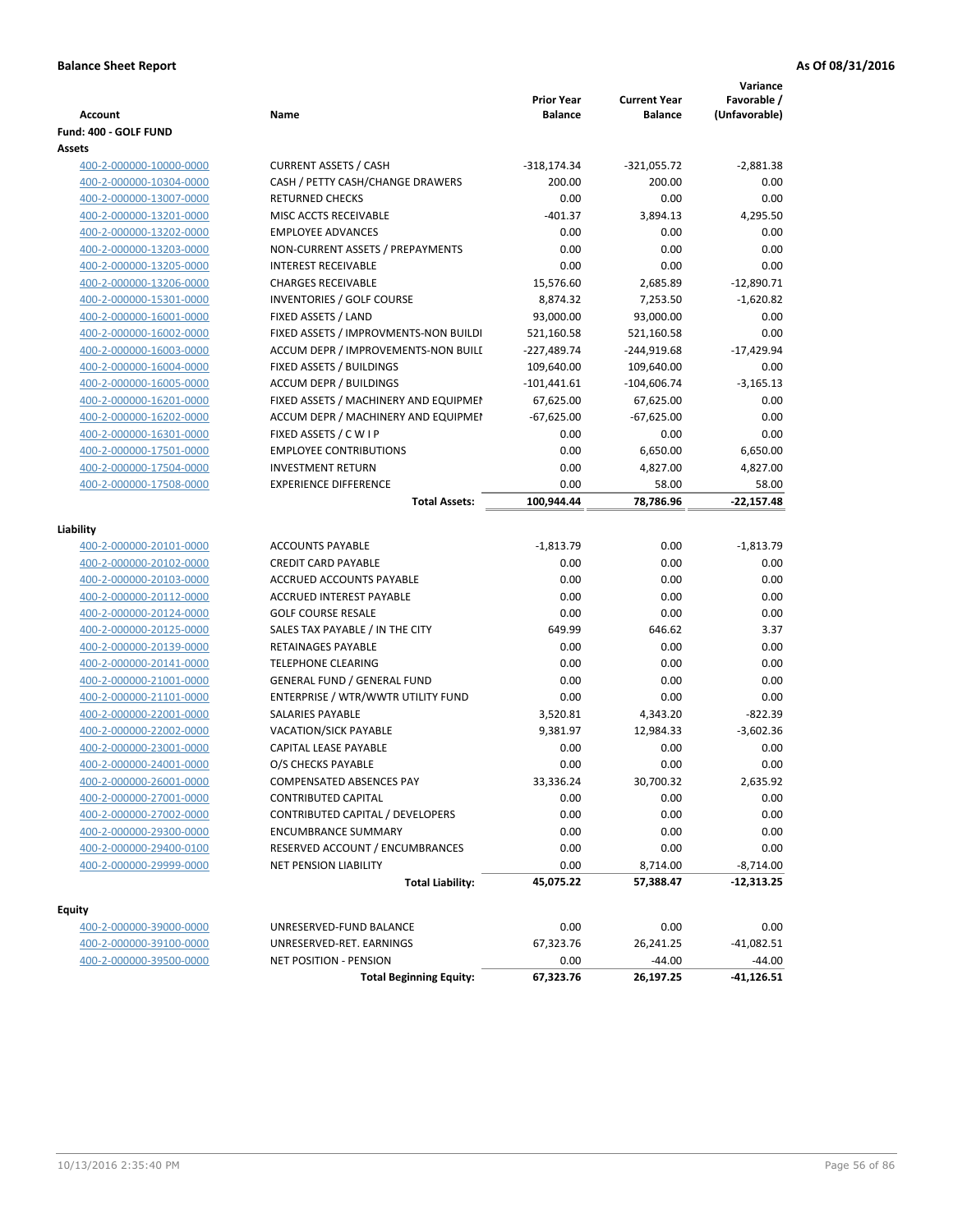| <b>Account</b>                 | Name                                                     | <b>Prior Year</b><br><b>Balance</b> | <b>Current Year</b><br><b>Balance</b> | Variance<br>Favorable /<br>(Unfavorable) |
|--------------------------------|----------------------------------------------------------|-------------------------------------|---------------------------------------|------------------------------------------|
| <b>Total Revenue</b>           |                                                          | 177,633.55                          | 199,380.75                            | 21,747.20                                |
| <b>Total Expense</b>           |                                                          | 189,088.09                          | 204,179.50                            | $-15,091.41$                             |
| Revenues Over/(Under) Expenses |                                                          | $-11.454.54$                        | $-4.798.75$                           | 6,655.79                                 |
|                                | <b>Total Equity and Current Surplus (Deficit):</b>       | 55.869.22                           | 21.398.50                             | $-34.470.72$                             |
|                                | Total Liabilities, Equity and Current Surplus (Deficit): | 100.944.44                          | 78.786.97                             | $-22,157.47$                             |

**\*\*\*Warning: Account Authorization is turned on. Please run the Unauthorized Account Listing Report to see if you are out of balance due to missing accounts \*\*\***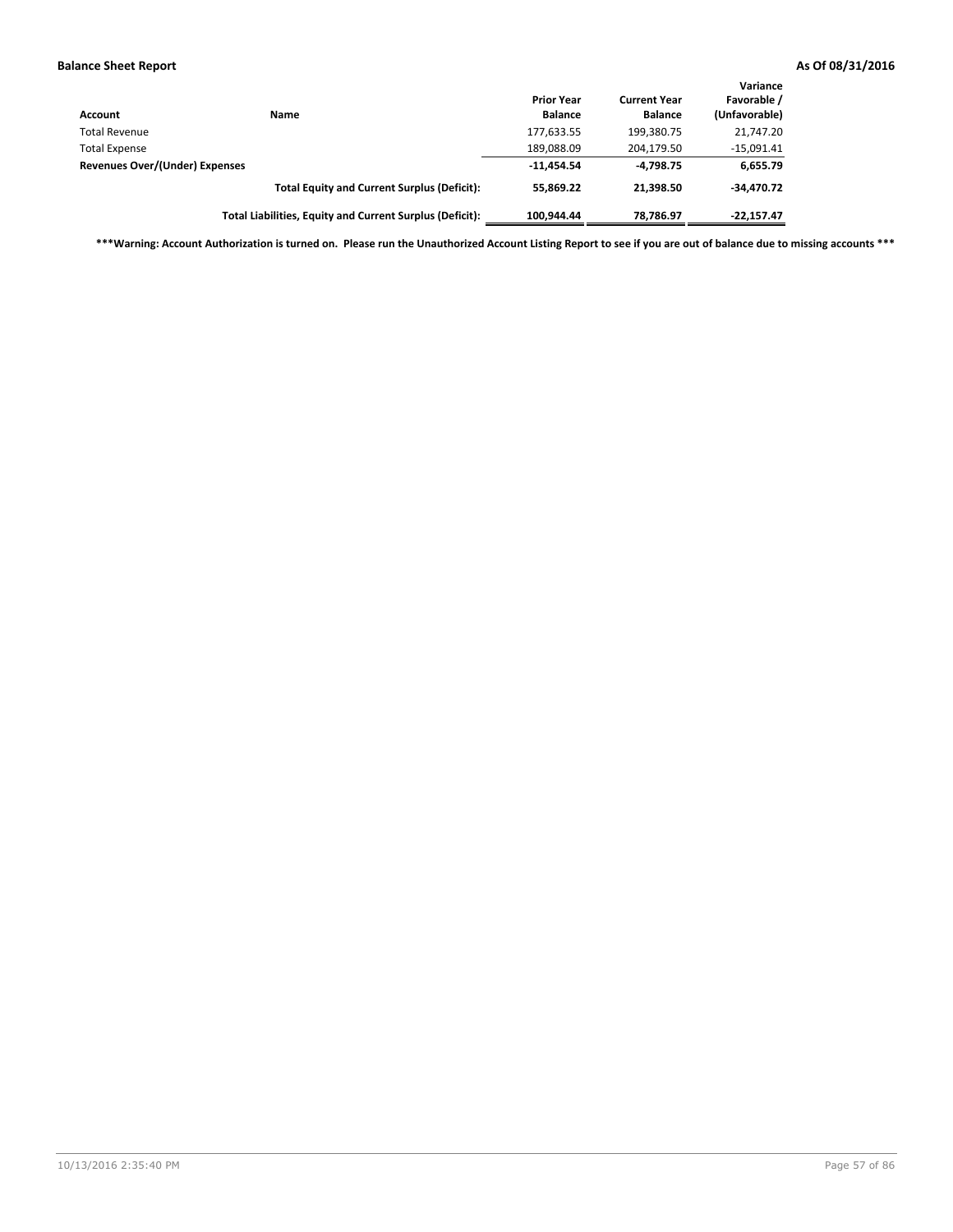|                                       |                                                          | <b>Prior Year</b> | <b>Current Year</b> | Variance<br>Favorable / |
|---------------------------------------|----------------------------------------------------------|-------------------|---------------------|-------------------------|
| <b>Account</b>                        | Name                                                     | <b>Balance</b>    | <b>Balance</b>      | (Unfavorable)           |
| <b>Fund: 500 - SANITATION FUND</b>    |                                                          |                   |                     |                         |
| <b>Assets</b>                         |                                                          |                   |                     |                         |
| 500-2-000000-10000-0000               | <b>CURRENT ASSETS / CASH</b>                             | 1,182,926.44      | 1,553,008.35        | 370,081.91              |
| 500-2-000000-13000-0000               | <b>CUSTOMER ACCTS RECEIVABLE</b>                         | 113,678.79        | 95,243.88           | $-18,434.91$            |
| 500-2-000000-13001-0000               | NON CURRENT CUSTOMER ACCTS RECEIVAE                      | 39,698.39         | 50,451.01           | 10,752.62               |
| 500-2-000000-13002-0000               | ALLOW FOR UNCOLLECT REC                                  | $-32,668.94$      | $-36,479.94$        | $-3,811.00$             |
| 500-2-000000-13003-0000               | UNBILLED YEAR-END ACCRUAL                                | 247,854.31        | 379,459.63          | 131,605.32              |
| 500-2-000000-13201-0000               | MISC ACCTS RECEIVABLE                                    | 0.00              | 185.00              | 185.00                  |
| 500-2-000000-17501-0000               | <b>EMPLOYEE CONTRIBUTIONS</b>                            | 0.00              | 6,650.00            | 6,650.00                |
| 500-2-000000-17504-0000               | <b>INVESTMENT RETURN</b>                                 | 0.00              | 4,827.00            | 4,827.00                |
| 500-2-000000-17508-0000               | <b>EXPERIENCE DIFFERENCE</b>                             | 0.00              | 58.00               | 58.00                   |
|                                       | <b>Total Assets:</b>                                     | 1,551,488.99      | 2,053,402.93        | 501,913.94              |
| Liability                             |                                                          |                   |                     |                         |
| 500-2-000000-20101-0000               | <b>ACCOUNTS PAYABLE</b>                                  | 0.00              | 0.00                | 0.00                    |
| 500-2-000000-20102-0000               | <b>CREDIT CARD PAYABLE</b>                               | 0.00              | 0.00                | 0.00                    |
| 500-2-000000-20103-0000               | ACCRUED ACCOUNTS PAYABLE                                 | 0.00              | 0.00                | 0.00                    |
| 500-2-000000-20125-0000               | SALES TAX PAYABLE / IN THE CITY                          | 19,929.14         | 23,129.80           | $-3,200.66$             |
| 500-2-000000-20126-0000               | SALES TAX PAYABLE / OUT OF CITY                          | 0.00              | 0.00                | 0.00                    |
| 500-2-000000-20133-0000               | <b>GARBAGE CLEARING</b>                                  | 0.00              | 0.00                | 0.00                    |
| 500-2-000000-20135-0000               | <b>GARBAGE CLEARING / BAD DEBT EXPENS</b>                | 38,521.68         | 38,052.80           | 468.88                  |
| 500-2-000000-20160-0000               | <b>UNAPPLIED CREDIT</b>                                  | 0.00              | 0.00                | 0.00                    |
| 500-2-000000-20201-0000               | DEFERRED REVENUE                                         | 500.00            | 0.00                | 500.00                  |
| 500-2-000000-21001-0000               | <b>GENERAL FUND / GENERAL FUND</b>                       | 0.00              | 0.00                | 0.00                    |
| 500-2-000000-22001-0000               | <b>SALARIES PAYABLE</b>                                  | 2,625.44          | 3,481.43            | $-855.99$               |
| 500-2-000000-22002-0000               | VACATION/SICK PAYABLE                                    | 237.94            | 4,512.22            | $-4,274.28$             |
| 500-2-000000-24002-0000               | <b>CUSTOMER DEPOSITS</b>                                 | 151,767.62        | 171,024.93          | $-19,257.31$            |
| 500-2-000000-24007-0000               | <b>BILLED DEPOSITS SUSPENSE</b>                          | 0.00              | 0.00                | 0.00                    |
| 500-2-000000-26001-0000               | <b>COMPENSATED ABSENCES PAY</b>                          | $-0.06$           | $-176.76$           | 176.70                  |
| 500-2-000000-29300-0000               | <b>ENCUMBRANCE SUMMARY</b>                               | 0.00              | 0.00                | 0.00                    |
| 500-2-000000-29400-0100               | RESERVED ACCOUNT / ENCUMBRANCES                          | 0.00              | 0.00                | 0.00                    |
| 500-2-000000-29999-0000               | <b>NET PENSION LIABILITY</b>                             | 0.00              | 8,714.00            | $-8,714.00$             |
|                                       | <b>Total Liability:</b>                                  | 213,581.76        | 248,738.42          | $-35,156.66$            |
| Equity                                |                                                          |                   |                     |                         |
| 500-2-000000-39000-0000               | UNRESERVED-FUND BALANCE                                  | 0.00              | 0.00                | 0.00                    |
| 500-2-000000-39100-0000               | UNRESERVED-RET. EARNINGS                                 | 868,239.33        | 1,311,908.45        | 443,669.12              |
| 500-2-000000-39500-0000               | <b>NET POSITION - PENSION</b>                            | 0.00              | $-44.00$            | $-44.00$                |
|                                       | <b>Total Beginning Equity:</b>                           | 868,239.33        | 1,311,864.45        | 443,625.12              |
|                                       |                                                          |                   |                     |                         |
| <b>Total Revenue</b>                  |                                                          | 3,341,042.00      | 3,578,822.16        | 237,780.16              |
| <b>Total Expense</b>                  |                                                          | 2,871,374.10      | 3,086,022.10        | $-214,648.00$           |
| <b>Revenues Over/(Under) Expenses</b> |                                                          | 469,667.90        | 492,800.06          | 23,132.16               |
|                                       | <b>Total Equity and Current Surplus (Deficit):</b>       | 1,337,907.23      | 1,804,664.51        | 466,757.28              |
|                                       | Total Liabilities, Equity and Current Surplus (Deficit): | 1,551,488.99      | 2,053,402.93        | 501,913.94              |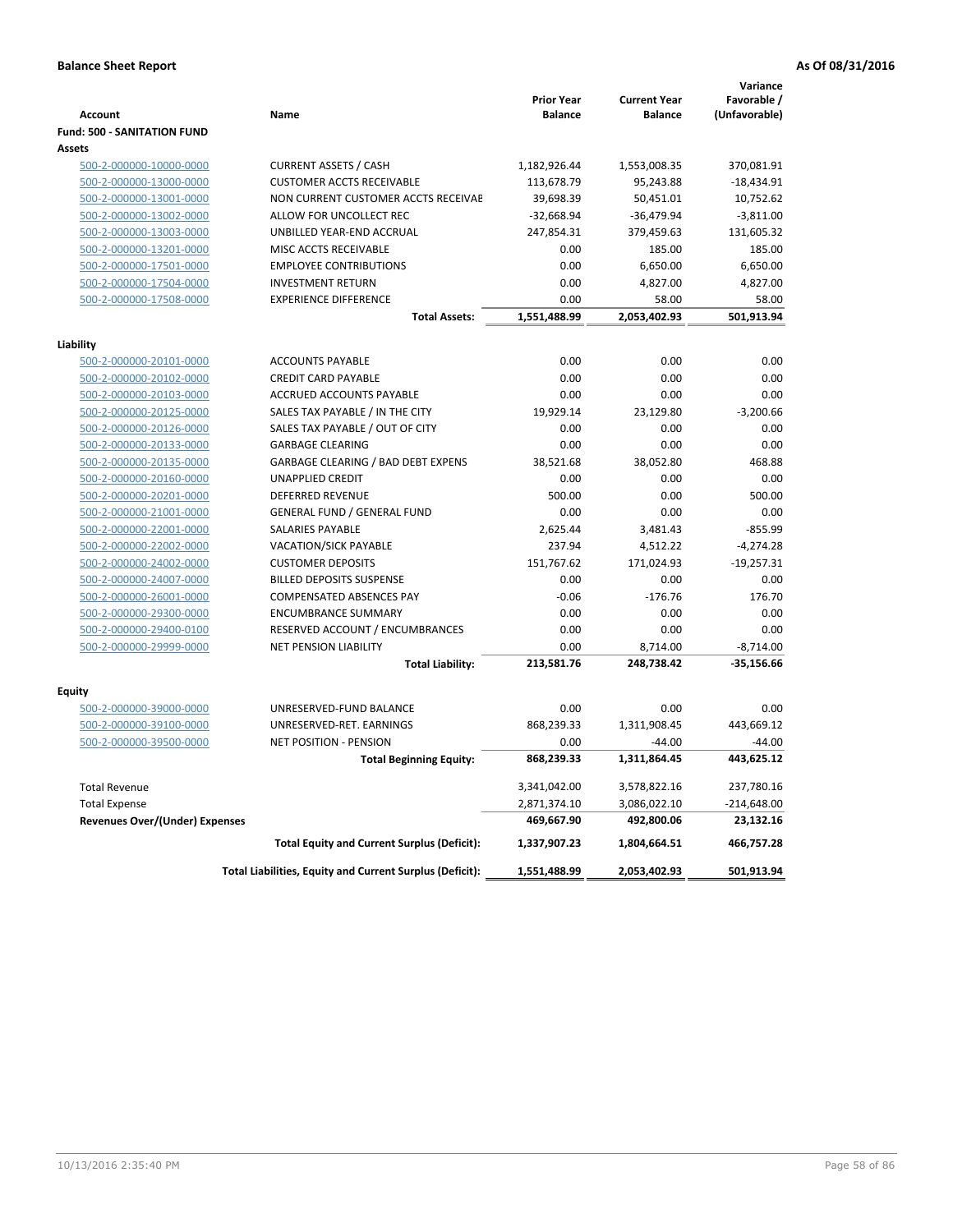| Account                                                    | Name                                                     | <b>Prior Year</b><br><b>Balance</b> | <b>Current Year</b><br><b>Balance</b> | Variance<br>Favorable /<br>(Unfavorable) |
|------------------------------------------------------------|----------------------------------------------------------|-------------------------------------|---------------------------------------|------------------------------------------|
| <b>Fund: 561 - REGINAL HOUSEHOLD HAZARDOUS WASTE GRANT</b> |                                                          |                                     |                                       |                                          |
| <b>Assets</b>                                              |                                                          |                                     |                                       |                                          |
| 561-2-000000-10000-0000                                    | <b>CURRENT ASSETS / CASH</b>                             | 0.00                                | 0.00                                  | 0.00                                     |
| 561-2-000000-13201-0000                                    | MISC ACCTS RECEIVABLE                                    | 0.00                                | 0.00                                  | 0.00                                     |
| 561-2-000000-13205-0000                                    | <b>INTEREST RECEIVABLE</b>                               | 0.00                                | 0.00                                  | 0.00                                     |
|                                                            | <b>Total Assets:</b>                                     | 0.00                                | 0.00                                  | 0.00                                     |
| Liability                                                  |                                                          |                                     |                                       |                                          |
| 561-2-000000-20101-0000                                    | <b>ACCOUNTS PAYABLE</b>                                  | 0.00                                | 0.00                                  | 0.00                                     |
| 561-2-000000-20102-0000                                    | <b>CREDIT CARD PAYABLE</b>                               | 0.00                                | 0.00                                  | 0.00                                     |
| 561-2-000000-20103-0000                                    | <b>ACCRUED ACCOUNTS PAYABLE</b>                          | 0.00                                | 0.00                                  | 0.00                                     |
| 561-2-000000-21140-0000                                    | DUE TO / SANITATION FUND                                 | 0.00                                | 0.00                                  | 0.00                                     |
| 561-2-000000-29300-0000                                    | <b>ENCUMBRANCE SUMMARY</b>                               | 0.00                                | 0.00                                  | 0.00                                     |
| 561-2-000000-29400-0100                                    | RESERVED ACCOUNT / ENCUMBRANCES                          | 0.00                                | 0.00                                  | 0.00                                     |
|                                                            | <b>Total Liability:</b>                                  | 0.00                                | 0.00                                  | 0.00                                     |
| <b>Equity</b>                                              |                                                          |                                     |                                       |                                          |
| 561-2-000000-39100-0000                                    | UNRESERVED-RET. EARNINGS                                 | 0.00                                | 0.00                                  | 0.00                                     |
|                                                            | <b>Total Beginning Equity:</b>                           | 0.00                                | 0.00                                  | 0.00                                     |
| <b>Total Revenue</b>                                       |                                                          | 0.00                                | 0.00                                  | 0.00                                     |
| <b>Total Expense</b>                                       |                                                          | 0.00                                | 0.00                                  | 0.00                                     |
| <b>Revenues Over/(Under) Expenses</b>                      |                                                          | 0.00                                | 0.00                                  | 0.00                                     |
|                                                            | <b>Total Equity and Current Surplus (Deficit):</b>       | 0.00                                | 0.00                                  | 0.00                                     |
|                                                            | Total Liabilities, Equity and Current Surplus (Deficit): | 0.00                                | 0.00                                  | 0.00                                     |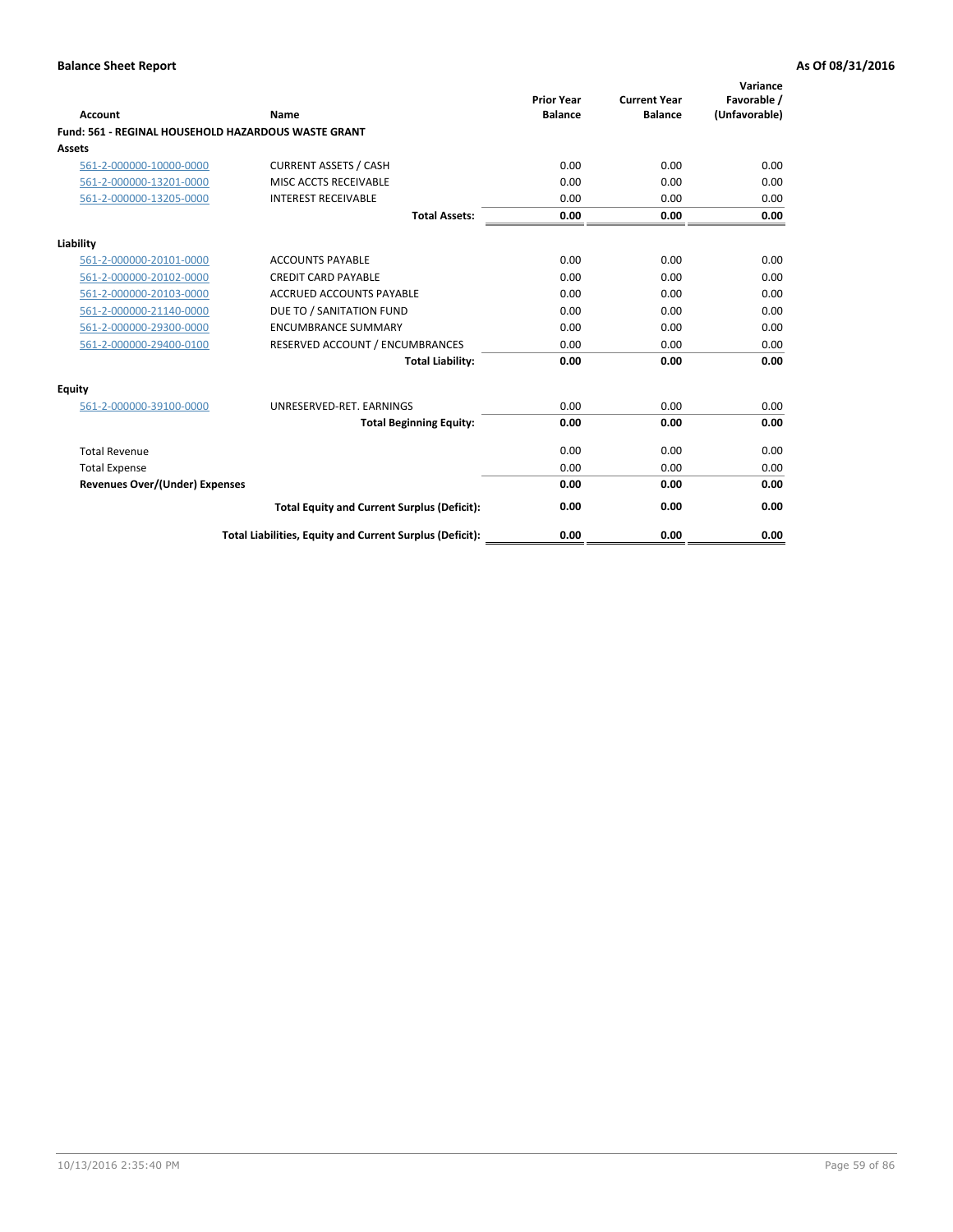| <b>Account</b>                        | Name                                                     | <b>Prior Year</b><br><b>Balance</b> | <b>Current Year</b><br><b>Balance</b> | Variance<br>Favorable /<br>(Unfavorable) |
|---------------------------------------|----------------------------------------------------------|-------------------------------------|---------------------------------------|------------------------------------------|
| Fund: 601 - CENTRAL SERVICE FUND      |                                                          |                                     |                                       |                                          |
| Assets                                |                                                          |                                     |                                       |                                          |
| 601-2-000000-10000-0000               | <b>CURRENT ASSETS / CASH</b>                             | 213,921.21                          | 134,759.56                            | $-79,161.65$                             |
| 601-2-000000-13201-0000               | MISC ACCTS RECEIVABLE                                    | 0.00                                | 0.00                                  | 0.00                                     |
| 601-2-000000-13203-0000               | NON-CURRENT ASSETS / PREPAYMENTS                         | 0.00                                | 0.00                                  | 0.00                                     |
| 601-2-000000-13204-0000               | PREPAYMENTS / INSURANCE PREPAYMENT                       | 0.00                                | 0.00                                  | 0.00                                     |
| 601-2-000000-13205-0000               | <b>INTEREST RECEIVABLE</b>                               | 0.00                                | 0.00                                  | 0.00                                     |
| 601-2-000000-15001-0000               | <b>INVENTORIES / POSTAGE</b>                             | 0.00                                | 0.00                                  | 0.00                                     |
| 601-2-000000-15101-0000               | <b>FACILITIES MAINT STOCK</b>                            | 11,098.78                           | 14,924.66                             | 3,825.88                                 |
| 601-2-000000-15201-0000               | <b>INVENTORIES / GARAGE</b>                              | 65,290.30                           | 141,528.62                            | 76,238.32                                |
| 601-2-000000-16001-0000               | FIXED ASSETS / LAND                                      | 0.00                                | 0.00                                  | 0.00                                     |
| 601-2-000000-16002-0000               | FIXED ASSETS / IMPROVMENTS-NON BUILDI                    | 0.00                                | 0.00                                  | 0.00                                     |
| 601-2-000000-16003-0000               | ACCUM DEPR / IMPROVEMENTS-NON BUILI                      | 0.00                                | 0.00                                  | 0.00                                     |
| 601-2-000000-16004-0000               | FIXED ASSETS / BUILDINGS                                 | 100,832.00                          | 100,832.00                            | 0.00                                     |
| 601-2-000000-16005-0000               | <b>ACCUM DEPR / BUILDINGS</b>                            | $-100,832.00$                       | $-100,832.00$                         | 0.00                                     |
| 601-2-000000-16201-0000               | FIXED ASSETS / MACHINERY AND EQUIPMEN                    | 166,476.00                          | 166,476.00                            | 0.00                                     |
| 601-2-000000-16202-0000               | ACCUM DEPR / MACHINERY AND EQUIPMEI                      | $-160,911.50$                       | $-163,814.71$                         | $-2,903.21$                              |
| 601-2-000000-17501-0000               | <b>EMPLOYEE CONTRIBUTIONS</b>                            | 0.00                                | 26,599.00                             | 26,599.00                                |
| 601-2-000000-17504-0000               | <b>INVESTMENT RETURN</b>                                 | 0.00                                | 19,307.00                             | 19,307.00                                |
| 601-2-000000-17508-0000               | <b>EXPERIENCE DIFFERENCE</b>                             | 0.00                                | 232.00                                | 232.00                                   |
|                                       | <b>Total Assets:</b>                                     | 295,874.79                          | 340,012.13                            | 44,137.34                                |
| Liability                             |                                                          |                                     |                                       |                                          |
| 601-2-000000-20101-0000               | <b>ACCOUNTS PAYABLE</b>                                  | $-1,226.55$                         | 0.00                                  | $-1,226.55$                              |
| 601-2-000000-20102-0000               | <b>CREDIT CARD PAYABLE</b>                               | 0.00                                | 0.00                                  | 0.00                                     |
| 601-2-000000-20103-0000               | ACCRUED ACCOUNTS PAYABLE                                 | 0.00                                | 0.00                                  | 0.00                                     |
| 601-2-000000-20115-0000               | <b>DRINK SUPPLY</b>                                      | 0.00                                | 0.00                                  | 0.00                                     |
| 601-2-000000-20141-0000               | <b>TELEPHONE CLEARING</b>                                | 0.00                                | 0.00                                  | 0.00                                     |
| 601-2-000000-20148-0000               | FLEET FUEL CLEARING                                      | 0.00                                | 0.00                                  | 0.00                                     |
| 601-2-000000-20149-0000               | FLEET MAINTENANCE CLEARING                               | 0.00                                | $-16.48$                              | 16.48                                    |
| 601-2-000000-20201-0000               | <b>DEFERRED REVENUE</b>                                  | 0.00                                | 0.00                                  | 0.00                                     |
| 601-2-000000-21001-0000               | <b>GENERAL FUND / GENERAL FUND</b>                       | 0.00                                | 0.00                                  | 0.00                                     |
| 601-2-000000-21101-0000               | ENTERPRISE / WTR/WWTR UTILITY FUND                       | 0.00                                | 0.00                                  | 0.00                                     |
| 601-2-000000-22001-0000               | <b>SALARIES PAYABLE</b>                                  | 11,895.24                           | 12,654.55                             | $-759.31$                                |
| 601-2-000000-22002-0000               | <b>VACATION/SICK PAYABLE</b>                             | 39,911.15                           | 38,440.79                             | 1,470.36                                 |
| 601-2-000000-24011-0000               | <b>CIVIC CENTER DEPOSITS</b>                             | 0.00                                | 0.00                                  | 0.00                                     |
| 601-2-000000-24012-0000               | <b>AUDITORIUM DEPOSITS</b>                               | 0.00                                | 0.00                                  | 0.00                                     |
| 601-2-000000-26001-0000               | <b>COMPENSATED ABSENCES PAY</b>                          | 28,140.70                           | 22,239.02                             | 5,901.68                                 |
| 601-2-000000-27001-0000               | <b>CONTRIBUTED CAPITAL</b>                               | 0.00                                | 0.00                                  | 0.00                                     |
| 601-2-000000-29300-0000               | <b>ENCUMBRANCE SUMMARY</b>                               | 0.00                                | 0.00                                  | 0.00                                     |
| 601-2-000000-29400-0100               | RESERVED ACCOUNT / ENCUMBRANCES                          | 0.00                                | 0.00                                  | 0.00                                     |
| 601-2-000000-29999-0000               | <b>NET PENSION LIABILITY</b>                             | 0.00                                | 34,854.00                             | $-34,854.00$<br>-29,451.34               |
|                                       | <b>Total Liability:</b>                                  | 78,720.54                           | 108,171.88                            |                                          |
| <b>Equity</b>                         |                                                          |                                     |                                       |                                          |
| 601-2-000000-39000-0000               | UNRESERVED-FUND BALANCE                                  | 0.00                                | 0.00                                  | 0.00                                     |
| 601-2-000000-39100-0000               | UNRESERVED-RET. EARNINGS                                 | 123,762.28                          | 218,033.60                            | 94,271.32                                |
| 601-2-000000-39500-0000               | NET POSITION - PENSION                                   | 0.00                                | $-175.00$                             | $-175.00$                                |
|                                       | <b>Total Beginning Equity:</b>                           | 123,762.28                          | 217,858.60                            | 94,096.32                                |
| <b>Total Revenue</b>                  |                                                          | 816,094.51                          | 793,227.63                            | $-22,866.88$                             |
| <b>Total Expense</b>                  |                                                          | 722,702.54                          | 779,246.05                            | $-56,543.51$                             |
| <b>Revenues Over/(Under) Expenses</b> |                                                          | 93,391.97                           | 13,981.58                             | -79,410.39                               |
|                                       | <b>Total Equity and Current Surplus (Deficit):</b>       | 217,154.25                          | 231,840.18                            | 14,685.93                                |
|                                       | Total Liabilities, Equity and Current Surplus (Deficit): | 295,874.79                          | 340,012.06                            | 44,137.27                                |

**\*\*\*Warning: Account Authorization is turned on. Please run the Unauthorized Account Listing Report to see if you are out of balance due to missing accounts \*\*\***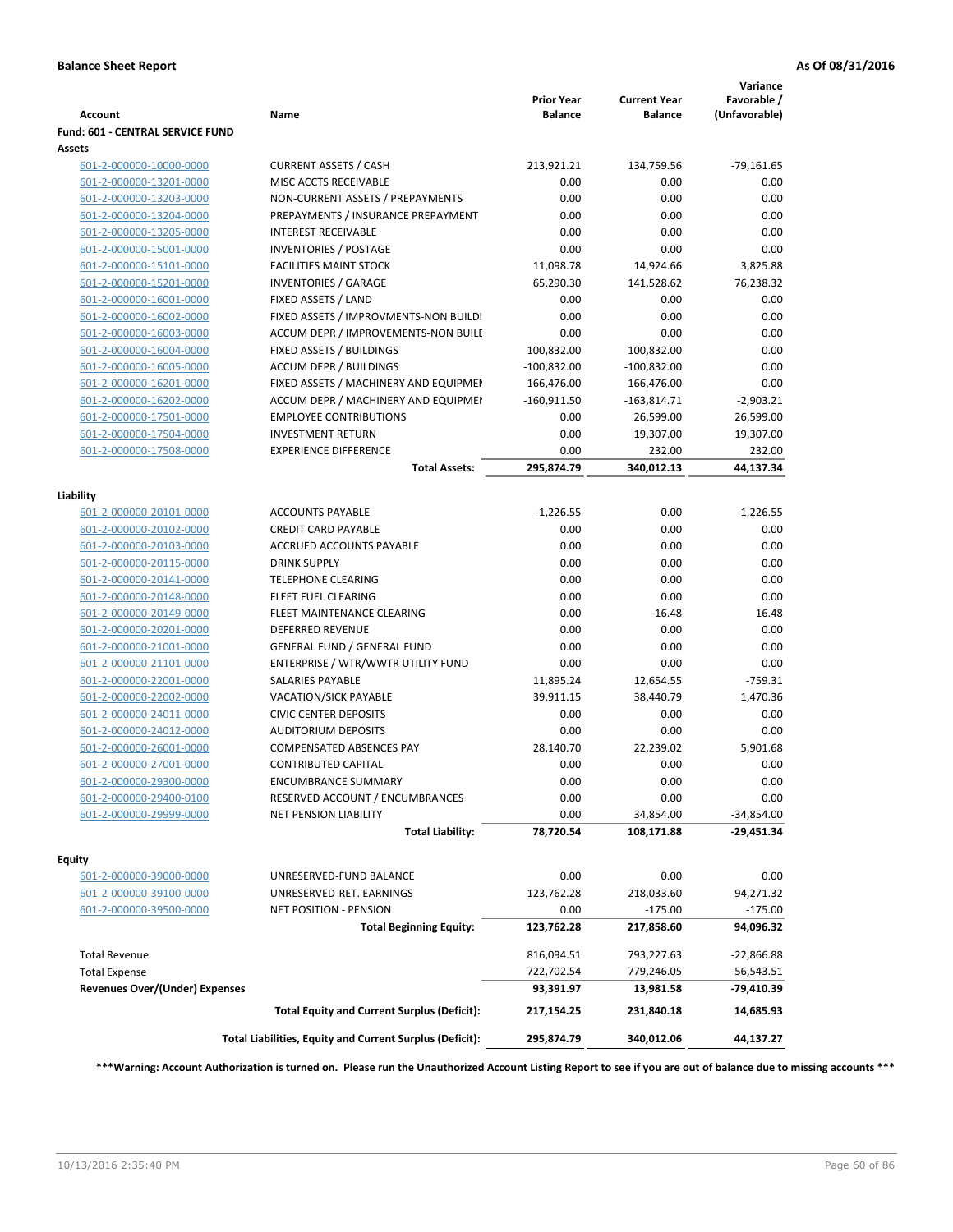| <b>Account</b>                    | Name                                                     | <b>Prior Year</b><br><b>Balance</b> | <b>Current Year</b><br><b>Balance</b> | Variance<br>Favorable /<br>(Unfavorable) |
|-----------------------------------|----------------------------------------------------------|-------------------------------------|---------------------------------------|------------------------------------------|
| <b>Fund: 602 - INSURANCE FUND</b> |                                                          |                                     |                                       |                                          |
| <b>Assets</b>                     |                                                          |                                     |                                       |                                          |
| 602-2-000000-10000-0000           | <b>CURRENT ASSETS / CASH</b>                             | 1,375,692.19                        | 329,884.63                            | $-1,045,807.56$                          |
| 602-2-000000-13201-0000           | MISC ACCTS RECEIVABLE                                    | 0.00                                | 0.00                                  | 0.00                                     |
| 602-2-000000-13204-0000           | PREPAYMENTS / INSURANCE PREPAYMENT                       | 0.00                                | 0.00                                  | 0.00                                     |
| 602-2-000000-13205-0000           | <b>INTEREST RECEIVABLE</b>                               | 0.00                                | 0.00                                  | 0.00                                     |
|                                   | <b>Total Assets:</b>                                     | 1,375,692.19                        | 329,884.63                            | $-1,045,807.56$                          |
| Liability                         |                                                          |                                     |                                       |                                          |
| 602-2-000000-20101-0000           | <b>ACCOUNTS PAYABLE</b>                                  | $-2,092.45$                         | $-0.09$                               | $-2,092.36$                              |
| 602-2-000000-20102-0000           | <b>CREDIT CARD PAYABLE</b>                               | 0.00                                | 0.00                                  | 0.00                                     |
| 602-2-000000-20103-0000           | ACCRUED ACCOUNTS PAYABLE                                 | 0.00                                | 0.00                                  | 0.00                                     |
| 602-2-000000-20201-0000           | <b>DEFERRED REVENUE</b>                                  | 0.00                                | 0.00                                  | 0.00                                     |
| 602-2-000000-29300-0000           | <b>ENCUMBRANCE SUMMARY</b>                               | 0.00                                | 0.00                                  | 0.00                                     |
| 602-2-000000-29400-0100           | RESERVED ACCOUNT / ENCUMBRANCES                          | 0.00                                | 0.00                                  | 0.00                                     |
|                                   | <b>Total Liability:</b>                                  | $-2,092.45$                         | $-0.09$                               | $-2,092.36$                              |
| <b>Equity</b>                     |                                                          |                                     |                                       |                                          |
| 602-2-000000-39000-0000           | UNRESERVED-FUND BALANCE                                  | 0.00                                | 0.00                                  | 0.00                                     |
| 602-2-000000-39100-0000           | UNRESERVED-RET. EARNINGS                                 | 1,738,682.76                        | 1,390,194.04                          | $-348,488.72$                            |
|                                   | <b>Total Beginning Equity:</b>                           | 1,738,682.76                        | 1,390,194.04                          | $-348,488.72$                            |
|                                   |                                                          |                                     |                                       |                                          |
| <b>Total Revenue</b>              |                                                          | 4,390,728.49                        | 4,475,470.32                          | 84,741.83                                |
| <b>Total Expense</b>              |                                                          | 4,751,626.61                        | 5,535,779.64                          | $-784, 153.03$                           |
| Revenues Over/(Under) Expenses    |                                                          | $-360,898.12$                       | $-1,060,309.32$                       | $-699,411.20$                            |
|                                   | <b>Total Equity and Current Surplus (Deficit):</b>       | 1,377,784.64                        | 329,884.72                            | $-1,047,899.92$                          |
|                                   | Total Liabilities, Equity and Current Surplus (Deficit): | 1,375,692.19                        | 329,884.63                            | $-1,045,807.56$                          |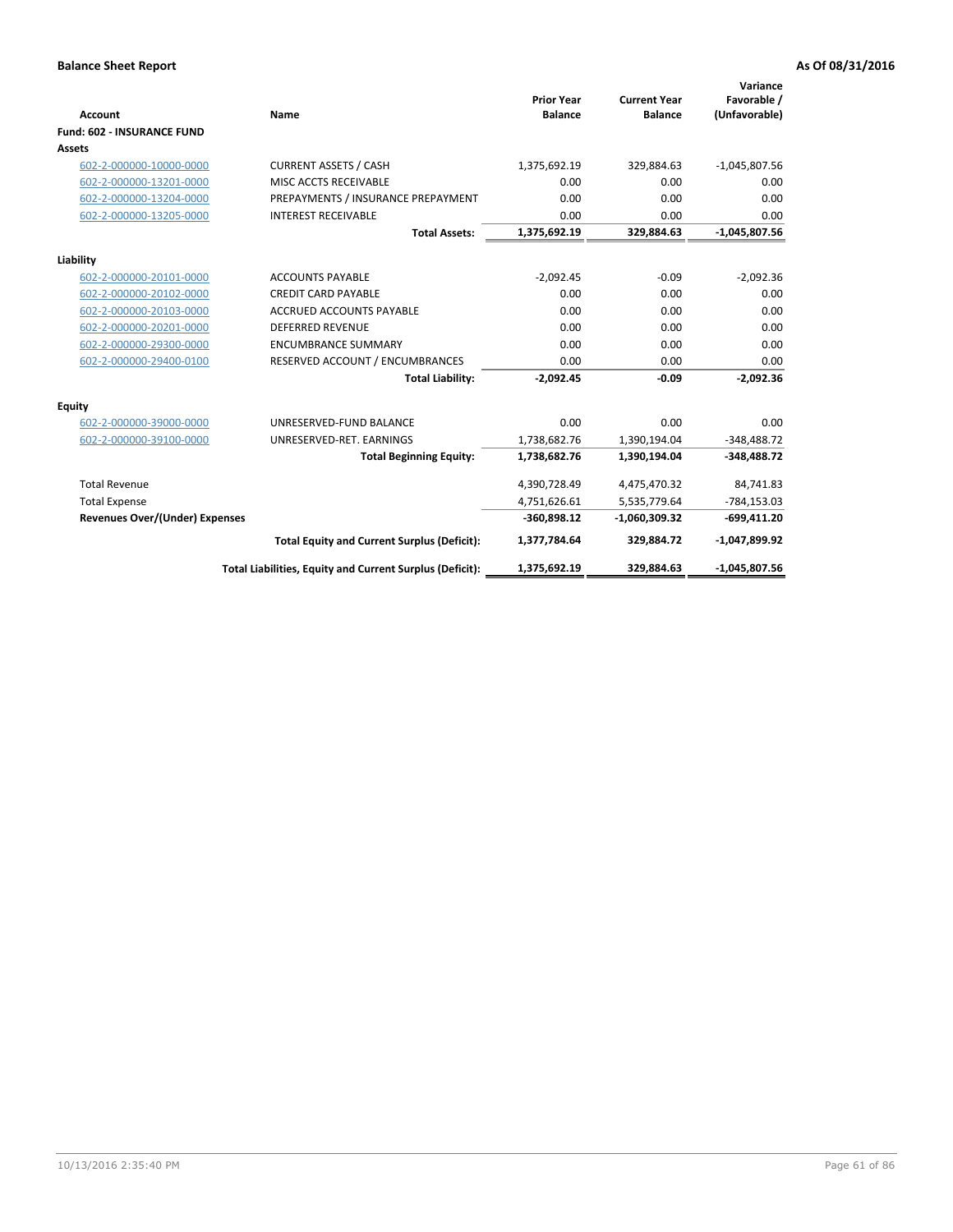|                                       |                                                          | <b>Prior Year</b> | <b>Current Year</b> | Variance<br>Favorable / |
|---------------------------------------|----------------------------------------------------------|-------------------|---------------------|-------------------------|
| <b>Account</b>                        | <b>Name</b>                                              | <b>Balance</b>    | <b>Balance</b>      | (Unfavorable)           |
| Fund: 604 - MIS FUND                  |                                                          |                   |                     |                         |
| Assets                                |                                                          |                   |                     |                         |
| 604-2-000000-10000-0000               | <b>CURRENT ASSETS / CASH</b>                             | 26,230.72         | 172,249.28          | 146,018.56              |
| 604-2-000000-13201-0000               | MISC ACCTS RECEIVABLE                                    | 0.00              | 0.00                | 0.00                    |
| 604-2-000000-13202-1400               | <b>EMPLOYEE ADVANCES</b>                                 | 0.00              | 0.00                | 0.00                    |
| 604-2-000000-13203-0000               | NON-CURRENT ASSETS / PREPAYMENTS                         | 0.00              | 0.00                | 0.00                    |
| 604-2-000000-13205-0000               | <b>INTEREST RECEIVABLE</b>                               | 0.00              | 0.00                | 0.00                    |
| 604-2-000000-15601-0000               | IT NETWORK PRINTER SUPPLY INVENTORY                      | 0.00              | 0.00                | 0.00                    |
| 604-2-000000-16004-0000               | <b>FIXED ASSETS / BUILDINGS</b>                          | 0.00              | 0.00                | 0.00                    |
| 604-2-000000-16005-0000               | <b>ACCUM DEPR / BUILDINGS</b>                            | 0.00              | 0.00                | 0.00                    |
| 604-2-000000-16201-0000               | FIXED ASSETS / MACHINERY AND EQUIPMEN                    | 1,459,885.19      | 1,513,323.35        | 53,438.16               |
| 604-2-000000-16202-0000               | ACCUM DEPR / MACHINERY AND EQUIPMEI                      | $-1,010,746.76$   | $-1,160,566.21$     | $-149,819.45$           |
| 604-2-000000-16301-0000               | FIXED ASSETS / C W I P                                   | 30,994.80         | 30,994.80           | 0.00                    |
| 604-2-000000-17501-0000               | <b>EMPLOYEE CONTRIBUTIONS</b>                            | 0.00              | 13,299.00           | 13,299.00               |
| 604-2-000000-17504-0000               | <b>INVESTMENT RETURN</b>                                 | 0.00              | 9,654.00            | 9,654.00                |
| 604-2-000000-17508-0000               | <b>EXPERIENCE DIFFERENCE</b>                             | 0.00              | 116.00              | 116.00                  |
|                                       | <b>Total Assets:</b>                                     | 506,363.95        | 579,070.22          | 72,706.27               |
|                                       |                                                          |                   |                     |                         |
| Liability                             |                                                          |                   |                     |                         |
| 604-2-000000-20101-0000               | <b>ACCOUNTS PAYABLE</b>                                  | $-53.29$          | 0.00                | $-53.29$                |
| 604-2-000000-20102-0000               | <b>CREDIT CARD PAYABLE</b>                               | 0.00              | 0.00                | 0.00                    |
| 604-2-000000-20103-0000               | ACCRUED ACCOUNTS PAYABLE                                 | 0.00              | 0.00                | 0.00                    |
| 604-2-000000-20141-0000               | <b>TELEPHONE CLEARING</b>                                | 0.00              | 0.00                | 0.00                    |
| 604-2-000000-21035-0000               | DEBT SERVICE / DUE TO DEBT SERVICE                       | 0.00              | 0.00                | 0.00                    |
| 604-2-000000-22001-0000               | SALARIES PAYABLE                                         | 7,365.54          | 8,257.21            | $-891.67$               |
| 604-2-000000-22002-0000               | VACATION/SICK PAYABLE                                    | 17,258.05         | 14,533.72           | 2,724.33                |
| 604-2-000000-22208-0000               | INSURANCE / AMERICAN FIDELITY                            | 0.00              | 0.00                | 0.00                    |
| 604-2-000000-23001-0000               | CAPITAL LEASE PAYABLE                                    | 111,930.43        | 56,149.62           | 55,780.81               |
| 604-2-000000-23101-0000               | CAPITAL LEASE PAYABLE                                    | 71,283.48         | 15,133.95           | 56,149.53               |
| 604-2-000000-26001-0000               | <b>COMPENSATED ABSENCES PAY</b>                          | 0.45              | 10,452.61           | $-10,452.16$            |
| 604-2-000000-27001-0000               | <b>CONTRIBUTED CAPITAL</b>                               | 0.00              | 0.00                | 0.00                    |
| 604-2-000000-29300-0000               | <b>ENCUMBRANCE SUMMARY</b>                               | 0.00              | 0.00                | 0.00                    |
| 604-2-000000-29400-0100               | RESERVED ACCOUNT / ENCUMBRANCES                          | 0.27              | 0.27                | 0.00                    |
| 604-2-000000-29999-0000               | NET PENSION LIABILITY                                    | 0.00              | 17,427.00           | $-17,427.00$            |
| 604-2-000000-92194-0101               | <b>BANK ONE / DIGITEC</b>                                | 0.00              | 0.00                | 0.00                    |
|                                       | <b>Total Liability:</b>                                  | 207,784.93        | 121,954.38          | 85,830.55               |
|                                       |                                                          |                   |                     |                         |
| Equity                                |                                                          | 0.00              |                     | 0.00                    |
| 604-2-000000-39000-0000               | UNRESERVED-FUND BALANCE                                  |                   | 0.00                |                         |
| 604-2-000000-39100-0000               | UNRESERVED-RET. EARNINGS                                 | 250,064.38        | 324,409.00          | 74,344.62               |
| 604-2-000000-39500-0000               | NET POSITION - PENSION                                   | 0.00              | $-88.00$            | $-88.00$                |
|                                       | <b>Total Beginning Equity:</b>                           | 250,064.38        | 324,321.00          | 74,256.62               |
| <b>Total Revenue</b>                  |                                                          | 865,643.36        | 835,621.27          | $-30,022.09$            |
| <b>Total Expense</b>                  |                                                          | 817,128.72        | 702,826.43          | 114,302.29              |
| <b>Revenues Over/(Under) Expenses</b> |                                                          | 48,514.64         | 132,794.84          | 84,280.20               |
|                                       | <b>Total Equity and Current Surplus (Deficit):</b>       | 298,579.02        | 457,115.84          | 158,536.82              |
|                                       | Total Liabilities, Equity and Current Surplus (Deficit): | 506,363.95        | 579,070.22          | 72,706.27               |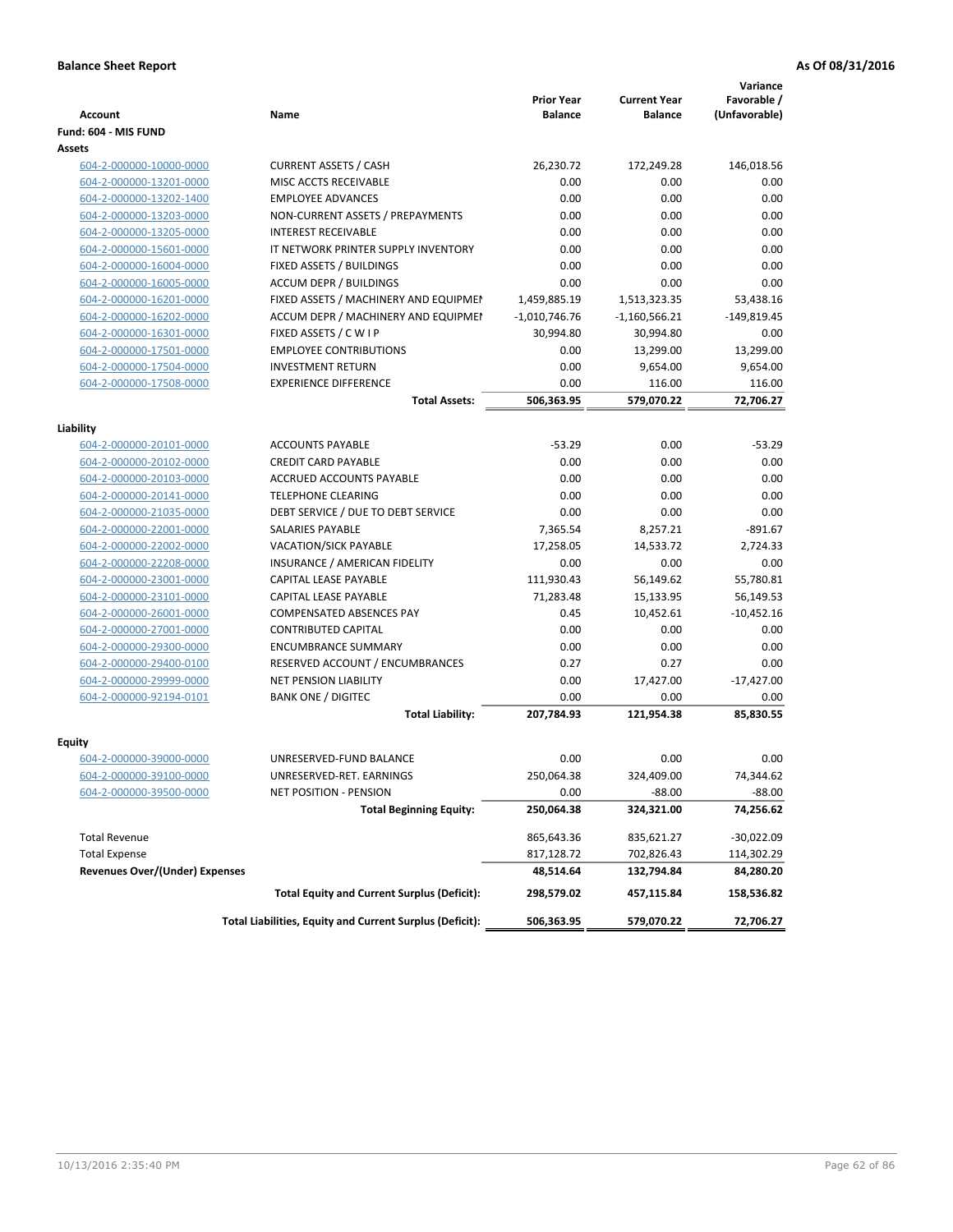|                                                    |                                                               | <b>Prior Year</b>  | <b>Current Year</b> | Variance<br>Favorable / |
|----------------------------------------------------|---------------------------------------------------------------|--------------------|---------------------|-------------------------|
| <b>Account</b>                                     | Name                                                          | <b>Balance</b>     | <b>Balance</b>      | (Unfavorable)           |
| <b>Fund: 660 - VEHICLE REPLACEMENT FUND</b>        |                                                               |                    |                     |                         |
| Assets                                             |                                                               |                    |                     |                         |
| 660-2-000000-10000-0000<br>660-2-000000-11309-0000 | <b>CURRENT ASSETS / CASH</b><br><b>TAX ANTICIPATION NOTES</b> | 107,232.56<br>0.00 | 91,327.85<br>0.00   | $-15,904.71$<br>0.00    |
| 660-2-000000-11510-0000                            | PUBLIC SAFETY VEHICLE REPLACEMENT                             | 0.00               | 907.48              | 907.48                  |
| 660-2-000000-11520-0000                            | <b>CERTIFICATES OF DEPOSIT</b>                                | 150,000.00         | 300,000.00          | 150,000.00              |
| 660-2-000000-13201-0000                            | MISC ACCTS RECEIVABLE                                         | 0.00               | 0.00                | 0.00                    |
| 660-2-000000-13205-0000                            | <b>INTEREST RECEIVABLE</b>                                    | 0.00               | 0.00                | 0.00                    |
| 660-2-000000-16201-0000                            | FIXED ASSETS / MACHINERY AND EQUIPMEN                         | 7,688,547.10       | 8,388,516.27        | 699,969.17              |
| 660-2-000000-16202-0000                            | ACCUM DEPR / MACHINERY AND EQUIPMEI                           | $-6,076,688.28$    | $-6,322,566.99$     | $-245,878.71$           |
| 660-2-000000-16301-0000                            | FIXED ASSETS / C W I P                                        | 663,326.00         | 0.00                | $-663,326.00$           |
| 660-2-000000-39300-0000                            | RESERVED ACCOUNT / ESCROW BALANCE                             | 0.00               | 0.00                | 0.00                    |
|                                                    | <b>Total Assets:</b>                                          | 2,532,417.38       | 2,458,184.61        | $-74,232.77$            |
|                                                    |                                                               |                    |                     |                         |
| Liability                                          |                                                               |                    |                     |                         |
| 660-2-000000-20101-0000                            | <b>ACCOUNTS PAYABLE</b>                                       | 0.00               | 0.00                | 0.00                    |
| 660-2-000000-20102-0000                            | <b>CREDIT CARD PAYABLE</b>                                    | 0.00               | 0.00                | 0.00                    |
| 660-2-000000-20103-0000                            | <b>ACCRUED ACCOUNTS PAYABLE</b>                               | 0.00               | 0.00                | 0.00                    |
| 660-2-000000-21001-0000                            | <b>GENERAL FUND / GENERAL FUND</b>                            | 0.00               | 0.00                | 0.00                    |
| 660-2-000000-23001-0000                            | CAPITAL LEASE PAYABLE                                         | 53,206.08          | 55,705.00           | $-2,498.92$             |
| 660-2-000000-23101-0000                            | <b>CAPITAL LEASE PAYABLE</b>                                  | 228,163.85         | 172,458.92          | 55,704.93               |
| 660-2-000000-27001-0000                            | <b>CONTRIBUTED CAPITAL</b>                                    | 0.00               | 0.00                | 0.00                    |
| 660-2-000000-29300-0000                            | <b>ENCUMBRANCE SUMMARY</b>                                    | 0.00               | 0.00                | 0.00                    |
| 660-2-000000-29400-0100                            | RESERVED ACCOUNT / ENCUMBRANCES                               | 0.00               | 0.00                | 0.00                    |
|                                                    | <b>Total Liability:</b>                                       | 281,369.93         | 228,163.92          | 53,206.01               |
| <b>Equity</b>                                      |                                                               |                    |                     |                         |
| 660-2-000000-39000-0000                            | UNRESERVED-FUND BALANCE                                       | 0.00               | 0.00                | 0.00                    |
| 660-2-000000-39100-0000                            | UNRESERVED-RET. EARNINGS                                      | 2,093,987.89       | 2,068,692.07        | $-25,295.82$            |
|                                                    | <b>Total Beginning Equity:</b>                                | 2,093,987.89       | 2,068,692.07        | $-25,295.82$            |
| <b>Total Revenue</b>                               |                                                               | 350,997.23         | 1,138,265.14        | 787,267.91              |
| <b>Total Expense</b>                               |                                                               | 193,937.67         | 976,936.52          | -782,998.85             |
| <b>Revenues Over/(Under) Expenses</b>              |                                                               | 157,059.56         | 161,328.62          | 4,269.06                |
|                                                    | <b>Total Equity and Current Surplus (Deficit):</b>            | 2,251,047.45       | 2,230,020.69        | $-21,026.76$            |
|                                                    | Total Liabilities, Equity and Current Surplus (Deficit):      | 2,532,417.38       | 2,458,184.61        | $-74,232.77$            |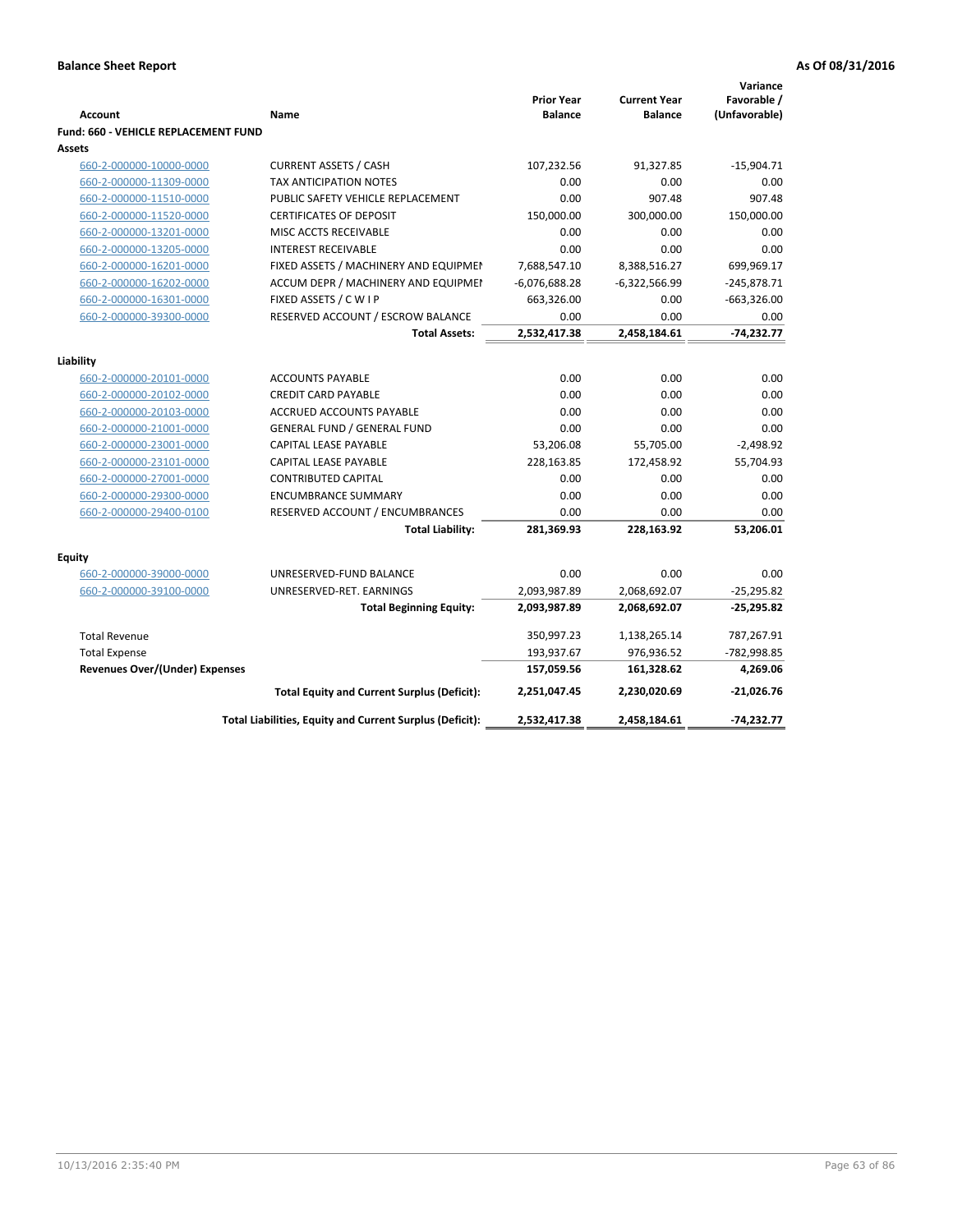| Account                               | Name                                                     | <b>Prior Year</b><br><b>Balance</b> | <b>Current Year</b><br><b>Balance</b> | Variance<br>Favorable /<br>(Unfavorable) |
|---------------------------------------|----------------------------------------------------------|-------------------------------------|---------------------------------------|------------------------------------------|
| <b>Fund: 701 - FIREMEN'S PENSION</b>  |                                                          |                                     |                                       |                                          |
| <b>Assets</b>                         |                                                          |                                     |                                       |                                          |
| 701-1-000000-10000-0000               | <b>CURRENT ASSETS / CASH</b>                             | 0.00                                | 0.00                                  | 0.00                                     |
|                                       | <b>Total Assets:</b>                                     | 0.00                                | 0.00                                  | 0.00                                     |
| Liability                             |                                                          |                                     |                                       |                                          |
| 701-1-000000-20103-0000               | <b>ACCOUNTS PAYABLE</b>                                  | 0.00                                | 0.00                                  | 0.00                                     |
| 701-1-000000-22306-1000               | UNREALIZED GAIN/LOSS                                     | 0.00                                | 543,546.00                            | $-543,546.00$                            |
|                                       | <b>Total Liability:</b>                                  | 0.00                                | 543,546.00                            | $-543,546.00$                            |
| <b>Equity</b>                         |                                                          |                                     |                                       |                                          |
| 701-1-000000-39000-0000               | UNRESERVED-FUND BALANCE                                  | 0.00                                | $-543,546.00$                         | $-543,546.00$                            |
|                                       | <b>Total Beginning Equity:</b>                           | 0.00                                | -543,546.00                           | -543,546.00                              |
| <b>Total Expense</b>                  |                                                          | 0.00                                | 0.00                                  | 0.00                                     |
| <b>Revenues Over/(Under) Expenses</b> |                                                          | 0.00                                | 0.00                                  | 0.00                                     |
|                                       | <b>Total Equity and Current Surplus (Deficit):</b>       | 0.00                                | -543,546.00                           | $-543,546.00$                            |
|                                       | Total Liabilities, Equity and Current Surplus (Deficit): | 0.00                                | 0.00                                  | 0.00                                     |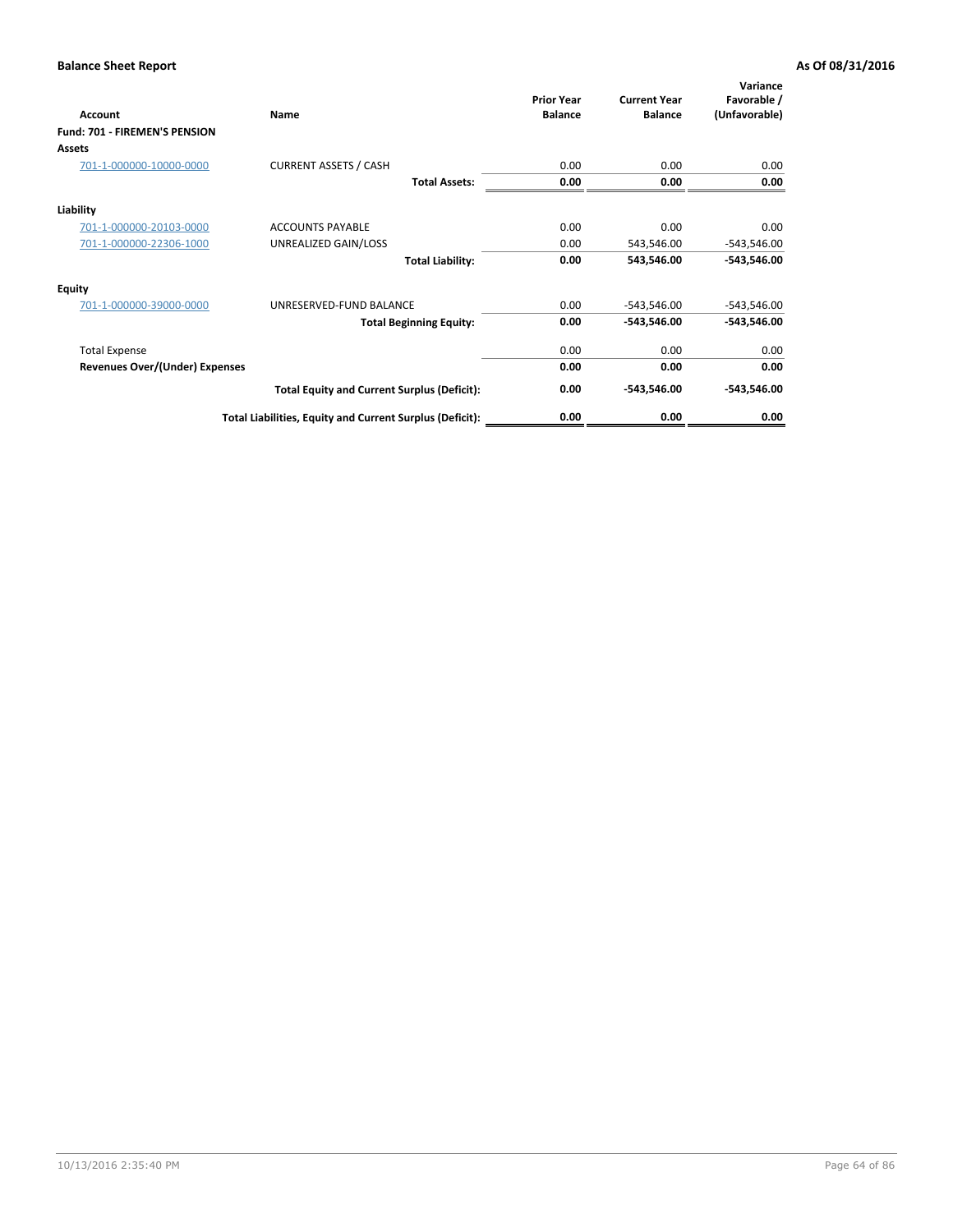|                                |                                                          |                                     |                                       | Variance                     |
|--------------------------------|----------------------------------------------------------|-------------------------------------|---------------------------------------|------------------------------|
| <b>Account</b>                 | Name                                                     | <b>Prior Year</b><br><b>Balance</b> | <b>Current Year</b><br><b>Balance</b> | Favorable /<br>(Unfavorable) |
| Fund: 800 - SPENCE FUND        |                                                          |                                     |                                       |                              |
| Assets                         |                                                          |                                     |                                       |                              |
| 800-3-000000-10000-0000        | <b>CURRENT ASSETS / CASH</b>                             | 51.05                               | 51.61                                 | 0.56                         |
| 800-3-000000-11507-0000        | <b>SPENCE ENDOWMENT</b>                                  | 67,412.08                           | 71.259.64                             | 3,847.56                     |
| 800-3-000000-11520-0000        | <b>CERTIFICATES OF DEPOSIT</b>                           | 495.000.00                          | 494.000.00                            | $-1.000.00$                  |
| 800-3-000000-11605-0000        | <b>SPENCE ENDOWMENT</b>                                  | 0.00                                | 0.00                                  | 0.00                         |
| 800-3-000000-13205-0000        | <b>INTEREST RECEIVABLE</b>                               | 1,337.43                            | 1,337.43                              | 0.00                         |
|                                | <b>Total Assets:</b>                                     | 563,800.56                          | 566,648.68                            | 2,848.12                     |
|                                |                                                          |                                     |                                       |                              |
| Liability                      |                                                          |                                     |                                       |                              |
| 800-3-000000-20101-0000        | <b>ACCOUNTS PAYABLE</b>                                  | 0.00                                | 0.00                                  | 0.00                         |
| 800-3-000000-20102-0000        | <b>CREDIT CARD PAYABLE</b>                               | 0.00                                | 0.00                                  | 0.00                         |
| 800-3-000000-20103-0000        | <b>ACCRUED ACCOUNTS PAYABLE</b>                          | 0.00                                | 0.00                                  | 0.00                         |
| 800-3-000000-20139-0000        | <b>RETAINAGES PAYABLE</b>                                | 0.00                                | 0.00                                  | 0.00                         |
| 800-3-000000-21001-0000        | <b>GENERAL FUND / GENERAL FUND</b>                       | 0.00                                | 0.00                                  | 0.00                         |
| 800-3-000000-29300-0000        | <b>ENCUMBRANCE SUMMARY</b>                               | 0.00                                | 0.00                                  | 0.00                         |
| 800-3-000000-29400-0000        | RESERVED ACCOUNT / ENCUMBRANCES                          | 0.00                                | 0.00                                  | 0.00                         |
|                                | <b>Total Liability:</b>                                  | 0.00                                | 0.00                                  | 0.00                         |
| Equity                         |                                                          |                                     |                                       |                              |
| 800-3-000000-39000-0000        | UNRESERVED-FUND BALANCE                                  | 561,367.13                          | 563,757.78                            | 2,390.65                     |
|                                | <b>Total Beginning Equity:</b>                           | 561,367.13                          | 563,757.78                            | 2,390.65                     |
| <b>Total Revenue</b>           |                                                          | 3,726.06                            | 3,441.24                              | $-284.82$                    |
| <b>Total Expense</b>           |                                                          | 1,292.63                            | 550.34                                | 742.29                       |
| Revenues Over/(Under) Expenses |                                                          | 2,433.43                            | 2,890.90                              | 457.47                       |
|                                | <b>Total Equity and Current Surplus (Deficit):</b>       | 563,800.56                          | 566,648.68                            | 2,848.12                     |
|                                | Total Liabilities, Equity and Current Surplus (Deficit): | 563,800.56                          | 566,648.68                            | 2,848.12                     |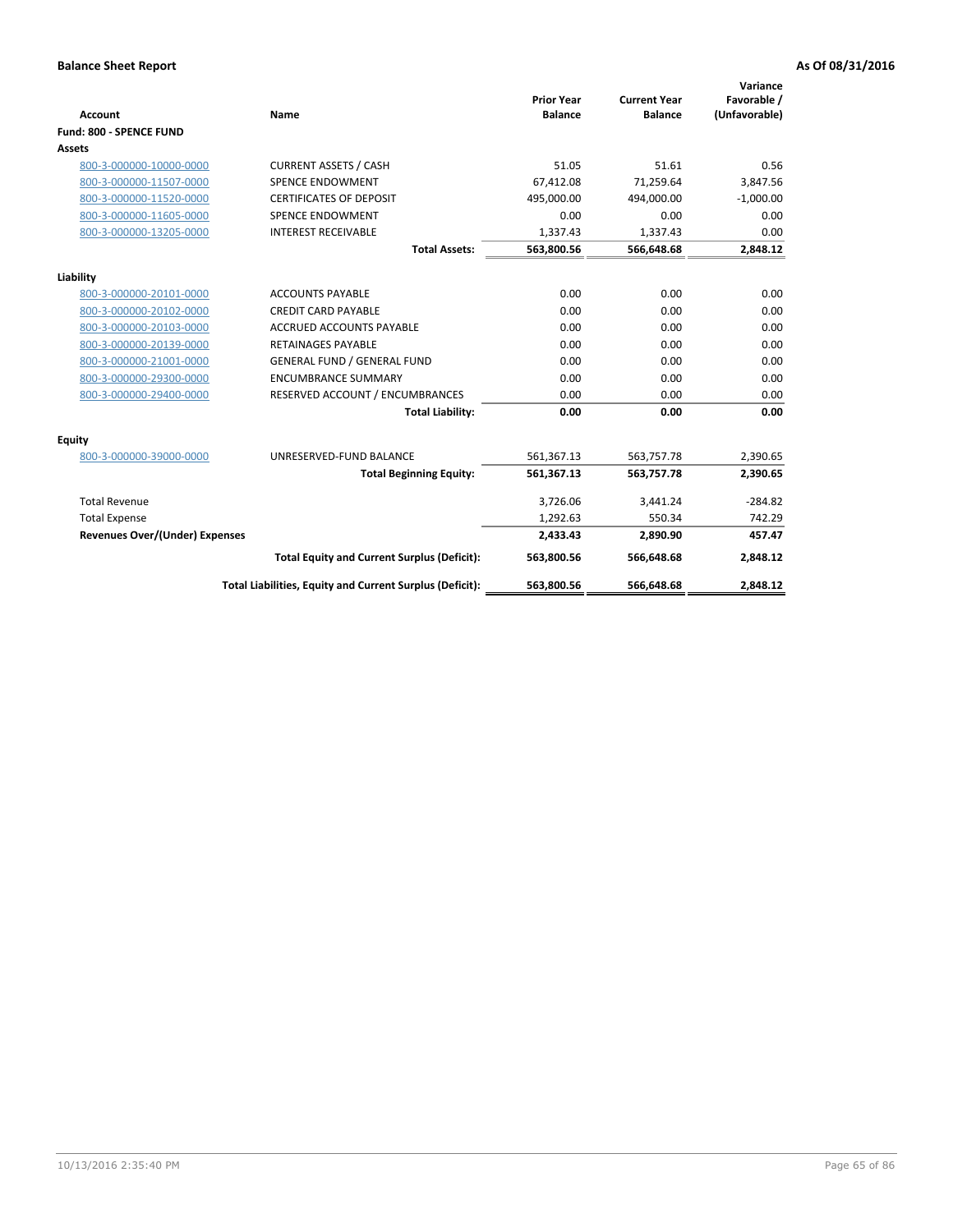| <b>Account</b>                         | Name                                                     | <b>Prior Year</b><br><b>Balance</b> | <b>Current Year</b><br><b>Balance</b> | Variance<br>Favorable /<br>(Unfavorable) |
|----------------------------------------|----------------------------------------------------------|-------------------------------------|---------------------------------------|------------------------------------------|
| <b>Fund: 801 - JONES LIBRARY TRUST</b> |                                                          |                                     |                                       |                                          |
| Assets                                 |                                                          |                                     |                                       |                                          |
| 801-3-000000-10000-0000                | <b>CURRENT ASSETS / CASH</b>                             | 15,358.23                           | 15,399.54                             | 41.31                                    |
| 801-3-000000-13201-0000                | MISC ACCTS RECEIVABLE                                    | 0.00                                | 0.00                                  | 0.00                                     |
| 801-3-000000-13205-0000                | <b>INTEREST RECEIVABLE</b>                               | 0.00                                | 0.00                                  | 0.00                                     |
|                                        | <b>Total Assets:</b>                                     | 15,358.23                           | 15,399.54                             | 41.31                                    |
| Liability                              |                                                          |                                     |                                       |                                          |
| 801-3-000000-20101-0000                | <b>ACCOUNTS PAYABLE</b>                                  | 0.00                                | 0.00                                  | 0.00                                     |
| 801-3-000000-20102-0000                | <b>CREDIT CARD PAYABLE</b>                               | 0.00                                | 0.00                                  | 0.00                                     |
| 801-3-000000-20103-0000                | <b>ACCRUED ACCOUNTS PAYABLE</b>                          | 0.00                                | 0.00                                  | 0.00                                     |
|                                        | <b>Total Liability:</b>                                  | 0.00                                | 0.00                                  | 0.00                                     |
| Equity                                 |                                                          |                                     |                                       |                                          |
| 801-3-000000-39000-0000                | UNRESERVED-FUND BALANCE                                  | 15,305.65                           | 15,370.31                             | 64.66                                    |
|                                        | <b>Total Beginning Equity:</b>                           | 15,305.65                           | 15,370.31                             | 64.66                                    |
| <b>Total Revenue</b>                   |                                                          | 60.81                               | 50.38                                 | $-10.43$                                 |
| <b>Total Expense</b>                   |                                                          | 8.23                                | 21.15                                 | $-12.92$                                 |
| <b>Revenues Over/(Under) Expenses</b>  |                                                          | 52.58                               | 29.23                                 | $-23.35$                                 |
|                                        | <b>Total Equity and Current Surplus (Deficit):</b>       | 15,358.23                           | 15,399.54                             | 41.31                                    |
|                                        | Total Liabilities, Equity and Current Surplus (Deficit): | 15,358.23                           | 15,399.54                             | 41.31                                    |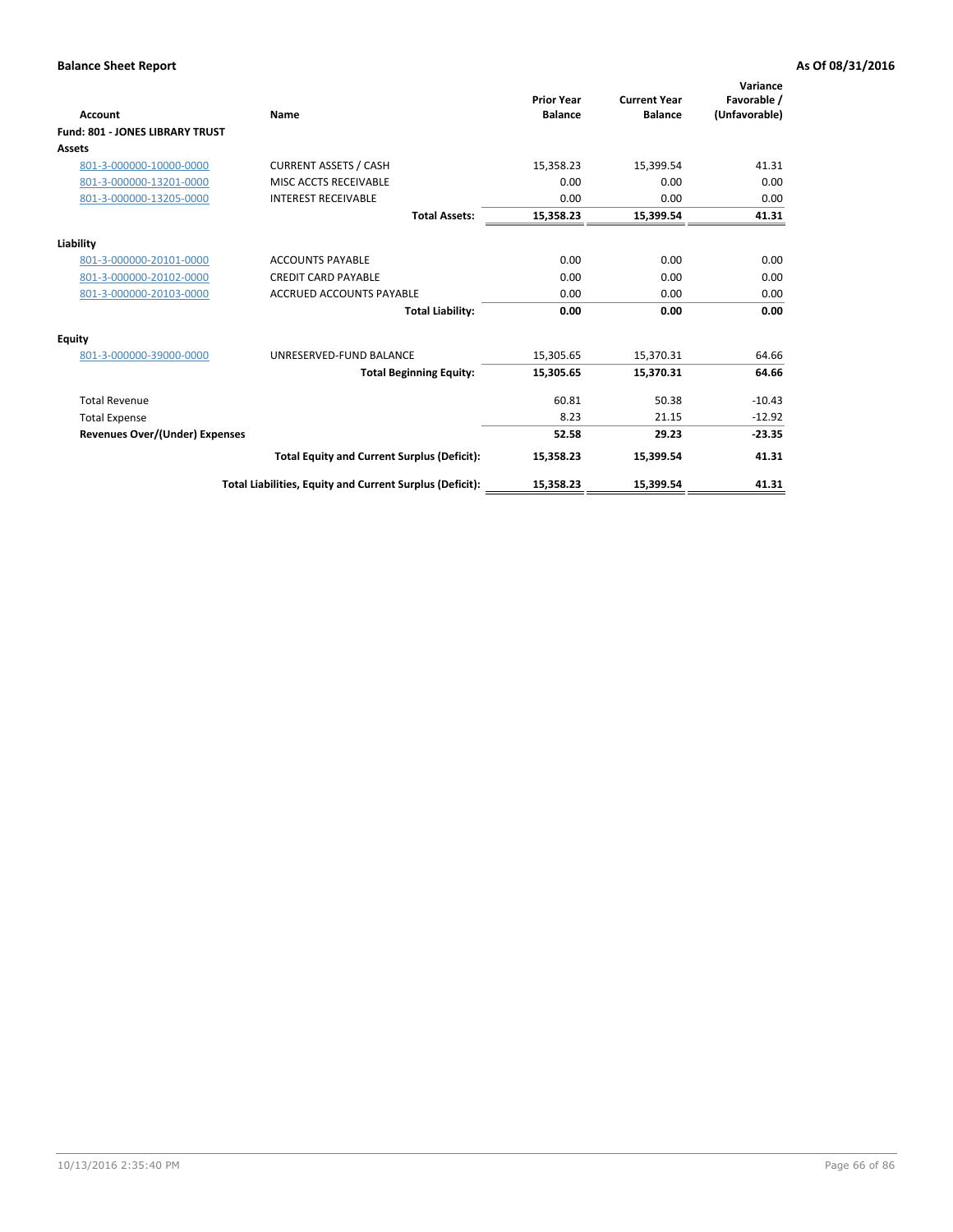| Account                                     | <b>Name</b>                                              | <b>Prior Year</b><br><b>Balance</b> | <b>Current Year</b><br><b>Balance</b> | Variance<br>Favorable /<br>(Unfavorable) |
|---------------------------------------------|----------------------------------------------------------|-------------------------------------|---------------------------------------|------------------------------------------|
| Fund: 803 - GREENVILLE BOARD OF DEVELOPMENT |                                                          |                                     |                                       |                                          |
| Assets                                      |                                                          |                                     |                                       |                                          |
| 803-3-000000-10000-0000                     | <b>CURRENT ASSETS / CASH</b>                             | 0.00                                | 0.00                                  | 0.00                                     |
| 803-3-000000-13201-0000                     | MISC ACCTS RECEIVABLE                                    | 0.00                                | 0.00                                  | 0.00                                     |
| 803-3-000000-13203-0000                     | NON-CURRENT ASSETS / PREPAYMENTS                         | 0.00                                | 0.00                                  | 0.00                                     |
|                                             | <b>Total Assets:</b>                                     | 0.00                                | 0.00                                  | 0.00                                     |
| Liability                                   |                                                          |                                     |                                       |                                          |
| 803-3-000000-20101-0000                     | <b>ACCOUNTS PAYABLE</b>                                  | 0.00                                | 0.00                                  | 0.00                                     |
| 803-3-000000-20102-0000                     | <b>ACCOUNTS PAYABLE</b>                                  | 0.00                                | 0.00                                  | 0.00                                     |
| 803-3-000000-20103-0000                     | <b>ACCRUED ACCOUNTS PAYABLE</b>                          | 0.00                                | 0.00                                  | 0.00                                     |
| 803-3-000000-20139-0000                     | <b>RETAINAGES PAYABLE</b>                                | 0.00                                | 0.00                                  | 0.00                                     |
| 803-3-000000-20141-0000                     | <b>TELEPHONE CLEARING</b>                                | 0.00                                | 0.00                                  | 0.00                                     |
| 803-3-000000-21400-0000                     | <b>ELECTRIC OPERATING FUND</b>                           | 0.00                                | 0.00                                  | 0.00                                     |
| 803-3-000000-22001-0000                     | ACCRUED SALARIES/WAGES                                   | 0.00                                | 0.00                                  | 0.00                                     |
| 803-3-000000-22002-0000                     | <b>ACCRUED SALARIES/WAGES</b>                            | 0.00                                | 0.00                                  | 0.00                                     |
| 803-3-000000-26001-0000                     | <b>COMPENSATED ABSENCES PAY</b>                          | 0.00                                | 0.00                                  | 0.00                                     |
| 803-3-000000-29300-0000                     | <b>ENCUMBRANCE SUMMARY</b>                               | 0.00                                | 0.00                                  | 0.00                                     |
| 803-3-000000-29400-0100                     | RESERVED ACCOUNT / ENCUMBRANCES                          | 103,228.62                          | 103,228.62                            | 0.00                                     |
|                                             | <b>Total Liability:</b>                                  | 103,228.62                          | 103,228.62                            | 0.00                                     |
| <b>Equity</b>                               |                                                          |                                     |                                       |                                          |
| 803-3-000000-39000-0000                     | UNRESERVED-FUND BALANCE                                  | $-100,793.57$                       | $-103,228.62$                         | $-2,435.05$                              |
|                                             | <b>Total Beginning Equity:</b>                           | $-100,793.57$                       | $-103,228.62$                         | $-2,435.05$                              |
| <b>Total Revenue</b>                        |                                                          | 0.00                                | 0.00                                  | 0.00                                     |
| <b>Total Expense</b>                        |                                                          | 2,435.05                            | 0.00                                  | 2,435.05                                 |
| Revenues Over/(Under) Expenses              |                                                          | $-2,435.05$                         | 0.00                                  | 2,435.05                                 |
|                                             | <b>Total Equity and Current Surplus (Deficit):</b>       | $-103,228.62$                       | $-103,228.62$                         | 0.00                                     |
|                                             | Total Liabilities, Equity and Current Surplus (Deficit): | 0.00                                | 0.00                                  | 0.00                                     |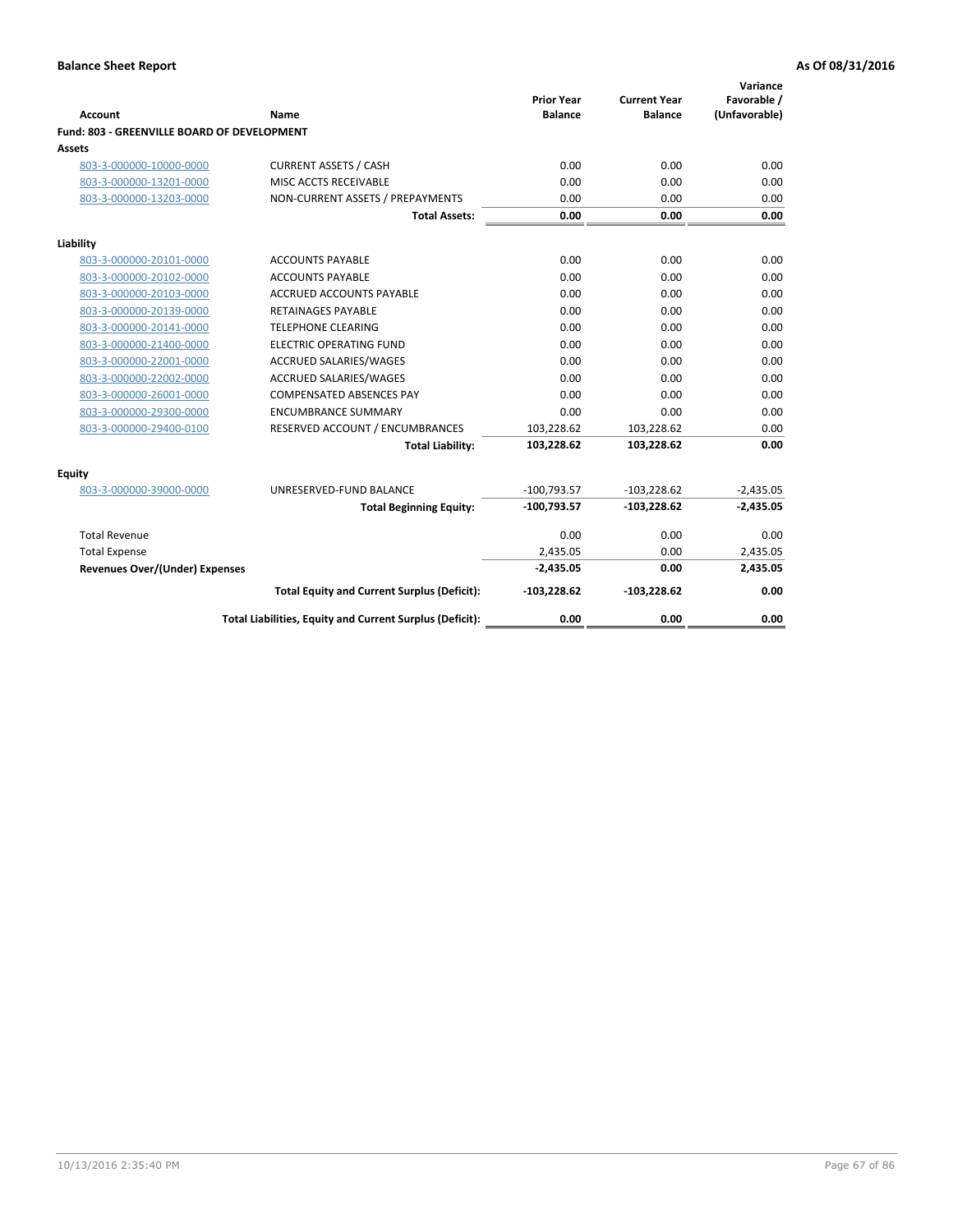| <b>Account</b>                        | Name                                                     | <b>Prior Year</b><br><b>Balance</b> | <b>Current Year</b><br><b>Balance</b> | Variance<br>Favorable /<br>(Unfavorable) |
|---------------------------------------|----------------------------------------------------------|-------------------------------------|---------------------------------------|------------------------------------------|
| <b>Fund: 807 - 4A-EDC</b>             |                                                          |                                     |                                       |                                          |
| <b>Assets</b>                         |                                                          |                                     |                                       |                                          |
| 807-3-000000-10000-0000               | <b>CURRENT ASSETS / CASH</b>                             | 0.00                                | 0.00                                  | 0.00                                     |
| 807-3-000000-13201-0000               | MISC ACCTS RECEIVABLE                                    | 0.00                                | 0.00                                  | 0.00                                     |
| 807-3-000000-16301-0000               | FIXED ASSETS / C W I P                                   | 0.00                                | 0.00                                  | 0.00                                     |
|                                       | <b>Total Assets:</b>                                     | 0.00                                | 0.00                                  | 0.00                                     |
| Liability                             |                                                          |                                     |                                       |                                          |
| 807-3-000000-20101-0000               | <b>ACCOUNTS PAYABLE</b>                                  | 0.00                                | 0.00                                  | 0.00                                     |
| 807-3-000000-20103-0000               | <b>ACCOUNTS PAYABLE</b>                                  | 0.00                                | 0.00                                  | 0.00                                     |
| 807-3-000000-20139-0000               | <b>RETAINAGES PAYABLE</b>                                | 0.00                                | 0.00                                  | 0.00                                     |
| 807-3-000000-26105-0000               | INV NET OF RELATED DEBT                                  | 305,846.00                          | 305,846.00                            | 0.00                                     |
| 807-3-000000-29300-0000               | <b>ENCUMBRANCE SUMMARY</b>                               | 0.00                                | 0.00                                  | 0.00                                     |
| 807-3-000000-29400-0100               | RESERVED ACCOUNT / ENCUMBRANCES                          | 18,078.76                           | 18,078.76                             | 0.00                                     |
| 807-3-495000-20180-0000               | <b>CURRENT DEBT</b>                                      | 0.00                                | 0.00                                  | 0.00                                     |
| 807-3-495000-26002-0000               | CA - LONG-TERM DEBT / AMT TO BE PROVIL                   | 0.00                                | 0.00                                  | 0.00                                     |
|                                       | <b>Total Liability:</b>                                  | 323,924.76                          | 323,924.76                            | 0.00                                     |
| Equity                                |                                                          |                                     |                                       |                                          |
| 807-3-000000-39000-0000               | UNRESERVED-FUND BALANCE                                  | $-318,881.46$                       | $-323,924.76$                         | $-5,043.30$                              |
|                                       | <b>Total Beginning Equity:</b>                           | $-318,881.46$                       | $-323,924.76$                         | $-5,043.30$                              |
| <b>Total Revenue</b>                  |                                                          | 0.00                                | 0.00                                  | 0.00                                     |
| <b>Total Expense</b>                  |                                                          | 5.043.30                            | 0.00                                  | 5,043.30                                 |
| <b>Revenues Over/(Under) Expenses</b> |                                                          | $-5,043.30$                         | 0.00                                  | 5,043.30                                 |
|                                       | <b>Total Equity and Current Surplus (Deficit):</b>       | $-323,924.76$                       | $-323,924.76$                         | 0.00                                     |
|                                       | Total Liabilities, Equity and Current Surplus (Deficit): | 0.00                                | 0.00                                  | 0.00                                     |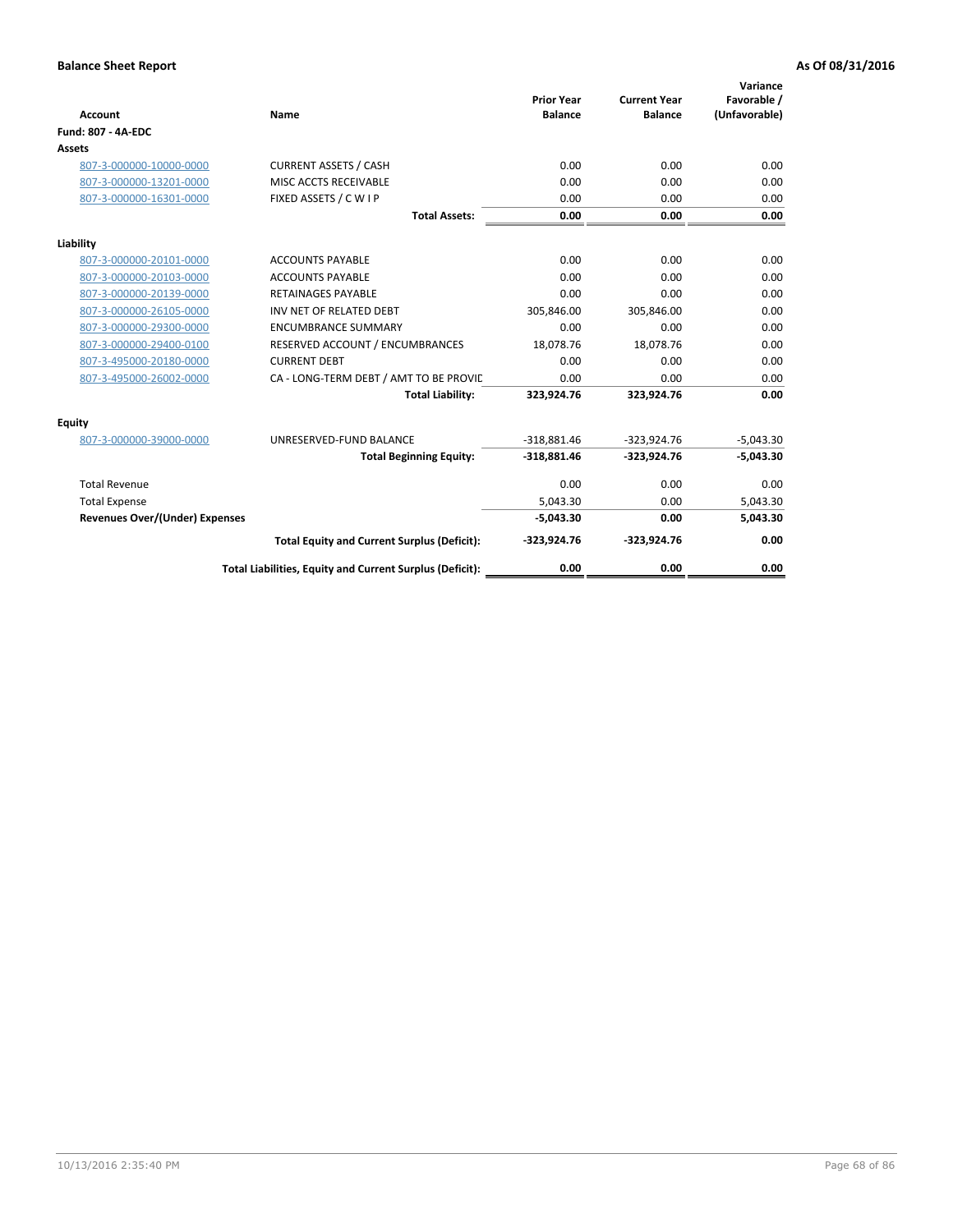| <b>Account</b>                        | Name                                                     | <b>Prior Year</b><br><b>Balance</b> | <b>Current Year</b><br><b>Balance</b> | Variance<br>Favorable /<br>(Unfavorable) |
|---------------------------------------|----------------------------------------------------------|-------------------------------------|---------------------------------------|------------------------------------------|
| Fund: 809 - GREENVILLE IDC (L-3)      |                                                          |                                     |                                       |                                          |
| <b>Assets</b>                         |                                                          |                                     |                                       |                                          |
| 809-3-000000-10000-0000               | <b>CURRENT ASSETS / CASH</b>                             | 329,400.19                          | 0.00                                  | $-329,400.19$                            |
| 809-3-000000-13201-0000               | MISC ACCTS RECEIVABLE                                    | 0.00                                | 0.00                                  | 0.00                                     |
|                                       | <b>Total Assets:</b>                                     | 329,400.19                          | 0.00                                  | $-329,400.19$                            |
| Liability                             |                                                          |                                     |                                       |                                          |
| 809-3-000000-20101-0000               | <b>ACCOUNTS PAYABLE</b>                                  | 0.00                                | 0.00                                  | 0.00                                     |
| 809-3-000000-20103-0000               | <b>ACCRUED ACCOUNTS PAYABLE</b>                          | 94,151.79                           | 0.00                                  | 94,151.79                                |
| 809-3-000000-21001-0000               | <b>GENERAL FUND / GENERAL FUND</b>                       | 0.00                                | 0.00                                  | 0.00                                     |
|                                       | <b>Total Liability:</b>                                  | 94,151.79                           | 0.00                                  | 94,151.79                                |
| Equity                                |                                                          |                                     |                                       |                                          |
| 809-3-000000-39000-0000               | UNRESERVED-FUND BALANCE                                  | 0.00                                | 0.00                                  | 0.00                                     |
| 809-3-000000-39100-0000               | UNRESERVED-RET. EARNINGS                                 | 0.00                                | 0.00                                  | 0.00                                     |
| 809-3-000000-39150-0000               | RESERVED-RET. EARNINGS                                   | 0.00                                | 0.00                                  | 0.00                                     |
|                                       | <b>Total Beginning Equity:</b>                           | 0.00                                | 0.00                                  | 0.00                                     |
| <b>Total Revenue</b>                  |                                                          | 8,586,921.91                        | 2,698,209.55                          | $-5,888,712.36$                          |
| <b>Total Expense</b>                  |                                                          | 8,351,673.51                        | 2,698,209.55                          | 5,653,463.96                             |
| <b>Revenues Over/(Under) Expenses</b> |                                                          | 235,248.40                          | 0.00                                  | $-235,248.40$                            |
|                                       | <b>Total Equity and Current Surplus (Deficit):</b>       | 235,248.40                          | 0.00                                  | $-235,248.40$                            |
|                                       | Total Liabilities, Equity and Current Surplus (Deficit): | 329.400.19                          | 0.00                                  | $-329,400.19$                            |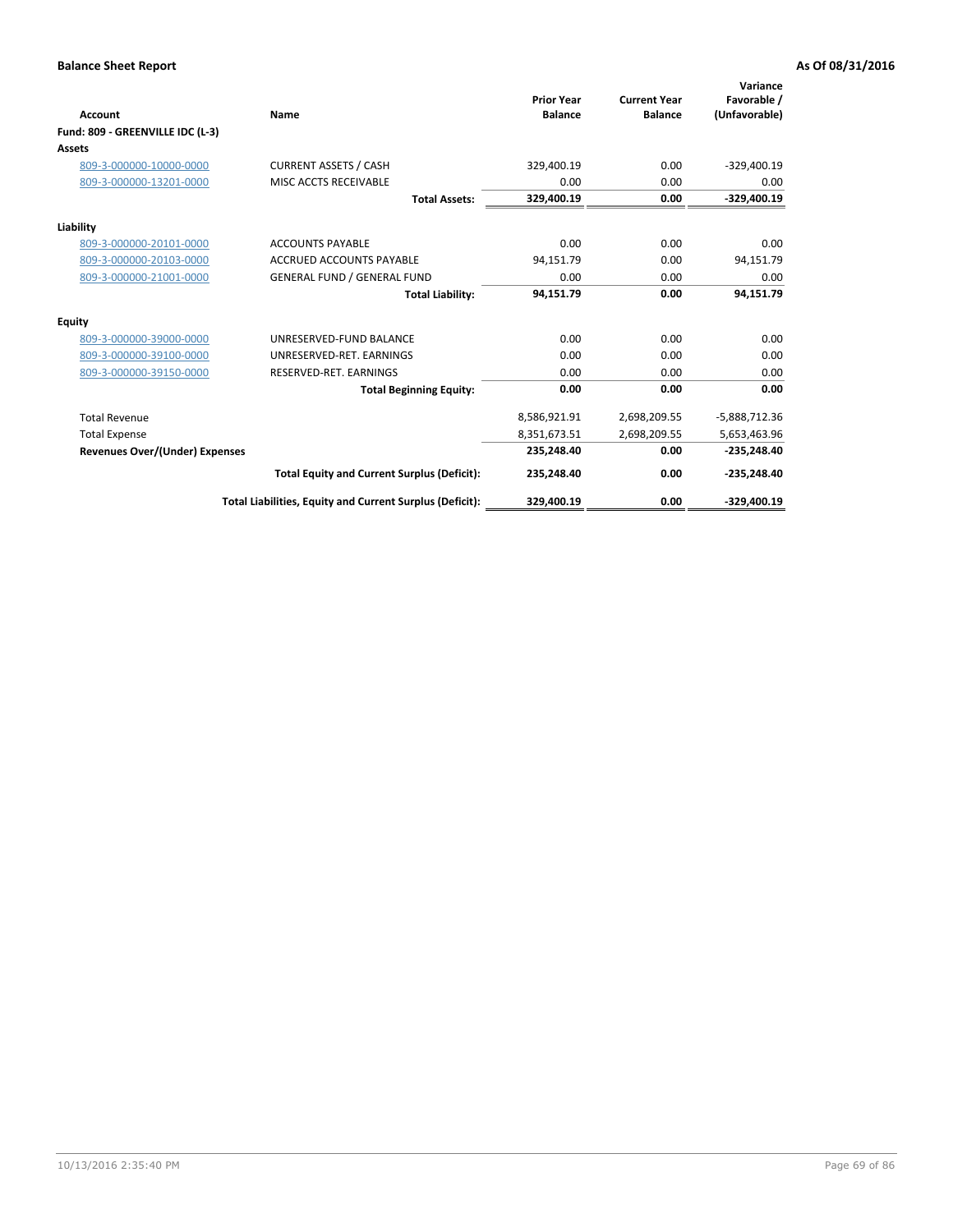| <b>Account</b>                          | <b>Name</b>                                              | <b>Prior Year</b><br><b>Balance</b> | <b>Current Year</b><br><b>Balance</b> | Variance<br>Favorable /<br>(Unfavorable) |
|-----------------------------------------|----------------------------------------------------------|-------------------------------------|---------------------------------------|------------------------------------------|
| Fund: 810 - SEIZURE FUNDS - STATE RULES |                                                          |                                     |                                       |                                          |
| Assets                                  |                                                          |                                     |                                       |                                          |
| 810-3-000000-10000-0000                 | <b>CURRENT ASSETS / CASH</b>                             | 320,172.81                          | 328,569.39                            | 8,396.58                                 |
| 810-3-000000-13201-0000                 | MISC ACCTS RECEIVABLE                                    | 0.00                                | 0.00                                  | 0.00                                     |
| 810-3-000000-13202-1400                 | <b>EMPLOYEE ADVANCES</b>                                 | 0.00                                | 0.00                                  | 0.00                                     |
| 810-3-000000-13205-0000                 | <b>INTEREST RECEIVABLE</b>                               | 0.00                                | 0.00                                  | 0.00                                     |
| 810-3-000000-16201-0000                 | MACHINERY AND EQUIPMENT                                  | 0.00                                | 0.00                                  | 0.00                                     |
| 810-3-000000-16202-0000                 | ACCUMULATED DEPRECATION                                  | 0.00                                | 0.00                                  | 0.00                                     |
|                                         | <b>Total Assets:</b>                                     | 320,172.81                          | 328,569.39                            | 8,396.58                                 |
|                                         |                                                          |                                     |                                       |                                          |
| Liability                               |                                                          |                                     |                                       |                                          |
| 810-3-000000-20101-0000                 | <b>ACCOUNTS PAYABLE</b>                                  | 0.00                                | 0.00                                  | 0.00                                     |
| 810-3-000000-20102-0000                 | <b>CREDIT CARD PAYABLE</b>                               | 0.00                                | 0.00                                  | 0.00                                     |
| 810-3-000000-20103-0000                 | <b>ACCRUED ACCOUNTS PAYABLE</b>                          | 0.00                                | 0.00                                  | 0.00                                     |
| 810-3-000000-29300-0000                 | <b>ENCUMBRANCE SUMMARY</b>                               | 0.00                                | 0.00                                  | 0.00                                     |
| 810-3-000000-29400-0100                 | RESERVED ACCOUNT / ENCUMBRANCES                          | 0.00                                | 0.00                                  | 0.00                                     |
| 810-3-000000-92520-0600                 | RESERVED ACCOUNT/HB65 SIEZURES                           | 0.00                                | 0.00                                  | 0.00                                     |
|                                         | <b>Total Liability:</b>                                  | 0.00                                | 0.00                                  | 0.00                                     |
| <b>Equity</b>                           |                                                          |                                     |                                       |                                          |
| 810-3-000000-39000-0000                 | UNRESERVED-FUND BALANCE                                  | 105,477.90                          | 320,424.68                            | 214,946.78                               |
|                                         | <b>Total Beginning Equity:</b>                           | 105,477.90                          | 320,424.68                            | 214,946.78                               |
| <b>Total Revenue</b>                    |                                                          | 214,800.09                          | 8,716.43                              | $-206,083.66$                            |
| <b>Total Expense</b>                    |                                                          | 105.18                              | 571.72                                | $-466.54$                                |
| Revenues Over/(Under) Expenses          |                                                          | 214,694.91                          | 8,144.71                              | $-206,550.20$                            |
|                                         | <b>Total Equity and Current Surplus (Deficit):</b>       | 320,172.81                          | 328,569.39                            | 8,396.58                                 |
|                                         | Total Liabilities, Equity and Current Surplus (Deficit): | 320,172.81                          | 328,569.39                            | 8,396.58                                 |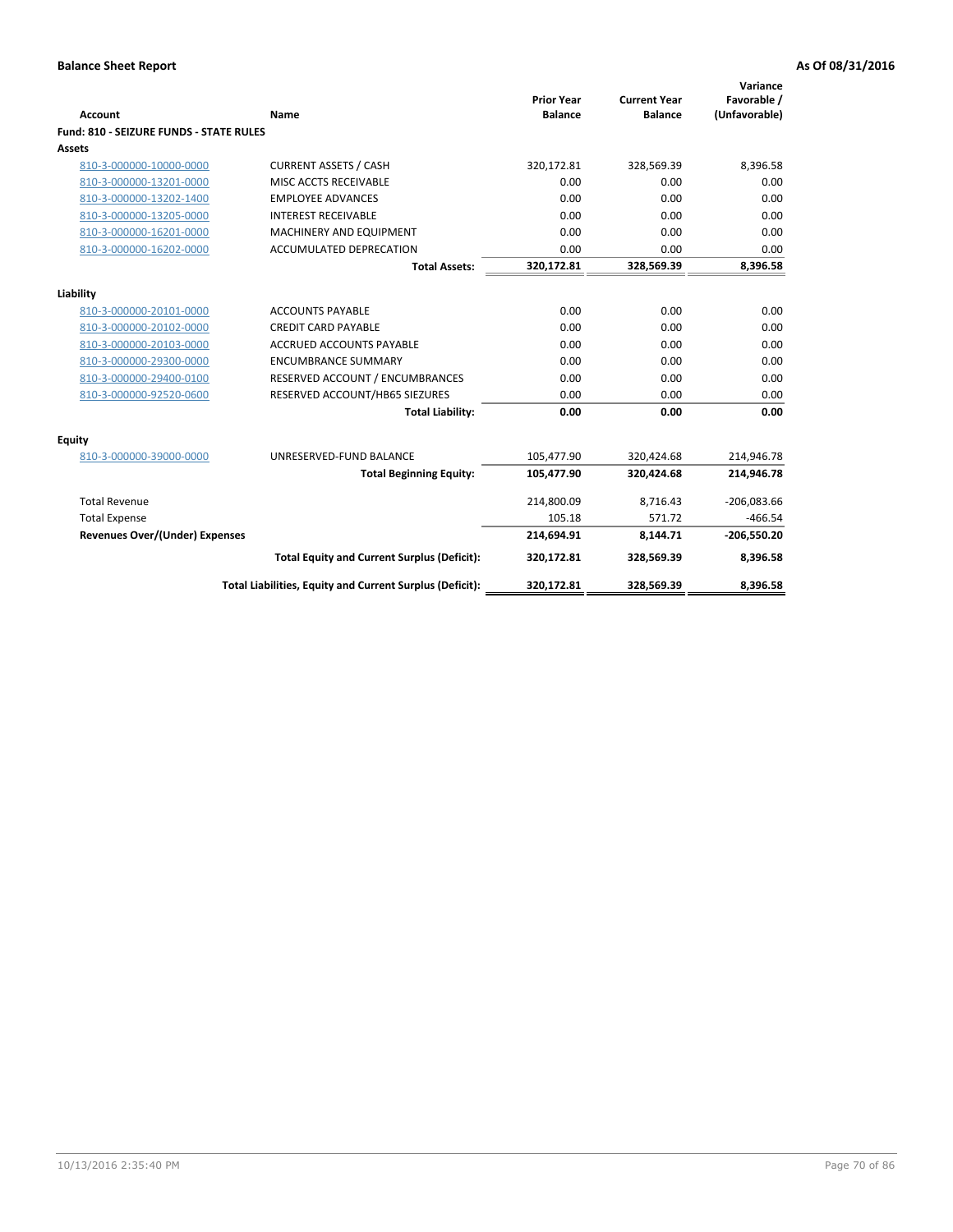| <b>Account</b>                        | Name                                                     | <b>Prior Year</b><br><b>Balance</b> | <b>Current Year</b><br><b>Balance</b> | Variance<br>Favorable /<br>(Unfavorable) |
|---------------------------------------|----------------------------------------------------------|-------------------------------------|---------------------------------------|------------------------------------------|
| Fund: 811 - SEIZURE FUNDS - FED RULES |                                                          |                                     |                                       |                                          |
| <b>Assets</b>                         |                                                          |                                     |                                       |                                          |
| 811-3-000000-10000-0000               | <b>CURRENT ASSETS / CASH</b>                             | 122,730.13                          | 139,763.99                            | 17,033.86                                |
| 811-3-000000-13201-0000               | MISC ACCTS RECEIVABLE                                    | 0.00                                | 0.00                                  | 0.00                                     |
| 811-3-000000-13205-0000               | <b>INTEREST RECEIVABLE</b>                               | 0.00                                | 0.00                                  | 0.00                                     |
| 811-3-000000-16201-0000               | <b>MACHINERY AND EQUIPMENT</b>                           | 0.00                                | 0.00                                  | 0.00                                     |
| 811-3-000000-16202-0000               | <b>ACCUMULATED DEPRECATION</b>                           | 0.00                                | 0.00                                  | 0.00                                     |
|                                       | <b>Total Assets:</b>                                     | 122,730.13                          | 139,763.99                            | 17,033.86                                |
| Liability                             |                                                          |                                     |                                       |                                          |
| 811-3-000000-20101-0000               | <b>ACCOUNTS PAYABLE</b>                                  | 0.00                                | 0.00                                  | 0.00                                     |
| 811-3-000000-20102-0000               | <b>CREDIT CARD PAYABLE</b>                               | 0.00                                | 0.00                                  | 0.00                                     |
| 811-3-000000-20103-0000               | <b>ACCRUED ACCOUNTS PAYABLE</b>                          | 0.00                                | 0.00                                  | 0.00                                     |
| 811-3-000000-29300-0000               | <b>ENCUMBRANCE SUMMARY</b>                               | 0.00                                | 0.00                                  | 0.00                                     |
| 811-3-000000-29400-0100               | RESERVED ACCOUNT / ENCUMBRANCES                          | 0.00                                | 0.00                                  | 0.00                                     |
| 811-3-000000-92521-0700               | RESERVED ACCOUNT/FED SIEZURES                            | 0.00                                | 0.00                                  | 0.00                                     |
|                                       | <b>Total Liability:</b>                                  | 0.00                                | 0.00                                  | 0.00                                     |
| <b>Equity</b>                         |                                                          |                                     |                                       |                                          |
| 811-3-000000-39000-0000               | UNRESERVED-FUND BALANCE                                  | 147,963.57                          | 111,383.41                            | $-36,580.16$                             |
|                                       | <b>Total Beginning Equity:</b>                           | 147,963.57                          | 111,383.41                            | $-36,580.16$                             |
| <b>Total Revenue</b>                  |                                                          | 17,964.09                           | 30,103.45                             | 12,139.36                                |
| <b>Total Expense</b>                  |                                                          | 43,197.53                           | 1,722.87                              | 41,474.66                                |
| <b>Revenues Over/(Under) Expenses</b> |                                                          | $-25,233.44$                        | 28,380.58                             | 53,614.02                                |
|                                       | <b>Total Equity and Current Surplus (Deficit):</b>       | 122,730.13                          | 139,763.99                            | 17,033.86                                |
|                                       | Total Liabilities, Equity and Current Surplus (Deficit): | 122,730.13                          | 139.763.99                            | 17.033.86                                |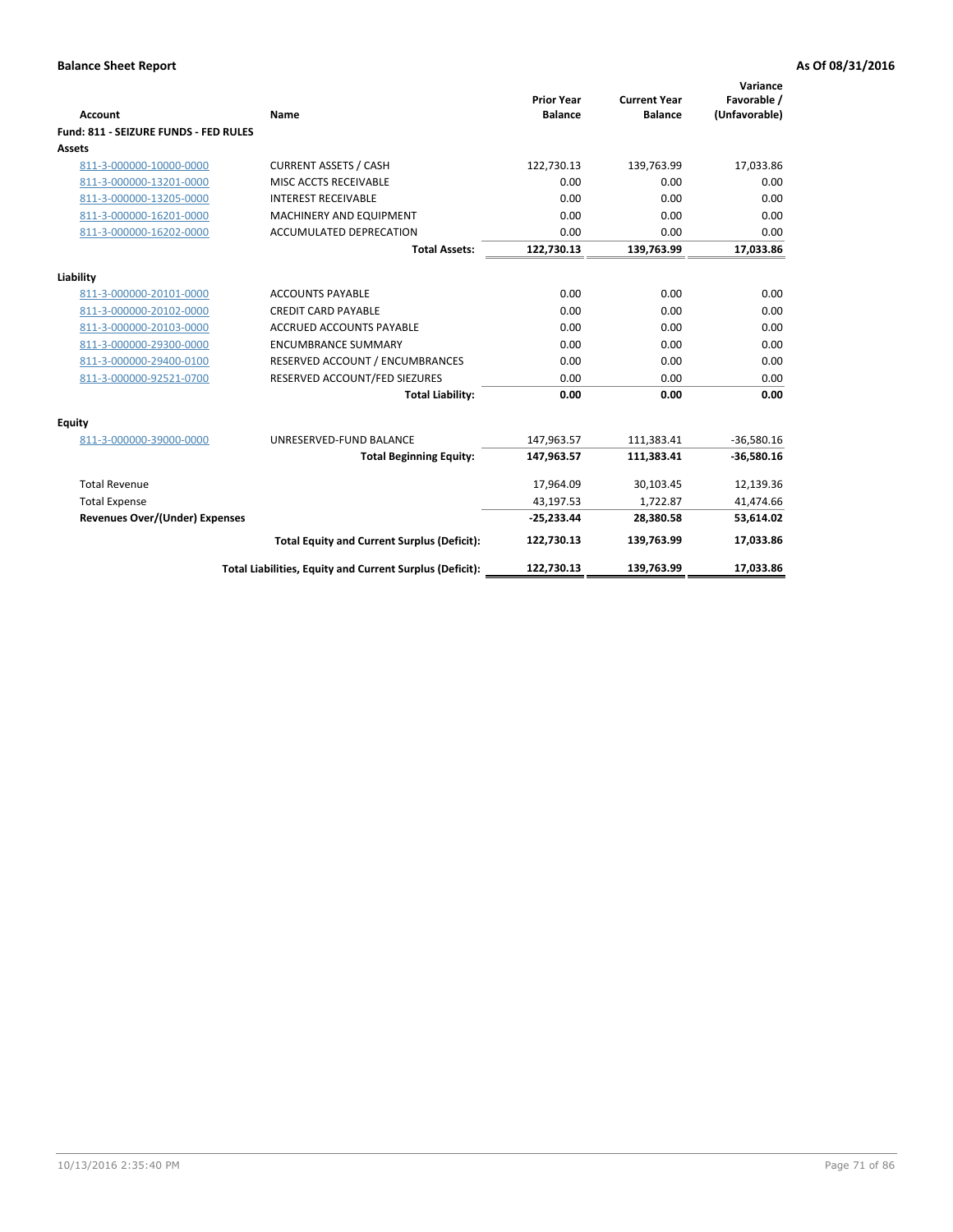| <b>Account</b>                                          | Name                                                     | <b>Prior Year</b><br><b>Balance</b> | <b>Current Year</b><br><b>Balance</b> | Variance<br>Favorable /<br>(Unfavorable) |
|---------------------------------------------------------|----------------------------------------------------------|-------------------------------------|---------------------------------------|------------------------------------------|
| Fund: 820 - TIRZ FUND (Tax Increment Reinvestment Zone) |                                                          |                                     |                                       |                                          |
| <b>Assets</b>                                           |                                                          |                                     |                                       |                                          |
| 820-3-000000-10000-0000                                 | <b>CURRENT ASSETS / CASH</b>                             | 591,445.92                          | 932,725.32                            | 341,279.40                               |
| 820-3-000000-13101-0000                                 | <b>TAX RECEIVABLE-CURRENT</b>                            | 9,115.78                            | 157.78                                | $-8,958.00$                              |
| 820-3-000000-13102-0000                                 | <b>TAXES REC-DELINQUENT</b>                              | 2,149.11                            | 11,631.61                             | 9,482.50                                 |
| 820-3-000000-13103-0000                                 | ALLOW FOR UNCOLLECT TAXES                                | $-1,106.94$                         | $-1,232.23$                           | $-125.29$                                |
| 820-3-000000-13201-0000                                 | MISC ACCTS RECEIVABLE                                    | 0.00                                | 0.00                                  | 0.00                                     |
| 820-3-000000-13205-0000                                 | <b>INTEREST RECEIVABLE</b>                               | 0.00                                | 0.00                                  | 0.00                                     |
| 820-3-000000-13221-0000                                 | MISC A/R - PROPERTY TAXES                                | 0.00                                | 0.00                                  | 0.00                                     |
|                                                         | <b>Total Assets:</b>                                     | 601,603.87                          | 943,282.48                            | 341,678.61                               |
| Liability                                               |                                                          |                                     |                                       |                                          |
| 820-3-000000-20101-0000                                 | <b>ACCOUNTS PAYABLE</b>                                  | 0.00                                | 0.00                                  | 0.00                                     |
| 820-3-000000-20103-0000                                 | <b>ACCRUED ACCOUNTS PAYABLE</b>                          | 0.00                                | 0.00                                  | 0.00                                     |
| 820-3-000000-20203-0000                                 | <b>DEFERRED TAX REVENUE</b>                              | 11,581.79                           | 11,981.00                             | $-399.21$                                |
| 820-3-000000-29300-0000                                 | <b>ENCUMBRANCE SUMMARY</b>                               | 0.00                                | 0.00                                  | 0.00                                     |
| 820-3-000000-29400-0100                                 | RESERVED ACCOUNT / ENCUMBRANCES                          | 0.00                                | 0.00                                  | 0.00                                     |
|                                                         | <b>Total Liability:</b>                                  | 11,581.79                           | 11,981.00                             | $-399.21$                                |
| <b>Equity</b>                                           |                                                          |                                     |                                       |                                          |
| 820-3-000000-39000-0000                                 | UNRESERVED-FUND BALANCE                                  | 270,040.22                          | 575,485.23                            | 305,445.01                               |
| 820-3-000000-39100-0000                                 | UNRESERVED-RET. EARNINGS                                 | 0.00                                | 0.00                                  | 0.00                                     |
|                                                         | <b>Total Beginning Equity:</b>                           | 270,040.22                          | 575,485.23                            | 305,445.01                               |
| <b>Total Revenue</b>                                    |                                                          | 320,221.53                          | 358,721.93                            | 38,500.40                                |
| <b>Total Expense</b>                                    |                                                          | 239.67                              | 2,905.68                              | $-2,666.01$                              |
| <b>Revenues Over/(Under) Expenses</b>                   |                                                          | 319,981.86                          | 355,816.25                            | 35,834.39                                |
|                                                         | <b>Total Equity and Current Surplus (Deficit):</b>       | 590,022.08                          | 931,301.48                            | 341,279.40                               |
|                                                         | Total Liabilities, Equity and Current Surplus (Deficit): | 601,603.87                          | 943,282.48                            | 341,678.61                               |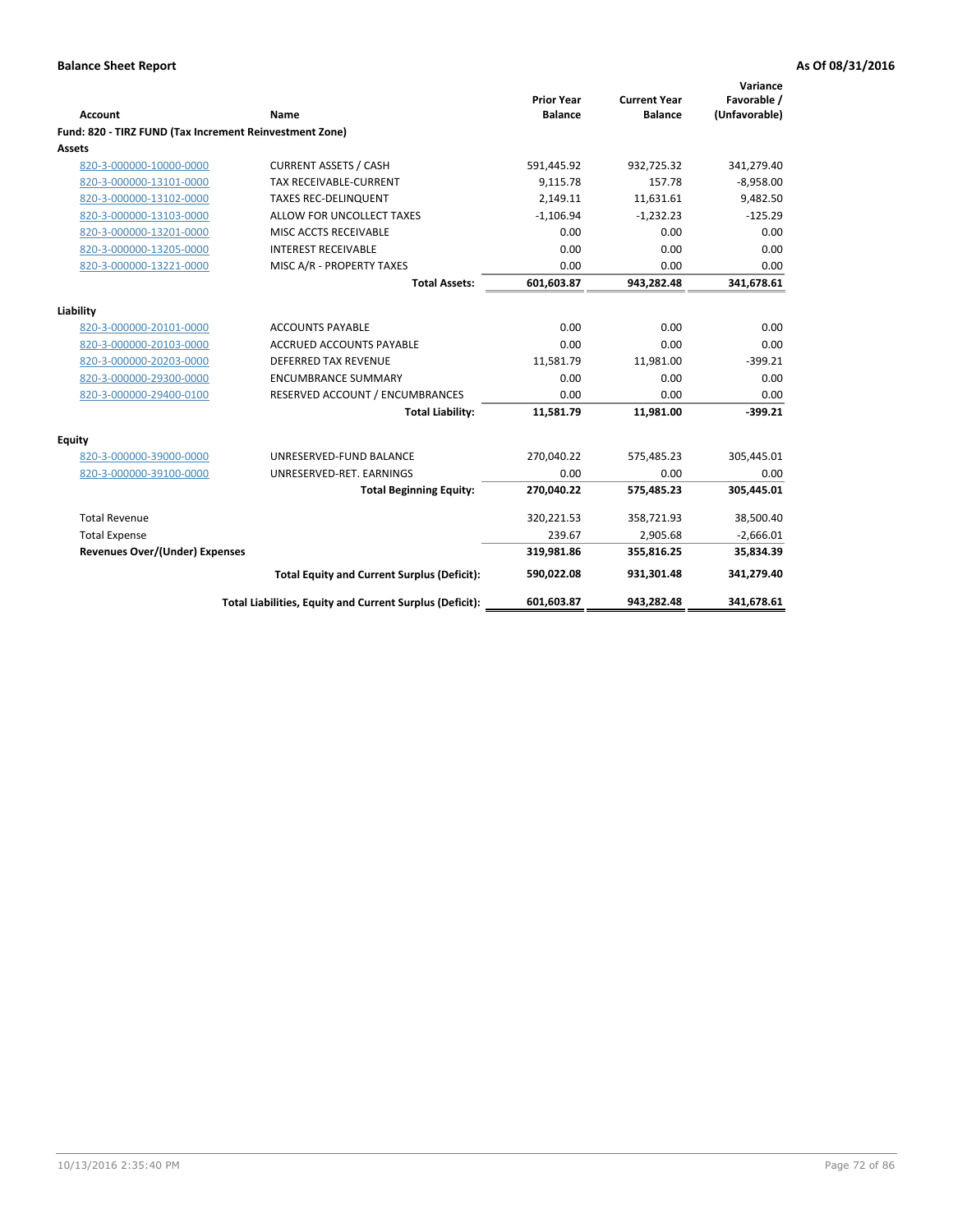| <b>Account</b>                           | Name                                                     | <b>Prior Year</b><br><b>Balance</b> | <b>Current Year</b><br><b>Balance</b> | Variance<br>Favorable /<br>(Unfavorable) |
|------------------------------------------|----------------------------------------------------------|-------------------------------------|---------------------------------------|------------------------------------------|
| Fund: 890 - GRNVL IDC (L-3) FIXED ASSETS |                                                          |                                     |                                       |                                          |
| <b>Assets</b>                            |                                                          |                                     |                                       |                                          |
| 890-3-000000-10000-0000                  | <b>CURRENT ASSETS / CASH</b>                             | 0.00                                | 0.00                                  | 0.00                                     |
| 890-3-000000-16004-0000                  | FIXED ASSETS / BUILDINGS                                 | 0.00                                | 0.00                                  | 0.00                                     |
| 890-3-000000-16005-0000                  | <b>ACCUMULATED DEPRECIATION</b>                          | 0.00                                | 0.00                                  | 0.00                                     |
| 890-3-000000-16301-0000                  | FIXED ASSETS / C W I P                                   | 3,376,338.58                        | $-5,430,983.85$                       | $-8,807,322.43$                          |
|                                          | <b>Total Assets:</b>                                     | 3,376,338.58                        | $-5,430,983.85$                       | $-8,807,322.43$                          |
|                                          |                                                          |                                     |                                       |                                          |
| Liability<br>890-3-000000-20101-0000     | <b>ACCOUNTS PAYABLE</b>                                  | 0.00                                | 0.00                                  | 0.00                                     |
| 890-3-000000-27001-0000                  | <b>CONTRIBUTED CAPITAL</b>                               | 0.00                                | 0.00                                  | 0.00                                     |
| 890-3-000000-27101-0000                  | INVESTMENT IN GFA / GENERAL FUND                         | 0.00                                | 0.00                                  | 0.00                                     |
| 890-3-000000-27102-0000                  | <b>SPECIAL REVENUE FUNDS</b>                             | 0.00                                | 0.00                                  | 0.00                                     |
| 890-3-000000-27103-0000                  | <b>GENERAL CIP FUND</b>                                  | 6,622,217.36                        | 8,822,863.78                          | $-2,200,646.42$                          |
| 890-3-000000-27104-0000                  | PROPRIETARY FUNDS                                        | $-3,245,878.78$                     | $-14,253,847.63$                      | 11,007,968.85                            |
| 890-3-000000-27201-0000                  | CAFR USE / MUNICIPAL BUILDINGS                           | 0.00                                | 0.00                                  | 0.00                                     |
| 890-3-000000-27202-0000                  | CAFR USE / OTHER GENERAL GOVERNMEN                       | 0.00                                | 0.00                                  | 0.00                                     |
| 890-3-000000-27205-0000                  | CAFR USE / PUBLIC WORKS                                  | 0.00                                | 0.00                                  | 0.00                                     |
| 890-3-000000-27210-0000                  | CAFR USE / INVESTMENT IN GFA                             | 0.00                                | 0.00                                  | 0.00                                     |
| 890-3-000000-27301-0000                  | DONATIONS/GRANTS                                         | 0.00                                | 0.00                                  | 0.00                                     |
|                                          | <b>Total Liability:</b>                                  | 3,376,338.58                        | -5,430,983.85                         | 8,807,322.43                             |
| <b>Equity</b>                            |                                                          |                                     |                                       |                                          |
| 890-3-000000-39000-0000                  | UNRESERVED-FUND BALANCE                                  | 0.00                                | 0.00                                  | 0.00                                     |
|                                          | <b>Total Beginning Equity:</b>                           | 0.00                                | 0.00                                  | 0.00                                     |
| <b>Total Expense</b>                     |                                                          | 0.00                                | 0.00                                  | 0.00                                     |
| Revenues Over/(Under) Expenses           |                                                          | 0.00                                | 0.00                                  | 0.00                                     |
|                                          | <b>Total Equity and Current Surplus (Deficit):</b>       | 0.00                                | 0.00                                  | 0.00                                     |
|                                          | Total Liabilities, Equity and Current Surplus (Deficit): | 3,376,338.58                        | -5,430,983.85                         | -8,807,322.43                            |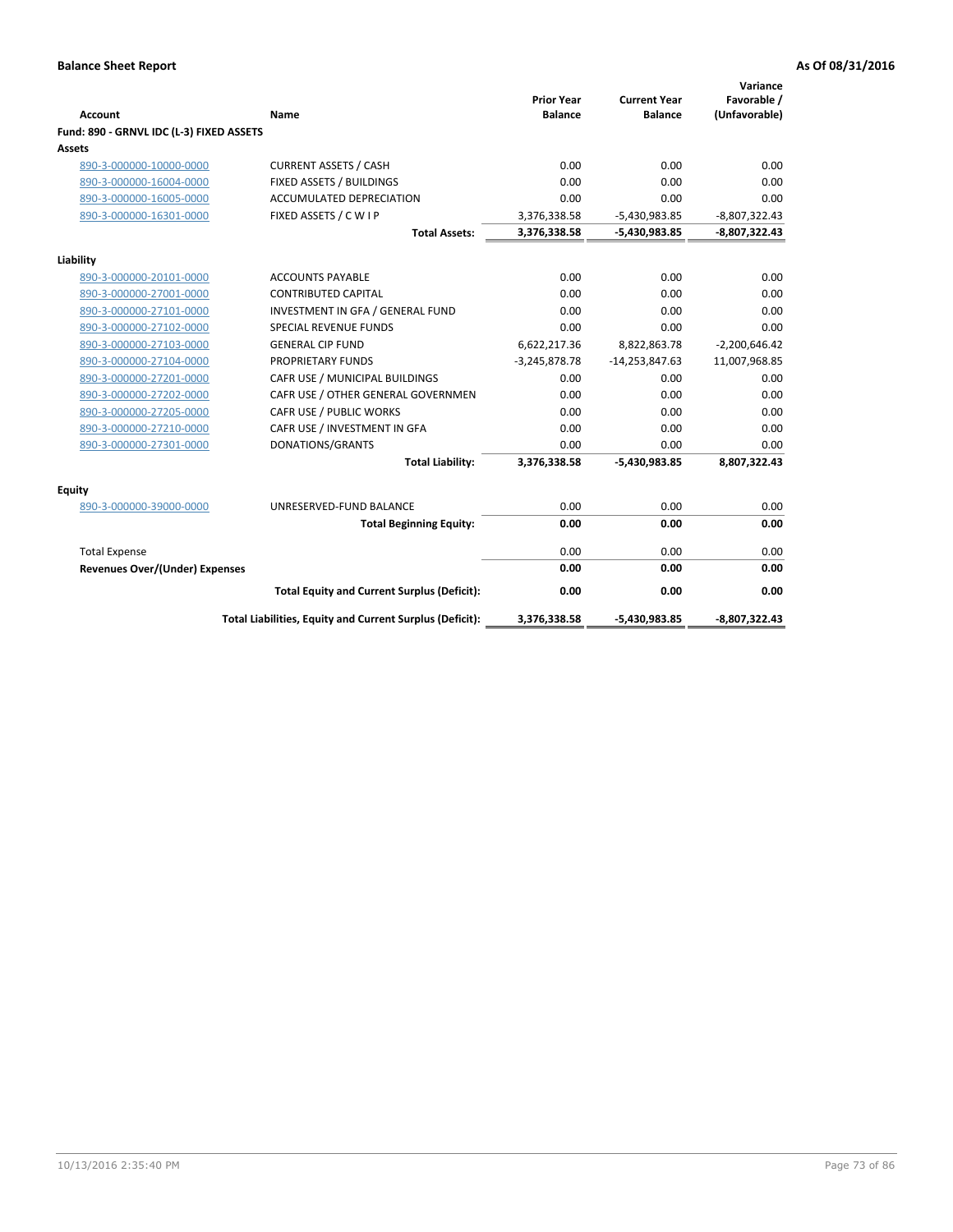|                                                    |                                           |                   |                     | Variance      |
|----------------------------------------------------|-------------------------------------------|-------------------|---------------------|---------------|
|                                                    |                                           | <b>Prior Year</b> | <b>Current Year</b> | Favorable /   |
| <b>Account</b>                                     | Name                                      | <b>Balance</b>    | <b>Balance</b>      | (Unfavorable) |
| Fund: 899 - POOLED CASH                            |                                           |                   |                     |               |
| Assets<br>899-8-000000-10000-0000                  | <b>CURRENT ASSETS / CASH</b>              | 0.00              | 0.00                | 0.00          |
| 899-8-000000-10101-0000                            | CHASE OUTBOUND OPERATING                  | $-437,850.78$     | -734,878.98         | $-297,028.20$ |
| 899-8-000000-10102-0000                            | CHASE INBOUND OPERATING                   | 14,260,505.33     | 15,831,060.66       | 1,570,555.33  |
| 899-8-000000-10103-0000                            | OPERATING ACCOUNT / CLAIMS ACCOUNT        | 0.00              | 0.00                | 0.00          |
| 899-8-000000-10105-0000                            | CHASE BANK / SAVINGS - 3003113077         | 1,537,748.34      | 1,538,694.65        | 946.31        |
| 899-8-000000-10106-0000                            | CHASE BANK / SAVINGS - 2911913371         | 1,612,203.89      | 1,613,196.04        | 992.15        |
| 899-8-000000-10107-0000                            | CHASE TASC FLEX SPENDING                  | 0.00              | 0.00                | 0.00          |
| 899-8-000000-10401-0000                            | <b>CURRENT ASSETS / INTERNAL CLEARING</b> | 11.46             | 0.00                | $-11.46$      |
| 899-8-000000-10402-0000                            | <b>CREDIT CARD CLEARING</b>               | 0.00              | 0.00                | 0.00          |
| 899-8-000000-10403-0000                            | <b>NET BILL PAYMENTS</b>                  | 0.00              | 0.00                | 0.00          |
| 899-8-000000-11101-0000                            | TX CLASS / OPERATING                      | 0.00              | 0.00                | 0.00          |
| 899-8-000000-11201-0000                            | LOGIC INVESTMENTS / OPERATING             | 1,002,091.36      | 1,006,241.85        | 4,150.49      |
| 899-8-000000-11401-0000                            | <b>TEXSTAR ACCT - OPERATING</b>           | 0.00              | 0.00                | 0.00          |
| 899-8-000000-11601-0000                            | <b>TEXPOOL ACCT - OPERATING</b>           | 1,001,948.35      | 1,004,597.58        | 2,649.23      |
| 899-8-000000-12001-0000                            | AMERICAN NATIONAL OPERATING               | 0.00              | 0.00                | 0.00          |
| 899-8-000000-12002-0000                            | PFM ACCT OPERATING                        | 18,353,718.23     | 18,279,401.35       | $-74,316.88$  |
| 899-8-000000-12003-0000                            | TREASURIES - CITY ONLY                    | 0.00              | 0.00                | 0.00          |
| 899-8-000000-12301-0000                            | <b>BOND PROCEEDS / PURCHASED INTEREST</b> | 0.00              | 0.00                | 0.00          |
| 899-8-000000-13205-0000                            | <b>INTEREST RECEIVABLE</b>                | 41,407.74         | 44,268.51           | 2,860.77      |
| 899-8-000000-14100-0000                            | DUE FROM FUND 100                         | $-7,184.59$       | $-16,759.00$        | $-9,574.41$   |
| 899-8-000000-14101-0000                            | DUE FROM FUND 101                         | 0.00              | 0.00                | 0.00          |
| 899-8-000000-14102-0000                            | DUE FROM FUND 102                         | 0.00              | 0.00                | 0.00          |
| 899-8-000000-14103-0000                            | DUE FROM FUND 103                         | 0.00              | 0.00                | 0.00          |
| 899-8-000000-14110-0000                            | DUE FROM FUND 110                         | $-4,448.00$       | 0.00                | 4,448.00      |
| 899-8-000000-14111-0000                            | DUE FROM FUND 111                         | 0.00              | 0.00                | 0.00          |
| 899-8-000000-14112-0000                            | DUE FROM FUND 112                         | 0.00              | 0.00                | 0.00          |
| 899-8-000000-14113-0000                            | DUE FROM FUND 113                         | 0.00              | 0.00                | 0.00          |
| 899-8-000000-14114-0000                            | DUE FROM FUND 114                         | $-3,015.05$       | 0.00                | 3,015.05      |
| 899-8-000000-14115-0000                            | DUE FROM FUND 115                         | 0.00<br>0.00      | 0.00                | 0.00<br>0.00  |
| 899-8-000000-14116-0000                            | DUE FROM FUND 116<br>DUE FROM FUND 117    | 0.00              | 0.00<br>0.00        | 0.00          |
| 899-8-000000-14117-0000<br>899-8-000000-14118-0000 | DUE FROM FUND 118                         | 0.00              | 0.00                | 0.00          |
| 899-8-000000-14119-0000                            | DUE FROM FUND 119                         | 0.00              | 0.00                | 0.00          |
| 899-8-000000-14120-0000                            | DUE FROM FUND 120                         | 0.00              | 0.00                | 0.00          |
| 899-8-000000-14121-0000                            | DUE FROM FUND 121                         | 0.00              | 0.00                | 0.00          |
| 899-8-000000-14122-0000                            | DUE FROM FUND 122                         | 0.00              | 0.00                | 0.00          |
| 899-8-000000-14123-0000                            | DUE FROM FUND 123                         | 0.00              | 0.00                | $0.00\,$      |
| 899-8-000000-14124-0000                            | DUE FROM FUND 124                         | 0.00              | 0.00                | 0.00          |
| 899-8-000000-14125-0000                            | DUE FROM FUND 125                         | 0.00              | 0.00                | 0.00          |
| 899-8-000000-14126-0000                            | DUE FROM FUND 126                         | 0.00              | 0.00                | 0.00          |
| 899-8-000000-14140-0000                            | DUE FROM FUND 140                         | $-400.00$         | 0.00                | 400.00        |
| 899-8-000000-14160-0000                            | DUE FROM FUND 160                         | 0.00              | 0.00                | 0.00          |
| 899-8-000000-14161-0000                            | DUE FROM FUND 161                         | 0.00              | 0.00                | 0.00          |
| 899-8-000000-14162-0000                            | DUE FROM FUND 162                         | 0.00              | 0.00                | 0.00          |
| 899-8-000000-14163-0000                            | DUE FROM FUND 163                         | 0.00              | 0.00                | 0.00          |
| 899-8-000000-14164-0000                            | DUE FROM FUND 164                         | 0.00              | 0.00                | 0.00          |
| 899-8-000000-14165-0000                            | DUE FROM FUND 165                         | 0.00              | 0.00                | 0.00          |
| 899-8-000000-14170-0000                            | DUE FROM FUND 170                         | 0.00              | 0.00                | 0.00          |
| 899-8-000000-14171-0000                            | DUE FROM FUND 171                         | 0.00              | 0.00                | 0.00          |
| 899-8-000000-14172-0000                            | DUE FROM FUND 172                         | 0.00              | 0.00                | 0.00          |
| 899-8-000000-14173-0000                            | DUE FROM FUND 173                         | 0.00              | 0.00                | 0.00          |
| 899-8-000000-14174-0000                            | DUE FROM FUND 174                         | 0.00              | 0.00                | 0.00          |
| 899-8-000000-14175-0000                            | DUE FROM FUND 175                         | 0.00              | 0.00                | 0.00          |
| 899-8-000000-14176-0000                            | DUE FROM FUND 176                         | 0.00              | 0.00                | 0.00          |
| 899-8-000000-14177-0000                            | DUE FROM FUND 177                         | 0.00              | 0.00                | 0.00          |
| 899-8-000000-14190-0000                            | DUE FROM FUND 190                         | 0.00              | 0.00                | 0.00          |
| 899-8-000000-14192-0000                            | DUE FROM FUND 192                         | $-3,066.27$       | 0.00                | 3,066.27      |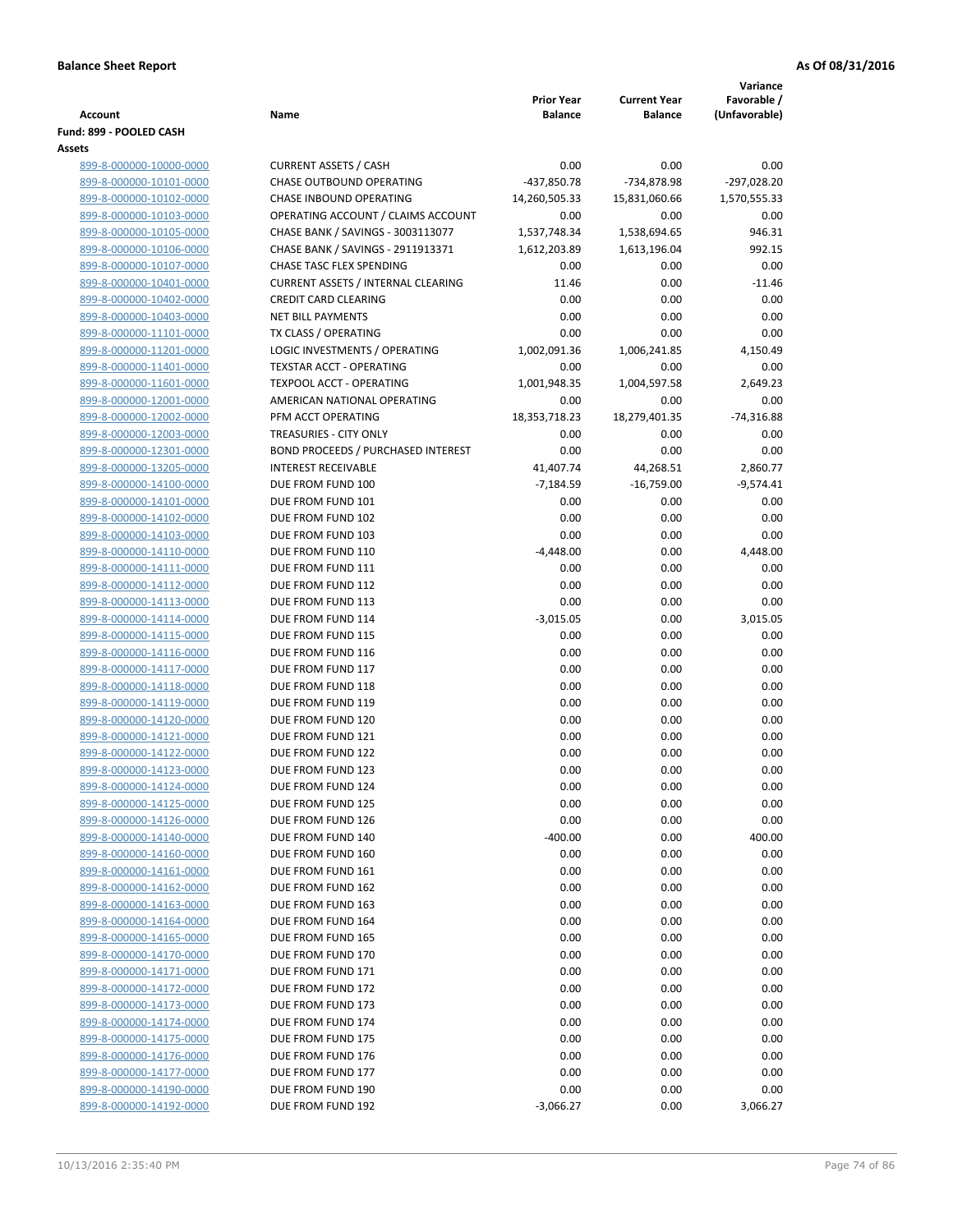|                                                    |                                                       | <b>Prior Year</b>              | <b>Current Year</b>            | Variance<br>Favorable /            |
|----------------------------------------------------|-------------------------------------------------------|--------------------------------|--------------------------------|------------------------------------|
| <b>Account</b>                                     | Name                                                  | <b>Balance</b>                 | <b>Balance</b>                 | (Unfavorable)                      |
| 899-8-000000-14200-0000                            | DUE FROM FUND 200                                     | -98,967.98                     | $-339.52$                      | 98,628.46                          |
| 899-8-000000-14210-0000                            | DUE FROM FUND 210                                     | 0.00                           | 0.00                           | 0.00                               |
| 899-8-000000-14211-0000                            | DUE FROM FUND 211                                     | 0.00                           | 0.00                           | 0.00                               |
| 899-8-000000-14212-0000                            | DUE FROM FUND 212                                     | 0.00                           | 0.00                           | 0.00                               |
| 899-8-000000-14216-0000                            | DUE FROM FUND 216                                     | $-3,126.00$                    | 0.00                           | 3,126.00                           |
| 899-8-000000-14217-0000                            | DUE FROM FUND 217<br>DUE FROM FUND 300                | 0.00<br>34.95                  | 0.00                           | 0.00                               |
| 899-8-000000-14300-0000<br>899-8-000000-14320-0000 | DUE FROM FUND 320                                     | 0.00                           | $-1,548.40$<br>0.00            | $-1,583.35$<br>0.00                |
| 899-8-000000-14360-0000                            | DUE FROM FUND 360                                     | 0.00                           | 0.00                           | 0.00                               |
| 899-8-000000-14361-0000                            | DUE FROM FUND 361                                     | 0.00                           | 0.00                           | 0.00                               |
| 899-8-000000-14400-0000                            | DUE FROM FUND 400                                     | $-1,813.79$                    | 0.00                           | 1,813.79                           |
| 899-8-000000-14500-0000                            | DUE FROM FUND 500                                     | 0.00                           | 0.00                           | 0.00                               |
| 899-8-000000-14561-0000                            | DUE FROM FUND 561                                     | 0.00                           | 0.00                           | 0.00                               |
| 899-8-000000-14601-0000                            | DUE FROM FUND 601                                     | $-1,226.55$                    | 0.00                           | 1,226.55                           |
| 899-8-000000-14602-0000                            | DUE FROM FUND 602                                     | $-2,092.45$                    | $-0.09$                        | 2,092.36                           |
| 899-8-000000-14604-0000                            | DUE FROM FUND 604                                     | $-53.29$                       | 0.00                           | 53.29                              |
| 899-8-000000-14660-0000                            | DUE FROM FUND 660                                     | 0.00                           | 0.00                           | 0.00                               |
| 899-8-000000-14800-0000                            | DUE FROM FUND 800                                     | 0.00                           | 0.00                           | 0.00                               |
| 899-8-000000-14801-0000                            | DUE FROM FUND 801                                     | 0.00                           | 0.00                           | 0.00                               |
| 899-8-000000-14802-0000                            | DUE FROM FUND 802                                     | 0.00                           | 0.00                           | 0.00                               |
| 899-8-000000-14803-0000                            | DUE FROM FUND 803                                     | 0.00                           | 0.00                           | 0.00                               |
| 899-8-000000-14807-0000                            | DUE FROM FUND 807                                     | 0.00                           | 0.00                           | 0.00                               |
| 899-8-000000-14809-0000                            | DUE FROM FUND 809                                     | 0.00                           | 0.00                           | 0.00                               |
| 899-8-000000-14810-0000                            | DUE FROM FUND 810                                     | 0.00                           | 0.00                           | 0.00                               |
| 899-8-000000-14811-0000                            | DUE FROM FUND 811                                     | 0.00                           | 0.00                           | 0.00                               |
| 899-8-000000-14820-0000                            | DUE FROM TIRZ FUND                                    | 0.00                           | 0.00                           | 0.00                               |
| 899-8-000000-14890-0000                            | DUE FROM GRNVL IDC (L-3) FIXED ASSETS                 | 0.00                           | 0.00                           | 0.00                               |
| 899-8-000000-14910-0000                            | DUE FROM FUND 910                                     | $-1,702.07$                    | $-591.25$                      | 1,110.82                           |
| 899-8-000000-14911-0000                            | DUE FROM FUND 911                                     | 0.00                           | 0.00                           | 0.00                               |
| 899-8-000000-14912-0000                            | DUE FROM FUND 912                                     | 0.00                           | 0.00                           | 0.00                               |
| 899-8-000000-14913-0000                            | DUE FROM FUND 913                                     | 0.00                           | 0.00                           | 0.00                               |
| 899-8-000000-14916-0000                            | DUE FROM FUND 916                                     | 0.00                           | 0.00                           | 0.00                               |
| 899-8-000000-14950-0000                            | DUE FROM FUND 950                                     | 0.00                           | 0.00                           | 0.00                               |
| 899-8-000000-91011-1001                            | <b>BANK OF AMERICA</b><br><b>Total Assets:</b>        | 0.00<br>37,244,722.83          | 0.00<br>38,563,343.40          | 0.00<br>1,318,620.57               |
|                                                    |                                                       |                                |                                |                                    |
| Liability                                          |                                                       |                                |                                |                                    |
| 899-8-000000-20101-0000                            | <b>ACCOUNTS PAYABLE</b><br><b>CREDIT CARD PAYABLE</b> | $-127,061.09$                  | $-19,238.26$                   | $-107,822.83$                      |
| 899-8-000000-20102-0000                            |                                                       | 0.00                           | 0.00                           | 0.00                               |
| 899-8-000000-21040-0000                            | DUE TO OTHER FUNDS<br><b>Total Liability:</b>         | 37,371,783.92<br>37,244,722.83 | 38,582,581.71<br>38,563,343.45 | $-1,210,797.79$<br>$-1,318,620.62$ |
|                                                    |                                                       |                                |                                |                                    |
| Equity                                             |                                                       |                                |                                |                                    |
| 899-8-000000-14362-0000                            | DUE FROM FUND 362                                     | 0.00                           | 0.00                           | 0.00                               |
| 899-8-000000-39200-0101                            | EQUITY IN POOLED CASH                                 | 0.00                           | 0.00                           | 0.00                               |
| 899-8-000000-39200-0110                            | EQUITY IN POOLED CASH                                 | 0.00                           | 0.00                           | 0.00                               |
| 899-8-000000-39200-0111                            | EQUITY IN POOLED CASH                                 | 0.00                           | 0.00                           | 0.00                               |
| 899-8-000000-39200-0112                            | EQUITY IN POOLED CASH                                 | 0.00                           | 0.00                           | 0.00                               |
| 899-8-000000-39200-0190                            | EQUITY IN POOLED CASH                                 | 0.00                           | 0.00                           | 0.00                               |
| 899-8-000000-39200-0201                            | EQUITY IN POOLED CASH                                 | 0.00                           | 0.00                           | 0.00                               |
| 899-8-000000-39200-0202                            | EQUITY IN POOLED CASH                                 | 0.00                           | 0.00                           | 0.00                               |
| 899-8-000000-39200-0203                            | EQUITY IN POOLED CASH                                 | 0.00                           | 0.00                           | 0.00                               |
| 899-8-000000-39200-0204                            | EQUITY IN POOLED CASH                                 | 0.00                           | 0.00                           | 0.00                               |
| 899-8-000000-39200-0205                            | EQUITY IN POOLED CASH                                 | 0.00                           | 0.00                           | 0.00                               |
| 899-8-000000-39200-0206                            | EQUITY IN POOLED CASH                                 | 0.00                           | 0.00                           | 0.00                               |
| 899-8-000000-39200-0207                            | EQUITY IN POOLED CASH                                 | 0.00                           | 0.00                           | 0.00                               |
| 899-8-000000-39200-0208                            | EQUITY IN POOLED CASH                                 | 0.00                           | 0.00                           | 0.00                               |
| 899-8-000000-39200-0209                            | EQUITY IN POOLED CASH                                 | 0.00                           | 0.00                           | 0.00                               |
| 899-8-000000-39200-0210                            | EQUITY IN POOLED CASH                                 | 0.00                           | 0.00                           | 0.00                               |
| 899-8-000000-39200-0211                            | EQUITY IN POOLED CASH                                 | 0.00                           | 0.00                           | 0.00                               |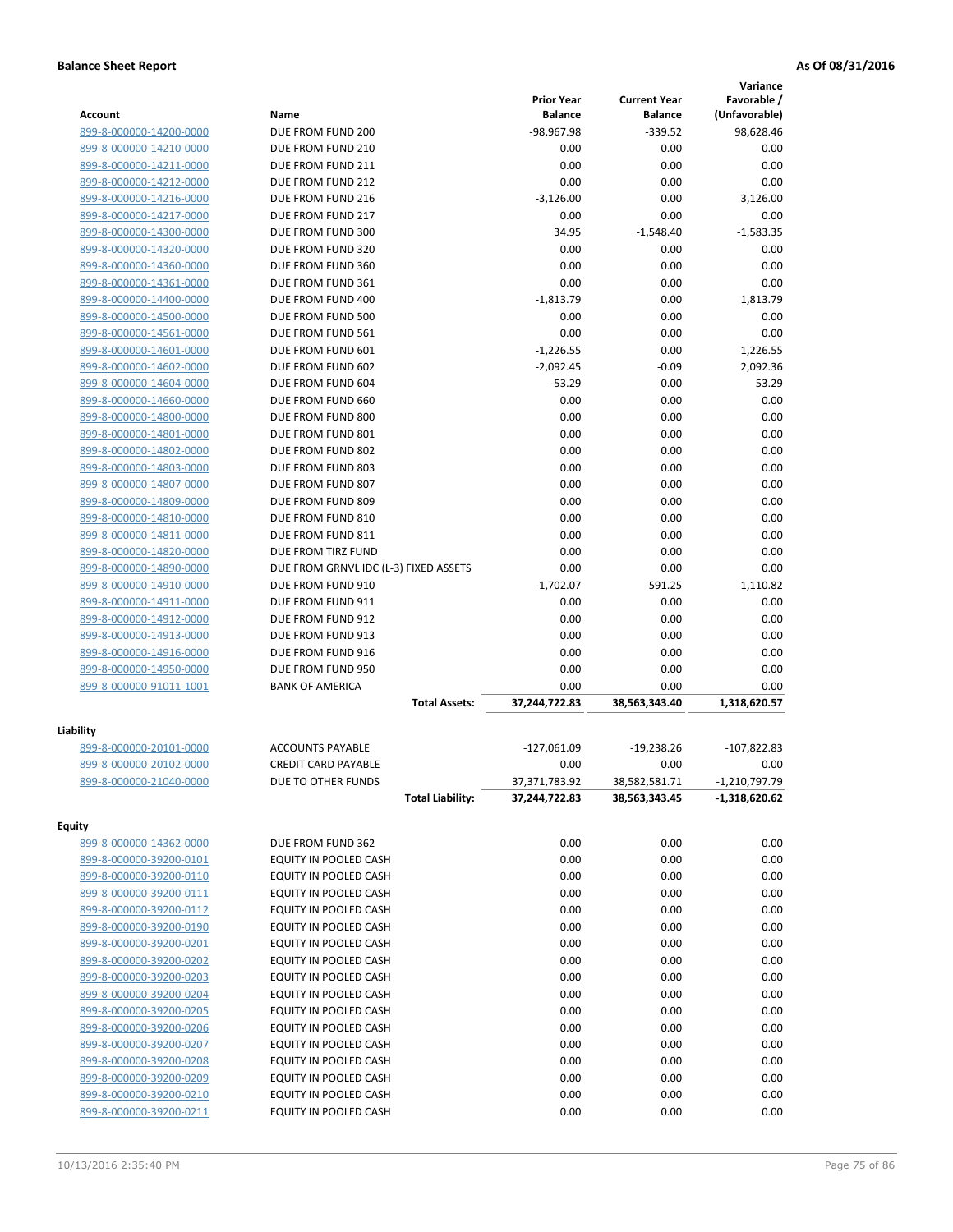**Variance**

| Account                                            | Name                                                  | <b>Prior Year</b><br><b>Balance</b> | <b>Current Year</b><br><b>Balance</b> | Favorable /<br>(Unfavorable) |
|----------------------------------------------------|-------------------------------------------------------|-------------------------------------|---------------------------------------|------------------------------|
| 899-8-000000-39200-0212                            | EQUITY IN POOLED CASH                                 | 0.00                                | 0.00                                  | 0.00                         |
| 899-8-000000-39200-0213                            | EQUITY IN POOLED CASH                                 | 0.00                                | 0.00                                  | 0.00                         |
| 899-8-000000-39200-0214                            | EQUITY IN POOLED CASH                                 | 0.00                                | 0.00                                  | 0.00                         |
| 899-8-000000-39200-0215                            | <b>EQUITY IN POOLED CASH</b>                          | 0.00                                | 0.00                                  | 0.00                         |
| 899-8-000000-39200-0216                            | EQUITY IN POOLED CASH                                 | 0.00                                | 0.00                                  | 0.00                         |
| 899-8-000000-39200-0217                            | EQUITY IN POOLED CASH                                 | 0.00                                | 0.00                                  | 0.00                         |
| 899-8-000000-39200-0218                            | EQUITY IN POOLED CASH                                 | 0.00                                | 0.00                                  | 0.00                         |
| 899-8-000000-39200-0219                            | EQUITY IN POOLED CASH                                 | 0.00                                | 0.00                                  | 0.00                         |
| 899-8-000000-39200-0220                            | EQUITY IN POOLED CASH                                 | 0.00                                | 0.00                                  | 0.00                         |
| 899-8-000000-39200-0221                            | EQUITY IN POOLED CASH                                 | 0.00                                | 0.00                                  | 0.00                         |
| 899-8-000000-39200-0222                            | EQUITY IN POOLED CASH                                 | 0.00                                | 0.00                                  | 0.00                         |
| 899-8-000000-39200-0223                            | EQUITY IN POOLED CASH                                 | 0.00                                | 0.00                                  | 0.00                         |
| 899-8-000000-39200-0224                            | EQUITY IN POOLED CASH                                 | 0.00                                | 0.00                                  | 0.00                         |
| 899-8-000000-39200-0225                            | EQUITY IN POOLED CASH                                 | 0.00                                | 0.00                                  | 0.00                         |
| 899-8-000000-39200-0226                            | EQUITY IN POOLED CASH                                 | 0.00                                | 0.00                                  | 0.00                         |
| 899-8-000000-39200-0227                            | EQUITY IN POOLED CASH                                 | 0.00                                | 0.00                                  | 0.00                         |
| 899-8-000000-39200-0228                            | EQUITY IN POOLED CASH                                 | 0.00                                | 0.00                                  | 0.00                         |
| 899-8-000000-39200-0229                            | EQUITY IN POOLED CASH                                 | 0.00                                | 0.00                                  | 0.00                         |
| 899-8-000000-39200-0231                            | EQUITY IN POOLED CASH                                 | 0.00                                | 0.00                                  | 0.00                         |
| 899-8-000000-39200-0232                            | EQUITY IN POOLED CASH                                 | 0.00                                | 0.00                                  | 0.00                         |
| 899-8-000000-39200-0233                            | <b>EQUITY IN POOLED CASH</b>                          | 0.00                                | 0.00                                  | 0.00                         |
| 899-8-000000-39200-0234                            | EQUITY IN POOLED CASH                                 | 0.00                                | 0.00                                  | 0.00                         |
| 899-8-000000-39200-0235                            | EQUITY IN POOLED CASH                                 | 0.00                                | 0.00                                  | 0.00                         |
| 899-8-000000-39200-0236                            | EQUITY IN POOLED CASH                                 | 0.00                                | 0.00                                  | 0.00                         |
| 899-8-000000-39200-0241                            | EQUITY IN POOLED CASH                                 | 0.00                                | 0.00                                  | 0.00                         |
| 899-8-000000-39200-0247                            | EQUITY IN POOLED CASH                                 | 0.00                                | 0.00                                  | 0.00                         |
| 899-8-000000-39200-0250                            | EQUITY IN POOLED CASH                                 | 0.00                                | 0.00                                  | 0.00                         |
| 899-8-000000-39200-0251                            | EQUITY IN POOLED CASH                                 | 0.00                                | 0.00                                  | 0.00                         |
| 899-8-000000-39200-0252                            | EQUITY IN POOLED CASH                                 | 0.00                                | 0.00                                  | 0.00                         |
| 899-8-000000-39200-0253                            | EQUITY IN POOLED CASH                                 | 0.00                                | 0.00                                  | 0.00                         |
| 899-8-000000-39200-0254                            | EQUITY IN POOLED CASH                                 | 0.00                                | 0.00                                  | 0.00                         |
| 899-8-000000-39200-0301                            | EQUITY IN POOLED CASH                                 | 0.00                                | 0.00                                  | 0.00                         |
| 899-8-000000-39200-0302                            | EQUITY IN POOLED CASH                                 | 0.00                                | 0.00                                  | 0.00                         |
| 899-8-000000-39200-0401                            | EQUITY IN POOLED CASH                                 | 0.00                                | 0.00                                  | 0.00                         |
| 899-8-000000-39200-0402                            | EQUITY IN POOLED CASH                                 | 0.00                                | 0.00                                  | 0.00                         |
| 899-8-000000-39200-0403                            | EQUITY IN POOLED CASH                                 | 0.00                                | 0.00                                  | 0.00                         |
| 899-8-000000-39200-0405                            | EQUITY IN POOLED CASH                                 | 0.00                                | 0.00                                  | 0.00                         |
| 899-8-000000-39200-0406                            | EQUITY IN POOLED CASH                                 | 0.00                                | 0.00                                  | 0.00                         |
| 899-8-000000-39200-0410                            | EQUITY IN POOLED CASH<br><b>EQUITY IN POOLED CASH</b> | 0.00<br>0.00                        | 0.00<br>0.00                          | 0.00<br>0.00                 |
| 899-8-000000-39200-0411<br>899-8-000000-39200-0501 | <b>EQUITY IN POOLED CASH</b>                          |                                     | 0.00                                  | 0.00                         |
| 899-8-000000-39200-0502                            | EQUITY IN POOLED CASH                                 | 0.00<br>0.00                        | 0.00                                  | 0.00                         |
| 899-8-000000-39200-0503                            | EQUITY IN POOLED CASH                                 | 0.00                                | 0.00                                  | 0.00                         |
| 899-8-000000-39200-0504                            | EQUITY IN POOLED CASH                                 | 0.00                                | 0.00                                  | 0.00                         |
| 899-8-000000-39200-0505                            | <b>EQUITY IN POOLED CASH</b>                          | 0.00                                | 0.00                                  | 0.00                         |
| 899-8-000000-39200-0506                            | EQUITY IN POOLED CASH                                 | 0.00                                | 0.00                                  | 0.00                         |
| 899-8-000000-39200-0507                            | EQUITY IN POOLED CASH                                 | 0.00                                | 0.00                                  | 0.00                         |
| 899-8-000000-39200-0511                            | EQUITY IN POOLED CASH                                 | 0.00                                | 0.00                                  | 0.00                         |
| 899-8-000000-39200-0513                            | EQUITY IN POOLED CASH                                 | 0.00                                | 0.00                                  | 0.00                         |
| 899-8-000000-39200-0521                            | EQUITY IN POOLED CASH                                 | 0.00                                | 0.00                                  | 0.00                         |
| 899-8-000000-39200-0522                            | EQUITY IN POOLED CASH                                 | 0.00                                | 0.00                                  | 0.00                         |
| 899-8-000000-39200-0523                            | EQUITY IN POOLED CASH                                 | 0.00                                | 0.00                                  | 0.00                         |
| 899-8-000000-39200-0601                            | EQUITY IN POOLED CASH                                 | 0.00                                | 0.00                                  | 0.00                         |
| 899-8-000000-39200-0602                            | EQUITY IN POOLED CASH                                 | 0.00                                | 0.00                                  | 0.00                         |
| 899-8-000000-39200-0603                            | EQUITY IN POOLED CASH                                 | 0.00                                | 0.00                                  | 0.00                         |
| 899-8-000000-39200-0604                            | EQUITY IN POOLED CASH                                 | 0.00                                | 0.00                                  | 0.00                         |
| 899-8-000000-39200-0702                            | EQUITY IN POOLED CASH                                 | 0.00                                | 0.00                                  | 0.00                         |
| 899-8-000000-39200-0703                            | EQUITY IN POOLED CASH                                 | 0.00                                | 0.00                                  | 0.00                         |
| 899-8-000000-39200-0704                            | EQUITY IN POOLED CASH                                 | 0.00                                | 0.00                                  | 0.00                         |
|                                                    |                                                       |                                     |                                       |                              |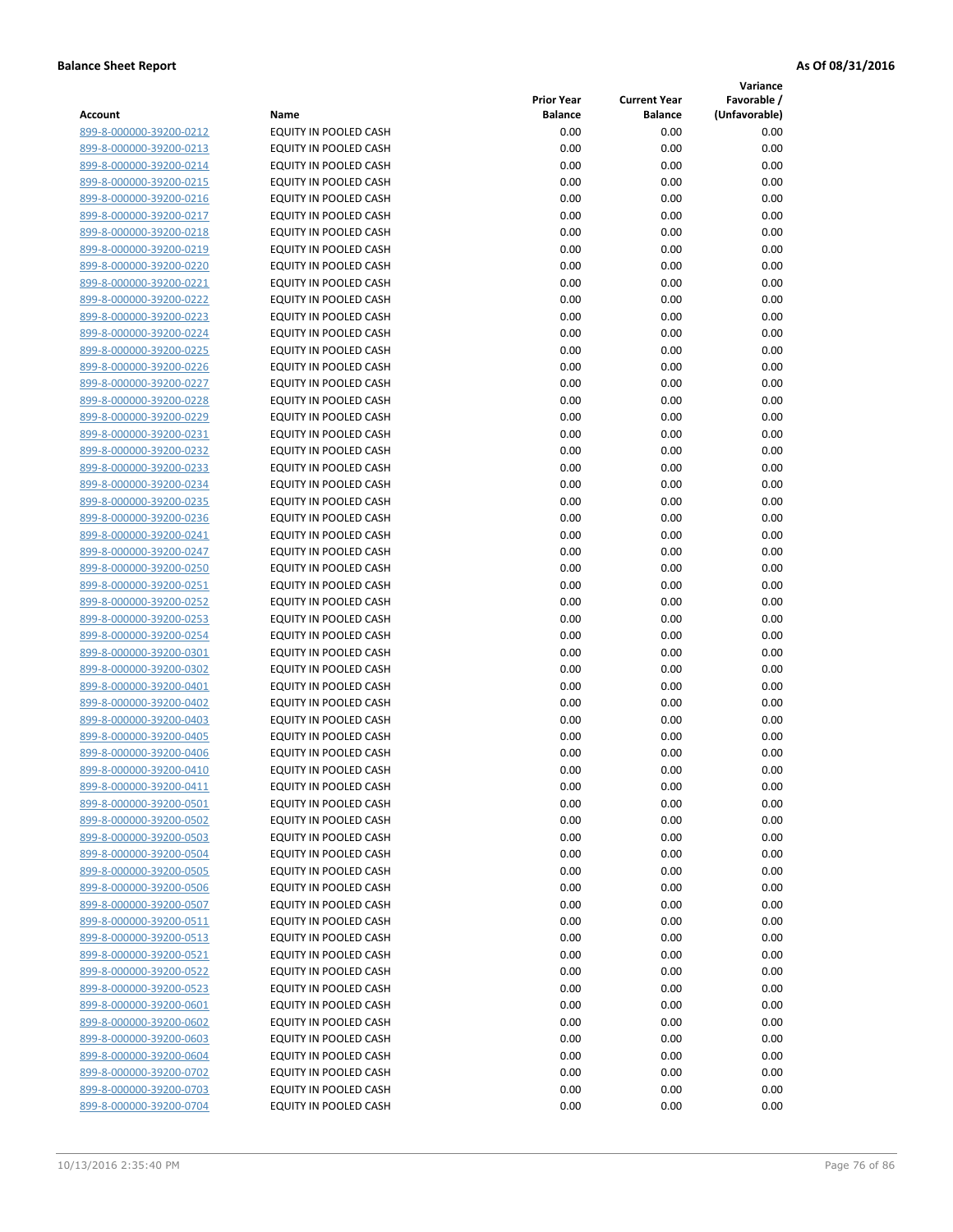|                                       |                                                          |                   |                     | Variance      |
|---------------------------------------|----------------------------------------------------------|-------------------|---------------------|---------------|
|                                       |                                                          | <b>Prior Year</b> | <b>Current Year</b> | Favorable /   |
| Account                               | Name                                                     | <b>Balance</b>    | <b>Balance</b>      | (Unfavorable) |
| 899-8-000000-39200-0705               | EQUITY IN POOLED CASH                                    | 0.00              | 0.00                | 0.00          |
| 899-8-000000-39200-0706               | <b>EQUITY IN POOLED CASH</b>                             | 0.00              | 0.00                | 0.00          |
| 899-8-000000-39200-0707               | EQUITY IN POOLED CASH                                    | 0.00              | 0.00                | 0.00          |
| 899-8-000000-39200-0708               | <b>EQUITY IN POOLED CASH</b>                             | 0.00              | 0.00                | 0.00          |
| 899-8-000000-39200-0710               | <b>EQUITY IN POOLED CASH</b>                             | 0.00              | 0.00                | 0.00          |
| 899-8-000000-39200-0721               | <b>EQUITY IN POOLED CASH</b>                             | 0.00              | 0.00                | 0.00          |
| 899-8-000000-39200-0722               | EQUITY IN POOLED CASH                                    | 0.00              | 0.00                | 0.00          |
| 899-8-000000-39200-0723               | EQUITY IN POOLED CASH                                    | 0.00              | 0.00                | 0.00          |
| 899-8-000000-39200-0731               | <b>EQUITY IN POOLED CASH</b>                             | 0.00              | 0.00                | 0.00          |
| 899-8-000000-39200-0825               | <b>EQUITY IN POOLED CASH</b>                             | 0.00              | 0.00                | 0.00          |
| 899-8-000000-39200-0901               | <b>EQUITY IN POOLED CASH</b>                             | 0.00              | 0.00                | 0.00          |
| 899-8-000000-39200-0902               | EQUITY IN POOLED CASH                                    | 0.00              | 0.00                | 0.00          |
| 899-8-000000-39200-0903               | <b>EQUITY IN POOLED CASH</b>                             | 0.00              | 0.00                | 0.00          |
| 899-8-000000-39200-0904               | EQUITY IN POOLED CASH                                    | 0.00              | 0.00                | 0.00          |
| 899-8-000000-39200-0905               | <b>EQUITY IN POOLED CASH</b>                             | 0.00              | 0.00                | 0.00          |
| 899-8-000000-39200-0909               | <b>EQUITY IN POOLED CASH</b>                             | 0.00              | 0.00                | 0.00          |
| 899-8-000000-39200-0910               | <b>EQUITY IN POOLED CASH</b>                             | 0.00              | 0.00                | 0.00          |
| 899-8-000000-39200-0960               | <b>EQUITY IN POOLED CASH</b>                             | 0.00              | 0.00                | 0.00          |
| 899-8-000000-39200-9999               | EQUITY IN POOLED CASH                                    | 0.00              | 0.00                | 0.00          |
|                                       | <b>Total Beginning Equity:</b>                           | 0.00              | 0.00                | 0.00          |
| <b>Total Revenue</b>                  |                                                          | 0.00              | $-0.05$             | $-0.05$       |
| <b>Revenues Over/(Under) Expenses</b> |                                                          | 0.00              | $-0.05$             | $-0.05$       |
|                                       | <b>Total Equity and Current Surplus (Deficit):</b>       | 0.00              | $-0.05$             | $-0.05$       |
|                                       | Total Liabilities, Equity and Current Surplus (Deficit): | 37.244.722.83     | 38.563.343.40       | 1.318.620.57  |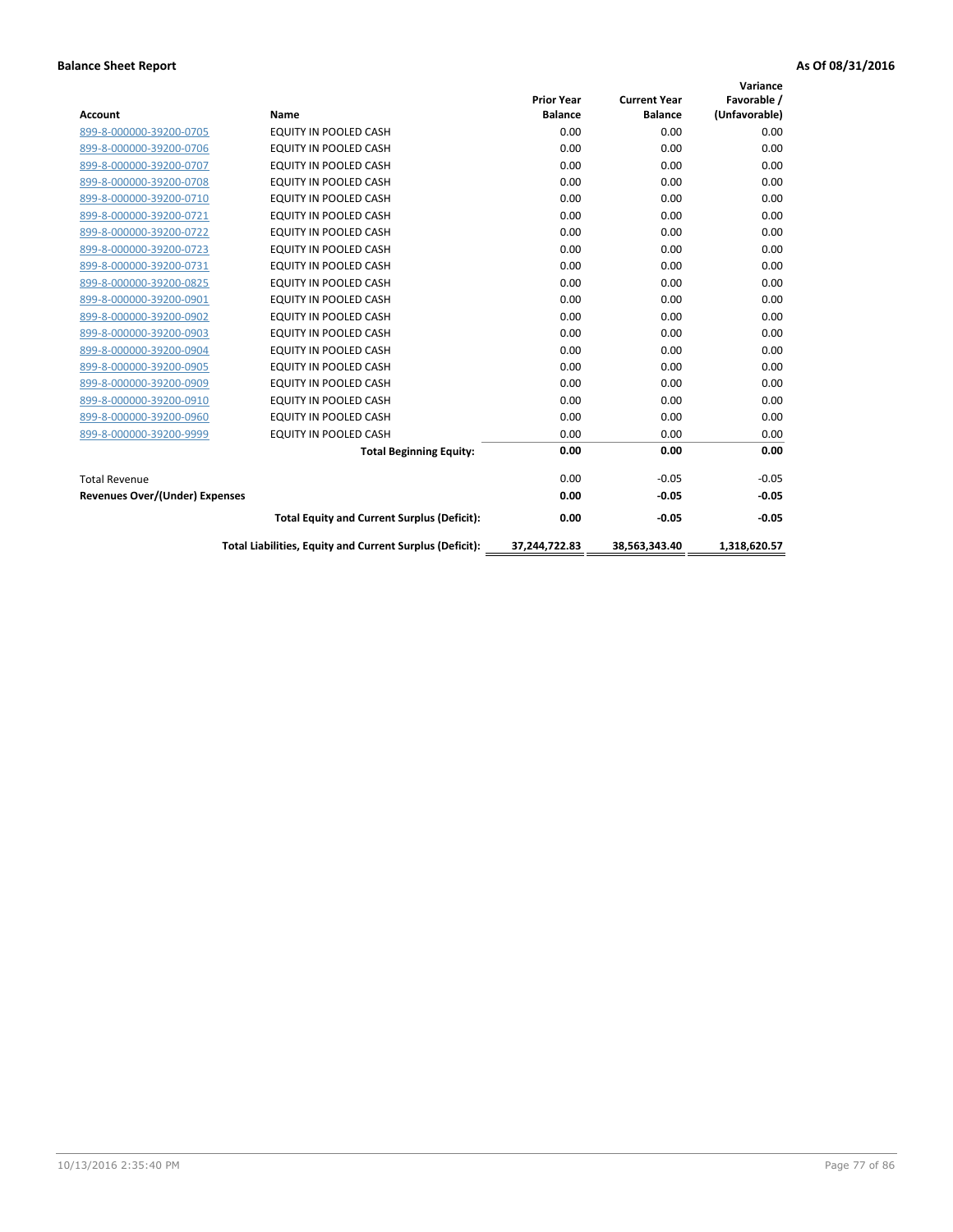|                                                    |                                                                      | <b>Prior Year</b>        | <b>Current Year</b>         | Variance<br>Favorable /      |
|----------------------------------------------------|----------------------------------------------------------------------|--------------------------|-----------------------------|------------------------------|
| <b>Account</b>                                     | Name                                                                 | <b>Balance</b>           | <b>Balance</b>              | (Unfavorable)                |
| Fund: 910 - ELECTRIC OPERATING FUND                |                                                                      |                          |                             |                              |
| Assets                                             |                                                                      |                          |                             |                              |
| 910-9-000000-10000-1300                            | <b>CASH</b>                                                          | 12,402,402.84            | 12,974,297.18               | 571,894.34                   |
| 910-9-000000-10209-1300                            | <b>ADMIN PETTY CASH</b>                                              | 658.89                   | 658.89                      | 0.00                         |
| 910-9-000000-10308-1300                            | <b>GEUS SERVICE CENTER CHANGE</b>                                    | 849.90                   | 849.90                      | 0.00                         |
| 910-9-000000-10309-1300                            | <b>GEUS DOWNTOWN CHANGE</b>                                          | 1,650.00                 | 1,650.00                    | 0.00                         |
| 910-9-000000-12190-1810                            | DEFERRED ISSUANCE COSTS 2001                                         | 0.00                     | 0.00                        | 0.00                         |
| 910-9-000000-12191-1810                            | DEFERRED ISSUANCE COST 2008 ENGINE PR                                | 0.00                     | 0.00                        | 0.00                         |
| 910-9-000000-12192-1810                            | DEFERRED ISSUANCE COSTS 2010 BOA ENGI                                | 0.00                     | 0.00                        | 0.00                         |
| 910-9-000000-12193-1810                            | DEFERRED ISSUANCE COSTS 2010 SCRUBBEI                                | 0.00                     | 0.00                        | 0.00                         |
| 910-9-000000-12194-1810                            | DEFERRED ISSUANCE COSTS 2010 TMPA DEI                                | 0.00                     | 0.00                        | 0.00                         |
| 910-9-000000-12201-1810                            | <b>BOND DISCOUNT</b>                                                 | 148,397.15               | 136,516.38                  | $-11,880.77$                 |
| 910-9-000000-13000-1420                            | <b>CUSTOMER ACCOUNTS RECEIVABLE</b>                                  | 1,672,905.80             | 1,366,615.96                | $-306,289.84$                |
| 910-9-000000-13001-1420                            | NON CURRENT CUSTOMER ACCTS RECEIVAE                                  | 325,119.03               | 421,627.14                  | 96,508.11                    |
| 910-9-000000-13002-1440                            | ALLOWANCE FOR UNCOLLECTABLE                                          | $-276,120.78$            | $-394,609.78$               | $-118,489.00$                |
| 910-9-000000-13003-1422<br>910-9-000000-13009-1423 | UNBILLED YEAR-END ACCRUAL<br>FUEL ADJUSTMENT - UNDER/OVER            | 3,625,487.42             | 5,109,446.76                | 1,483,959.34                 |
|                                                    | <b>AMP RECEIVABLE</b>                                                | 918,934.25<br>-42,749.57 | -592,479.14<br>$-29,258.88$ | $-1,511,413.39$<br>13,490.69 |
| 910-9-000000-13011-1420<br>910-9-000000-13066-1421 | AMPY CUSTOMER ACCOUNTS RECEIVABLE                                    | 0.00                     | 0.00                        | 0.00                         |
| 910-9-000000-13067-1421                            | AMPY ARREARS ACCOUNTS RECEIVABLE                                     | $-2,603.22$              | $-5,018.85$                 | $-2,415.63$                  |
| 910-9-000000-13068-1421                            | AMPY Customers Left With Balance A/R                                 | 32,689.74                | 39,098.93                   | 6,409.19                     |
| 910-9-000000-13201-1430                            | MISCELLANEOUS ACCOUNTS RECEIVABLE                                    | 0.00                     | 0.00                        | 0.00                         |
| 910-9-000000-13205-1710                            | <b>INTEREST RECEIVABLE</b>                                           | 0.00                     | 0.00                        | 0.00                         |
| 910-9-000000-13290-1650                            | PREPAYMENTS                                                          | 0.00                     | 0.00                        | 0.00                         |
| 910-9-000000-13291-1651                            | TMPA SCRUBBER PREPAYMENT                                             | 7,970,026.58             | 7,652,284.58                | $-317,742.00$                |
| 910-9-000000-13293-1653                            | TMPA FIXED COSTS PREPAYMENT                                          | 27,896,516.95            | 29,669,709.14               | 1,773,192.19                 |
| 910-9-000000-13294-1654                            | TMPA DEMAND COSTS ESCROW                                             | 0.00                     | 0.00                        | 0.00                         |
| 910-9-000000-13297-1657                            | <b>ERCOT CRR PREPAYMENTS</b>                                         | 95,537.52                | 103,055.57                  | 7,518.05                     |
| 910-9-000000-13299-1655                            | <b>ERCOT COLLATERAL</b>                                              | 1,550.00                 | 111,550.00                  | 110,000.00                   |
| 910-9-000000-14001-1461                            | DUE FROM COG - GENERAL FUND                                          | 0.00                     | 0.00                        | 0.00                         |
| 910-9-000000-14402-1469                            | DUE FROM DEBT SERVICE FUND                                           | 4,443,984.42             | 4,625,445.97                | 181,461.55                   |
| 910-9-000000-14501-1467                            | DUE FROM GBOD                                                        | 0.00                     | 0.00                        | 0.00                         |
| 910-9-000000-14916-1469                            | DUE FROM FUND 916                                                    | 0.00                     | 0.00                        | 0.00                         |
| 910-9-000000-14999-1910                            | DUE FROM 906                                                         | 0.00                     | 0.00                        | 0.00                         |
| 910-9-000000-15900-1540                            | <b>INVENTORY</b>                                                     | 2,352,069.03             | 2,261,330.58                | $-90,738.45$                 |
| 910-9-000000-15901-1541                            | <b>GEUS UNLEADED GASOLINE</b>                                        | $-1,236.14$              | $-831.59$                   | 404.55                       |
| 910-9-000000-15902-1542                            | <b>GEUS DIESEL GASOLINE</b>                                          | 1,176.85                 | 1,853.05                    | 676.20                       |
| 910-9-000000-15903-1543                            | <b>INVENTORIES / SUBSTATION</b>                                      | 7,771.80                 | 7,771.80                    | 0.00                         |
| 910-9-000000-15909-1510                            | STEAM PLANT FUEL OIL INVENTORY                                       | 583,130.21               | 582,166.40                  | $-963.81$                    |
| 910-9-000000-16301-1070                            | <b>CWIP</b>                                                          | 0.00                     | 368,786.52                  | 368,786.52                   |
| 910-9-000000-17501-9260                            | <b>EMPLOYEE CONTRIBUTIONS</b>                                        | 0.00                     | 465,482.00                  | 465,482.00                   |
| 910-9-000000-17504-9260                            | <b>INVESTMENT RETURN</b>                                             | 0.00                     | 337,872.00                  | 337,872.00                   |
| 910-9-000000-17508-9260                            | <b>EXPERIENCE DIFFERENCE</b>                                         | 0.00                     | 4,057.00                    | 4,057.00                     |
| 910-9-000000-19000-3100                            | STEAM - LAND                                                         | 117,340.90               | 117,340.90                  | 0.00                         |
| 910-9-000000-19001-3110                            | STEAM PLANT - STRUCTURES                                             | 1,056,896.04             | 1,056,896.04                | 0.00                         |
| 910-9-000000-19002-3120                            | STEAM PLANT - BOILER PLANT EQUIPMENT                                 | 4,483,733.44             | 4,815,449.65                | 331,716.21                   |
| 910-9-000000-19003-3130                            | STEAM PLANT - ENGINES                                                | 0.00                     | 0.00                        | 0.00                         |
| 910-9-000000-19004-3140                            | STEAM PLANT - GENERATORS                                             | 16,936,710.31            | 9,067,106.70                | -7,869,603.61                |
| 910-9-000000-19005-3150                            | STEAM PLANT - ACCESSORY ELECTRIC EQUIF                               | 1,027,042.39             | 667,175.88                  | -359,866.51                  |
| 910-9-000000-19006-3160<br>910-9-000000-19100-3400 | STEAM PLANT - MISC POWER PLANT EQUIPI                                | 692,818.75               | 12,912.88                   | -679,905.87                  |
| 910-9-000000-19101-3410                            | <b>ENGINE PLANT - LAND</b>                                           | 43,850.00                | 43,850.00<br>4,655,874.20   | 0.00                         |
| 910-9-000000-19101-3411                            | <b>ENGINE PLANT - STRUCTURES</b><br><b>ENGINE PLANT - STRUCTURES</b> | 4,655,874.20<br>0.00     | 0.00                        | 0.00<br>0.00                 |
| 910-9-000000-19104-3440                            | ENGINE PLANT - ENGINE PLANT GENERATOF                                | 28,654,263.02            | 28,654,263.02               | 0.00                         |
| 910-9-000000-19105-3450                            | ENGINE PLANT - ACCESSORY ELECTRIC EQUI                               | 182,210.98               | 182,210.98                  | 0.00                         |
| 910-9-000000-19106-3460                            | ENGINE PLANT - MISCELLANEOUS POWER P                                 | 10,452.64                | 10,452.64                   | 0.00                         |
| 910-9-000000-19204-3442                            | <b>ENGINE PLANT - RENEWABLE GENERATORS</b>                           | 245,000.01               | 245,000.01                  | 0.00                         |
| 910-9-000000-19301-3500                            | TRANSMISSION - LAND                                                  | 53,501.21                | 53,501.21                   | 0.00                         |
| 910-9-000000-19302-3530                            | TRANSMISSION - SUBSTATIONS                                           | 7,831,687.72             | 5,552,341.27                | -2,279,346.45                |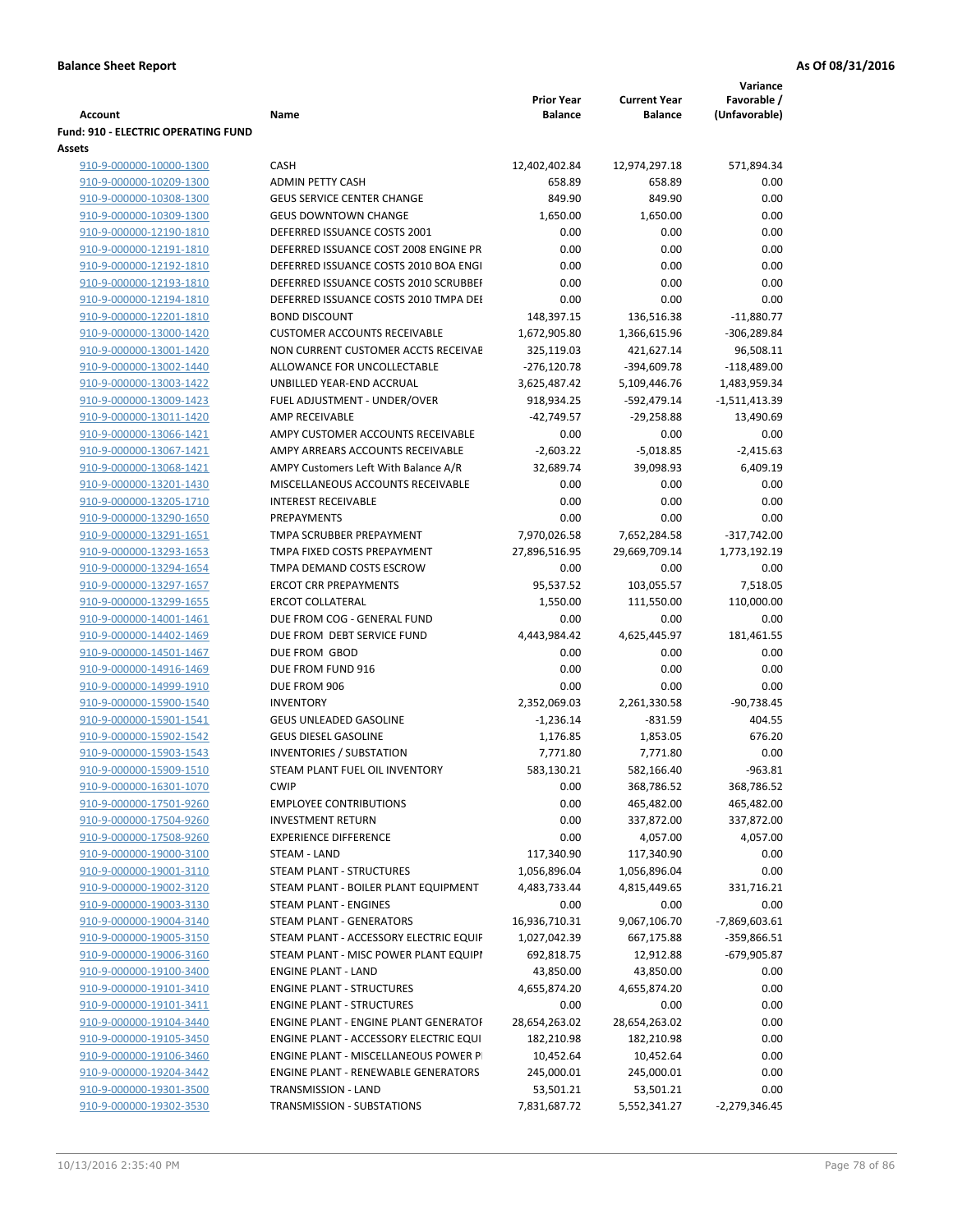|                                                    |                                                               |                                     |                                       | Variance                     |
|----------------------------------------------------|---------------------------------------------------------------|-------------------------------------|---------------------------------------|------------------------------|
| Account                                            | Name                                                          | <b>Prior Year</b><br><b>Balance</b> | <b>Current Year</b><br><b>Balance</b> | Favorable /<br>(Unfavorable) |
| 910-9-000000-19303-3572                            | TRANSMISSION - TMPA LINES                                     | 1,156,631.80                        | 1,156,631.80                          | 0.00                         |
| 910-9-000000-19304-3571                            | <b>TRANSMISSION - GEUS LINES</b>                              | 3,738,862.73                        | 3,722,472.15                          | $-16,390.58$                 |
| 910-9-000000-19401-3600                            | <b>DISTRIBUTION - LAND</b>                                    | 218,418.15                          | 218,418.15                            | 0.00                         |
| 910-9-000000-19402-3620                            | DISTRIBUTION - SUBSTATIONS                                    | 7,368,630.14                        | 5,985,037.00                          | $-1,383,593.14$              |
| 910-9-000000-19403-3640                            | <b>DISTRIBUTION - POLES</b>                                   | 4,380,982.61                        | 4,381,552.51                          | 569.90                       |
| 910-9-000000-19404-3650                            | DISTRIBUTION - OH CONDUCTOR & DEVICES                         | 3,454,657.19                        | 3,518,976.80                          | 64,319.61                    |
| 910-9-000000-19405-3660                            | DISTRIBUTION - UNDERGROUND CONDUIT                            | 1,425,999.07                        | 1,454,708.84                          | 28,709.77                    |
| 910-9-000000-19406-3670                            | DISTRIBUTION - UG CONDUCTOR & DEVICES                         | 2,869,847.13                        | 2,833,506.40                          | $-36,340.73$                 |
| 910-9-000000-19407-3680                            | <b>DISTRIBUTION - TRANSFORMERS</b>                            | 4,252,699.30                        | 4,279,270.60                          | 26,571.30                    |
| 910-9-000000-19408-3690                            | DISTRIBUTION - SERVICE CONNECTIONS                            | 636,988.82                          | 647,016.84                            | 10,028.02                    |
| 910-9-000000-19409-3700                            | <b>DISTRIBUTION - METERS</b>                                  | 1,721,546.29                        | 1,864,415.78                          | 142,869.49                   |
| 910-9-000000-19410-3710                            | <b>DISTRIBUTION - VAPOR LIGHTS</b>                            | 85,651.21                           | 83,944.20                             | $-1,707.01$                  |
| 910-9-000000-19411-3750                            | DISTRIBUTION - STREET LIGHTS & SIGNALS                        | 89,896.48                           | 89,881.93                             | $-14.55$                     |
| 910-9-000000-19501-3890                            | <b>GENERAL - LAND</b>                                         | 110,503.10                          | 110,503.10                            | 0.00                         |
| 910-9-000000-19502-3900                            | <b>GENERAL - STRUCTURES</b>                                   | 5,881,580.20                        | 5,881,580.20                          | 0.00                         |
| 910-9-000000-19503-3910                            | <b>GENERAL - FURNITURE &amp; OFFICE EQUIPMEN</b>              | 520,295.62                          | 555,753.77                            | 35,458.15                    |
| 910-9-000000-19504-3941                            | <b>GENERAL - METER READING ASSETS</b>                         | 38,482.00                           | 38,482.00                             | 0.00                         |
| 910-9-000000-19505-3911                            | <b>GENERAL - CUSTOMER SERVICE EQUIPMENT</b>                   | 11,750.00                           | 11,750.00                             | 0.00                         |
| 910-9-000000-19506-3914                            | <b>GENERAL - BILLING EQUIPMENT</b>                            | 0.00                                | 0.00                                  | 0.00                         |
| 910-9-000000-19507-3915                            | <b>GENERAL - CASHIERING EQUIPMENT</b>                         | 7,033.54                            | 7,033.54                              | 0.00                         |
| 910-9-000000-19508-3920                            | <b>GENERAL - TRANSPORTATION EQUIPMENT</b>                     | 2,326,360.72                        | 2,500,400.72                          | 174,040.00                   |
| 910-9-000000-19509-3930                            | <b>GENERAL - WAREHOUSE EQUIPMENT</b>                          | 63,375.94                           | 69,324.02                             | 5,948.08                     |
| 910-9-000000-19510-3940                            | <b>GENERAL - TOOLS</b>                                        | 13,918.37                           | 13,918.37                             | 0.00                         |
| 910-9-000000-19511-3950                            | <b>GENERAL - LABORATORY EQUIPMENT</b>                         | 336,291.99                          | 336,291.99                            | 0.00                         |
| 910-9-000000-19512-3960                            | <b>GENERAL - POWER OPERATED EQUIPMENT</b>                     | 338,718.53                          | 338,718.53                            | 0.00                         |
| 910-9-000000-19513-3970                            | <b>GENERAL - COMMUNICATIONS EQUIPMENT</b>                     | 47,808.65                           | 47,808.65                             | 0.00                         |
| 910-9-000000-19514-3980                            | <b>GENERAL - MISCELLANEOUS EQUIPMENT</b>                      | 0.00                                | 0.00                                  | 0.00                         |
| 910-9-000000-19999-1080                            | <b>ACCUMULATED DEPRECIATION</b>                               | -49,024,932.08                      | -38,561,238.83                        | 10,463,693.25                |
|                                                    |                                                               |                                     |                                       |                              |
|                                                    | <b>Total Assets:</b>                                          | 120,221,527.78                      | 121,940,461.95                        | 1,718,934.17                 |
|                                                    |                                                               |                                     |                                       |                              |
| Liability                                          |                                                               |                                     |                                       |                              |
| 910-9-000000-20101-2320                            | <b>ACCOUNTS PAYABLE</b>                                       | $-1,702.07$                         | $-591.25$                             | $-1,110.82$                  |
| 910-9-000000-20102-2321                            | <b>CREDIT CARD PAYABLE</b>                                    | 0.00                                | $-7,272.36$                           | 7,272.36                     |
| 910-9-000000-20103-2322                            | <b>ACCRUED ACCOUNTS PAYABLE</b>                               | 0.00                                | 0.00                                  | 0.00                         |
| 910-9-000000-20139-2323                            | <b>RETAINAGES PAYABLE</b>                                     | 0.00                                | 0.00                                  | 0.00                         |
| 910-9-000000-20141-0000                            | <b>TELEPHONE CLEARING</b>                                     | 0.00                                | 0.00                                  | 0.00                         |
| 910-9-000000-20142-0000                            | <b>ESCROW</b>                                                 | 0.00                                | 0.00                                  | 0.00                         |
| 910-9-000000-20815-2410                            | SALES TAX PAYABLE - IN THE CITY                               | 83,115.27                           | 85,481.86                             | $-2.366.59$                  |
| 910-9-000000-20816-2411                            | SALES TAX PAYABLE - OUT OF CITY                               | 2,800.28                            | 3,522.72                              | $-722.44$                    |
| 910-9-000000-21001-2341                            | DUE TO COG - GEN FUND                                         | 0.00                                | 0.00                                  | 0.00                         |
| 910-9-000000-21406-2329                            | <b>DUE TO 906</b>                                             | 0.00                                | 0.00                                  | 0.00                         |
| 910-9-000000-21507-2347                            | DUE TO GBOD                                                   | 0.00                                | 0.00                                  | 0.00                         |
| 910-9-000000-22001-2327                            | <b>SALARIES PAYABLE</b>                                       | 211,438.74                          | 233,865.12                            | $-22,426.38$                 |
| 910-9-000000-22002-2328                            | PTO PAYABLE                                                   | 296,393.57                          | 421,442.27                            | $-125,048.70$                |
| 910-9-000000-23011-2211                            | <b>REVENUE BONDS</b>                                          | 435,000.00                          | 455,000.00                            | $-20,000.00$                 |
| 910-9-000000-24000-2350                            | <b>CUSTOMER DEPOSITS</b>                                      | 1,788,189.85                        | 2,065,660.51                          | $-277,470.66$                |
| 910-9-000000-24014-2359                            | <b>CUSTOMER DEPOSITS / AMPY EQUIPMENT</b>                     | 97,448.29                           | 110,818.33                            | $-13,370.04$                 |
| 910-9-000000-24015-2350                            | AMP RESERVE                                                   | $-42,749.57$                        | $-29,258.88$                          | $-13,490.69$                 |
| 910-9-000000-25069-2530                            | PREPAID ELECTRICITY - AMPY                                    | 24,066.38                           | $-9,102.08$                           | 33,168.46                    |
| 910-9-000000-26001-2283                            | <b>OBLIGATION FOR COMPENSATED ABSENCES</b>                    | 440,273.03                          | 362,637.83                            | 77,635.20                    |
| 910-9-000000-26102-2210                            | REVENUE BONDS PAYABLE                                         | 35,975,000.00                       | 38,763,000.00                         | $-2,788,000.00$              |
| 910-9-000000-26107-2250                            | PREMIUM ON 2010 ISSUE                                         | 233,164.14                          | 218,231.30                            | 14,932.84                    |
| 910-9-000000-26108-2250                            | <b>SCRUBBER DEBT - 2010</b>                                   | 10,395,000.00                       | 10,395,000.00                         | 0.00                         |
| 910-9-000000-26109-2250                            | PREMIUM ON SCRUBBER                                           | 198,221.85                          | 185,526.87                            | 12,694.98                    |
| 910-9-000000-26110-2250                            | TMPA DEBT - 2010                                              | 20,640,000.00                       | 20,640,000.00                         | 0.00                         |
| 910-9-000000-26111-2250                            | PREMIUM ON TMPA DEBT                                          | 393,138.15                          | 367,959.88                            | 25,178.27                    |
| 910-9-000000-29300-0000<br>910-9-000000-29400-0100 | <b>ENCUMBRANCE SUMMARY</b><br>RESERVED ACCOUNT / ENCUMBRANCES | 0.00<br>0.00                        | 0.00<br>0.00                          | 0.00<br>0.00                 |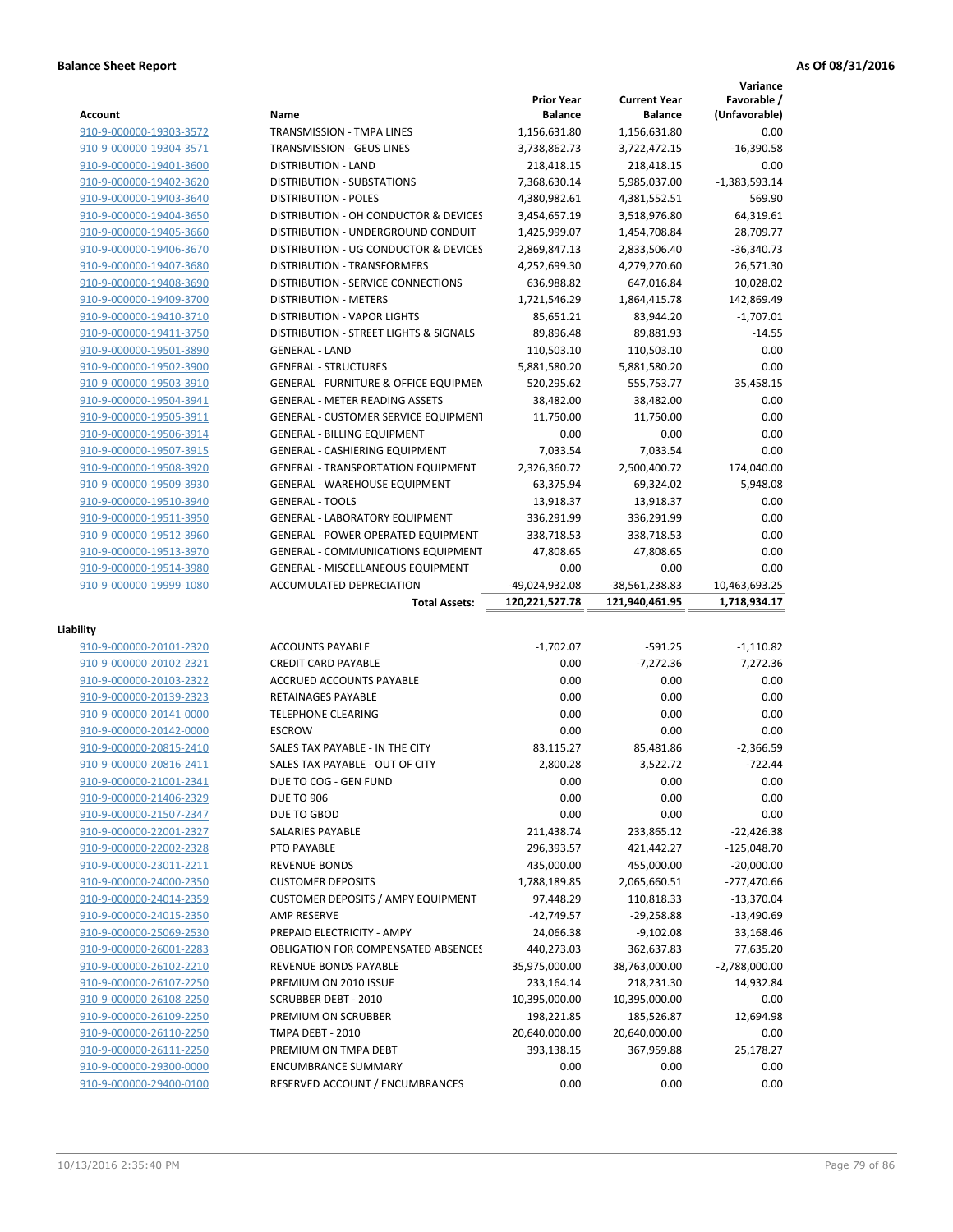| <b>Account</b>                 | <b>Name</b>                                              | <b>Prior Year</b><br><b>Balance</b> | <b>Current Year</b><br><b>Balance</b> | Variance<br>Favorable /<br>(Unfavorable) |
|--------------------------------|----------------------------------------------------------|-------------------------------------|---------------------------------------|------------------------------------------|
| 910-9-000000-29999-9260        | <b>NET PENSION LIABILITY</b>                             | 0.00                                | 609,947.00                            | $-609,947.00$                            |
|                                | <b>Total Liability:</b>                                  | 71,168,797.91                       | 74,871,869.12                         | $-3,703,071.21$                          |
| <b>Equity</b>                  |                                                          |                                     |                                       |                                          |
| 910-9-000000-39100-2160        | UNRESERVED RETAINED EARNINGS                             | 44,331,048.75                       | 47,623,065.55                         | 3,292,016.80                             |
| 910-9-000000-39500-9260        | <b>NET POSITION - PENSION</b>                            | 0.00                                | $-3.070.00$                           | $-3,070.00$                              |
|                                | <b>Total Beginning Equity:</b>                           | 44,331,048.75                       | 47,619,995.55                         | 3,288,946.80                             |
| <b>Total Revenue</b>           |                                                          | 48,955,110.92                       | 45,745,694.43                         | $-3,209,416.49$                          |
| <b>Total Expense</b>           |                                                          | 44,233,429.80                       | 46,297,097.15                         | $-2,063,667.35$                          |
| Revenues Over/(Under) Expenses |                                                          | 4,721,681.12                        | -551,402.72                           | -5,273,083.84                            |
|                                | <b>Total Equity and Current Surplus (Deficit):</b>       | 49,052,729.87                       | 47,068,592.83                         | $-1,984,137.04$                          |
|                                | Total Liabilities, Equity and Current Surplus (Deficit): | 120,221,527.78                      | 121,940,461.95                        | 1,718,934.17                             |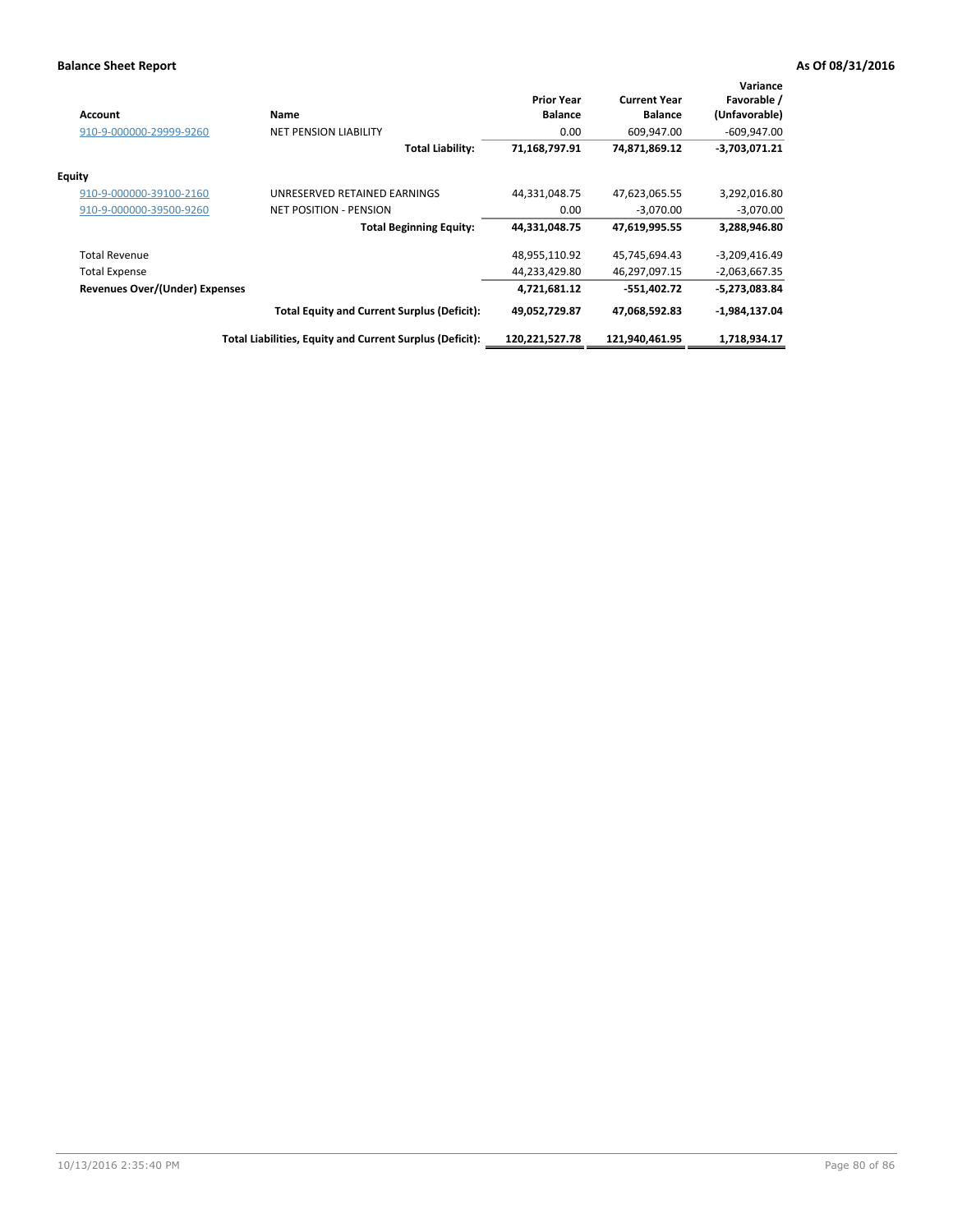| <b>Account</b>                             | Name                                                     | <b>Prior Year</b><br><b>Balance</b> | <b>Current Year</b><br><b>Balance</b> | Variance<br>Favorable /<br>(Unfavorable) |
|--------------------------------------------|----------------------------------------------------------|-------------------------------------|---------------------------------------|------------------------------------------|
| <b>Fund: 911 - ELECTRIC DEBT REDUCTION</b> |                                                          |                                     |                                       |                                          |
| Assets                                     |                                                          |                                     |                                       |                                          |
| 911-9-000000-10000-1300                    | CASH                                                     | 220,334.92                          | 3,022,999.51                          | 2,802,664.59                             |
| 911-9-000000-12002-0000                    | <b>GOVERNMENT OBLIGATIONS / AGENCIES</b>                 | 0.00                                | 0.00                                  | 0.00                                     |
| 911-9-000000-13201-1430                    | MISCELLANEOUS ACCOUNTS RECEIVABLE                        | 0.00                                | 0.00                                  | 0.00                                     |
| 911-9-000000-13205-1710                    | <b>INTEREST RECEIVABLE</b>                               | 0.00                                | 0.00                                  | 0.00                                     |
|                                            | <b>Total Assets:</b>                                     | 220,334.92                          | 3,022,999.51                          | 2,802,664.59                             |
| Liability                                  |                                                          |                                     |                                       |                                          |
| 911-9-000000-20101-0000                    | <b>ACCOUNTS PAYABLE</b>                                  | 0.00                                | 0.00                                  | 0.00                                     |
| 911-9-000000-20103-0100                    | <b>ACCRUED ACCOUNTS PAYABLE</b>                          | 0.00                                | 0.00                                  | 0.00                                     |
| 911-9-000000-Z2430-0000                    | RESERVED ACCOUNT / ENCUMBRANCE SUM                       | 0.00                                | 0.00                                  | 0.00                                     |
| 911-9-000000-Z2520-0100                    | RESERVED ACCOUNT / ENCUMBRANCES                          | 0.00                                | 0.00                                  | 0.00                                     |
|                                            | <b>Total Liability:</b>                                  | 0.00                                | 0.00                                  | 0.00                                     |
| <b>Equity</b>                              |                                                          |                                     |                                       |                                          |
| 911-9-000000-39100-2160                    | UNRESERVED RETAINED EARNINGS                             | 219,580.61                          | 220,508.21                            | 927.60                                   |
|                                            | <b>Total Beginning Equity:</b>                           | 219,580.61                          | 220.508.21                            | 927.60                                   |
| <b>Total Revenue</b>                       |                                                          | 754.31                              | 2,802,491.30                          | 2,801,736.99                             |
| <b>Total Expense</b>                       |                                                          | 0.00                                | 0.00                                  | 0.00                                     |
| <b>Revenues Over/(Under) Expenses</b>      |                                                          | 754.31                              | 2,802,491.30                          | 2,801,736.99                             |
|                                            | <b>Total Equity and Current Surplus (Deficit):</b>       | 220,334.92                          | 3,022,999.51                          | 2,802,664.59                             |
|                                            | Total Liabilities, Equity and Current Surplus (Deficit): | 220,334.92                          | 3,022,999.51                          | 2,802,664.59                             |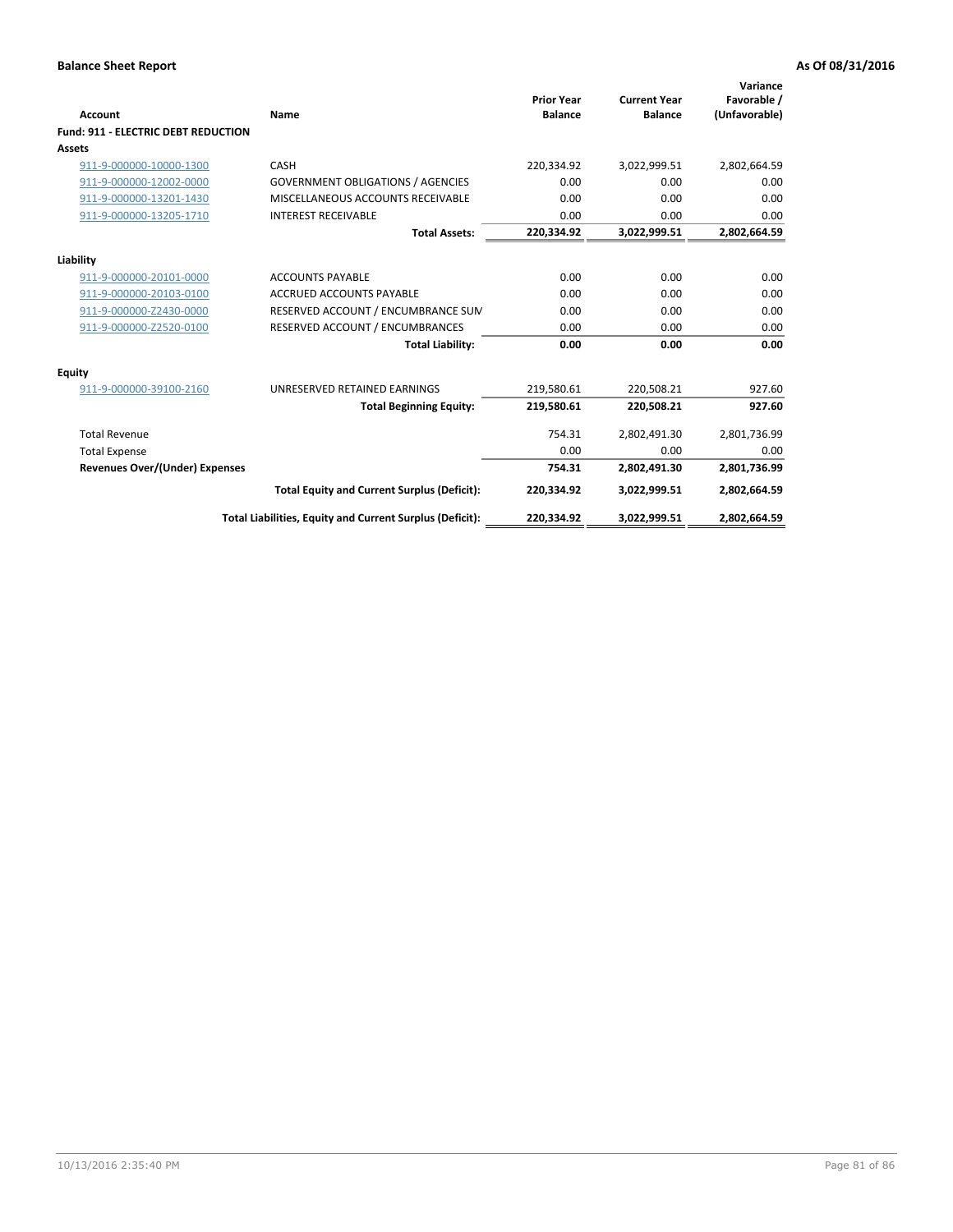| Account                               | Name                                                     | <b>Prior Year</b><br><b>Balance</b> | <b>Current Year</b><br><b>Balance</b> | Variance<br>Favorable /<br>(Unfavorable) |
|---------------------------------------|----------------------------------------------------------|-------------------------------------|---------------------------------------|------------------------------------------|
| Fund: 912 - ELECTRIC DEBT SERVICE     |                                                          |                                     |                                       |                                          |
| <b>Assets</b>                         |                                                          |                                     |                                       |                                          |
| 912-9-000000-10000-1300               | CASH                                                     | 1,700,987.43                        | 1,724,180.08                          | 23,192.65                                |
| 912-9-000000-11504-1301               | RESERVE FUND - 2008 BOND ISSUE                           | 1,130,048.79                        | 1,137,927.05                          | 7,878.26                                 |
| 912-9-000000-11506-1301               | RESERVE FUND - 2010 BOND ISSUE                           | 3,306,138.11                        | 3,325,413.80                          | 19,275.69                                |
| 912-9-000000-11515-1301               | RESERVE FUND - 2015 BOND ISSUE                           | 0.00                                | 136,588.55                            | 136,588.55                               |
| 912-9-000000-11516-1301               | RESERVE FUND - 2015 TAXABLE BONDS                        | 0.00                                | 44,431.75                             | 44,431.75                                |
| 912-9-000000-13205-1710               | <b>INTEREST RECEIVABLE</b>                               | 4,160.26                            | 0.00                                  | $-4,160.26$                              |
|                                       | <b>Total Assets:</b>                                     | 6,141,334.59                        | 6,368,541.23                          | 227,206.64                               |
| Liability                             |                                                          |                                     |                                       |                                          |
| 912-9-000000-20101-2320               | <b>ACCOUNTS PAYABLE</b>                                  | 0.00                                | 0.00                                  | 0.00                                     |
| 912-9-000000-20107-2370               | <b>ACCRUED INTEREST PAYABLE</b>                          | 425,634.19                          | 449,214.18                            | $-23,579.99$                             |
| 912-9-000000-21400-2999               | DUE TO GEUS 910 - ELECTRIC OPERATING                     | 4,443,984.42                        | 4,625,445.97                          | $-181,461.55$                            |
| 912-9-000000-Z2430-0000               | <b>ENCUMBRANCE SUMMARY</b>                               | 0.00                                | 0.00                                  | 0.00                                     |
| 912-9-000000-Z2520-0100               | RESERVED ACCOUNT / ENCUMBRANCES                          | 0.00                                | 0.00                                  | 0.00                                     |
|                                       | <b>Total Liability:</b>                                  | 4,869,618.61                        | 5,074,660.15                          | $-205.041.54$                            |
| Equity                                |                                                          |                                     |                                       |                                          |
| 912-9-000000-39100-2150               | SEMI RESERVED RETAINED EARNINGS                          | 1,595,533.48                        | 1,582,715.98                          | $-12,817.50$                             |
|                                       | <b>Total Beginning Equity:</b>                           | 1,595,533.48                        | 1,582,715.98                          | $-12,817.50$                             |
| <b>Total Revenue</b>                  |                                                          | 3,426,500.00                        | 3,520,000.00                          | 93,500.00                                |
| <b>Total Expense</b>                  |                                                          | 3,750,317.50                        | 3,808,834.90                          | $-58,517.40$                             |
| <b>Revenues Over/(Under) Expenses</b> |                                                          | $-323,817.50$                       | -288,834.90                           | 34,982.60                                |
|                                       | <b>Total Equity and Current Surplus (Deficit):</b>       | 1,271,715.98                        | 1,293,881.08                          | 22,165.10                                |
|                                       | Total Liabilities, Equity and Current Surplus (Deficit): | 6,141,334.59                        | 6,368,541.23                          | 227,206.64                               |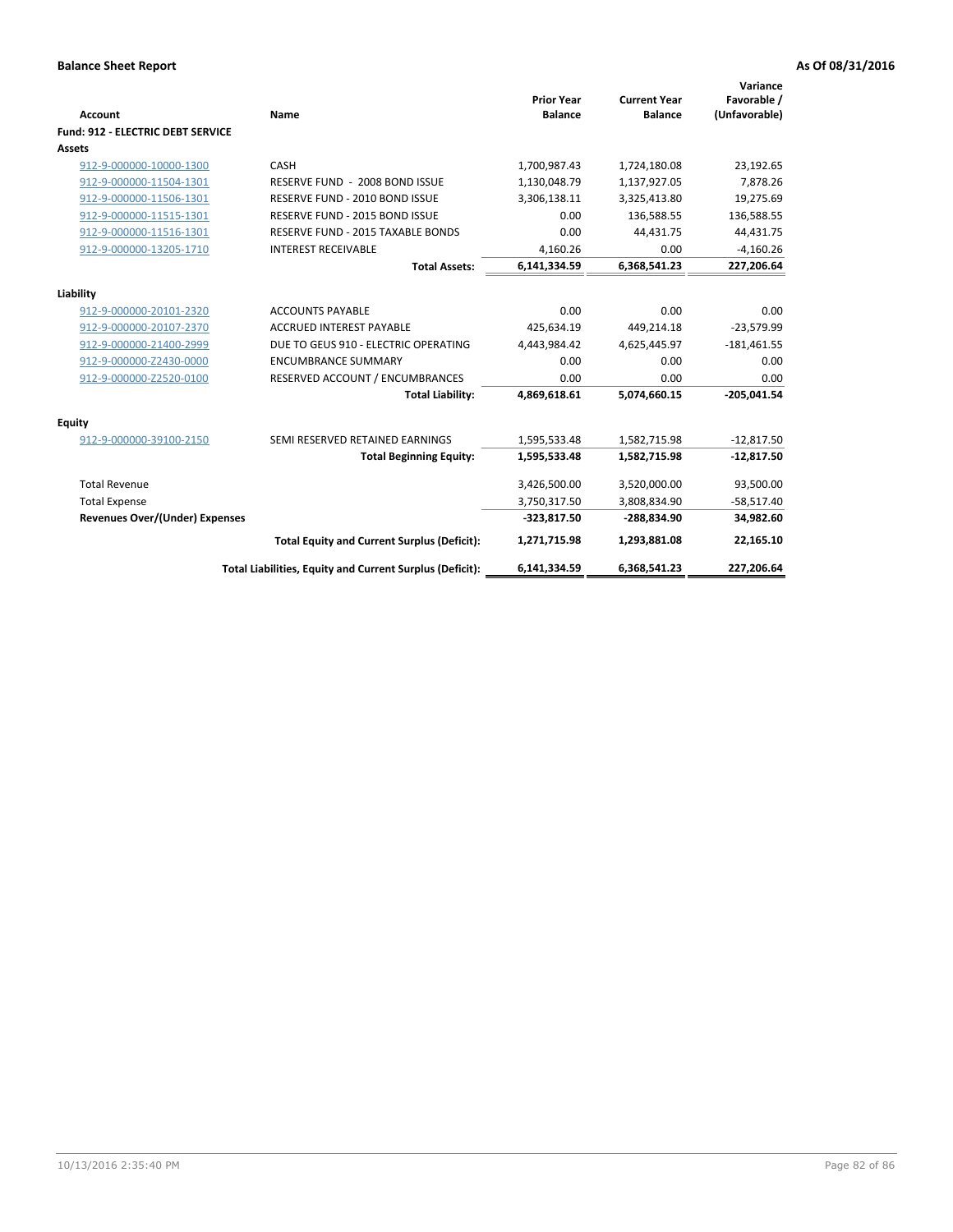| Account                                       | Name                                                     | <b>Prior Year</b><br><b>Balance</b> | <b>Current Year</b><br><b>Balance</b> | Variance<br>Favorable /<br>(Unfavorable) |
|-----------------------------------------------|----------------------------------------------------------|-------------------------------------|---------------------------------------|------------------------------------------|
| <b>Fund: 913 - ELECTRIC CONSTRUCTION FUND</b> |                                                          |                                     |                                       |                                          |
| Assets                                        |                                                          |                                     |                                       |                                          |
| 913-9-000000-10000-1300                       | CASH                                                     | 100,603.66                          | 100,874.67                            | 271.01                                   |
| 913-9-000000-13201-1430                       | MISCELLANEOUS ACCOUNTS RECEIVABLE                        | 0.00                                | 0.00                                  | 0.00                                     |
| 913-9-000000-13205-1710                       | <b>INTEREST RECEIVABLE</b>                               | 0.00                                | 0.00                                  | 0.00                                     |
|                                               | <b>Total Assets:</b>                                     | 100,603.66                          | 100,874.67                            | 271.01                                   |
| Liability                                     |                                                          |                                     |                                       |                                          |
| 913-9-000000-20101-2320                       | <b>ACCOUNTS PAYABLE</b>                                  | 0.00                                | 0.00                                  | 0.00                                     |
| 913-9-000000-20102-2321                       | <b>CREDIT CARD PAYABLE</b>                               | 0.00                                | 0.00                                  | 0.00                                     |
| 913-9-000000-20103-0000                       | <b>ACCRUED ACCOUNTS PAYABLE</b>                          | 0.00                                | 0.00                                  | 0.00                                     |
| 913-9-000000-29300-0000                       | <b>ENCUMBRANCE SUMMARY</b>                               | 0.00                                | 0.00                                  | 0.00                                     |
| 913-9-000000-29400-0100                       | RESERVED ACCOUNT / ENCUMBRANCES                          | 0.00                                | 0.00                                  | 0.00                                     |
|                                               | <b>Total Liability:</b>                                  | 0.00                                | 0.00                                  | 0.00                                     |
| Equity                                        |                                                          |                                     |                                       |                                          |
| 913-9-000000-39100-2160                       | SEMI RESERVED RETAINED EARNINGS                          | 100,259.27                          | 100,682.87                            | 423.60                                   |
|                                               | <b>Total Beginning Equity:</b>                           | 100,259.27                          | 100,682.87                            | 423.60                                   |
| <b>Total Revenue</b>                          |                                                          | 344.39                              | 191.80                                | $-152.59$                                |
| <b>Total Expense</b>                          |                                                          | 0.00                                | 0.00                                  | 0.00                                     |
| <b>Revenues Over/(Under) Expenses</b>         |                                                          | 344.39                              | 191.80                                | $-152.59$                                |
|                                               | <b>Total Equity and Current Surplus (Deficit):</b>       | 100,603.66                          | 100,874.67                            | 271.01                                   |
|                                               | Total Liabilities, Equity and Current Surplus (Deficit): | 100,603.66                          | 100,874.67                            | 271.01                                   |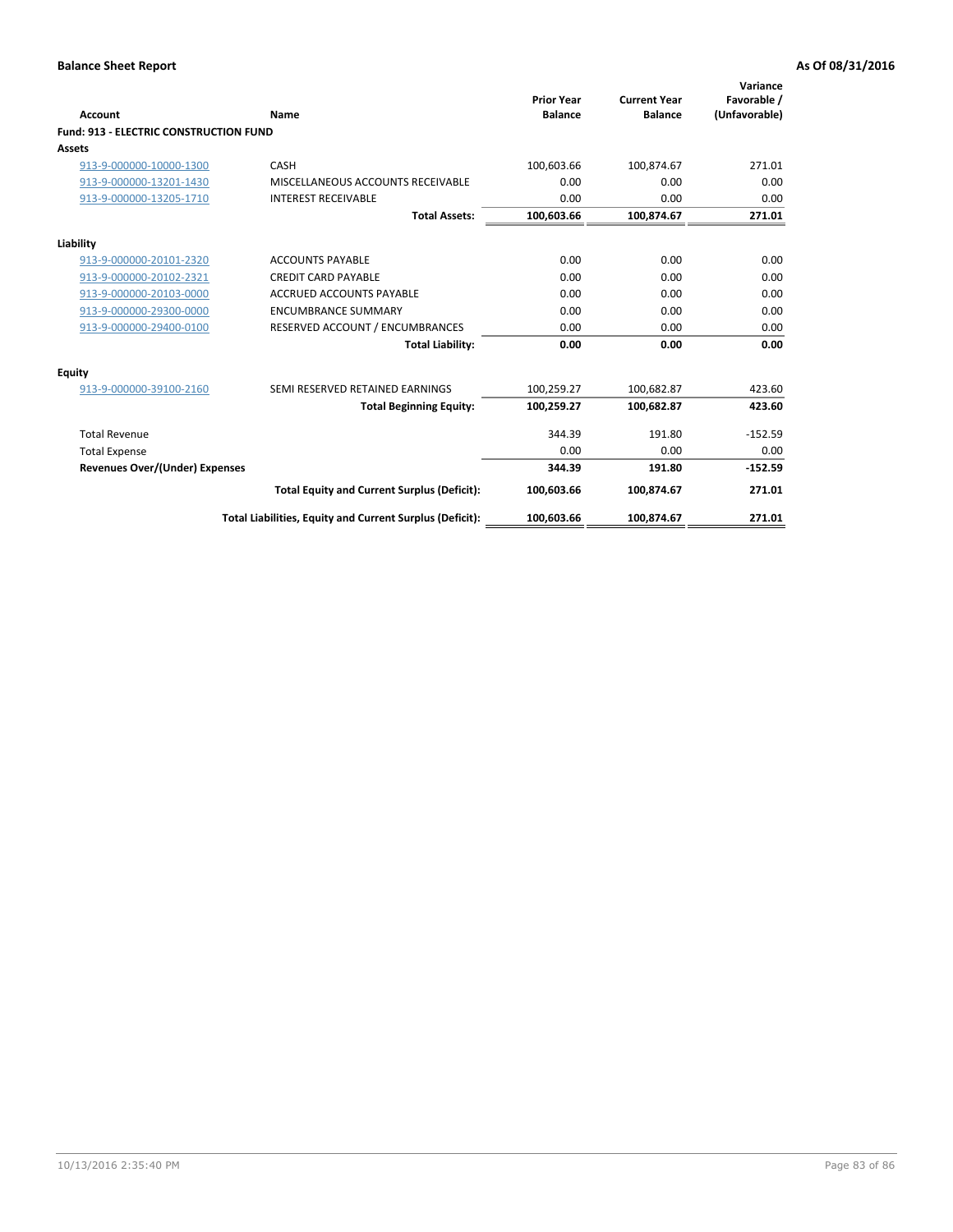| <b>Account</b>                        | Name                                                     | <b>Prior Year</b><br><b>Balance</b> | <b>Current Year</b><br><b>Balance</b> | Variance<br>Favorable /<br>(Unfavorable) |
|---------------------------------------|----------------------------------------------------------|-------------------------------------|---------------------------------------|------------------------------------------|
| Fund: 916 - 08 ENGINE BOND PROCEEDS   |                                                          |                                     |                                       |                                          |
| Assets                                |                                                          |                                     |                                       |                                          |
| 916-9-000000-10000-1300               | CASH                                                     | 0.00                                | 0.00                                  | 0.00                                     |
| 916-9-000000-12189-0000               | 08 ENGINE BOND PROCEEDS                                  | 0.00                                | 0.00                                  | 0.00                                     |
| 916-9-000000-13201-1430               | MISCELLANOEUS ACCOUNTS RECEIVABLE                        | 0.00                                | 0.00                                  | 0.00                                     |
| 916-9-000000-13205-1710               | <b>INTEREST RECEIVABLE</b>                               | 0.00                                | 0.00                                  | 0.00                                     |
| 916-9-000000-Z1030-1202               | 2008 GEUS REVENUE BOND - TEXAS TERM                      | 0.00                                | 0.00                                  | 0.00                                     |
| 916-9-000000-Z1030-1401               | 2008 GEUS REVENUE BOND - PFM                             | 0.00                                | 0.00                                  | 0.00                                     |
| 916-9-000000-Z1030-1402               | 2009 GEUS REVENUE BOND - PFM                             | 0.00                                | 0.00                                  | 0.00                                     |
| 916-9-000000-Z1030-3123               | 2009 GEUS REVENUE BOND - TEXAS TERM                      | 0.00                                | 0.00                                  | 0.00                                     |
|                                       | <b>Total Assets:</b>                                     | 0.00                                | 0.00                                  | 0.00                                     |
| Liability                             |                                                          |                                     |                                       |                                          |
| 916-9-000000-20101-2320               | <b>ACCOUNTS PAYABLE</b>                                  | 0.00                                | 0.00                                  | 0.00                                     |
| 916-9-000000-20139-2323               | <b>RETAINAGES PAYABLE</b>                                | 0.00                                | 0.00                                  | 0.00                                     |
| 916-9-000000-21401-2330               | DUE TO ELECTRIC OPERATING                                | 0.00                                | 0.00                                  | 0.00                                     |
| 916-9-000000-29300-0000               | <b>ENCUMBRANCE SUMMARY</b>                               | 0.00                                | 0.00                                  | 0.00                                     |
| 916-9-000000-29400-0100               | RESERVED ACCOUNT / ENCUMBRANCES                          | 0.00                                | 0.00                                  | 0.00                                     |
|                                       | <b>Total Liability:</b>                                  | 0.00                                | 0.00                                  | 0.00                                     |
|                                       |                                                          |                                     |                                       |                                          |
| Equity                                |                                                          |                                     |                                       |                                          |
| 916-9-000000-39100-2150               | <b>RESERVED RETAINED EARNINGS</b>                        | 0.00                                | 0.00                                  | 0.00                                     |
|                                       | <b>Total Beginning Equity:</b>                           | 0.00                                | 0.00                                  | 0.00                                     |
| <b>Total Revenue</b>                  |                                                          | 0.00                                | 0.00                                  | 0.00                                     |
| <b>Total Expense</b>                  |                                                          | 0.00                                | 0.00                                  | 0.00                                     |
| <b>Revenues Over/(Under) Expenses</b> |                                                          | 0.00                                | 0.00                                  | 0.00                                     |
|                                       | <b>Total Equity and Current Surplus (Deficit):</b>       | 0.00                                | 0.00                                  | 0.00                                     |
|                                       | Total Liabilities, Equity and Current Surplus (Deficit): | 0.00                                | 0.00                                  | 0.00                                     |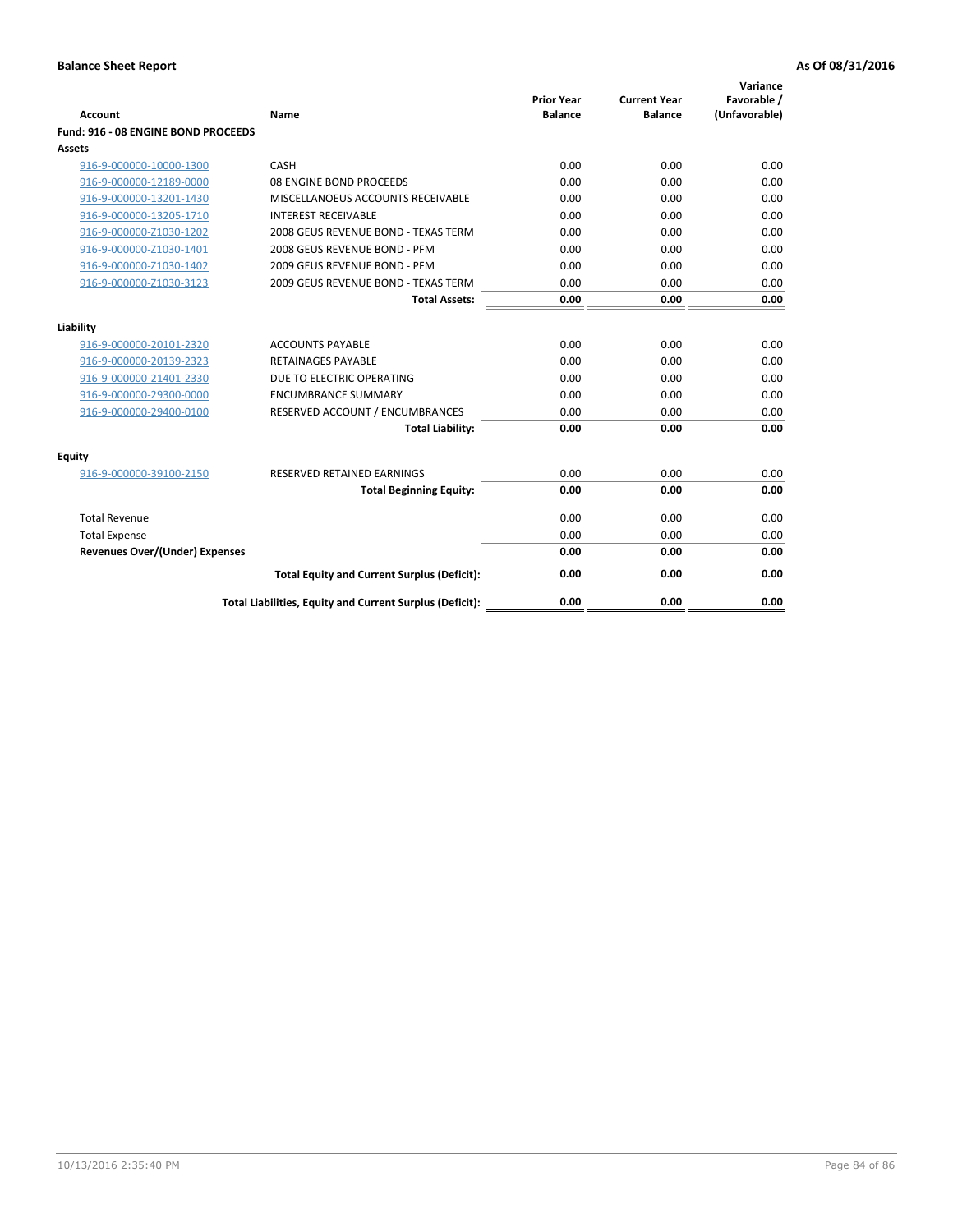| <b>Account</b>                                     | Name                                                     | <b>Prior Year</b><br><b>Balance</b> | <b>Current Year</b><br><b>Balance</b> | Variance<br>Favorable /<br>(Unfavorable) |
|----------------------------------------------------|----------------------------------------------------------|-------------------------------------|---------------------------------------|------------------------------------------|
| Fund: 950 - CABLE / INTERNET                       |                                                          |                                     |                                       |                                          |
| Assets                                             |                                                          |                                     |                                       |                                          |
| 950-9-000000-10000-1300                            | CASH                                                     | 856,538.07                          | 1,019,338.12                          | 162,800.05                               |
| 950-9-000000-13000-1420                            | <b>CUSTOMER ACCOUNTS RECEIVABLE</b>                      | 264,104.77                          | 220,698.22                            | $-43,406.55$                             |
| 950-9-000000-13001-1420                            | NON CURRENT CUSTOMER ACCTS RECEIVAE                      | 150,886.01                          | 198,069.31                            | 47,183.30                                |
| 950-9-000000-13002-1440                            | ALLOWANCE FOR UNCOLLECTABLE                              | $-77,469.51$                        | $-140,386.51$                         | $-62,917.00$                             |
| 950-9-000000-13003-1421                            | UNBILLED YEAR-END ACCRUAL                                | 376,843.69                          | 534,908.95                            | 158,065.26                               |
| 950-9-000000-13201-1430                            | MISCELLANEOUS ACCOUNTS RECEIVABLE                        | 0.00                                | 0.00                                  | 0.00                                     |
| 950-9-000000-13205-1710                            | <b>INTEREST RECEIVABLE</b>                               | 0.00                                | 0.00                                  | 0.00                                     |
| 950-9-000000-15801-1540                            | <b>INVENTORY</b>                                         | 195,345.73                          | 174,730.21                            | $-20,615.52$                             |
| 950-9-000000-16301-1070                            | <b>CWIP</b>                                              | 0.00                                | 0.00                                  | 0.00                                     |
| 950-9-000000-17501-9260                            | <b>EMPLOYEE CONTRIBUTIONS</b>                            | 0.00                                | 66,497.00                             | 66,497.00                                |
| 950-9-000000-17504-9260                            | <b>INVESTMENT RETURN</b>                                 | 0.00                                | 48,268.00                             | 48,268.00                                |
| 950-9-000000-17508-9260                            | <b>EXPERIENCE DIFFERENCE</b>                             | 0.00                                | 580.00                                | 580.00                                   |
| 950-9-000000-18001-5110                            | HEADEND, TRUNK & DISTRIBUTION SYSTEM                     | 9,430,358.39                        | 9,516,483.16                          | 86,124.77                                |
| 950-9-000000-18002-5111                            | <b>HEADEND EQUIPMENT</b>                                 | 1,183,617.70                        | 1,242,335.79                          | 58,718.09                                |
| 950-9-000000-18003-5120                            | <b>DROPS</b>                                             | 3,972,552.02                        | 3,921,968.10                          | -50,583.92                               |
| 950-9-000000-18101-5130                            | <b>CUSTOMER PREMISES EQUIPMENT</b>                       | 1,156,040.96                        | 1,196,536.42                          | 40,495.46                                |
| 950-9-000000-18102-5140                            | PRODUCTION EQUIPMENT                                     | 60,397.97                           | 60,397.97                             | 0.00                                     |
| 950-9-000000-18201-5210                            | CENTRAL INTERNET EQUIPMENT                               | 422,769.46                          | 422,769.46                            | 0.00                                     |
| 950-9-000000-18202-5220                            | <b>CUSTOMER INTERFACE EQUIPMENT</b>                      | 194,545.27                          | 215,944.34                            | 21,399.07                                |
| 950-9-000000-18301-5000                            | <b>FIBER OPTICS</b>                                      | 744,208.60                          | 744,208.60                            | 0.00                                     |
| 950-9-000000-18501-5901                            | <b>STRUCTURES &amp; IMPROVEMENTS</b>                     | 518,153.40                          | 608,729.19                            | 90,575.79                                |
| 950-9-000000-18502-5910                            | <b>FURNITURE &amp; OFFICE EQUIPMENT</b>                  | 137,419.19                          | 137,419.19                            | 0.00                                     |
| 950-9-000000-18503-5920                            | <b>TRANSPORTATION EQUIPMENT</b>                          | 326,624.46                          | 372,622.50                            | 45,998.04                                |
| 950-9-000000-18504-5950                            | LABORATORY EQUIPMENT                                     | 163,348.67                          | 163,348.67                            | 0.00<br>0.00                             |
| 950-9-000000-18505-5960<br>950-9-000000-18506-5980 | POWER OPERATED EQUIPMENT<br>MISCELLANEOUS EQUIPMENT      | 5,500.00<br>0.00                    | 5,500.00<br>0.00                      | 0.00                                     |
| 950-9-000000-18999-1080                            | ACCUMULATED DEPRECIATION                                 | -9,447,479.88                       | $-10,329,328.35$                      | -881,848.47                              |
|                                                    | <b>Total Assets:</b>                                     | 10,634,304.97                       | 10,401,638.34                         | -232,666.63                              |
|                                                    |                                                          |                                     |                                       |                                          |
| Liability                                          |                                                          |                                     |                                       |                                          |
| 950-9-000000-20101-2320                            | <b>ACCOUNTS PAYABLE</b>                                  | 0.00                                | 0.00                                  | 0.00                                     |
| 950-9-000000-20102-2321                            | <b>CREDIT CARD PAYABLE</b>                               | 0.00                                | 7,272.36                              | $-7,272.36$                              |
| 950-9-000000-20103-2322                            | ACCRUED ACCOUNTS PAYABLE                                 | 0.00                                | 0.00                                  | 0.00                                     |
| 950-9-000000-20815-2410                            | SALES TAX PAYABLE - IN THE CITY                          | 30,144.32                           | 29,492.63                             | 651.69                                   |
| 950-9-000000-20816-2411                            | SALES TAX PAYABLE - OUT OF CITY                          | 0.00                                | 0.00                                  | 0.00                                     |
| 950-9-000000-21001-1101                            | DUE TO COG - GEN FUND                                    | 0.00                                | 0.00                                  | 0.00                                     |
| 950-9-000000-21507-2347                            | DUE TO GBOD                                              | 0.00                                | 0.00                                  | 0.00                                     |
| 950-9-000000-22001-2327                            | <b>SALARIES PAYABLE</b>                                  | 31,168.27                           | 34,330.47                             | $-3,162.20$                              |
| 950-9-000000-22002-2328                            | PTO PAYABLE                                              | 38,452.14                           | 52,687.91                             | $-14,235.77$                             |
| 950-9-000000-24000-2350                            | <b>CUSTOMER DEPOSITS</b>                                 | 10,992.27                           | 11,837.27                             | $-845.00$                                |
| 950-9-000000-26001-2283                            | <b>OBLIGATION FOR COMPENSATED ABSENCES</b>               | 23,892.26                           | 10,900.97                             | 12,991.29                                |
| 950-9-000000-29300-0000                            | <b>ENCUMBRANCE SUMMARY</b>                               | 0.00                                | 0.00                                  | 0.00                                     |
| 950-9-000000-29400-0100                            | RESERVED ACCOUNT / ENCUMBRANCES                          | 0.00                                | 0.00                                  | 0.00                                     |
| 950-9-000000-29999-9260                            | <b>NET PENSION LIABILITY</b>                             | 0.00                                | 87,135.00                             | $-87,135.00$                             |
|                                                    | <b>Total Liability:</b>                                  | 134,649.26                          | 233,656.61                            | -99,007.35                               |
| Equity                                             |                                                          |                                     |                                       |                                          |
| 950-9-000000-39100-2160                            | UNRESERVED RETAINED EARNINGS                             | 10,069,635.77                       | 9,661,921.93                          | -407,713.84                              |
| 950-9-000000-39500-9260                            | NET POSITION - PENSION                                   | 0.00                                | $-438.00$                             | $-438.00$                                |
|                                                    | <b>Total Beginning Equity:</b>                           | 10,069,635.77                       | 9,661,483.93                          | -408,151.84                              |
|                                                    |                                                          |                                     |                                       |                                          |
| <b>Total Revenue</b>                               |                                                          | 5,625,983.01                        | 5,886,666.42                          | 260,683.41                               |
| <b>Total Expense</b>                               |                                                          | 5,195,963.07                        | 5,380,168.62                          | -184,205.55                              |
| <b>Revenues Over/(Under) Expenses</b>              |                                                          | 430,019.94                          | 506,497.80                            | 76,477.86                                |
|                                                    | <b>Total Equity and Current Surplus (Deficit):</b>       | 10,499,655.71                       | 10,167,981.73                         | -331,673.98                              |
|                                                    | Total Liabilities, Equity and Current Surplus (Deficit): | 10,634,304.97                       | 10,401,638.34                         | -232,666.63                              |
|                                                    |                                                          |                                     |                                       |                                          |